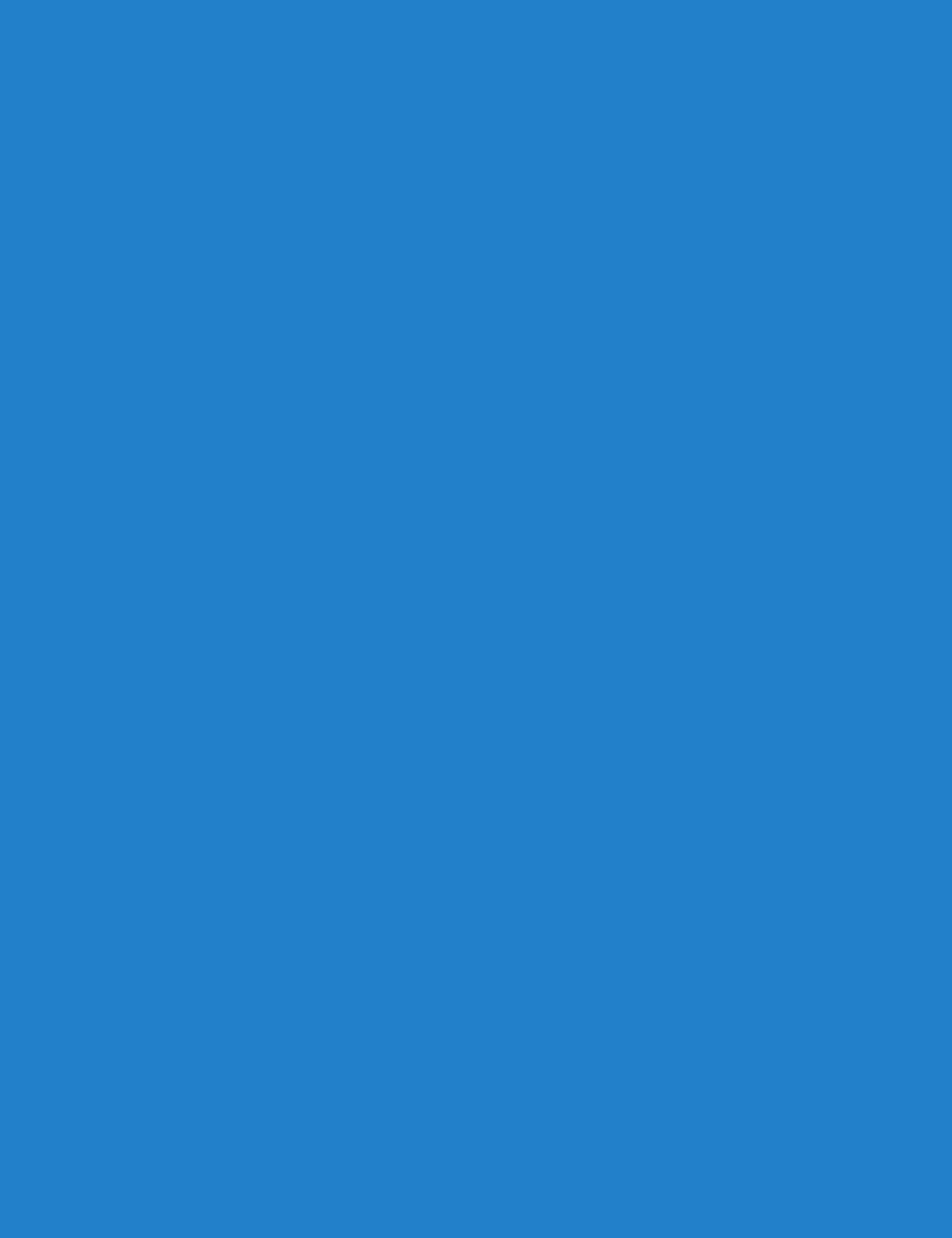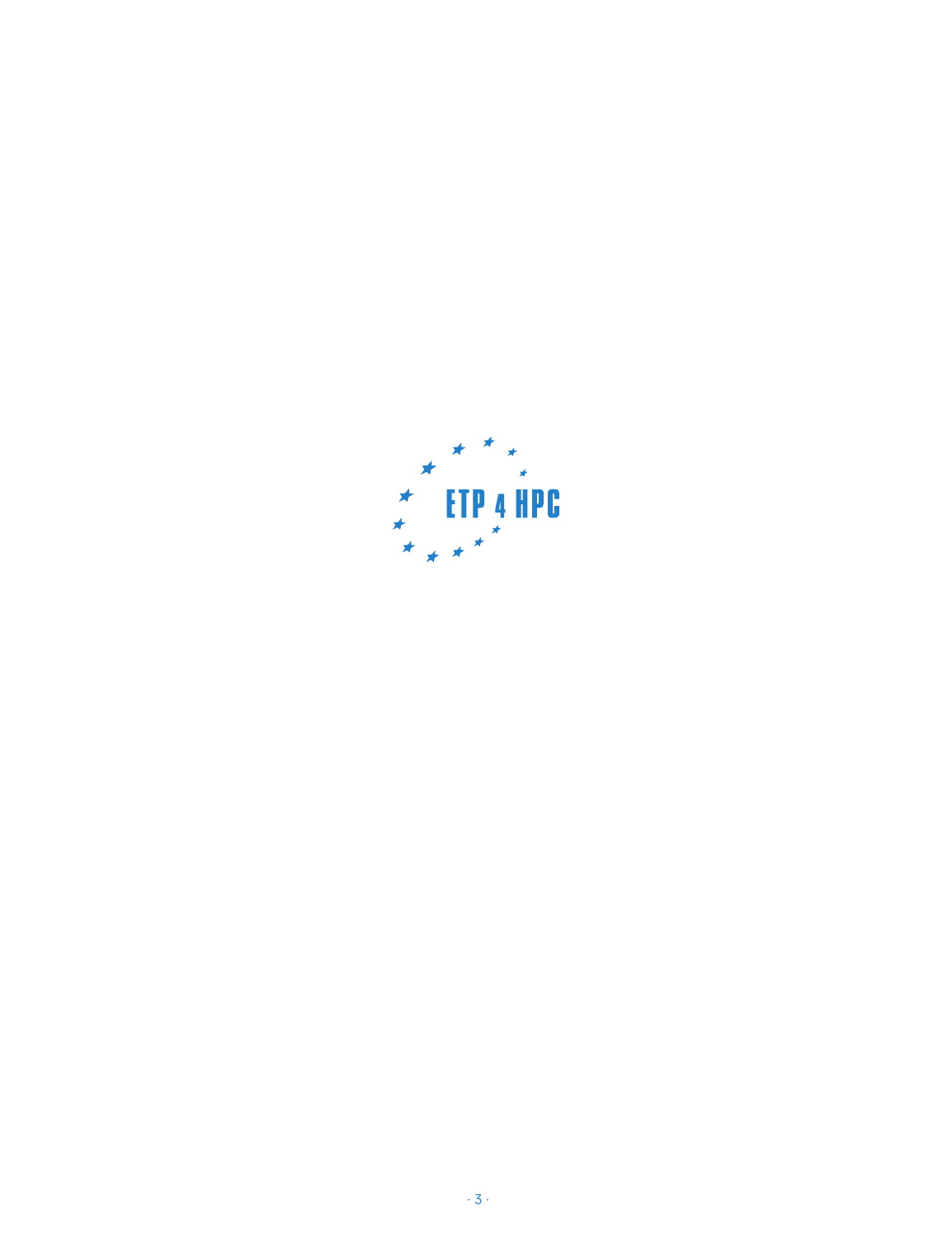$\cdot$  4  $\cdot$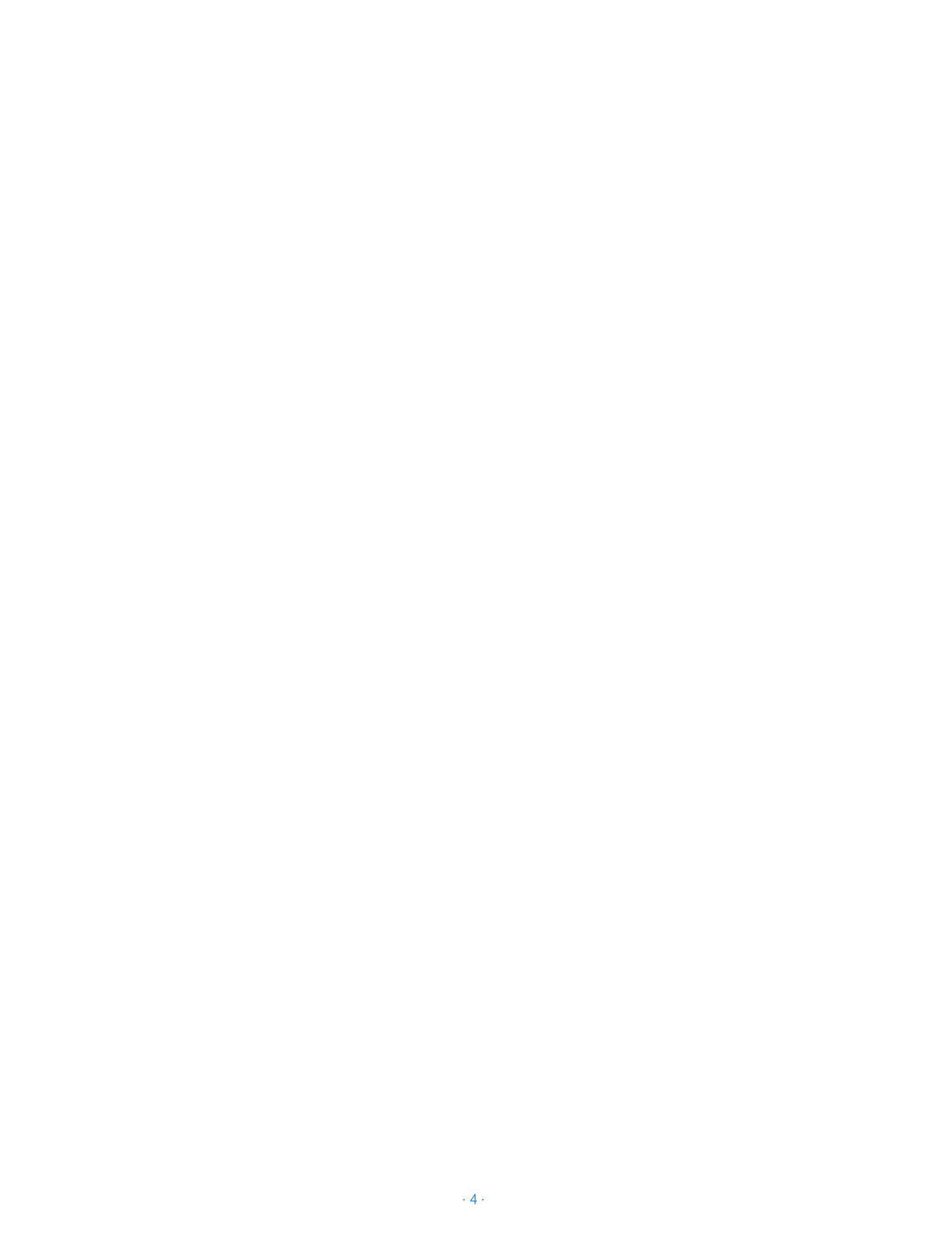# FOREWORD

High Performance Computing (HPC) is a pervasive technology that strongly contributes to the excellence of science and the competitiveness of industry. Questions as diverse as how to develop a safer and more efficient generation of aircraft, how to improve the green energy systems such as solar panels or wind turbines, what is the impact of some phenomena on the climate evolution, how to deliver customized treatments to patients… cannot be answered without using HPC.

As today "to out compute is to out compete", Europe could improve its position in almost all scientific fields and industrial sectors if we were able to apply HPC on a large scale to produce new knowledge, design innovative products and services and reduce cost and time to market.

To achieve this HPC leadership, a strong ecosystem of HPC technologies is mandatory. This expertise and competence will be key in order to wisely invest in the field, develop best practices, anticipate technical ruptures and also to create a solid European industry in the growing and strategic market of HPC solutions.

This Strategic Research Agenda (SRA) proposes a roadmap to develop this HPC technology ecosystem and European leadership that will benefit all HPC users - both academic and industrial R&D centres. It has been prepared by a broad team of experts taking into account various inputs and the European position. It sets ambitious objectives for the different technologies required to produce leading-edge HPC supercomputers up to the Exascale level.

If we are successful in achieving the targets addressed in this SRA, Europe will take the lead in HPC that drives many research, industrial and societal challenges. Yes, we can make it happen with a determined and coordinated action of all stakeholders.

On behalf of ETP4HPC Founding Members representatives:

David Lecomber, **Allinea** Ian Phillips, **ARM** Francesc Subirada, **BSC** François Bodin, **CAPS** Jean Gonnord, **CEA** Sanzio Bassini, **CINECA** Giampietro Tecchiolli, **Eurotech** Guy Lonsdale, **Fraunhofer** Andreas Pflieger, **IBM** Bernadette Andrietti, **Intel** Thomas Lippert, **FZJ** Arndt Bode, **LRZ** Hugo Falter, **ParTec** Patrick Blouet, **ST** Malcolm Muggeridge, **Xyratex**

Jean-François Lavignon, **Bull Chair of ETP4HPC**

Contact ETP4HPC: **office@etp4hpc.eu**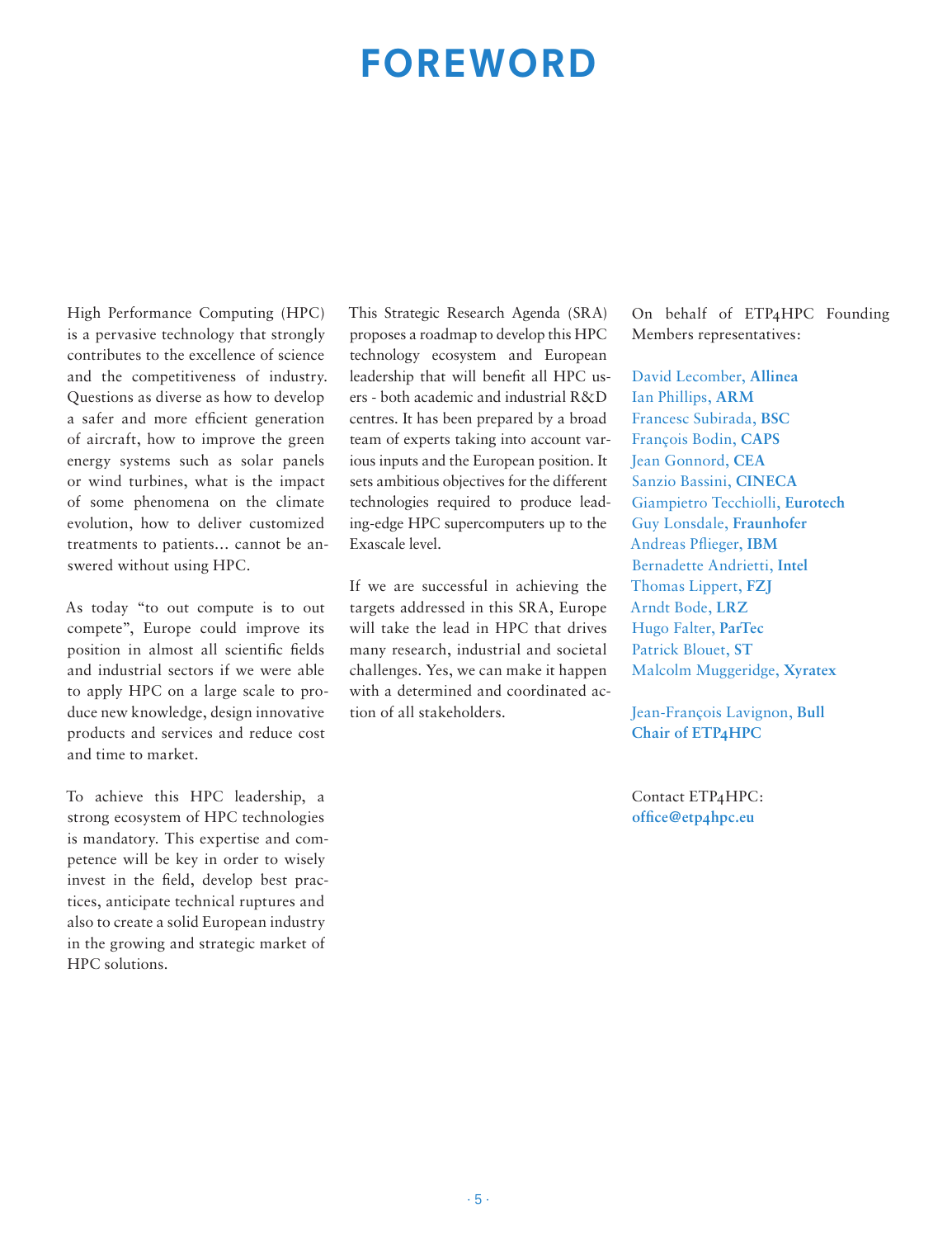$\cdot$  6  $\cdot$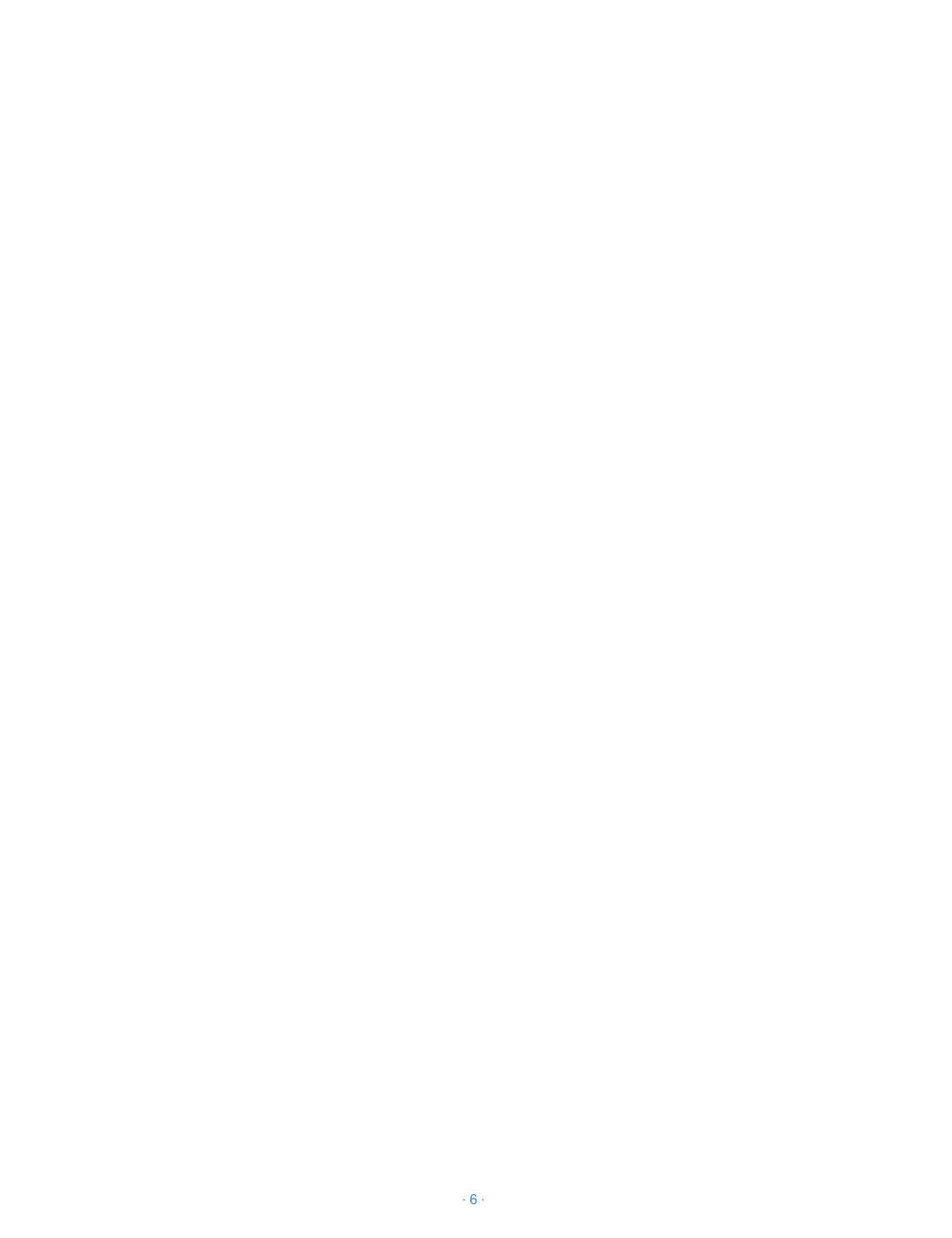# **CONTENTS**

| 1.              |                                                                                                                          |                                                                  |    |  |  |  |
|-----------------|--------------------------------------------------------------------------------------------------------------------------|------------------------------------------------------------------|----|--|--|--|
| 2.              |                                                                                                                          |                                                                  |    |  |  |  |
|                 | 2.1                                                                                                                      | The Added Value of the European HPC Supply Chain ____________ 14 |    |  |  |  |
|                 | 2.2                                                                                                                      |                                                                  |    |  |  |  |
|                 | 2.3                                                                                                                      |                                                                  |    |  |  |  |
|                 | 2.4                                                                                                                      |                                                                  |    |  |  |  |
| 3.              |                                                                                                                          |                                                                  |    |  |  |  |
|                 | 3.1                                                                                                                      |                                                                  |    |  |  |  |
|                 | 3.2                                                                                                                      |                                                                  |    |  |  |  |
|                 | 3.3                                                                                                                      |                                                                  |    |  |  |  |
|                 | 3.4                                                                                                                      |                                                                  |    |  |  |  |
|                 | 3.5                                                                                                                      | Input from ISVs 20                                               |    |  |  |  |
|                 | 3.6                                                                                                                      |                                                                  |    |  |  |  |
| 4.              | A Multidimensional HPC Vision 24                                                                                         |                                                                  |    |  |  |  |
| 5.              |                                                                                                                          |                                                                  |    |  |  |  |
|                 | 5.1                                                                                                                      |                                                                  |    |  |  |  |
|                 | 5.2                                                                                                                      |                                                                  |    |  |  |  |
|                 | 5.3                                                                                                                      |                                                                  |    |  |  |  |
|                 | 5.4                                                                                                                      |                                                                  |    |  |  |  |
|                 | 5.5                                                                                                                      | Balance Compute, I/O and Storage Performance ________________ 49 |    |  |  |  |
|                 | 5.6                                                                                                                      |                                                                  |    |  |  |  |
| 6.              |                                                                                                                          |                                                                  |    |  |  |  |
|                 | HPC Services 61 and 1990 and 1990 and 1990 and 1990 and 1990 and 1990 and 1990 and 1990 and 1990 and 1990 and 1<br>6.1   |                                                                  |    |  |  |  |
|                 | 6.2                                                                                                                      |                                                                  |    |  |  |  |
|                 | 6.3                                                                                                                      |                                                                  |    |  |  |  |
|                 | 6.4                                                                                                                      |                                                                  | 66 |  |  |  |
| 7.              |                                                                                                                          |                                                                  |    |  |  |  |
| 8.              |                                                                                                                          |                                                                  | 72 |  |  |  |
| 9.              |                                                                                                                          |                                                                  |    |  |  |  |
| 10 <sub>1</sub> |                                                                                                                          |                                                                  |    |  |  |  |
| 11.             |                                                                                                                          |                                                                  |    |  |  |  |
|                 |                                                                                                                          |                                                                  |    |  |  |  |
|                 | 13. Appendix - Research Topic Timelines <b>Commission Contract Contract Contract Contract Contract Contract Contract</b> |                                                                  |    |  |  |  |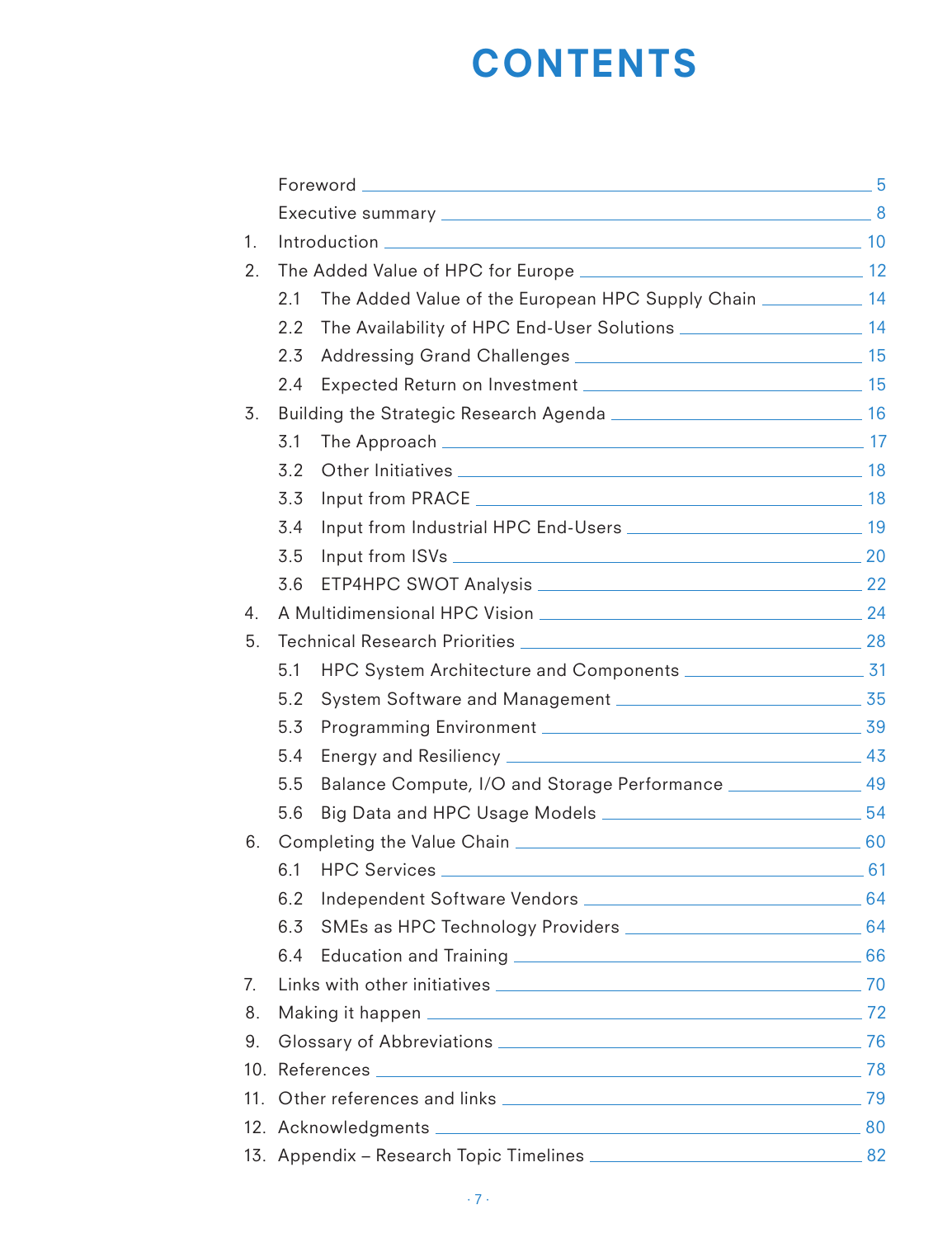# **EXECUTIVE SUMMARY**

High-Performance Computing (HPC) plays a pivotal role in stimulating Europe's economic growth. HPC is a pervasive tool, allowing industry and academia to develop world-class products, services and inventions in order to maintain and reinforce Europe's position in the competitive worldwide arena. HPC is also recognized as crucial in addressing grand societal challenges. "Today, to out-compute is to out-compete" best describes the role of HPC.

This document is the Strategic Research Agenda (SRA) of ETP4HPC, the European Technology Platform (ETP) in the area of HPC. ETP4HPC is an organisation whose members are key HPC technology providers and research centres involved in HPC research in Europe with the objective of strengthening the European HPC ecosystem and thus to contribute to the competitiveness of the European economy. The purpose of this document is to define a roadmap for the implementation of a European research programme for HPC technologies.

The ETP4HPC believes a research programme is needed in order to reinforce and grow the European HPC Ecosystem, crosscutting the value chain provided through European HPC technology. Europe can benefit from this programme through a return on investment in innovative HPC technologies, the availability of cutting edge HPC end-user solutions and the provision of tools to tackle Europe's grand societal and economic challenges.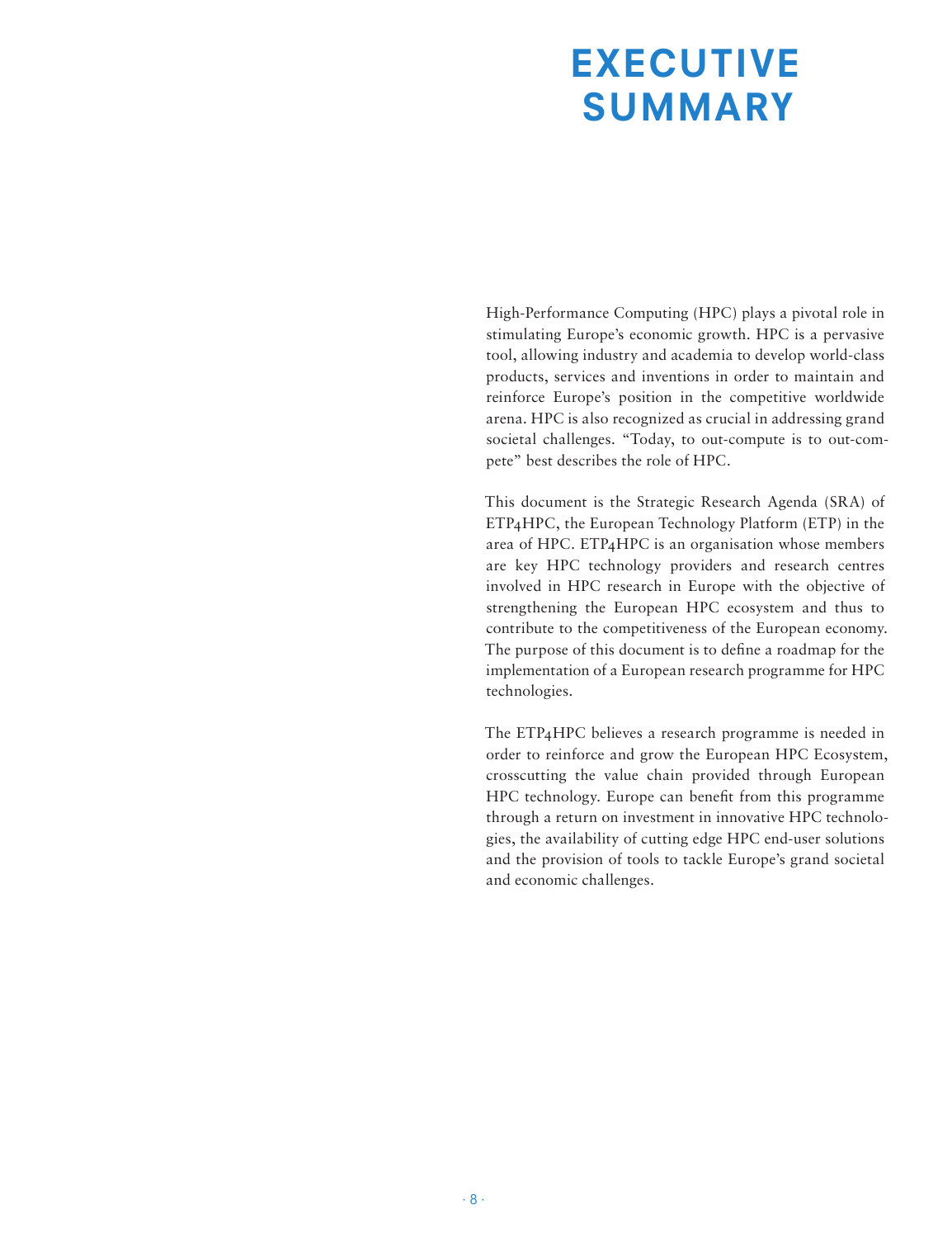**A comprehensive research programme with an investment of 150 million Euros per year between 2014 and 2020 can produce tangible results, including the creation of jobs and ownership of technologies developed in Europe by a competitive HPC technology value chain.**

The Strategic Research Agenda has been developed in consultation with other players of the European HPC environment, such as PRACE, HPC industrial end-users and Independent Software Vendors (ISVs). The recommendations of the document are based on a multidimensional HPC model suggested by ETP4HPC. This model includes the following:

- · HPC stack elements
- · Extreme scale requirements
- · New HPC deployments
- · HPC usage expansion

Applying this model, ETP4HPC proposes research in the following main areas of HPC:

- · HPC system architecture
- · System software and management
- · Programming environment
- · Energy and resiliency
- · Balance compute, I/O and storage performance
- · Big Data and HPC usage models

In addition, ETP4HPC also suggests actions in other, complementary areas. These recommendations facilitate the creation of a dynamic HPC environment in Europe:

- · HPC services
- · Independent software vendors
- · SMEs as HPC technology providers
- · Education and training

The document also provides links to other initiatives necessary to implement the suggested research programme. Furthermore, an outline of an action plan is presented.

A quick guide through the structure of this document:

Chapter 1 and 2 introduce the relevance of HPC in general and a research agenda in particular. Chapter 3 describes the foundation on which the agenda is built, the different sources of input, and the conclusion of analysis performed by the ETP4HPC. Chapter 4 provides a high-level view of the research dimensions, whereas Chapter 5 presents the core of the document and details on the research areas. Chapter 6 outlines other important areas influencing the success of an HPC research roadmap. Chapter 7 describes links with other initiatives, and Chapter 8 outlines the next steps and concludes the document.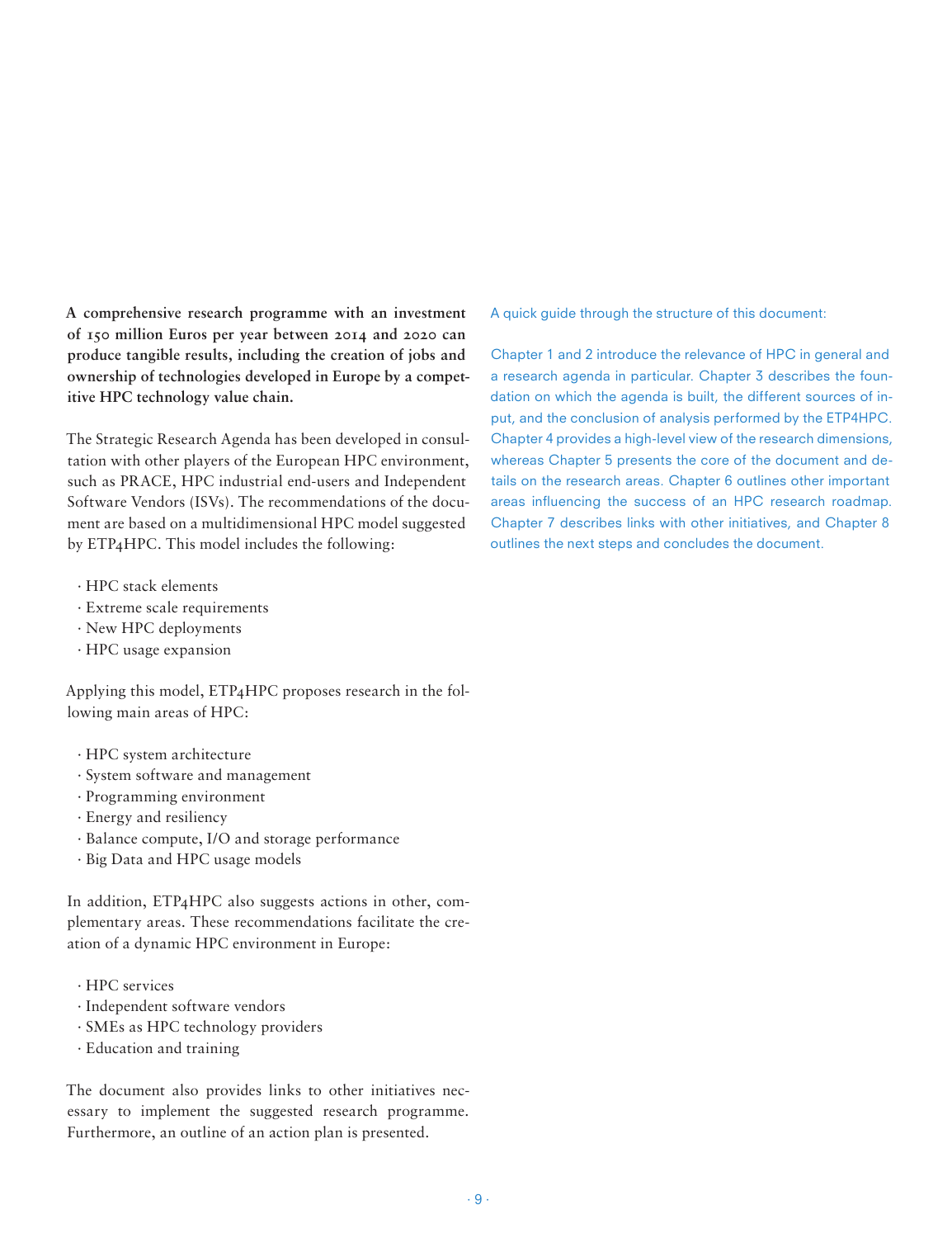# 1. INTRODUCTION

**This Strategic Research Agenda** has been prepared by **ETP4HPC**<sup>1</sup> (www.etp4hpc.eu), the European Technology Platform in the area of High-Performance Computing. The objective of this document is to outline a roadmap for the implementation of a research programme aiming at the development of European HPC technologies.

**High-Performance Computing (HPC)** refers to any form of computing where the density of processing or the size of the problems addressed require more than a standard or commodity computing system in order to achieve the expected result under the given constraints, and the application of advanced techniques such as the use of multiple processors (tens, hundreds, thousands or even more) connected together by some kind of network to achieve a performance well above that of a single processor.

Two traditional HPC categories are distinguished:

**Capability computing** refers to the use of a large and high-performing computing infrastructure to solve a single, highly complex problem in the shortest possible time. Systems used for this purpose are called supercomputers and consist of many tightly coupled compute nodes with distributed memory, all controlled by a single unit.

**Capacity computing** refers to optimising the efficiency of using a compute system to solve as many mid-sized or smaller problems as possible at the same time at the lowest possible cost.

However, HPC is an open field with evolutions that are able to deliver the computing power needed in areas such as Cloud Computing and Big Data. HPC continuously targets the most complex and most demanding computing tasks within the reach of emerging technologies.

As described in our Vision Document [ETP4HPC-1], a competitive European HPC ecosystem can be attained by achieving the following objectives:

· Build a globally competitive, world-class European HPC technology value chain by achieving a critical mass of convergent resources

· Leverage the transformative power of HPC to boost European competitiveness in science and business

· Expand the HPC user base, especially among SMEs, through the facilitation of access to HPC resources and technologies

· Open possibilities for SMEs to participate in the provision of competitive HPC technology solutions.

· Facilitate the provision of innovative solutions to tackle grand societal challenges in Europe

· Foster international cooperation in research and industry.

Our role in this process is the provision of expert advice in relation to research priorities and their implementation. ETP4HPC's ambition is to act as a catalyst, bridging the gap between science and industry in the implementation of research results.

ETP4HPC will continue to update its SRA on an on-going basis, taking into consideration the evolution of technology and the ecosystem's requirements. Besides the definition of research priorities, this document also suggests an implementation path.

This SRA will be presented to the European Commission with the objective of its becoming the basis for future R&D programmes.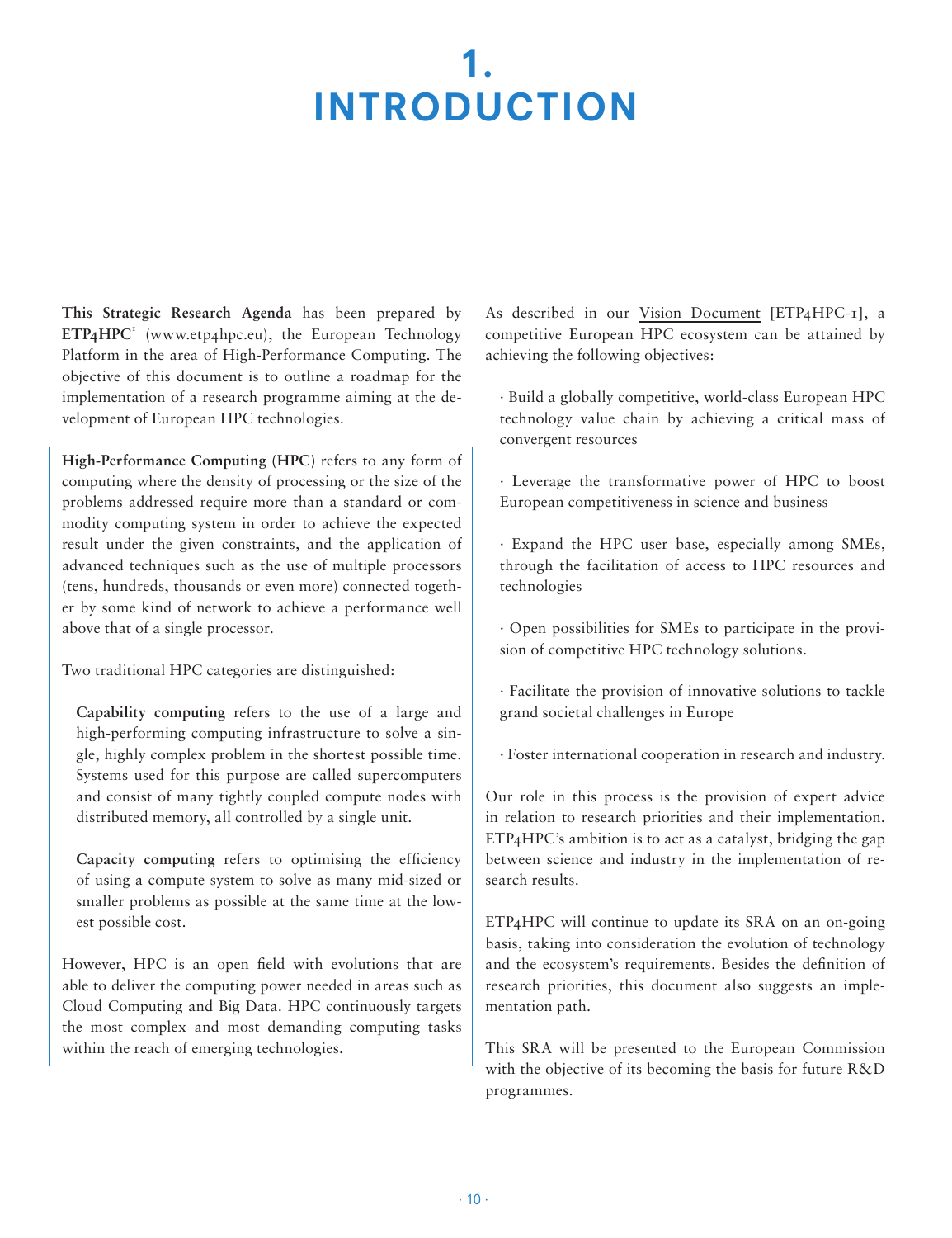The implementation of the recommendations of the SRA will have the following impact:

- · Strengthen the European HPC technology provision eco-system and increase its global market share
- · Allow Europe to achieve global leadership in HPC-related technological areas, with the possibility of transferring such technologies to other industries
- · Address some of the globally recognised grand challenges, such as energy efficiency and the handling of large data volumes
- · Design HPC solutions required by European science and industry

1 The creation of ETP4HPC was announced on 18 October 2011 in Barcelona. The organisation's founding members are industrial and academic organisations involved in research in HPC technologies in Europe. The founding members of ETP4HPC are (industry) Allinea, ARM, Bull, Caps Entreprise, Eurotech, IBM, Intel, ParTec,

STMicroelectronics, Xyratex; (research) Barcelona Supercomputing Center (BSC), Commissariat a l'energie atomique et aux energies alternatives (CEA), Cineca, Fraunhofer-Gesellschaft (FHG), Forschungszentrum Julich (FZJ), and Leibniz-Rechenzentrum (LRZ).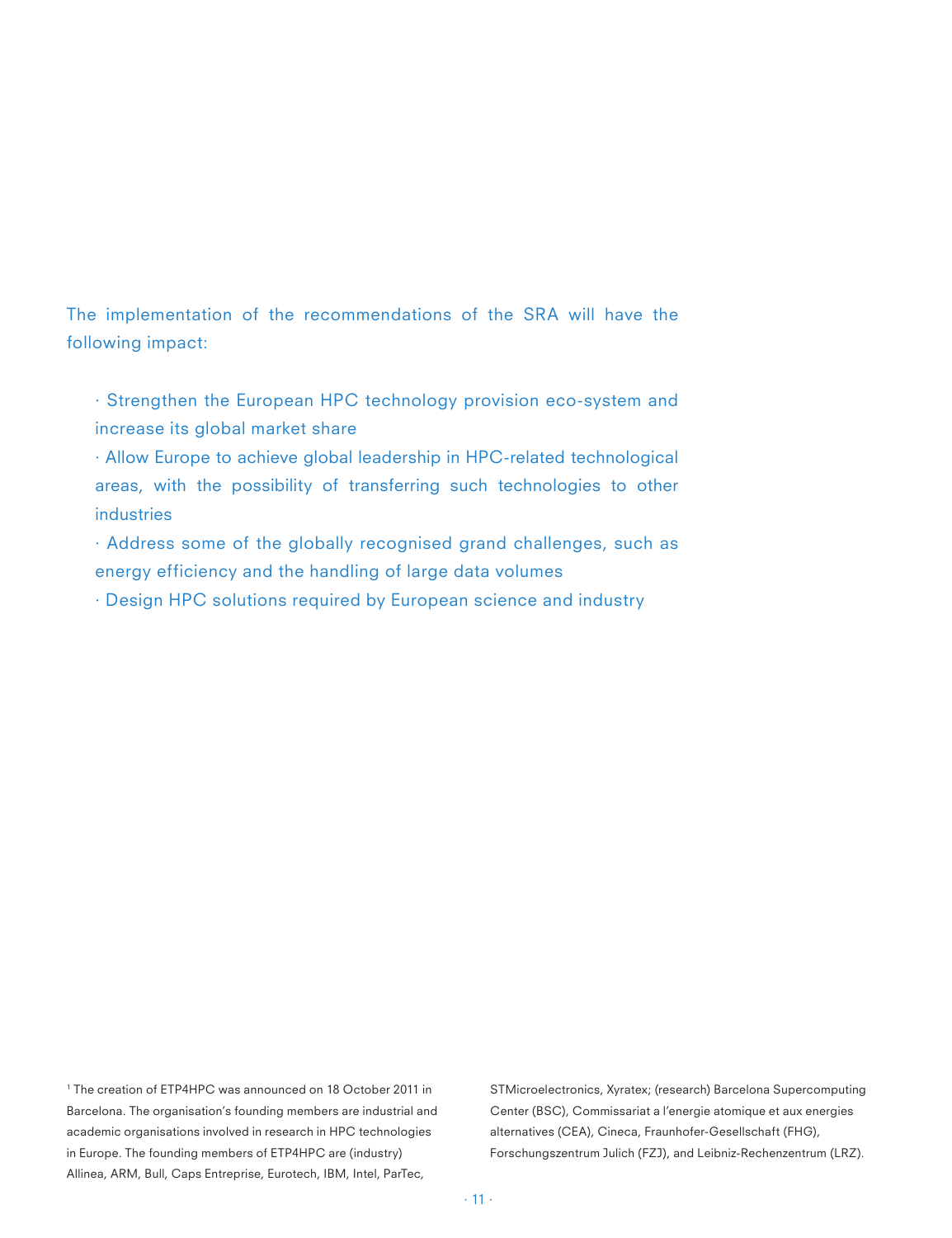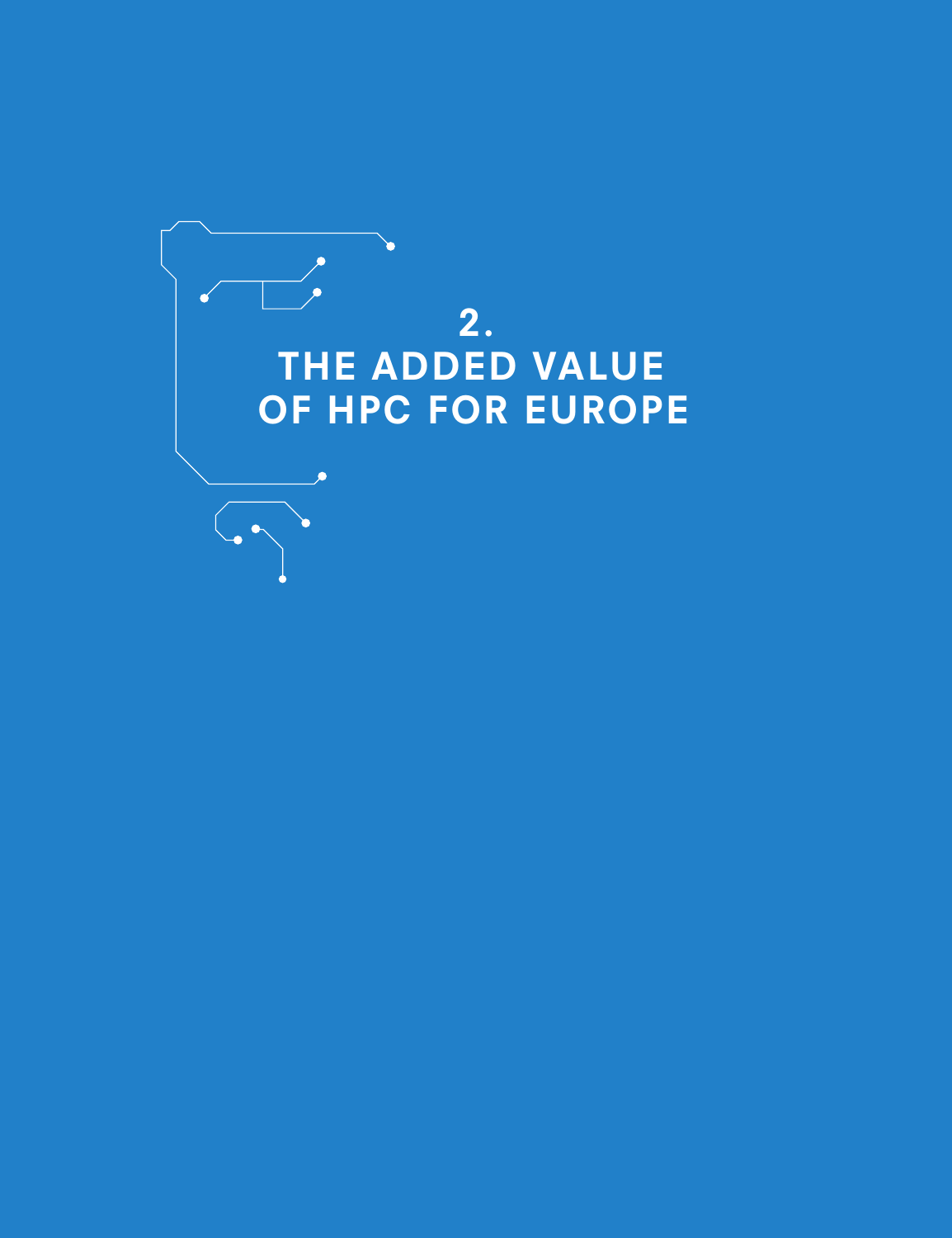Global HPC development is driven by the need to address societal and economic challenges that require extreme computational resources and by the need of industry to innovate using simulation and digital prototyping.

HPC has been used for decades in meteorological predictions, in applied research in the car and aircraft industries, in high-energy physics, in energy, in material science, and in drug design.

Since the mid-1990s, HPC has been integrated into industrial design and engineering processes, playing a decisive role in improving the quality and efficiency of complex products, and significantly reducing the time to market. Its expanded capacities have enabled simulations at a higher level of precision and complexity, significantly impacting new areas, such as financial applications, biology, biomedical engineering, and medical imaging, by, for example, bridging across different scales, integrating more data from observation and experiment, and getting closer to real-time simulations.

# Through the improved competitiveness of European science and research as well as European industry, HPC leads to significant added value for society.

The establishment of Partnership for Advanced Computing in Europe (PRACE) has enabled access to world-class HPC infrastructure for research. PRACE's Scientific Case [PRACE] includes further examples of research and industrial areas requiring advanced HPC solutions in the future.

The focus of ETP4HPC is on **innovation** in HPC technologies in Science and Industry. New HPC technologies will provide tools for linking Research and Innovation, and thus enable European industry to reap the benefits of HPC on par with Science. Europe's competitive advantage is its ability to **innovate**, owing to, among other things, its vibrant SME ecosystem. As SMEs are a key driver of technology and research-led innovation, therefore for the European HPC industry and supply chain to succeed, it must foster a thriving SME base.

The development of European HPC is recognised as a key element of European economic competitiveness [EC]. The value added by the existence of a HPC ecosystem in Europe is discussed in the next three sections: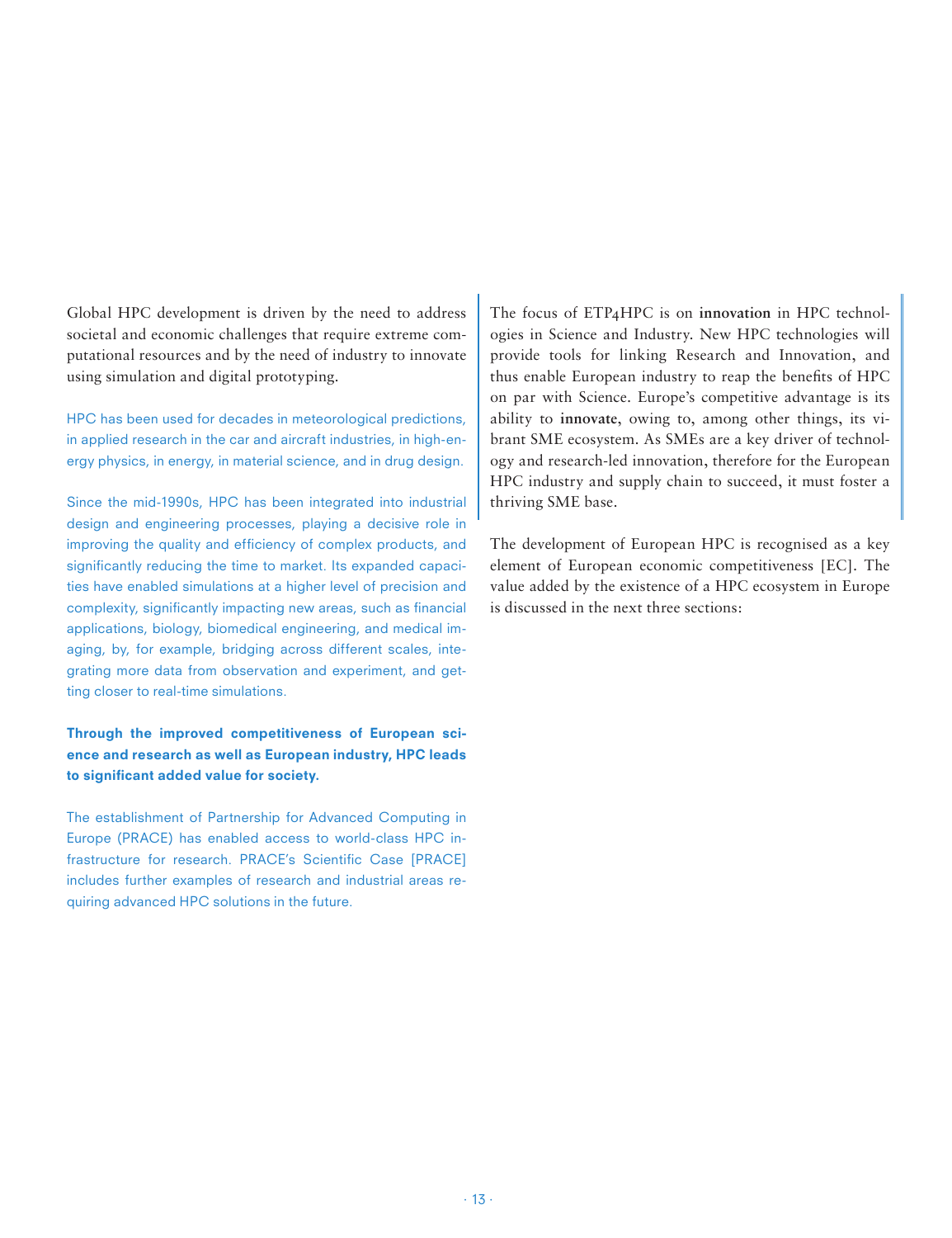# 2.1 THE ADDED VALUE OF THE European HPC Supply Chain

The European HPC Supply Chain is formed by companies providing HPC technologies. Its value can be measured by its contribution to the European economy, i.e., the number of jobs created, the revenue generated, and the intellectual property created in Europe. Also, there is the intangible and indeterminately large value achieved by providing a complete HPC ecosystem—from suppliers to users. There is general consensus that Europe remains one of the leading consumers of HPC systems, while European system vendors hold a significantly lower share of the market (note that a significant portion of the hardware components are manufactured in Europe).

# **A strong EU HPC Supply Chain can lead to a significantly increased contribution to the European economy.**

According to IDC [IDC-1] the broader HPC market (compute, storage, middleware, application and services) was worth \$20.3 billion in 2011 with a compound annual growth rate (CAGR) of 7.6% between 2011 and 2016.

On the other hand, the server market was worth \$10.3 billion in 2011, with a predicted annual growth of 7.3% until 2016, reaching \$14.6 billion. 31% of this market in 2011 resided in Europe.

The share of European HPC system vendors in the global HPC system market is less than 5%.

# 2.2 The Availability of HPC End-User Solutions

Europe is home to a vibrant HPC end-user environment. Companies using HPC find HPC indispensable for their ability to compete on a global level [IDC-3]. The availability of competitive, leading-edge HPC end-users solutions (i.e., systems and applications) will generate economic value through the return on investment achieved through innovation, shorter time-to-market, and increased operational efficiency.

# HPC and European industrial Competitiveness

The competitiveness of a number of European industries depends on the availability of, and easy access to HPC resources:

#### · **Medicine and life sciences.**

Genomic therapy and personalized medicine are now recognised as powerful tools. The explosion of biomedical information (e.g. EBI's data volume increased from 6,000 TBytes in 2009 to 11,000 TBytes in 2010, with more than 4.6 million requests per day [EBI]) requires a huge increase in the processing capability to analyse these data. A typical drug discovery pipeline involves scanning more than 100,000 molecules per day to check their potential effect. Identification of potential drug candidates for disease targets will be fuelled by the next generation of supercomputers.

#### · **Materials science, Chemistry and Nanoscience.**

The incessant demand for new materials in domains, such as the consumer electronics industry (relying heavily on nano-electronics), medicine (enabling new diagnosis methods), chemistry (facilitating the development and use of products with lower environmental impact), is strongly dependant on HPC evolution. The objective of computational materials science, chemistry and nanoscience is to create new materials or chemical agents whose electronic reaction times ranging from the femtosecond range to geological periods that enter materials formation.

#### · **Aeronautics.**

HPC is already a key technology for aircraft manufacturers. It allows the design and modelling of aircraft components and subsystems with superior performance characteristics, energy efficiency, and greatly reduced environmental impact. The challenge for future aircraft desing is to test fly a virtual aircraft with all of its multi-disciplinary interactions in a computer environment, compiling all the data required for development and certification—with guaranteed accuracy in a reduced time frame. Such an objective clearly is beyond Exascale and possibly even zeta-scale systems.

#### · **Automotive.**

The automotive industry has profited strongly from their take-up of HPC: product development cycles and costs were significantly reduced by adopting virtual design, simulation and testing, and the efficiency, safety and eco-friendliness of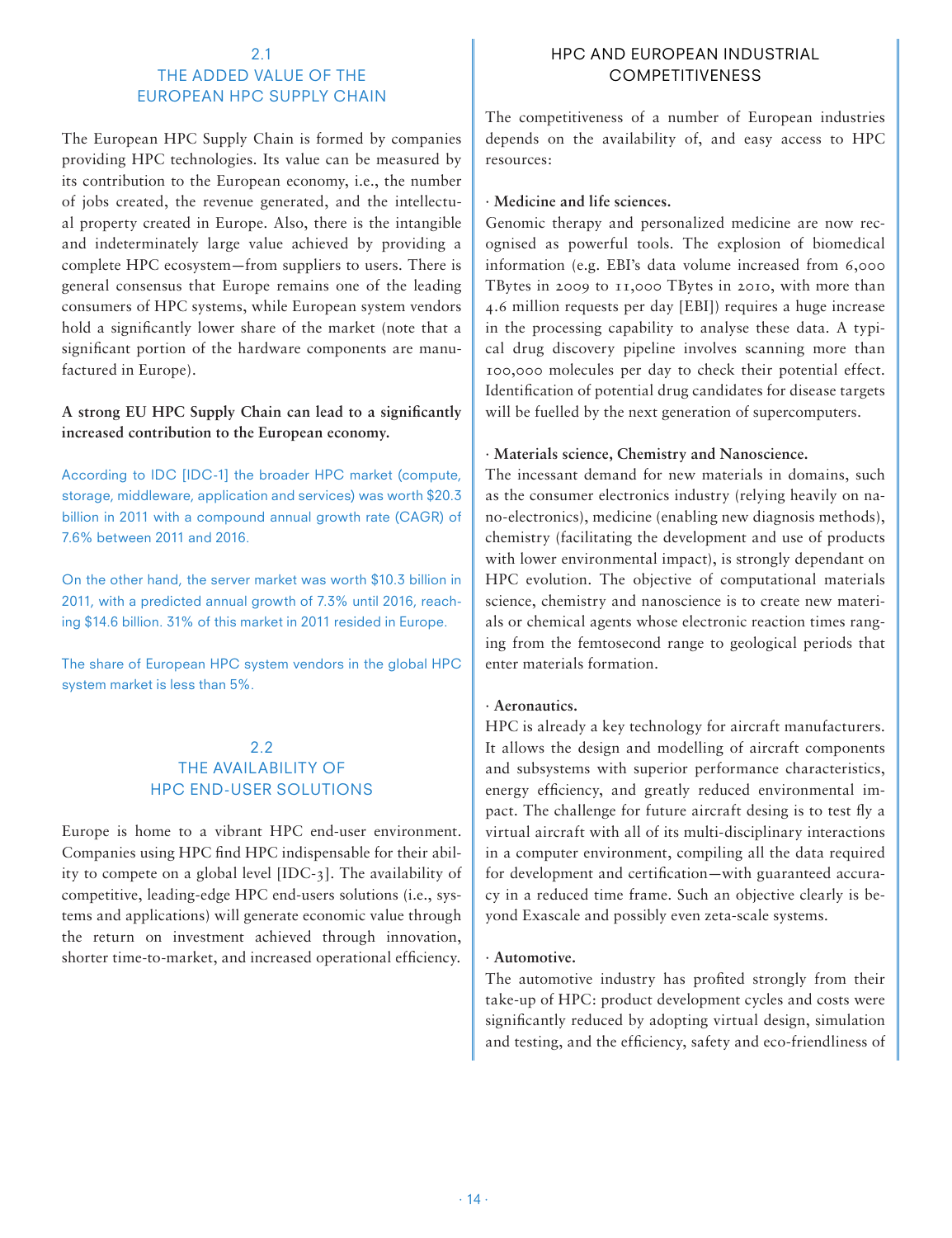products could be significantly increased. This industry already foresees the need for EFlops-class systems to address the following challenges: long-range vehicle lifetimes without repairs, full-body crash tests, which also include potential soft-tissue damages, longer-lasting batteries (in particular for electrical and hybrid cars).

#### · **Energy.**

Here HPC demand is strongly driven by the need for improved safety and efficiency of facilities and also for optimising the overall energy infrastructure to reduce waste and continuously match offer with demand. HPC is also required in the development of new energies, such as wind power, solar energy, or nuclear fusion.

#### · **Oil and Gas.**

HPC demand in this industry is mainly driven by exploration for new resources and is typically used in the process of identifying underground oil and gas resources using seismic methods. Other areas, such as the design of facilities for the cultivation of hydrocarbon, the drilling of wells and construction of plant facilities, operations during the lifetime of an oil field, and eventually the decommissioning of facilities at the end of production, all require high-end computation to improve safety and efficiency.

# 2.3 Addressing Grand Challenges

The growth of the European economy as well as the prosperity and security of the European citizens depend to a large extent on the resolution of the Grand Societal and Economic Challenges:

· Health, demographic shift and well-being

- · Safety of the population in case of natural or industrial disasters
- · Food security and the bio-based economy
- · Secure, clean and efficient energy
- · Smart, green and integrated transport
- · Supply of raw materials, resource efficiency, and climate action
- · Inclusive, innovative and secure societies

While HPC will enable end-user applications to tackle these problems, it will also be the source of new technologies that may, for instance, enable new levels of energy efficiency or smart, embedded systems.

In addition to the direct contribution of its supply chain, HPC is also a prime catalyst of growth on a macroeconomic level through its technological interaction with science and other industrial and technological areas. Because of the high levels of return on investment achieved, there is a correlation between investment in HPC and leadership in industry and science. HPC is also able to stimulate innovation in other ICT sectors by the provision of novel computing technologies that subsequently are likely to be re-used in other applications (as has been the case with parallel programming). In turn, the growing requirements of HPC system may be satisfied by solutions developed in other areas such as the consumer product domains.

# 2.4 Expected Return on Investment

Launching the research programme proposed below by the ETP4HPC will bring Europe the following benefits:

· Increase the economic value contributed by the European HPC eco-system, namely:

- Additional market revenue
- Job creation through the provision of new technologies, new use cases, and new products
- Market leadership through intellectual property created in Europe

· Transfer technology to other industrial areas.

· Reduce the dependency on HPC technologies provided by other regions

In their report [IDC-2], IDC states that industries that leverage HPC could add up to 2-3% to Europe's GDP in 2020 (in 2011 Europe's GDP was 12,600 billion Euros according to the International Monetary Fund) by improving their products and services.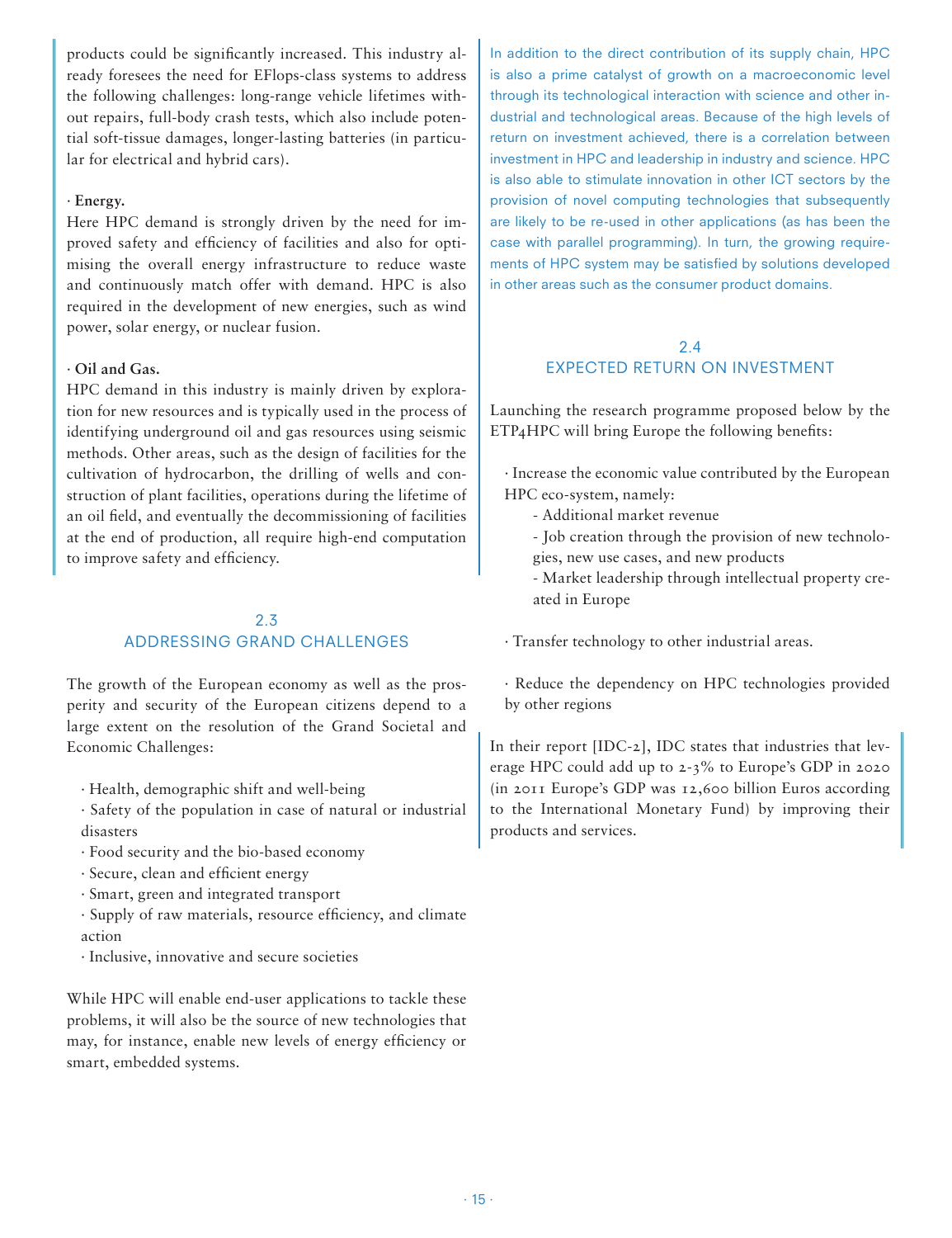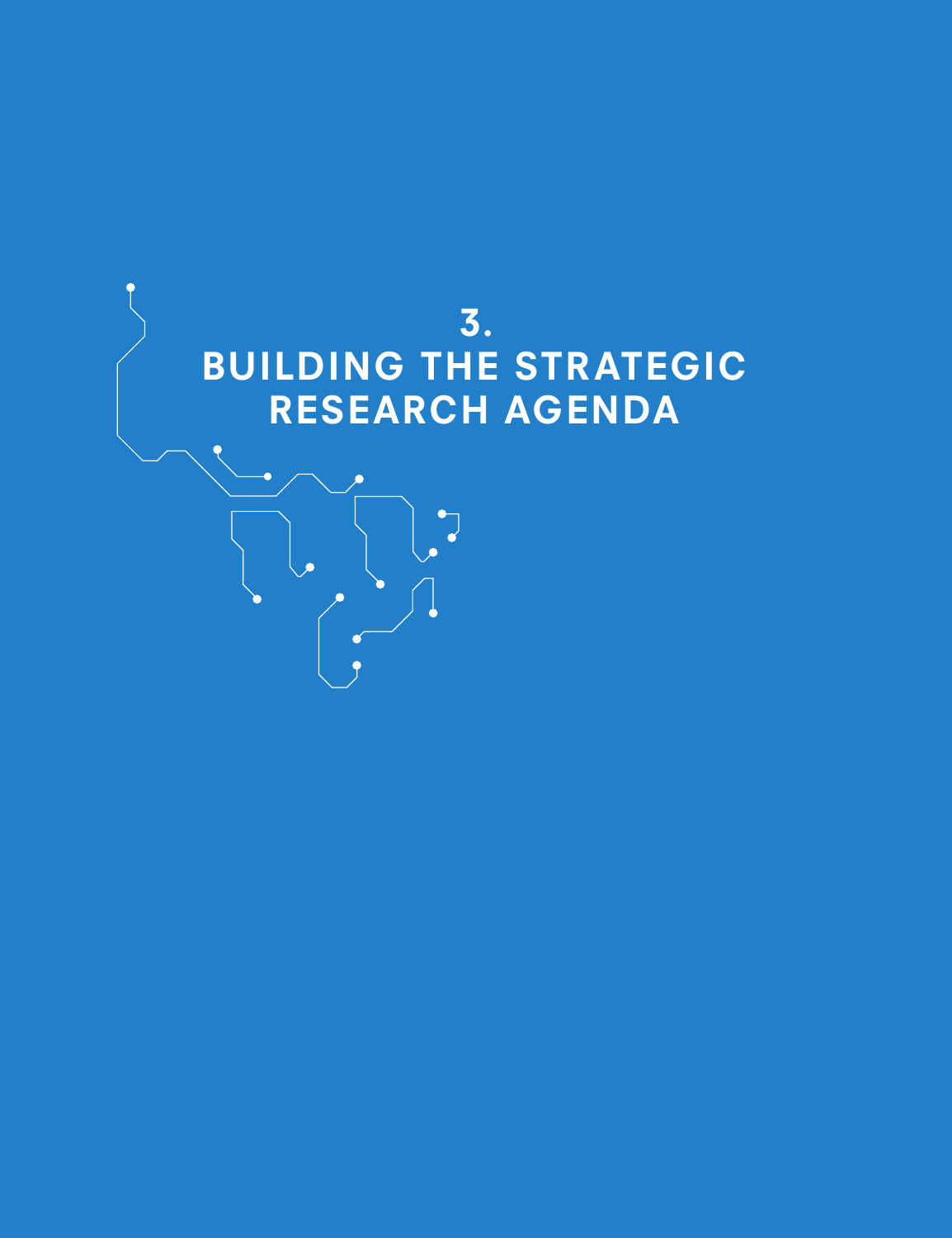# 3.1 THE APPROACH

The writing of this Strategic Research Agenda has involved representatives of the entire European HPC technology community. Most of the technical content has been created by technical experts representing the members of ETP4HPC. An internal ETP4HPC team coordinated the process of gathering input and organised a number of internal and external workshops.

**ETP4HPC** has also called upon external experts in the process of creating this agenda. The conclusions of this SRA are based on an analysis of input from the following members of the European HPC ecosystem:

· Analyses completed by **other initiatives** (including HiPEAC, EESI and PlanetHPC)

· Input obtained from **PRACE** (using the PRACE Scientific Case and the material obtained during a meeting with a representative of the PRACE Council and a representative of PRACE Scientific Steering Committee in Munich on 13 December 2012)

· Input obtained during a workshop (Barcelona, 4 October 2012) and interviews involving **industrial HPC end-users**

· Input from **ISVs** obtained through a survey and interviews (carried out in Nov./Dec. 2012)

· The conclusions of a **SWOT** (Strengths, Weaknesses, Opportunities and Threats) analysis completed collectively by the members of ETP4HPC (a separate workshop held on 25 October 2012)



Figure 1 The process of collecting input for the Strategic Research Agenda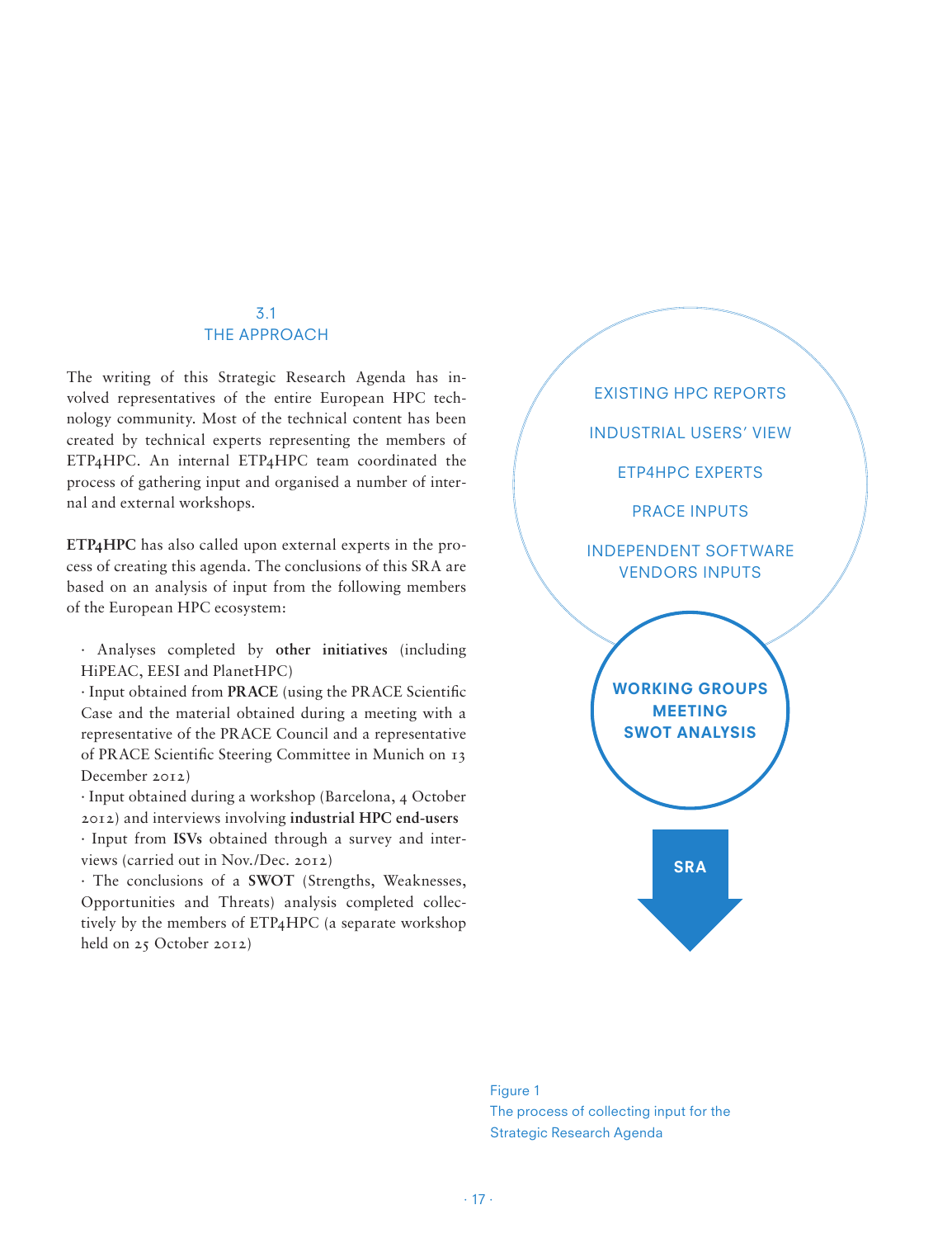## 3.2 Other Initiatives

A number of other initiatives have presented an analysis of how HPC can add value to European competitiveness. This section outlines the main conclusions and recommendations of that work.

**The High-Performance and Embedded Architecture and Compilation** [HiPeac] initiative recommends to address the issues of efficiency (maximising power efficiency and performance through heterogeneous computer system design and catering for data locality), **system complexity** (tools and systems for building parallel and heterogeneous software; maintaining cross-component optimisation in component-based design; processor cores deigned for energy-efficiency, reliability and predictability), **dependability and applications** (bridging the gap between the growth of data and processing power; safety, predictability and ubiquitous availability of systems).

**The European Exascale Software Initiative** [EESI-1 and 2] states that Europe should exploit its world-leading position in HPC applications (83% of the HPC application software used in Europe is indigenous, 66% based on IP generated in Europe [IDC-4]) and software design (e.g. software libraries, programming models, performance tools, runtime design, system design, simulation frameworks, code coupling and meshing tools). EESI is convinced that all the expertise required to build an Exascale system is present in Europe, and it recommends funding a number of competitive projects to develop a European Exascale hardware platform. It also supports the establishment of a single European Exascale Software Centre.

Some other conclusions/areas to be addressed identified by EESI include the following:

· The need of European ISVs (and their commercial applications) to adapt to technological change

· Lack of coordination in the development of HPC software in Europe (while the standards are controlled and defined by non-European entities) and too limited participation in the definition of new global programming standards (e.g., OpenMP, C++, and Fortran)

· Lack of critical mass in some critical software domains, such as operating systems, compilers, message-passing libraries and file systems.

In a similar manner, the main technological challenges identified by **PlanetHPC** [PlanetHPC] are data locality (i.e., the proximity of data to the processing location), new programming models and tools (for massively parallel and heterogonous systems), portability of applications between different HPC architectures, and technologies supporting new and emerging applications that require robust HPC with real-time capability, data-intensive HPC, low-energy computing from both an architectural and application perspective.

## 3.3 Input from PRACE

PRACE (www.prace-ri.eu) is the pan-European infrastructure of high-end HPC systems with the objective to support the best computational science in the world. PRACE recently issued the report "The scientific case for high-performance computing in Europe 2012-2020" [PRACE], which outlines the research community's requirements regarding HPC technologies.

PRACE clearly identifies the research areas that will require **extreme-scale computing** in order to deliver relevant results. Most of the disciplines aim for more than 100 Pflop/s sustained simulations by 2020 (even though the adequate software might not be available today). There is a strong demand for the development of Exascale HPC technologies provided suitable algorithms are available.

According to PRACE, there is an enormous **skills gap** in academia and industry, hindering the development of European HPC. Europe does not have enough professionals with combined expertise in computing, numerical mathematics, and domain science. There is also a shortage of software engineers, caused by the poor career structure of that profession. An effort is needed to train more people, give software developers better career prospects and enable them to adapt to the rapid technological changes.

Another important concern of the PRACE community is the development of **new codes** that will be adapted to the extreme parallelism of the forthcoming HPC systems. Most algorithms will face re-writing challenges to work well on the fastest machines. Tools will be required for the management of complex workflows, performance evaluation and optimisation. Scientists will welcome any technology that could facilitate that process.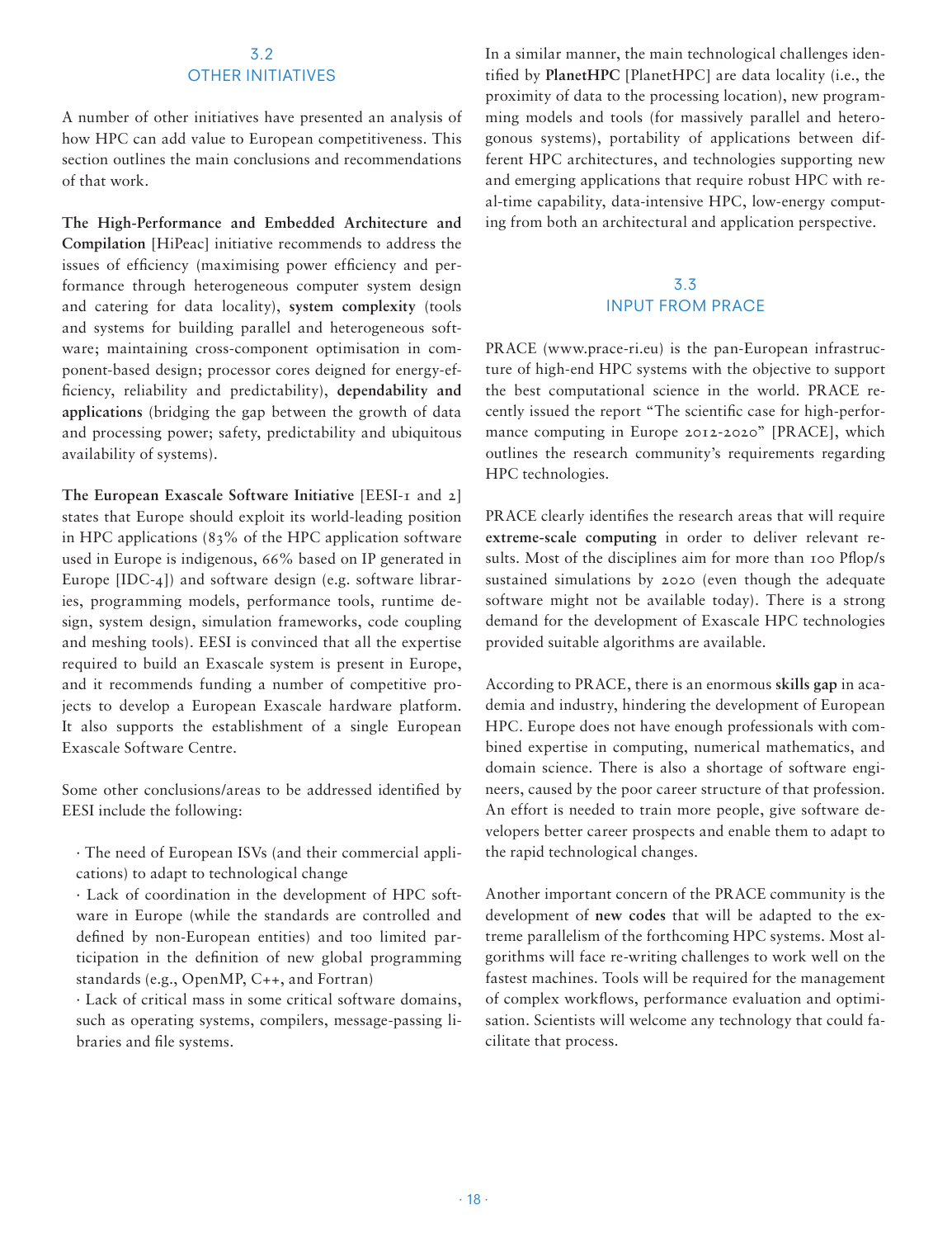Other expectations of the research community regarding future HPC technologies include the following:

· **Simplicity and usability** – Researchers require technological solutions that are easy to work with. The technological complexity of a system should not affect its user interface and application performance.

· **Big data** – Handling large data volumes generated by research will be a major challenge and opportunity for future HPC systems.

· **Integrated environment for compute and data** – Another major challenge is the end-to-end management of, and fast access to, large and diverse data sets through the infrastructure hierarchy because most application areas foresee the need to run long jobs (for months/years) at sustained performances of around 100 Pflop/s to generate core data sets and very many shorter jobs (for hours or days) at lower performance for pre- and post-processing, model searches, and uncertainty qualification.

· **Co-design** – Science is in a position to identify the technology paths suitable for top-class systems by taking advantage of Europe's long-term experience in co-design (e.g., in the area of embedded microprocessors).

· **Stability of standards** – to develop long-term projects, researchers require technologies based on international standards.

· **Security and privacy** will be essential to realise health, social and economic benefits.

· **On-demand access** (instead of planned and batch access) will grow as some simulations will be relevant to urgent decision making.

# 3.4 Input from Industrial HPC End-Users

Fifteen companies and organizations spanning a wide range of sectors with focus on industrial applications and ranging from SMEs to very large companies participated in the ETP4HPC October workshop. The business and activity segments covered were energy, oil and gas, automotive, aeronautics, steel, consumer goods, weather forecast, biology, and services in the field of IT and computing.

The ETP4HPC presented its approach and proposed research topics at that time, whereas end-user representatives presented their expectations and visions related to HPC technologies and their usage, prepared in response to questionnaire with questions such as:

· How can HPC improve the competitiveness of their business – What are the missing features, limiting factors, and the most important HPC technical issues to be addressed? · How can HPC improve the competitiveness of their industrial sector in Europe; potential impact of a strengthened European HPC technology delivery ecosystem The main findings were as follows:

· Although a few flagship industrial applications are clearly requiring Exascale class systems for capability usage by the end of the decade, a lot of requirements are focused on capacity, with production application profiles ranging from task-farming and ensemble calculations to intermediate-size parallelism, and with a growing awareness and concern that big data will be a ubiquitous issue.

· Industrials want to focus on their core business, and ease of use is a major requirement. HPC technologies by themselves are mostly not a major focus of interest, but users demand solutions at the programming or system and resource management levels

- for tuning and optimising applications (a critical bottleneck at all scales)
- for modular and easy integration and configuration of HPC features into business-specific processes

· At extreme scale, the need to revisit algorithms and linear algebra is emphasized in order to accommodate more complex hardware by alleviating data movements. There already are very well identified industrial grand challenges that could stimulate, and benefit from, advanced research on these topics – especially in aeronautics, energy, oil and gas.

· Resiliency, error management, precision, and indeterminacy are highlighted as important matters for industry that so far are not sufficiently taken into consideration, but already are a concern today. This is also related to cost: such as the cost of not having enough reliability and thus wasting energy and compute cycles or the cost of reliability – these costs can escalate by orders of magnitude in terms of equipment cost.

· Affordability is a general concern, especially the cost of ISV licensing, which comes in addition to equipment cost, and can be a barrier to SME entry in HPC usage, as industry mainly uses commercial software.

· Altogether, there is a large demand for services, expertise and consultancy to support a more widespread industry usage, as well as for education. Industrial companies of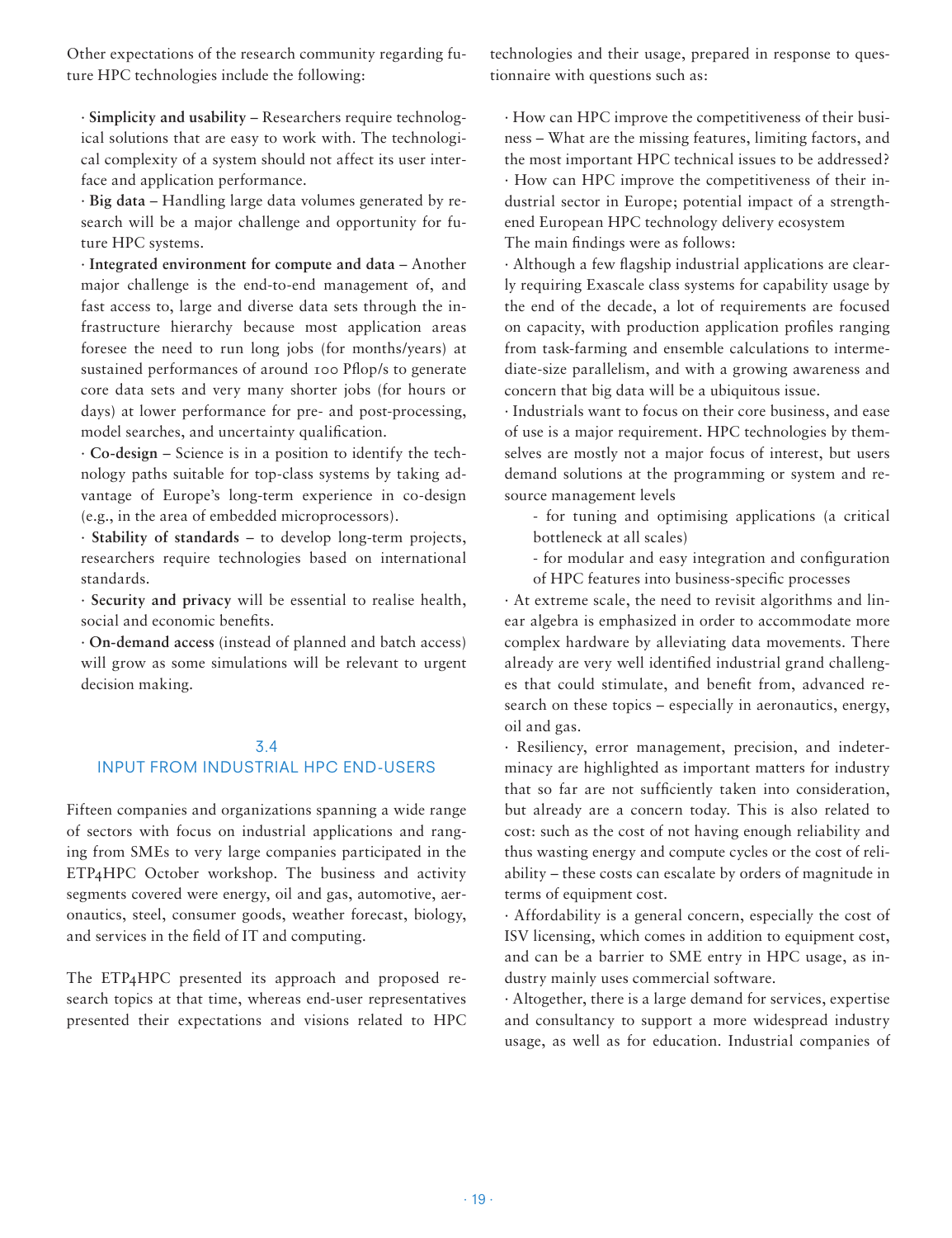all sizes are not necessarily willing to hire HPC experts in large numbers in addition to their core business experts, but some multi-disciplinary characteristics are perceived as beneficial, as well as the presence of skilled experts in service and consultancy companies.

# 3.5 Input from ISV's

#### 3.5.1 *Company profiles, application domains and uses*

Ten Independent Software Vendors took part in the survey. The company staff sizes ranged from 12 to approximately 1000; most ISVs deliver expertise and consultancy in their respective domains, as well as develop and distribute simulation software. The software portfolios represented by these companies encompass turnkey applications and fully integrated workflow environments as well as components and libraries meant for integration with customized solutions. The majority of software is proprietary, but some open-source packages, such as Scilab or OpenFOAM, are based on a service rather than a license business model.

The application domains mainly cover virtual prototyping, engineering design, and process optimisation, fabrication and performance analysis for a diversity of manufacturing and service sectors including, but not limited to, transport (automotive, aeronautics, train), energy, communications, and electronics. Pharmaceutical and bioinformatics applications as well as materials science and chemistry were also represented.

Models and algorithms found in the diversity of software packages and applications mentioned by the ISVs span a wide spectrum:

· Generic solvers for Finite Element Analysis (FEA), Computational Fluid Dynamics (CFD), electromagnetics, structural mechanics, materials simulation (quantum chemistry, molecular dynamics, etc.)

· Process-oriented modules, such as for metal forming, welding

· Pre- and post-processing of simulation programs and data, i.e., mesh generation, visualization and virtual-reality rendering and interaction. Moreover, many ISVs specifically indicated a growing need for and importance of visualisation in particular

The simulation software is usually ported to and available on multiple platforms. The average reported simulation use is often limited in scale to 8 to 16 cores, sometimes up to 64 cores. The main target for the majority of customers still is the entry-level commoditized desktop or desk-side or small-cluster configurations. Increasingly though, there are exceptions as some codes are already enabled and used at capability level on hundreds or thousands of cores (e.g., in the field of CFD, FEA, materials simulation).

## 3.5.2 *Usage trends and demands, potential impact*

The usage trends and needs are a mix of more capability and more capacity, often ensemble, computations. There are many domains, if not most, in which proven algorithms and models will persist, that do not require much higher scalability but rather adaptability to new technologies and platforms, and more capacity-type deployments and usages. That said, repeatedly, the request for availability of more highly-scaling solver libraries was voiced. Multi-physics and model coupling is very often cited as increasingly being a crucial need, as are parameter space exploration and design optimisation. These needs arise in particular from market pressures: evolving legal requirements put high pressure on the safety and performance of objects and systems designed; high competition on the market requires accelerated product development cycles. Note that multi-physics simulations can actually generate computing requirements at both capability and capacity levels. Accuracy and robustness of simulations are also a very frequent and highly sensitive concern, often even ranked higher in the priorities than scalability.

Data management is identified as an important and growing aspect, and as more and more intimately linked to computation all along the chain from pre- to post-processing.

The status of end users w.r.t. access to resources varies greatly, and seems mostly related to the size of industrial companies (large ones can afford bigger computers of their own or buy access to external resources). But the wider availability and easier use of larger and more powerful computing resources are considered a strong enabler: they would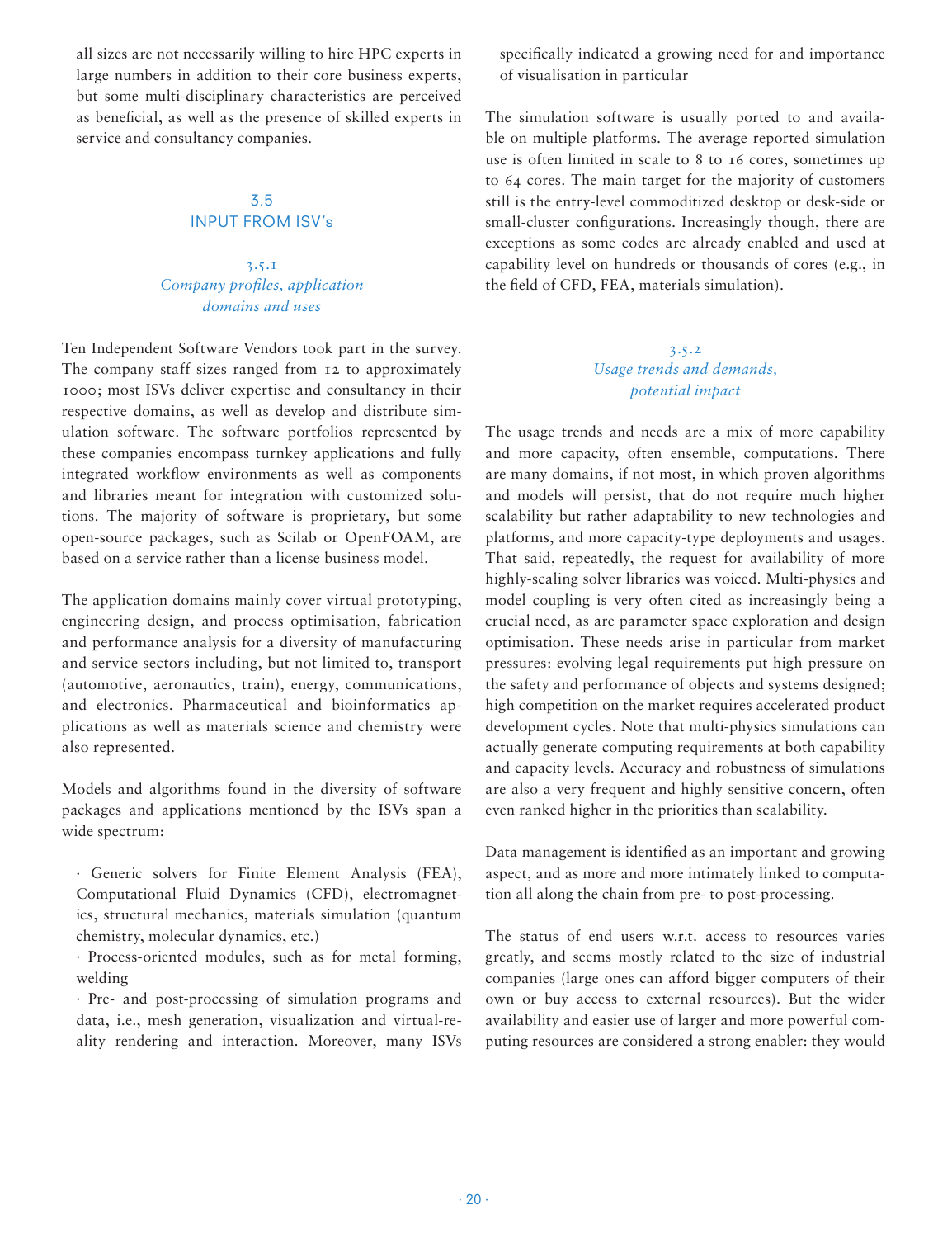unleash the potential of already existing software and probably themselves in turn promote the use of HPC for industrial simulation.

The same issue is observed regarding access to new technologies for experimentation and risk/opportunity assessment: small and medium-sized enterprises often do not have easy access to new technologies or the human resources to actively experiment with them.

## 3.5.3 *Technical expectations and needs*

Depending on the domains and solvers, distributed memory and/or shared memory, parallel versions of software are available and often hybrid (e.g., MPI+OpenMP) versions. Heterogeneous computing (use of accelerators, GPUs, and more recently, Intel® Xeon PhiTM many-core processors) has been explored by most actors, but for various reasons not often deployed: risk, difficulty or cost of finalising porting and optimisations, lack of demand and of easy access to relevant platforms and resources on the user side. The same holds for scaling up some algorithms and solvers to high levels of parallelism on homogenous large CPU clusters: there have been a number of experimentations and R&D projects, but the operational deployment has not always happened because of lack of demand and available computing resources or because the entire problem-solving chain must scale, rather than only a given step.

In the near or mid-term future, accelerators and heterogeneous computing are considered a major technical trend with high promise, but at the same time this represents a complex and risky move. Other important trends or needs mentioned are

· Remote visualisation,

· Efficient communication and data movements at all levels and on different flavours and levels of architectures (SMP, NUMA; between memory and processors, between CPU and accelerators, between compute nodes in DMP configuration, to and from storage…),

· Virtualisation techniques for cloud-like deployments,

· Efficient scheduling for large ensemble computations,

· Data security, integrity and end-to-end management of privacy,

· Revisited algorithms, better suited to parallel implementation and delivering speed-up, either for general-purpose numerical algorithms or more domain-specific processing, and · Tools for easier installation, configuration and deployment of applications on complex and diverse system configurations.

Programming environments, not surprisingly, deserve a section by themselves. The call for more standardized APIs, libraries, and/or pragmas and directives for efficient and transparent control of parallelism is general. Tools for profiling, analysing and supporting optimisation are of almost equal importance. Both APIs and tools must become mature enough to accommodate the complexity of often huge legacy codes, and hide (as much as possible) the growing and changing complexity of the underlying hardware.

Cloud deployment is considered with interest by everybody, with high expected potential and impact, and the usual concerns expressed relate to issues such as ease of use, user friendliness; cost; security and confidentiality; availability, reliability and serviceability; ability to handle data management and post-processing as well as computation.

#### 3.5.4 *Obstacles*

The major obstacles identified mostly relate to the interaction and complex equation between the fast and multi-fold evolution of hardware technologies and the weight and inertia of large bases of legacy codes that must be maintained and certified with strict operational criteria on the longer term, while remaining efficient and portable. The choices for the evolution of software are risk-prone in the face of diverse and changing architectural trends (accelerators etc.).

In this respect, mature and standard programming environments and tools as well as easier and affordable access to expertise and experimental platforms are considered key enabling factors.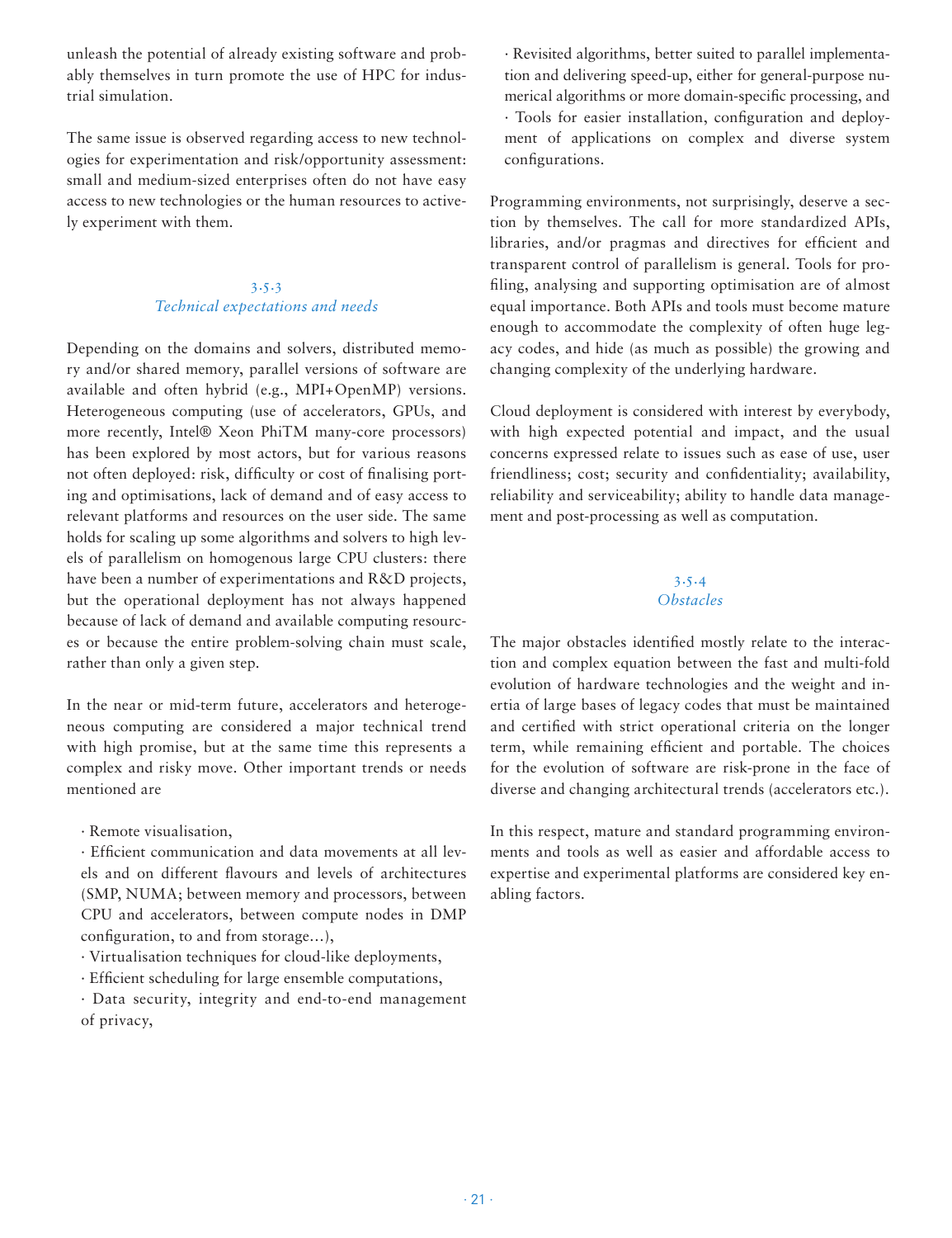## 3.6 ETP4HPC SWOT Analysis

The ETP4HPC has undertaken a strategic SWOT (Strengths, Weaknesses, Opportunities and Threats) analysis to determine how the RTD & Innovation plans developed by its **Working Groups** (reflecting the expertise of the ETP's members) **could add value to European competitiveness**. This analysis has been performed from the point of view of the **European HPC solution providers**. The resulting findings are briefly summarized here and influence the proposed research topics outlined in the next chapter:

Europe is home to advanced **core technologies** that can be used to develop world-class competitive HPC technologies. Examples are embedded processors, networking technology and photonics, as well as non-volatile memory, and hot-water cooling. In this way, a competitive advantage can be gained despite huge entry barriers such as initial investment levels (e.g., when introducing a new CPU product line) and lack of large component vendors.

**System software solutions** such as new APIs, batch scheduling, I/O workflow and provisioning techniques will be needed for a number of future initiatives, and Europe should strive to achieve leadership in this area by exploiting its current resources and expertise. Market opportunities also exist in improving the runtime support of heterogeneous architectures. High-reliability and high-resiliency solutions are areas with significant improvement potential, representing vast opportunities for European vendors.

As identified in a number of other studies [e.g. IDC-2], Europe's **software expertise** is world-class. Europe has developed a strong open-source community, a large number of vibrant ISVs, and an open research environment. These strengths should be leveraged to achieve global leadership in the area of HPC software design.

Europe's traditional focus on **energy efficiency** (demonstrated through, for example, "green policies", relevant public agencies, and advanced research in this technology) coupled with **expertise in low-energy solutions** across all the elements of the HPC system stack (e.g., low-energy CPUs and systems and highly efficient cooling technology) can facilitate the development of solutions meeting the demand for low-energy solutions (e.g., for data centres) and are a key enabler to extreme computing where power is the limiting factor in system scaling, spearheading innovation in this field on a worldwide level.

Europe is in a position to lead the global development based on **new technologies**, such as mobile device architectures (currently not used in HPC systems), embedded technology, and other advanced technologies (e.g., FDSOI, 3D integration, photonics). These competencies, in conjunction with the **existing CPU and System Architecture expertise** (e.g., represented by "global" companies with a European R&D footprint) can place Europe in the forefront of global efforts to develop, for example, **a highly efficient HPC computer** architecture and build cost-effective and energy-efficient systems in line with the objective of the provisioning of energy-efficient solutions.

Europe is in a unique position to excel in the area of **HPC Usage and Big Data** owing to the experience level of current and potential users (and the recognition of the importance of data by such users as CERN, ESA, and biological data banks) and the presence of leading ISVs for large-scale business applications. Europe should exploit that knowledge to create competitive solutions for big-data business applications, by providing easier access to data and to leading-edge HPC platforms, by broaden the user base (e.g., through Cloud Computing and Software as a Service (SaaS)), and by responding to new and challenging technologies.

Europe's **expertise in HPC applications and business software is world-class**. Europe should focus on application scalability, legacy-code adaptation and porting, and increasing the application lifetime. Europe could also lead in the provisioning of **security and privacy** solutions owing to its expertise in the area and the emphasis on the area due to societal concerns. Europe should take advantage of the opportunities created by **co-design** projects.

Because of its diversity and competence in many high-tech fields, Europe can achieve leadership in **cross-domain technology transfer** between adjacent fields (e.g., telecom and networking). Such efforts can promote Europe's influence the international community.

Although the EU business environment has a number of strengths (such as **a strong SME community** and programmes supporting that sector), the following issues need be addressed: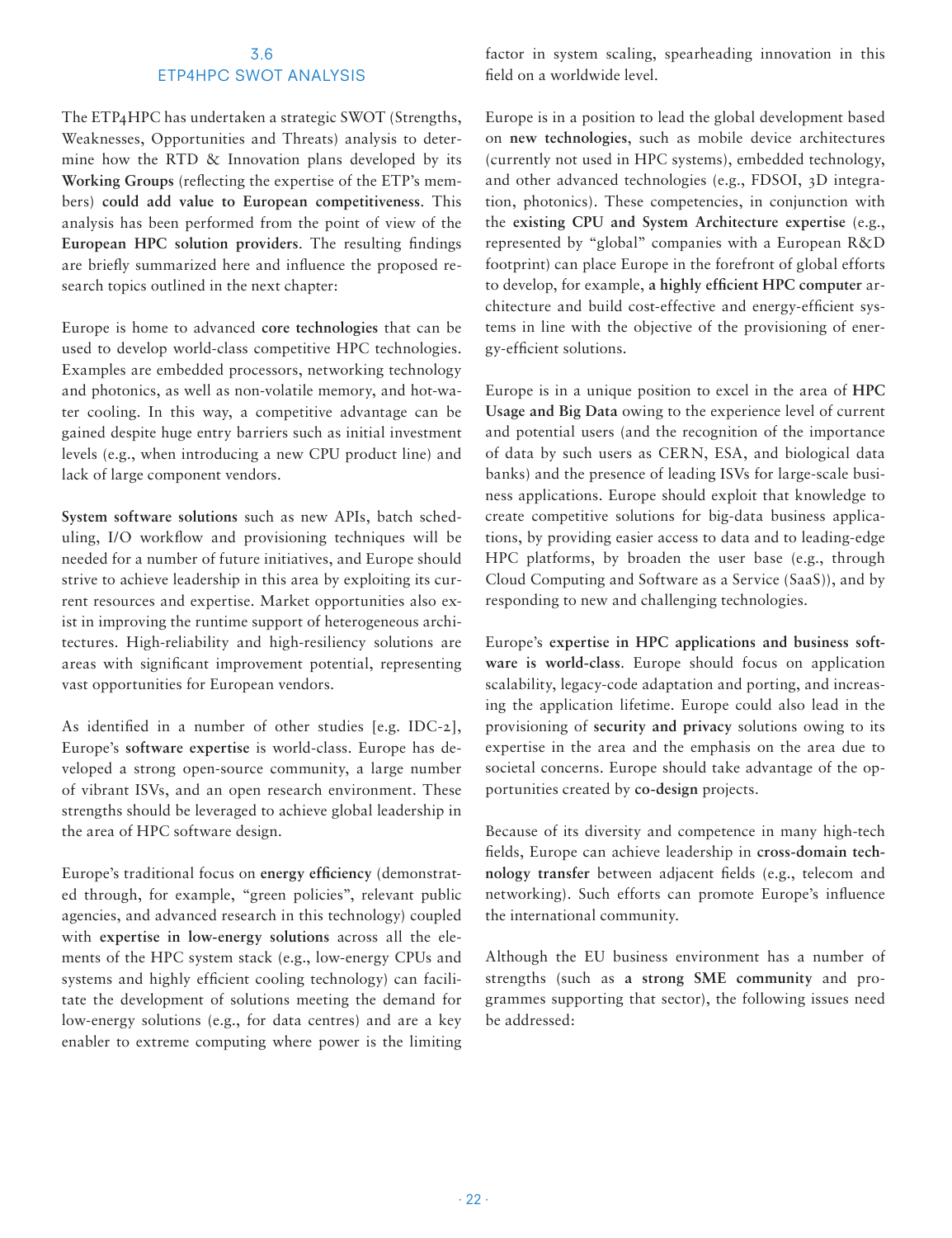· The variability of research funding over time and across countries

· Lack of a strong body promoting HPC

· Slow HPC technology adoption processes, in particular by industrial users such as SMEs, because of the high "cost of entry"

· Widespread budget restrictions

· Limited access to/availability of funding for risky research & product development (such as venture capital)

· Lengthy regulatory processes, fragmented policy zones and decision-making procedures

Europe needs to invest in retaining critical talents and become more attractive to experts from other geographies in order to guarantee a **critical skilled workforce** as required by the HPC technology providers and ISVs, thus enabling future growth.

The global HPC eco-system is dominated by system vendors from other regions. Europe remains more of a leading user than a provider of HPC technologies. Emerging economies have superior financial and intellectual resources with lower labour costs. To face these challenges, Europe needs to **align the efforts of its HPC vendors and research centres**, and the creation of this ETP is meant to tackle this issue.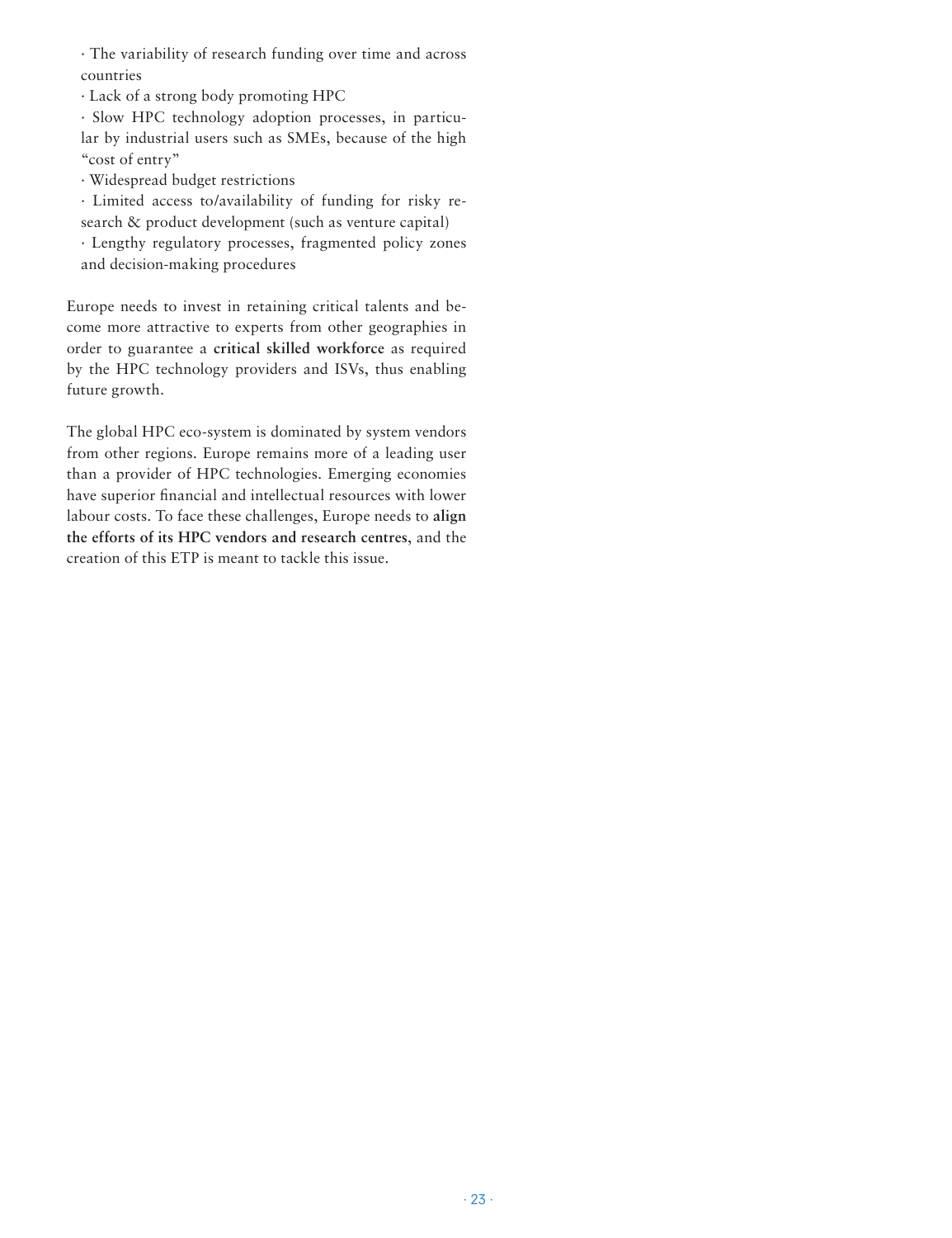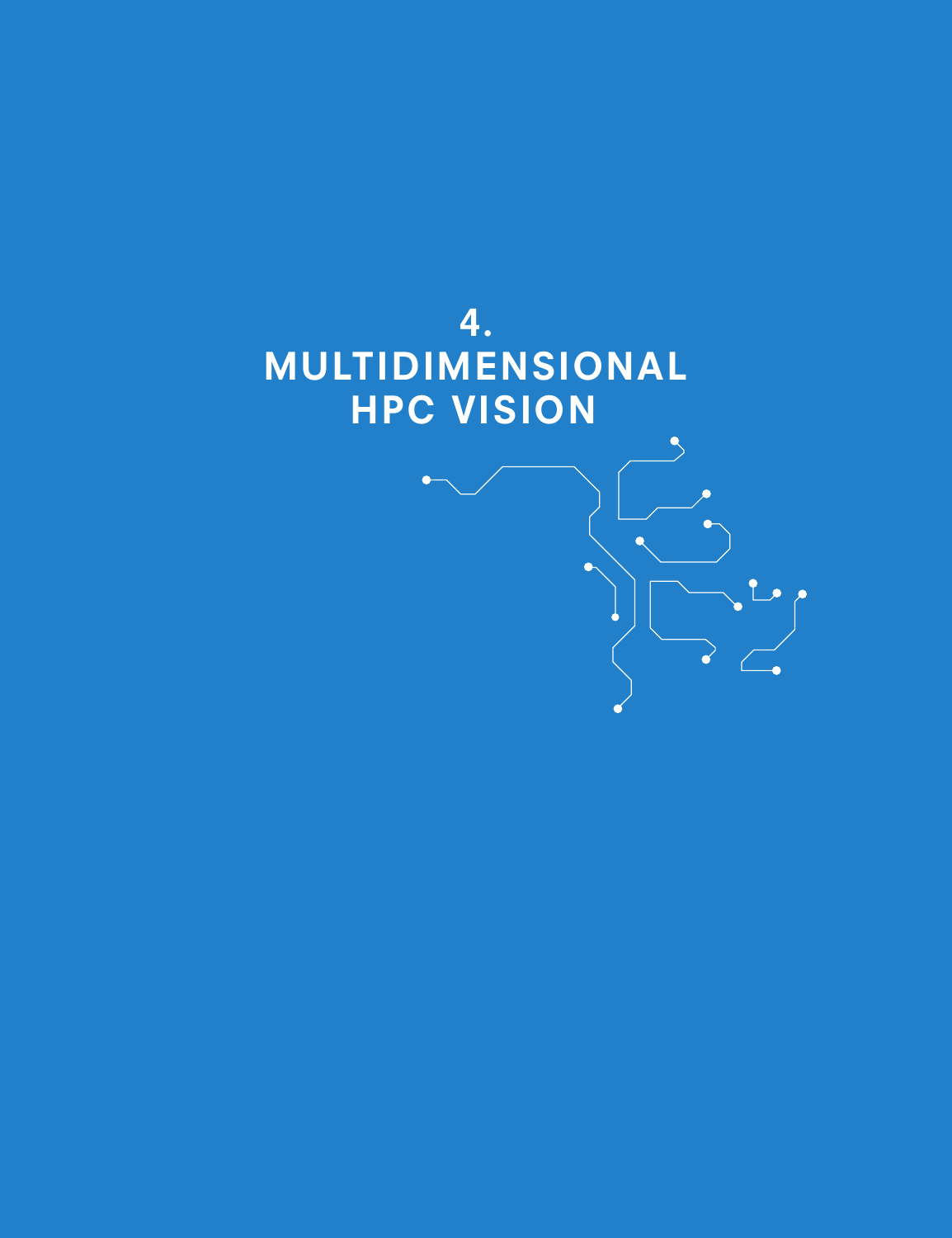The analysis of the above-mentioned inputs shows that there is a demand for R&D and innovation in both extreme performance systems and mid-range HPC systems. Almost all scientific domains and some industrial users want to achieve extreme-scale performance systems as soon as possible. At the same time, there is need particularly expressed by industrial users and ISVs for more flexible, easier-to-use, more productive and more cost-effective HPC systems delivering mid-range performance.

The ETP4HPC HPC technology providers are also convinced that to build a sustainable ecosystem, their R&D investments should target not only the Exascale objective. This market will be too narrow to yield a sufficient return on investment and support sustainable technology development, and that such a strategy will weaken the European players. On the contrary, an approach that aims at developing technologies able to serve both the extreme scale requirements and mid-market needs can be successful in strengthening Europe's position.

As a consequence, the SRA has two dimensions: one targeting the R&D aiming at developing the new technologies able to offer more competitive and innovative HPC systems for a broad HPC market, and one to enhance these technologies with the right characteristics to address the extreme scale requirements.

A third element coming out of the inputs is the trend for new HPC applications. Besides traditional HPC workloads, more and more big-data applications will need to be addressed with HPC solutions. There is also a request from some domains to use HPC systems for the control of complex systems, such as smart grids. The cloud delivery model is yet another trend that will impact the features of future HPC solutions. Accordingly, the SRA has a dimension to address all these new usages.

One last striking input is the concern of some of the stakeholders that HPC development could be limited by some barriers, namely, shortage of skills, insufficient availability of services to fill the gap between potential user demands and HPC solution offerings, usability of solutions or flexibility and vitality of the ecosystem. The SRA defines a fourth dimension addressing these concerns.

As a result the SRA focuses on four dimensions, as shown in Figure 2.

- · The creation of new technologies within the entire HPC stack **(HPC Stack Elements)**
- · The improvement of system characteristics **(Extreme Scale Requirements)**
- · New deployment fields for HPC **(New HPC Deployments)**
- · The expansion of the use of HPC **(HPC Usage Expansion)**

The broad field of HPC application software development is not in the scope of this SRA or of the ETP4HPC. Of course, a strong interaction and collaboration with developers, users and owners of HPC applications is mandatory for advancing the HPC system technology, but in the interest of a better focus, this SRA takes requirements from this domain rather than defining its roadmap.

Chapter 5 outlines in detail the first three areas, and Chapter 6 covers the HPC usage expansion and HPC services, the needs of ISVs, and the dedicated focus on industrial SMEs. "Usability" and "Affordability" are key requirements that arose in every dialogue with end-users to lower the "barrier of entry" into HPC deployment. Both are to be seen as comprehensive requirements affecting all research priorities outlined below, and are covered there.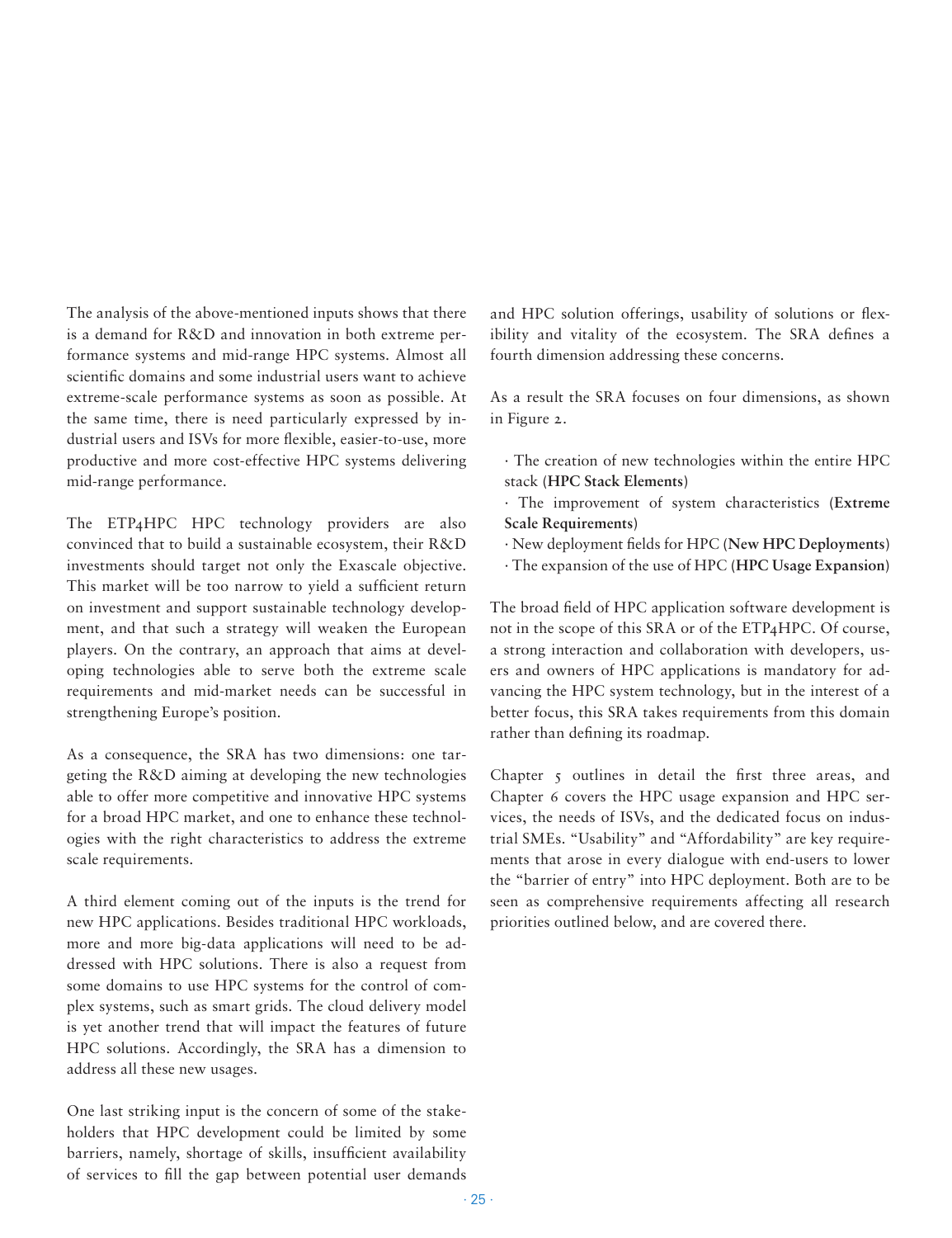

# HPC stack elements

The HPC system architecture, system software and management, and programming environments are the core elements of a stack of HPC technologies that must be continually improved:

#### · HPC System Architecture

It is important to consider how different components and their underlying technologies (processors, memories, networks and storage) need to be further developed and integrated to create both extreme scale systems and extremely efficient, mid-size HPC platforms.

#### · System Software and Management

In the coming years, most system software building blocks will have to be revisited in terms of the node operating system and system run-time environment, interconnect and programming APIs, cluster management, and resource and task management. Heterogeneous workload support for the entire simulation chain from pre- to post-processing, and modularity and ease of integration of stack components will be of particular importance.

· Programming Environment (including support for Extreme Parallelism)

It is essential to address the "software gap" between complex hardware and complex applications for targets ranging from Exascale computing and general HPC use to the area where embedded computing and HPC meet.

The research priorities reflect that range: innovative parallel algorithms and programming approaches; enabling massive parallelism; support mechanisms for energy efficiency; tools and methodologies for software correctness, performance and fault tolerance enabling the right balance between ease of programming, portability and performance, static and dynamic techniques; definition of APIs that will standardise interactions between the various software tools and the system/architecture management layers.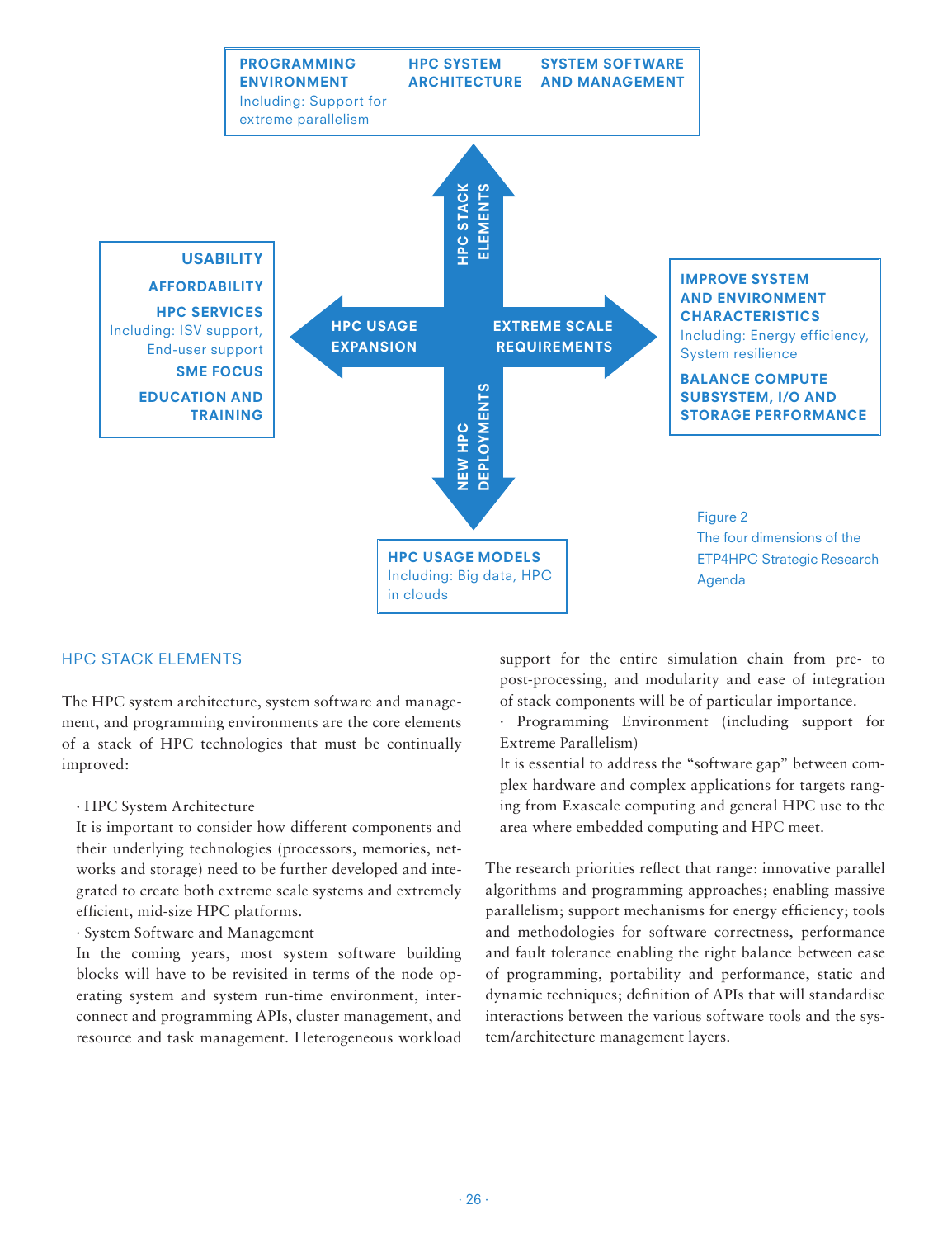# Extreme scale requirements

Extreme scale integration of these elements raises a number of cross-cutting and holistic issues, including energy efficiency, system resiliency, and the overall balance of the system design.

· Improving System Characteristics (Energy Efficiency and System Resiliency)

Energy efficiency and system resiliency are key concerns for existing systems. Both the acquisition and the operational costs of an HPC system are affected by energy efficiency and system resiliency. This is obvious for energy, but resiliency can also affect cost, e.g., by having to compensate for reduced hardware reliability by means of redundancy or by having to provide for lower system effectiveness due to poor reliability. Energy and resiliency are interdependent, as additional RAS (Reliability, Availability and Serviceability) features consume die area and energy, and the right balance between resilience and energy efficiency has to be found.

Energy efficiency is also a global challenge, which needs to be addressed using an integrated approach including the HPC system environment and hosting facility and infrastructure (i.e., by considering cooling, energy re-use, power monitoring and control, power-aware performance metrics and power-efficient algorithms).

· Balance Compute Subsystem, I/O and Storage Performance Critical to future systems design is ensuring that the right balance of performance is maintained between the capabilities of the compute elements of the systems (including effects of changing workloads on processor and memory) and the data-storage systems such that overall system performance and capability meet or exceed the user needs. This concerns all elements of the I/O stack from middleware to data-storage devices and associated networks.

#### New HPC deployments

· New HPC Usage Models (including Big Data and HPC in the Cloud)

Beyond the traditional usage model based on highly optimized workloads for a given platform, new HPC usage models are evolving that will impact the full HPC stack - tools, programming models, algorithms, user interfaces, and hardware: ranging from HPC resources as (dedicated) instruments for big science or large-scale data analysis, to HPC in the cloud, commoditisation of HPC for non-HPC experts, and embedded and real-time systems.

HPC computing is quickly becoming user-centric and no longer is machine-centric. Issues such as data integration, data security and privacy will have to be integrated with the underlying HPC computations. Thus, for many HPC users, the idea of having a user-friendly "front end" and no longer having to deal with the "nuts and bolts" of computing is a strong incentive, as long as the required level of performance can be achieved.

It is clear that highly parallel HPC systems cannot be used efficiently without considerable investments in administration and user support. The openness of cloud platforms can be the opportunity to share HPC expertise and facilitate the fast adoption of HPC by a much wider community of enterprises that are new to high-end computing.

#### HPC Usage expansion

· A panel of European industrial end-users confirmed that HPC needs to become much more pervasive across all industrial sectors, including Small and Medium-Sized Enterprises (SMEs). Technically, this may require other trade-offs to achieve good affordability and usability, while benefiting from research at extreme scales, such as energy efficiency and ease of programming.

· Another new focus area is HPC services as the link between vendors, ISVs and end users. While large research centres handle most of the service in-house, industrial end-users have a strong desire to focus on their core business and prefer to rely on external expertise and consultancy, especially when migrating to new platforms, tuning the systems for better performance and integrating the use of HPC into their business-process.

· The lack of a well-trained workforce in the area of HPC system design and development, deployment and operation is a known problem that needs to be tackled from several sides. Alongside with defining a Research agenda, the ETP4HPC proposes to set up a working group in collaboration with PRACE, universities and other bodies to help remedy this situation considerably (see also Chapter 6.4 Education and Training).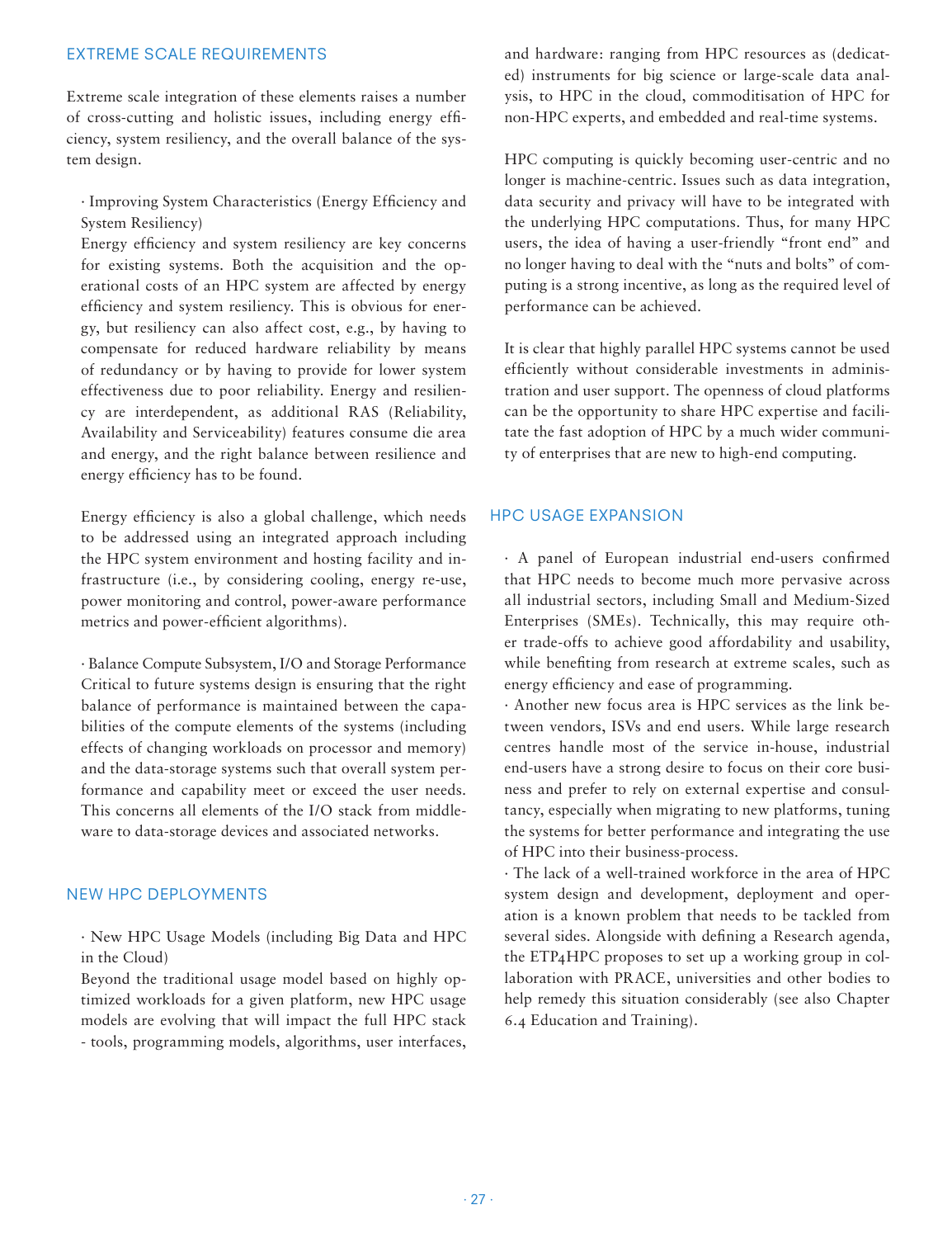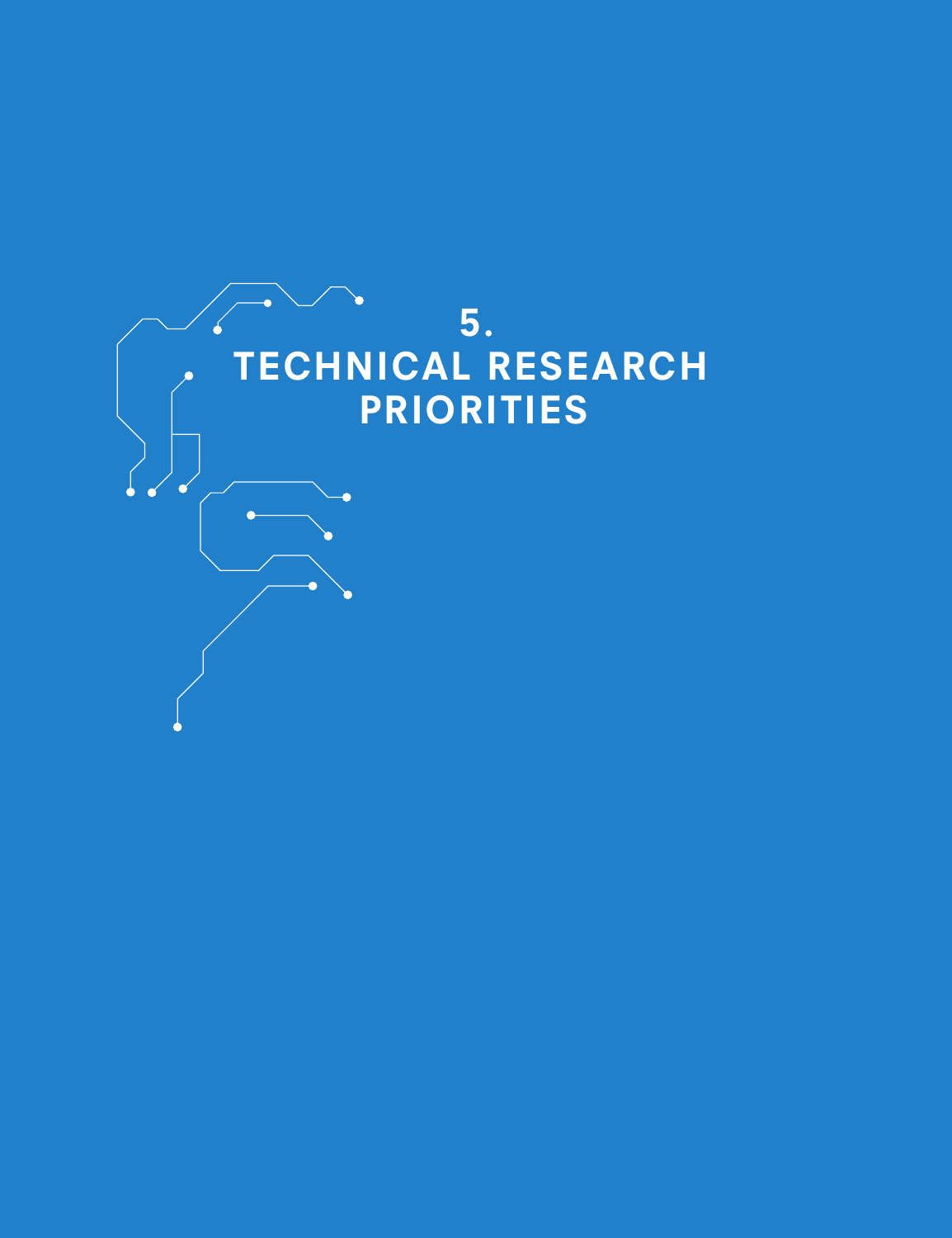# Major challenges addressed

The SRA focuses on specific challenges within the four dimensions shown in Figure 2. They are discussed in detail in the subsequent sections of this chapter because they are the drivers underlying the research topics:

- · At the System Architecture level:
	- Future HPC platform architectures
	- Energy cost and power consumption
	- I/O latency and bandwidth (memory, interconnect, and storage)
	- Concurrency and data locality
	- Extreme scale from sub-component to total system
	- Resiliency , Reliability, Availability, Serviceability (RAS)

- The "storage gap" between storage and compute performance

#### · At the System Software level:

- Scalability, modularity, robustness
- Capability for virtualisation
- Extensive system monitoring
- Increased system heterogeneity
- Awareness of data-movement cost

· For the programming environment:

- Hierarchical models
- Data distribution and locality
- Performance analytics
- Emergence of new parallel algorithms
- Awareness of data-movement cost
- Application code migration and re-writing

· Related to new HPC usage models:

- Explosion of data volumes ("Big Data")
- Increasing heterogeneity of data
- HPC workloads in cloud computing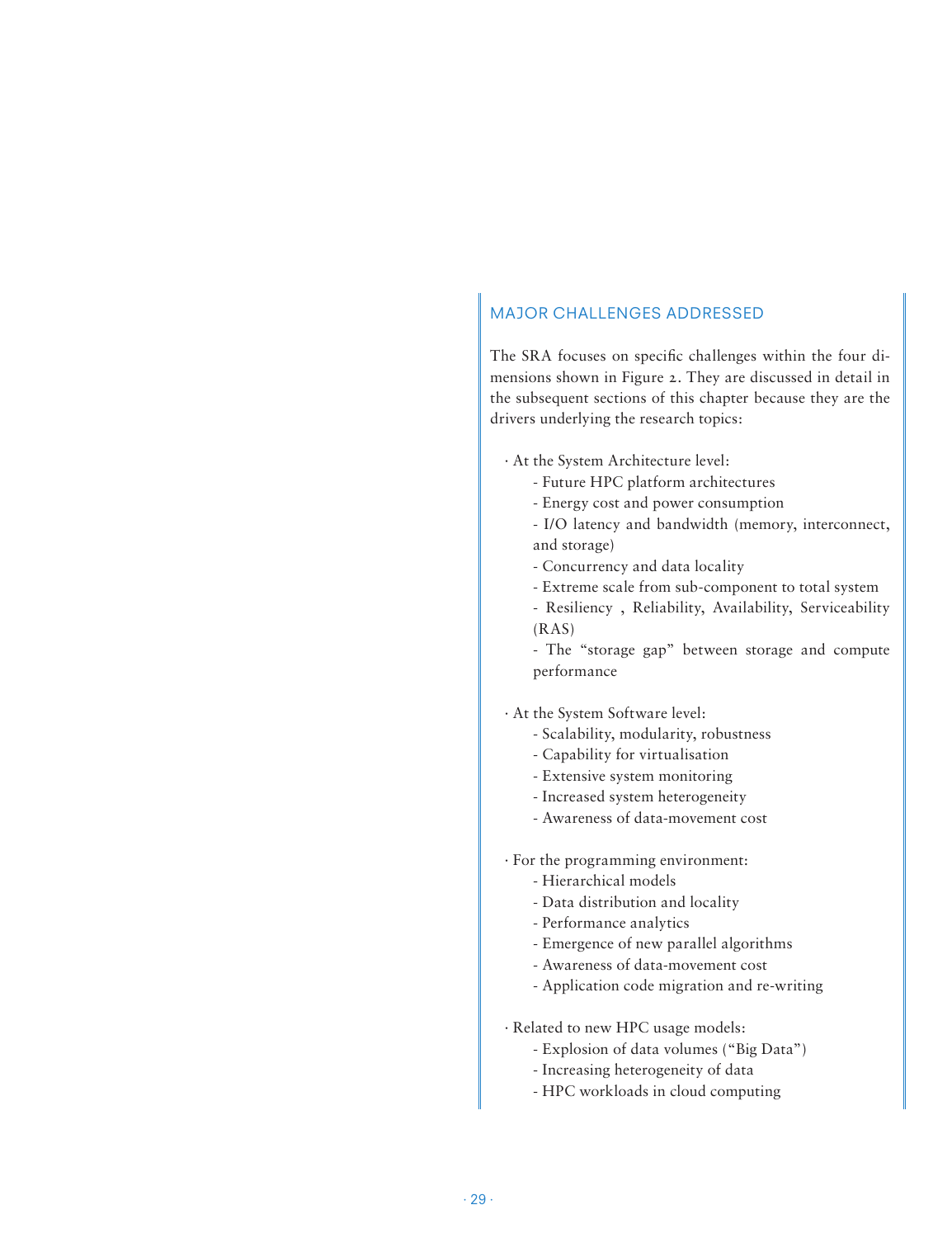# 5.1 HPC System Architecture and Components

#### 5.1.1 *Area*

The goal is to ensure that HPC performance continues to improve in the foreseeable future; an important milestone being the ability to reach Exascale performance levels around 2020 with a performance that is about 1,000 times higher than today's Petascale systems with the same constraints as today in terms of power consumption, system resiliency and space. The evolution of components alone will not be sufficient to reach this target and it will be necessary to introduce new technologies for every component in HPC systems: processors, memory, interconnect and storage. It might be necessary to develop some of the core technologies specifically for HPC within the ETP4HPC. And even though a good part of the necessary core technologies will be developed independently, it will be necessary to influence, adapt and integrate them for the needs of HPC systems.

Table 1 summarizes in the 1st column, the characteristic ranges for today's production HPC Petascale systems taken from the Nov. 2012 Top500 list. The expected values for HPC systems of different capabilities (Exascale for large HPC data centers, departmental Petascale systems and embedded Terascale) in 2020 are then listed in columns 2 to 4. Compared with 2012's Petascale systems all performance characteristics will have to scale by 1000x to reach Exascale while staying within the same constraints as today in terms of system budget, space and power consumption which may not exceed 20 MW.

#### Table 1

#### Expected systems characteristics ranges in 2020

|                                        | <b>Petascale system</b><br>(2012) | Exascale / data center<br>(2020)   | Petascale /<br>departmental (2020) | Terascale /<br>embedded (2020) |
|----------------------------------------|-----------------------------------|------------------------------------|------------------------------------|--------------------------------|
| Number of nodes                        | $[3-8] \times 10^{8}$             | $[50-200] \times 10^{3}$ (20x)     | $[50-100]$                         |                                |
| Computation (Flop/s & Instructions)    | $10^{4}15$                        | 10^18 (1000x)                      | $10^{15}$                          | $10^{4}12$                     |
| Memory Capacity (B)                    | $[1-2] \times 10^{14}$            | $> 10$ ^17 (1000x)                 | $>10^{\circ}14$                    | $>10^{11}$                     |
| Global Memory bandwidth (B/s)          | $[2-5] \times 10^{14}$            | $>10^{17}$ (1000x)                 | $>10^{\circ}14$                    | $>10^{11}$                     |
| Interconnect bisection bandwidth (B/s) | [5-10] x10^13                     | $~10^{16}$ (1000x)                 | $~10^{13}$                         | N/A                            |
| Storage Capacity (B)                   | $[1-10] \times 10^{15}$           | $>10^{18}$ (1000x)                 | $>10^{15}$                         | $>10^{11}$                     |
| Storage bandwidth (B/s)                | $[10 - 500] x10^{9}$              | $> 10 \times 10^{\circ}12$ (1000x) | $>10x10^{0}9$                      | $>10^{6}$                      |
| IO operations/s                        | 100 x10^3                         | $> 100 \times 10^{6}$ (1000x)      | $> 100 \times 10^{3}$              | >100                           |
| Power Consumption (W)                  | $[.5-1.] \times 10^{6}$           | $< 20 \times 10^{6}$ (20x)         | $< 20 x10^{3}$                     | < 20                           |

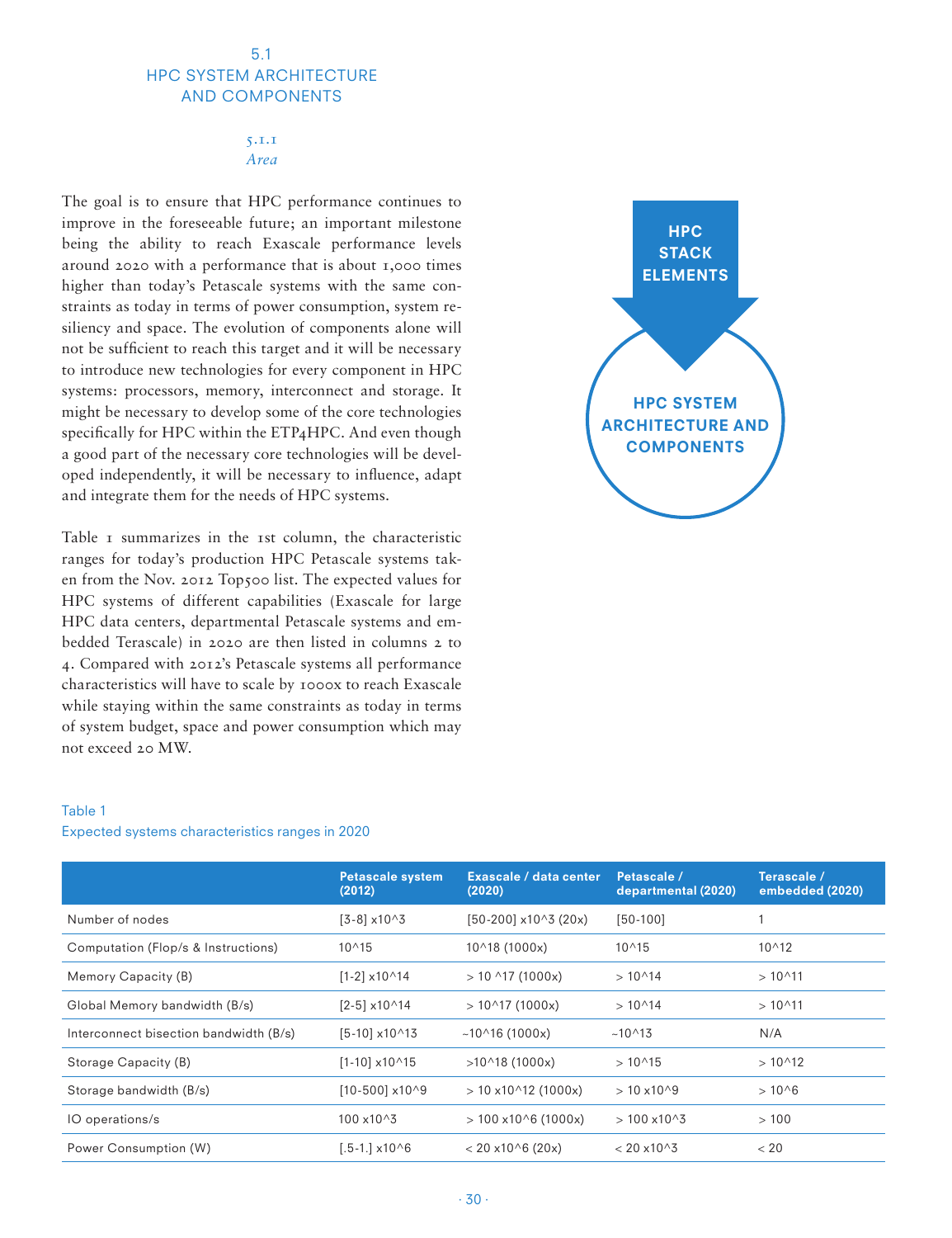When scaled to the same power consumption and system size, we realize that each system architecture parameter must be multiplied by a factor of more than 50x, be it performance, capacity or bandwidth. In addition, we must pay special attention to achieve sufficient reliability at the system level without sacrificing power efficiency, for example by tight integration of more reliable hardware components.

For the drastic improvements sought, we will rely on the development of new technologies. ETP4HPC will drive the investigations necessary for the definition of future HPC platforms architecture. Closer integration of system components are expected to maximize gains in performance and energy efficiency, but it will also be necessary to identify the right trade-offs between components:

· Processors: Develop more energy-efficient processors and system-on-chips (SoCs) leveraging best in class advanced digital silicon technologies.

· Memory: Achieve higher bandwidth, lower power consumption; initially for example by using silicon inter-posers, followed later by full 3D stacking of processors and memory.

· Interconnect: At increasingly higher data rates, optical interconnects may become a better solution than copper if costs are coming down drastically. Optical interconnects could be used for chip-to-chip connections and might even be used advantageously within chips.

· Storage: Non-Volatile Random Access Memory (NVRAM) promises increasing capacity, with fast access at low power, supplementing other memory and storage devices and possibly simplifying the memory hierarchy thus reducing the data transfers and associated energy consumption.

ETP4HPC will drive the research on a future HPC platform architecture to build an exascale solution and beyond. The ETP4HPC will cooperate with other European initiatives which are dealing with key enabling technologies such as Catrene, Eniac and Photonics21 to ensure that the specific needs of HPC systems are taken into account in these programs.

# 5.1.2 *The outcomes of the SWOT analysis – Main Strengths and Opportunities*

The European HPC eco-system should focus its efforts on the following areas:

· Build on existing European innovation, expertise and research infrastructure

· Leverage the current CMOS technologies. Techniques like FinFET and FDSOI will allow shrinking manufacturing processes from today's 20-28 nm to 7-10 nm in 2020. · Exploit the expertise in the use of extreme ultraviolet for lithography (now at the laboratory prototype stage in Europe). This technology will greatly facilitate the continuous reduction of structure sizes, which is at the heart of Moore's law.

· Over the past decade, Europe has spearheaded research and development in photonics and optical interconnect. Building on this research, Europe should develop and expand its efforts on HPC interconnect solutions that are cost-competitive at either the rack or the motherboard level. · Europe has a strong presence in embedded and mobile computing, for example, in the area of CPUs and GPUs for mobile systems (ARM, Imagination Technologies, etc.) and complex efficient SoCs could be designed together with chip companies (STMicroelectronics, STE, Infineon, NXP, etc.). As these components were designed for energy efficiency, some may be reused for HPC, or evolved to serve the HPC market. Furthermore, global companies like AMD, IBM and Intel have significant R&D and manufacturing facilities in Europe.

· More recently, Europe has quite actively been researching Spintronics, one of the Non-Volatile Memory (NVM) variants. Europe now accounts for  $\frac{1}{3}$  of all publications on this topic. As NVM is much faster than current disks and consumes very little energy, it can enable a new class of storage devices for the IT industry, including HPC.

· Europe has a strong background in HPC applications and analysis tools development; this expertise should be applied in the definition of optimal architectures for Exascale and for mid-range HPC systems.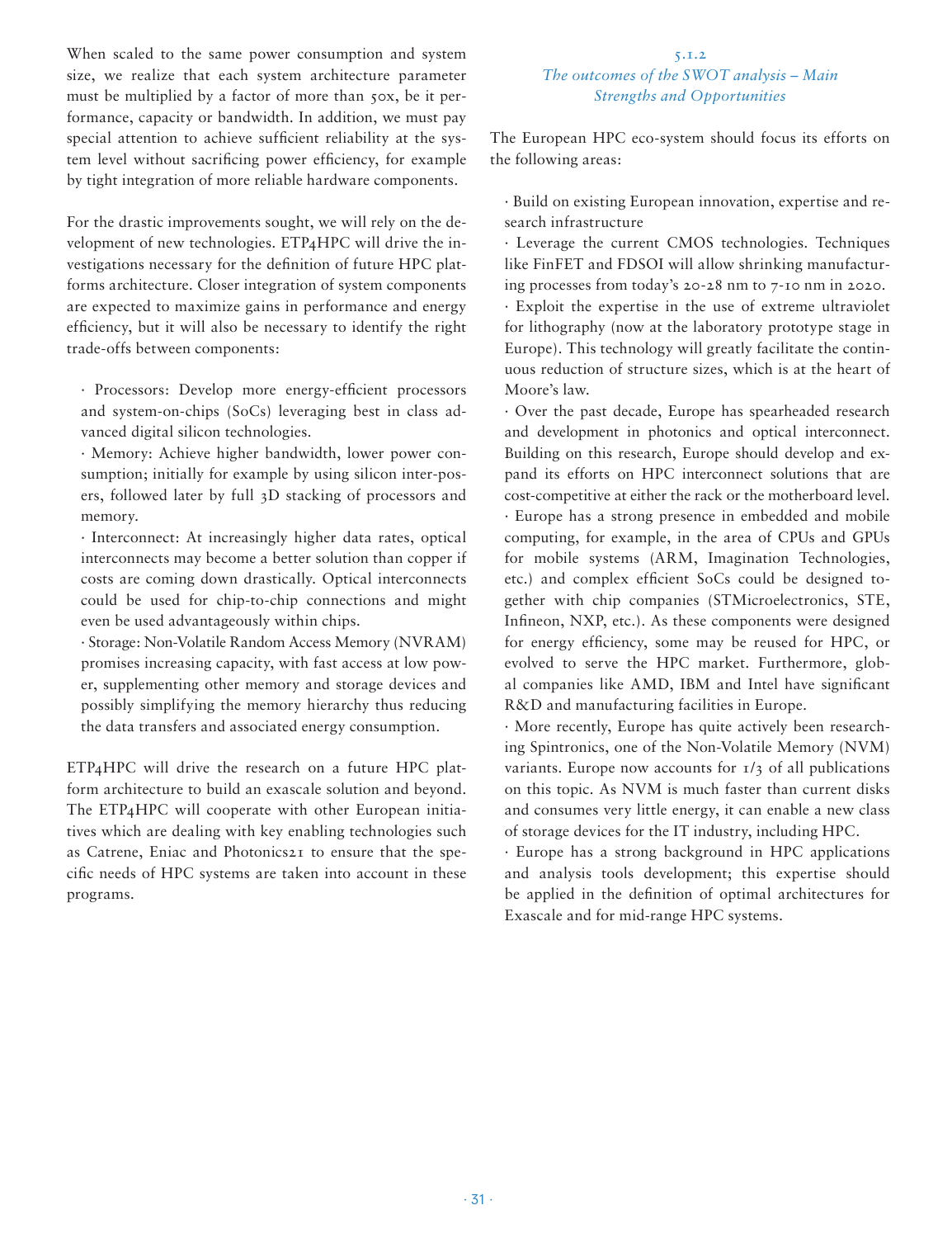# 5.1.3 *Research topics and expected results*

# **The Platform architecture**

The Platform architecture requires a holistic approach. A successful architecture will be the result of a complete Multi-Domain Optimization process that addresses the four design challenges mentioned below in a coherent vision. This is true for reaching Exascale but also for follow-on systems. Architecture definitions will need a continuous capacity to perform top-down and bottom-up iterations to understand the impact on hardware and applications. It is clear that this task will need important investments and tool support to be effective. This is a significant opportunity for Europe.

#### **The Energy and Power Challenge**

This challenge arises from the fact that no combination of currently available technologies will be able to deliver sufficiently powerful systems within the practical limitations for power consumption (which are estimated to be in the 20 MW range).

## **The Memory, Interconnect and Storage Challenge**

This challenge addresses the lack of mature memory, storage and interconnect technologies which will be able to fulfil the I/O latency and bandwidth requirements of future Exascale systems within an acceptable power envelope.

# **The Concurrency and Locality Challenge**

The continued trend towards many core processors means that the core count grows significantly faster than the percore performance. This causes a major challenge for application developers who need to scale their applications to many more threads. In addition, as systems grow in size resources become more distributed and data locality becomes essential for application performance.

# **The Resilience Challenge**

This concern addresses the explosive growth in component count for the top HPC systems as well as the need to use advanced technology at operating points such as low voltage and high temperature, where individual devices and circuits become more sensitive to operating environments and increased per-component failure rates can be anticipated.

To respond to these challenges, each component of the computing technology must evolve. This evolution cannot be studied without a full understanding of the impact of the new technology on the programming and execution practice; it must address the balance between processor performance, memory capacity and access as well as the data movement between compute nodes and to storage.

# *5.1.3.1 Energy and power*

When designing a supercomputer, energy efficiency is the first constraint to be addressed. Apart from all the technical problems linked with thermal and power issues, it has a major impact on the total cost of ownership of such a system. Energy efficiency is a transversal problem, which needs to be addressed at every level, starting first with semiconductor and memory technologies, and then covering the chip and system design and implementation.

- · Ultra-low power CMOS
- · 2.5D/3D Heterogeneous integration
- · Energy proportionality (CPU, interconnect, switches, etc.)
- · Heterogeneous architectures and accelerators (GPU, vector, …)
- · Integration of the different components into a SoC (CPU, GPU, memory controller, IO controller, network interface and switch) or system on a package.

These basic technology research topics have to be mastered to improve the efficiency level from 2 GFlop/s/W to above 100 GLOPS/W for the compute nodes.

# *5.1.3.2 Memory and storage*

Memory technology is one of the cornerstones of system efficiency. The main issue of a computing system is to bring data to the computing node at the required speed and within the lowest energy budget possible. Today new memory technologies are emerging with non-volatile properties and good access performance. None are yet at par with the fastest classical DRAM and SRAM but these technologies open new opportunities for the architecture of the memory system.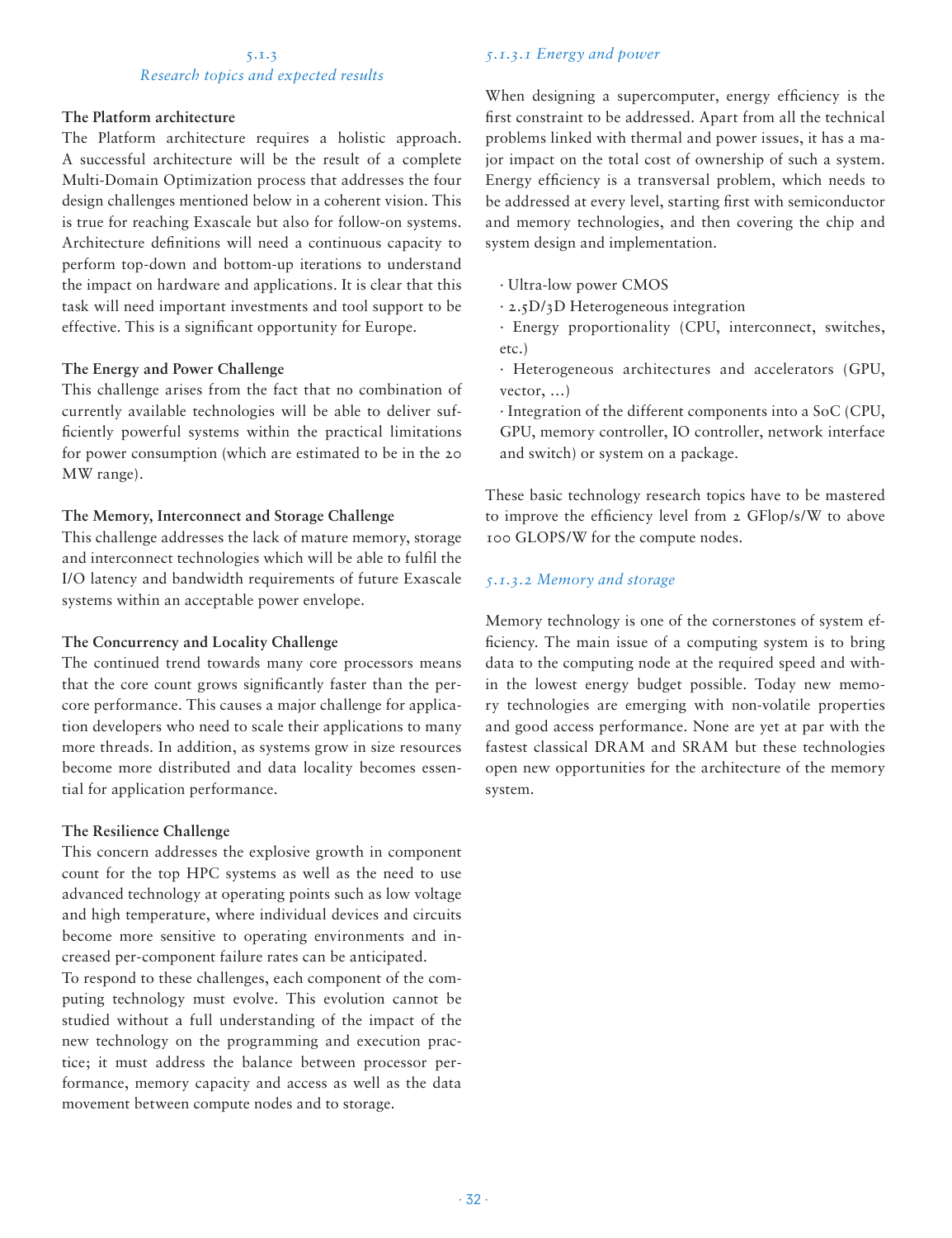| <b>Traditional technologies</b>     |                                    |             |                                                                                                        | <b>Emerging technologies</b> |                                                         |                   |                                                      |
|-------------------------------------|------------------------------------|-------------|--------------------------------------------------------------------------------------------------------|------------------------------|---------------------------------------------------------|-------------------|------------------------------------------------------|
| Memory type                         | <b>DRAM</b>                        | <b>SRAM</b> | <b>NAND</b>                                                                                            | FeRAM                        | STT-MRAM                                                | <b>PCRAM</b>      | ReRAM                                                |
| Physical effect<br>at work          | Silicon                            | Silicon     | Tunnel effect                                                                                          | Ferroelectrics               | advanced<br>Spintronics                                 | Phase-Change      | Redox/<br>Memristor                                  |
| Technology status                   | Mature                             |             |                                                                                                        | product                      | products being<br>introduced                            | 1st<br>Generation | Research                                             |
| Read time (ns)                      | <1                                 | < 0.3       | < 50                                                                                                   | <45                          | $<$ 20                                                  | <60               | < 50                                                 |
| Write erase time(ns)                | < 0.5                              | < 0.3       | $10^{6}$                                                                                               | 10                           | 10                                                      | 60                | $<$ 250                                              |
| Retention time (years)              | N/A                                | N/A         | $>10$                                                                                                  | $>10$                        | >10                                                     | >10               | >10                                                  |
| Write endurance<br>(nb of cycles)   | 10^16                              | $10^{4}16$  | $10^{5}$                                                                                               | $10^{14}$                    | $10^{4}16$                                              | $10^{0.9}$        | $10^{4}15$                                           |
| Density (Gbit/cm2)                  | 6.67                               | 0.17        | 2.47                                                                                                   | 0.14                         | $\mathbf{1}$                                            | 1.48              | 250                                                  |
| Technology potential<br>scalability | Major<br>technological<br>barriers |             |                                                                                                        | Limited                      | Promising                                               | Promising         | Promising                                            |
| Exascale<br>applicability           | No recognised<br>alternative       | suitably?   | Potential to scale Tech barriers and Unlikely<br>endurance, may<br>be overtaken by<br>other NV devices |                              | Promising,<br>potential<br>successor for<br><b>DRAM</b> | Very Promising    | Unclear,<br>potential as<br>compatible<br>SoC device |

As seen in Table 2, the characteristics of these new memories (estimation as of mid-2012) can drastically impact the memory structure especially in the case of HPC, where checkpointing is an important function. The ability to include substantial non-volatile memory within nodes, within interconnects and networks or within I/O storage nodes is essential to scale up the system performance. Optimising the use of that technology, its placement in the system, its management and resultant data flow to ensure seamless data migration between the multiple tiers of memory and storage is the key area for HPC research.

Such a non-volatility of the memory can also have a huge impact on the energy policies of the system and hence on its energy efficiency. This requires research into the granularity of energy control (at chip or board level) and of data placement.

#### *5.1.3.3 Interconnects*

Interconnects are the backbone of HPC systems. It is essential to scale the communication bandwidth with the performance of nodes and components and minimize the remote data access latency while keeping within today's energy consumption limits. Interconnects must be tightly integrated with systems components and provide support for accelerating global communication operations. Such technologies are critical elements of Europe's HPC efforts.

The exponential increase in capacity, processing power, bandwidth, and density in future systems will partly be supported by conventional copper links for cost reasons and partly by high-density optical channels within HPC system enclosures first at the rack level, then at board and ultimately the chip level.

# *5.1.3.4 Concurrency and locality*

Following current trends, it is expected that an Exascale system will have millions of cores and it will be a major challenge for applications to scale to that level. The optimal CPU design will be a trade-off between the number of cores, their power consumption and the global application performance. It is important to find the right size for the CPU cores and, to trade-off energy-efficiency, per-core performance, and achievable performance for key application classes.

As systems get bigger, access to remote data becomes a challenge and any feature that improves data locality will increase the application's performance and reduce the power consumption.

Finally, fully integrated interconnects will lower the impact of remote data access and improve the overall system efficiency and reliability.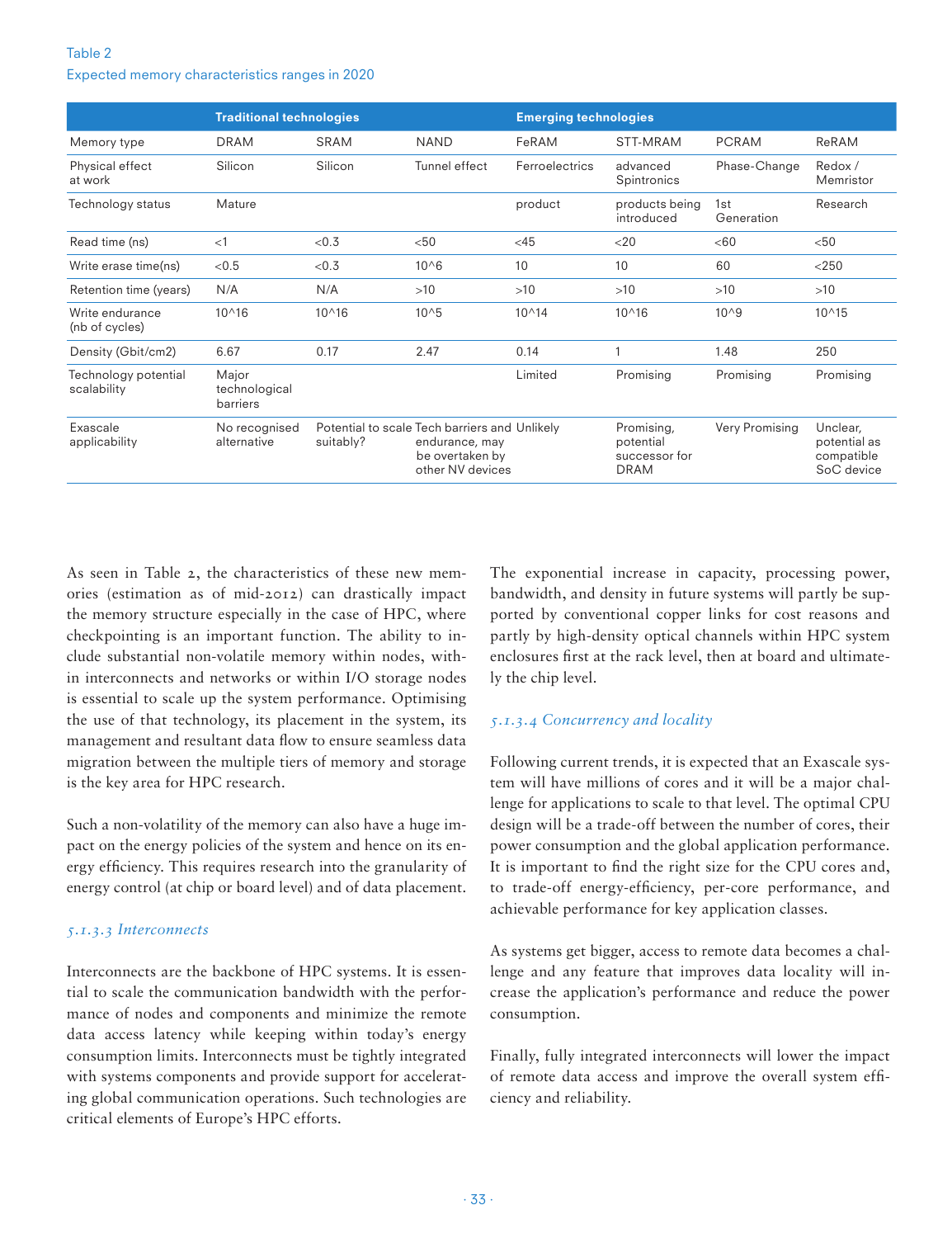## *5.1.3.5 Resilience*

As HPC systems get larger and incorporate many more parts, the overall system resilience decreases. This could be partially counterbalanced if the reliability of individual components can be improved.

The integration of the various components of the system nodes into a single chip reduces the number of parts and connections thus improving reliability and lowering power consumption.

Other systems aspects must also be addressed such as builtin error correction, component redundancy and fail-over mechanisms, and in particular software resiliency and resource management mechanism. As error correction and redundancy will increase die area and power consumption, a good balance with the objective of energy efficiency has to be found.

Checkpoint/restart is an essential component of the global system resilience. If it is done locally and leverages new non-volatile memory technologies, the overhead for performing checkpoints and the energy used will be optimized. Further details can be found in Chapter 5.4 Energy and Resiliency.

#### *5.1.3.6 Exascale system architecture*

To achieve the ambitious goal of an Exascale class computer with applications able to take full benefit of it, the entire architecture process must be rethought. This is a multi-domain optimization problem requiring a collaborative design that integrates all aspects of the system architecture, hardware components, software and applications.

The Exascale system design will need to explore and model the potential of new technologies. It must address the balance between processor performance, memory capacity and access as well as data movement between compute nodes and to storage.

Moreover, it is important to remember that the development of such an Exascale system can enable efficient and competitive Petascale servers for departmental use and Terascale devices suitable for embedded systems, both of which will be very valuable for a wide range of industrial users.

#### 5.1.4 *Milestones*

| <b>Deadline</b> | <b>Milestones</b>                                                                                                              |
|-----------------|--------------------------------------------------------------------------------------------------------------------------------|
| 2015            | <b>M-ARCH-1:</b> High-performance local data access (1GB/s)                                                                    |
|                 | M-ARCH-2: NVRAM at DRAM capacity                                                                                               |
|                 | <b>M-ARCH-3:</b> Chip-to-chip photonics industrialization                                                                      |
|                 | <b>M-ARCH-4:</b> $\sim$ 100 kW/PFlop/s (End-2015)                                                                              |
|                 | <b>M-ARCH-5:</b> Low dissipation high-performance compute<br>module using silicon interposer (prototype)                       |
|                 | <b>M-ARCH-6:</b> 3D integration of high-throughput memories<br>with high performance compute module (prototype - End-<br>2015) |
| 2018            | M-ARCH-7: NVRAM available at a price and capacity that<br>enable its integration into HPC systems                              |
|                 | <b>M-ARCH-8: 45 kW/P/</b>                                                                                                      |
|                 | <b>M-ARCH-9:</b> High-speed, low-power processor-internal<br>data transfer (prototype)                                         |
|                 | <b>M-ARCH-10:</b> Silicon photonics for chip-to-chip<br>interconnects                                                          |
| 2020            | <b>M-ARCH-11:</b> Exascale system at <=20 MW power<br>consumption (20 kW/PFlop/s)                                              |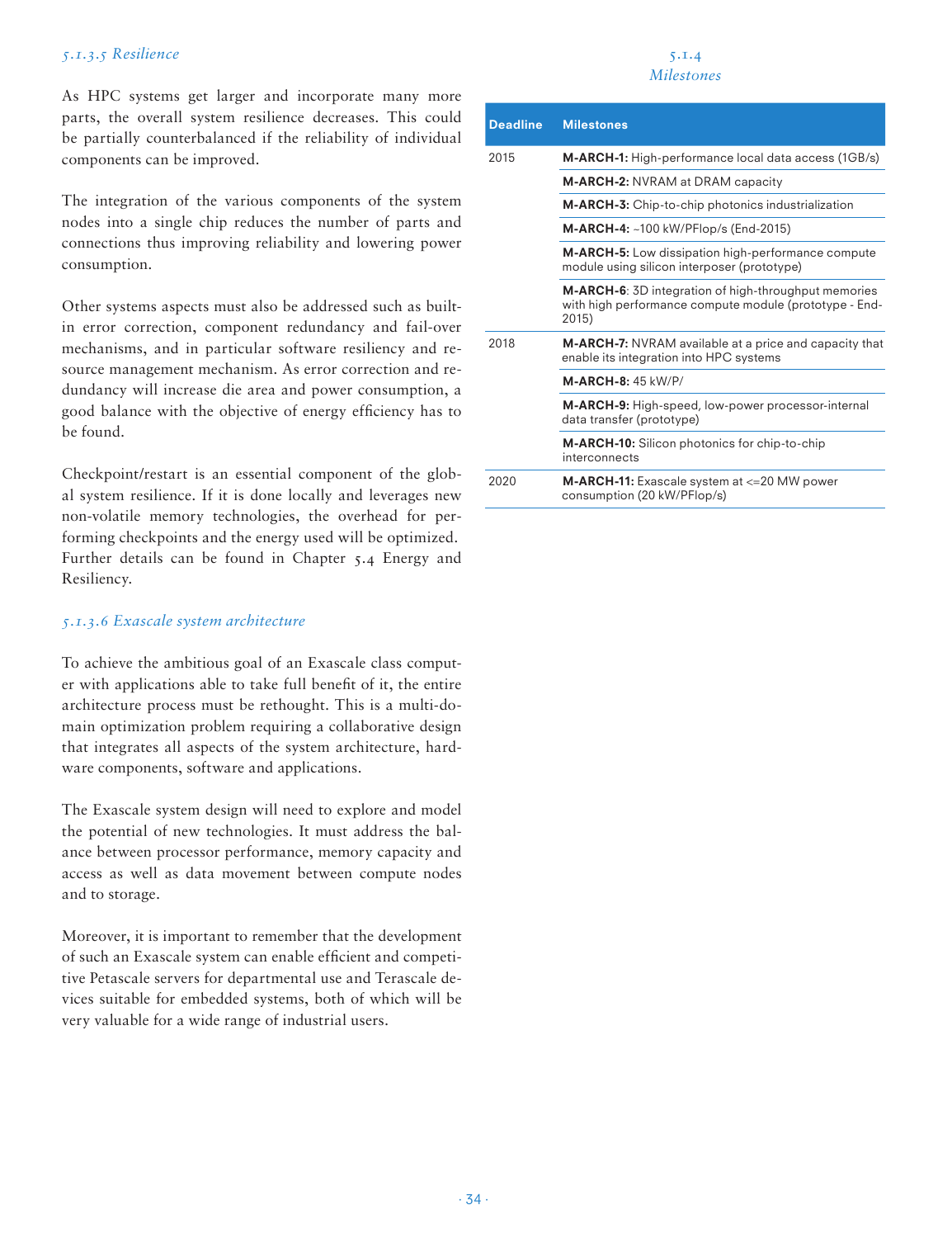# 5.2 System Software and Management

## 5.2.1 *Area*

In the coming years the system software will be a critical component that controls and supervises the productivity, power consumption, and the resilience of supercomputers of growing scale and complexity – up to Exascale and beyond. The hardware complexity and heterogeneity of foreseeable Exascale components involve a redesign of the software system solution to make it more flexible, robust, and scalable, as well as more modular to support a wider diversity of workloads. The power cost of data movement and ubiquitous Big Data will also have a critical impact on the software system solution, which will need to be more data and locality sensitive.

Most of the system software building blocks will need to be revisited:

The **operating system (OS)** will have to take into account new intra-node architectures with many cores, intensive and dynamic multi-threaded concurrent task execution environment, and a heterogeneous memory model.

Extremely scalable performance of applications will require the re-definition of the borderline between **Runtime and OS**.

New requirements such as virtualization support, data centric intra-node scheduling, and real-time capabilities need to be added to current OS solutions.

Interconnect management needs to reflect affinity, congestion control, dynamic routing, topologies, and diagnostics, and to allow the control of power consumption of the fabric.

**Cluster management** will face a real monitoring challenge, because of the number of resources and events to be reflected in on-the-fly data analysis and post-mortem data mining. Event-driven health-checking and introspection are vital for stable operation, and for ensuring that the system stays within the power budget. Modularity and heterogeneity of the system configuration require the development of an advanced integration model.

**Resource management and job scheduling** have to enable extreme allocation flexibility, tightly coupled with applications and must take new allocation criteria into account (e.g. network topologies, interconnect bandwidth, I/O associated workflow, CPU architectures, power targets and caps).

Power is a critical cross cutting issue. All Power items mentioned in this chapter belong to a global cross cutting solution fully described in a dedicated section 5.4 Energy and resiliency.



5.2.2 *The outcomes of the SWOT analysis – Main issues to be addressed*

The European HPC eco-system should focus its efforts on addressing the following issues:

· There has been a long tradition of designing, administrating, and maintaining large computers in the European Community. Leveraging the skills of a full ecosystem (computer manufacturers and designers, large computer centres and specialized HPC service SMEs), Europe has a chance to tackle the global integration challenges to build a production Exascale system software stack.

· The heterogeneity of the hardware infrastructure and the required modularity of the target system will require a complex integration and validation process, on-site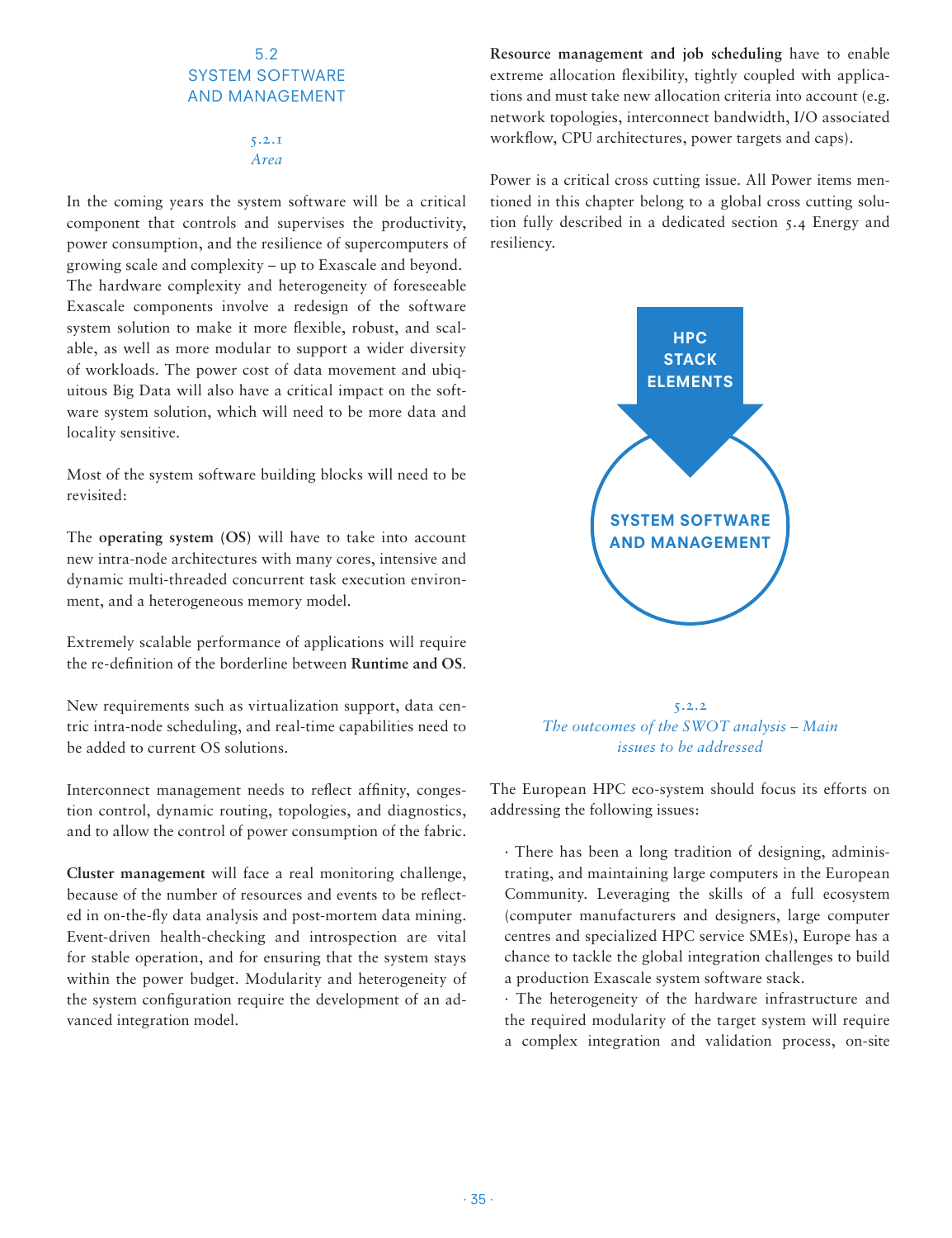integration, and check facilities that have not yet been specified.

· A hardware infrastructure without open specifications may inhibit the development of a software system solution.

· Increasing levels of parallelism in multi- and many-core chips and the emerging heterogeneity of computational resources coupled with energy and memory constraints force a re-engineering of operating systems and runtime environments. New interfaces must be standardized. New operating system identities and responsibilities must be defined to enable advanced applications development

#### 5.2.3 *Research topics and expected results*

#### *5.2.3.1 Operating system (OS)*

The purpose of an operating system is to bridge the gap between the physical resources provided by a computing system and the runtime system needed to implement a programming model. Given the rapid change in resources and programming models, basic operating system APIs must be defined for the Exascale community. A common set of APIs will be defined, that can be used by a runtime system to support fully autonomic resource management, including adaptive management policies that identify, and react to, load imbalances and intermittent resource loss, and that supervise power consumption of all system components and make power management mechanisms at the hardware level available.

To achieve this goal, the operating system must expose low-level resource APIs and the runtime must be aware of the context in the application of a specific computation.

Operating systems have the root responsibility of hardware resource exposure. Therefore, without OS re-design for new Hardware and new requirements for OS interaction with applications run time, there is a great risk that the performance of applications will also be substantially below the peak performance of the parallel environment.

#### **Research topics:**

To address the above issues we envision, among other things, the following long-term solutions:

· Enhance the programming models so that they offer a simple but efficient abstraction of the hardware.

- Improve hardware abstractions in compilers and compiler features, e.g. optimization and parallelism extraction.
- Add ability to seamlessly integrate non-standard (e.g. power-optimized, high-throughput) computation cores. Provide programming model developers with efficient API for run-time.

· Extend runtime systems by developing new algorithms for managing data locality, scheduling, I/O, coherency, power use etc. better

· Produce APIs to support inter- and intra-node communication, thread management, and explicit management of the memory hierarchy provided by the entire system.

· Effective and efficient management of hybrid memory systems for HPC usage scenarios.

· APIs to support energy management and resilience will be essential.

· Fault tolerant/masking strategies for collective OS services are indispensable.

· Research on deconstructing the OS for extremely scalable applications by dedicating some cores to applications and others to the operating system to reduce OS jitter.

· Research into runtime systems that support emerging fault-tolerant and fault-resilient computational models.

#### **Expected results**

Capabilities to build different OS instances and runtime systems adapted to applications´ needs with respect to new emerging hardware specifications, e.g. heterogeneous compute elements, embedded cores, etc.

#### *5.2.3.2 Interconnect management (IC)*

Interconnect topology management and routing are expected to react to communication requests from applications or I/O in real time and to create an optimal traffic pattern. First, this challenge impacts the routing algorithms which will need to be involved. Secondly, optimization and scaling of application requests will require more and more OS bypassing. A new border between low level system control in kernel space and application execution in user space on top of interconnect interfaces needs to be specified.

Congestion and trouble-shooting diagnostics of such a network will be a real challenge, requiring the development of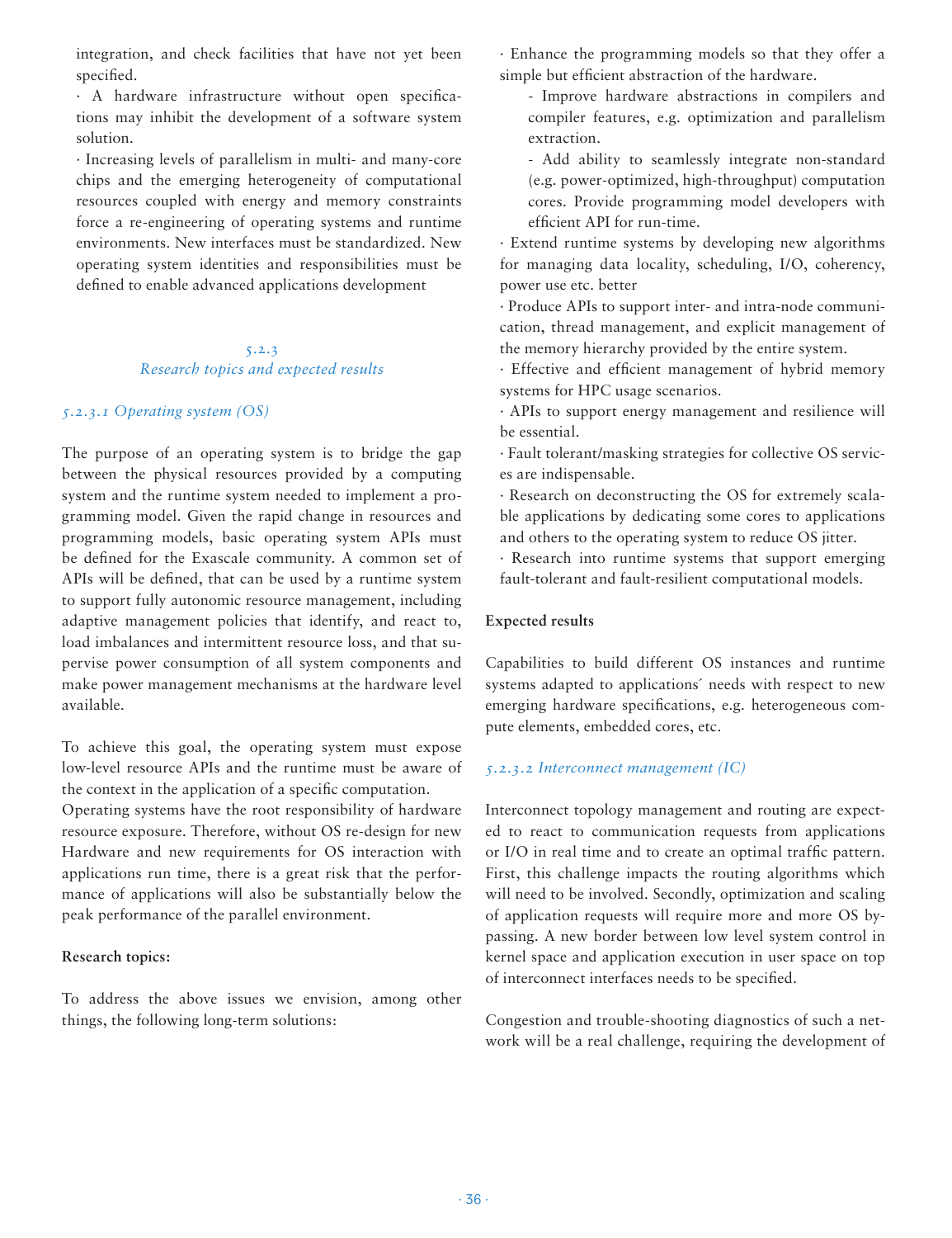new management solutions. A further area of improvement is the power management of the interconnect fabric and the NICs.

At the interconnect adapter level, driver and low-level interfaces will evolve depending on the hardware technology and on the needs of new programming models and applications. Here, tight cooperation between system software developers, system architects, and programming model designers will be necessary to integrate new low level protocol capabilities and define a well-adapted API for higher levels of programming software.

### **Research topics:**

- · Adaptive and dynamic routing algorithms
- · OS bypass and hardware interface integrity protection
- · Congestion control and concurrent access regulation
- · Power management of interconnect fabric and NICs
- · Scalable interconnect management tools
- · Intra-node and inter-node network model

# *5.2.3.3 Cluster management software (CM)*

Exascale supercomputers are expected to consist of hundreds of thousands to millions of components including compute and service nodes (I/O, gateways, and management), network and interconnect infrastructures and Petabytes of attached storage. Already today, it is difficult for Petaflop supercomputers offering a scalable framework to launch parallel commands, gather and aggregate outputs, monitor equipment, collect event data, identify faulty components, etc. – as all this requires sophisticated cluster management systems and health-check routines.

These features will be key factors for running Exascale supercomputers efficiently with the high productivity required by unprecedented application workflows. To achieve this critical target, the objective is to develop an innovative cluster management framework that will be able to scale to millions of components.

# **Research topics:**

· On-the-fly analysis monitoring model

· Models based on simple event logs are not scalable; new event-collecting and filtering models must be prepared that can react within a few seconds even if the number of events is huge. It will also have to cope with new classes of events related to power management.

· This model will have to provide capabilities for sharing this data with programming tools. Graphical supervision for Exascale must be designed.

· Maintaining a clear view of the configuration and status of HPC systems is indispensable as they are exceedingly complex and susceptible to small perturbations having an extraordinary impact on performance, consistency, and usability.

· Data mining , data analysis — on-the-fly and post-mortem, introspection

· Data mining and data analytics tools to facilitate the management of large amounts of event data and to identify key factors that need to be addressed for diagnostics and corrective actions.

- · Flexible system-image configuration and management
- · The huge variety of hardware, programming environment, and applications requirements will necessitate new tools to compose, integrate and store system images.

· System resource maintenance and provisioning

· A clear view of the availability of resources is necessary for the provisioning of alternative resources in case of failure.

- · System security
- · System management also has to ensure system integrity, with system security being a major factor.
- · Performance data

Performance analysis of Exascale applications depends on having access to up-to-date detailed data on CPU, memory and interconnects performance. An established method to provide this for CPUs is performance counters. For future HPC systems, such data has to be provided for all system components, with sufficient scalability and minimal overhead.

# **Expected results:**

A strong operation and monitoring framework with tight integration and configuration capabilities as well as powerful supervision tools.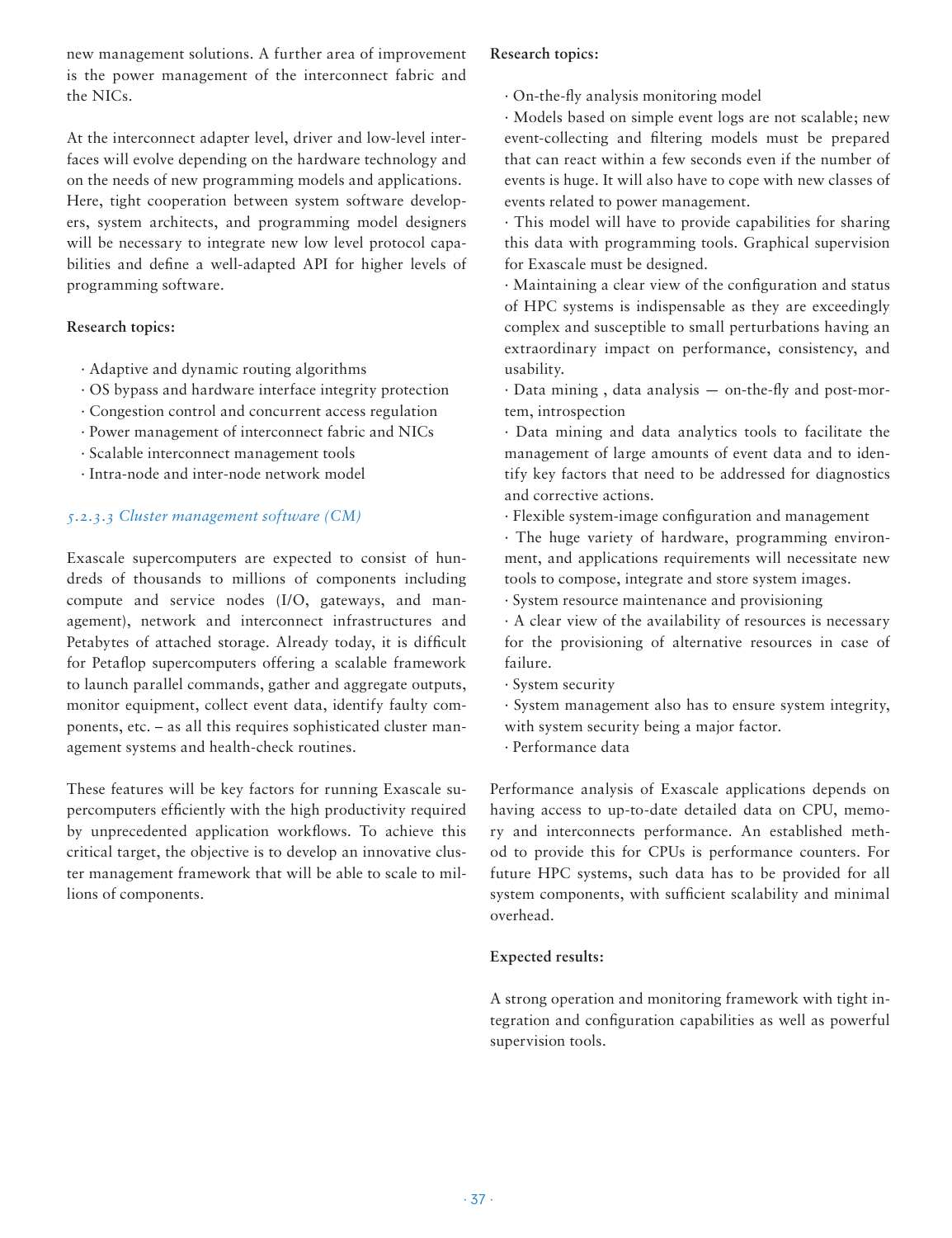# *5.2.3.4 Resource management (RM) and job scheduling (RMJS)*

The current centralized control of the RMJS will hardly be able to handle the continuous increase of the number of computing resources, the heterogeneous environments, the need for optimizing energy consumption, and the growing scheduler complexity. Hence the growing need of new approaches able to deal with the above issues.

### **Research topics:**

· New distributed architecture and scheduling algorithms

· Centralized control with only one management node will certainly not be able to scale up and stand the complexity and multitude of the scheduling choices. So, multiple management nodes along with parallelized internal resource and job management processing have to be studied. In addition, scheduling algorithms will need to take into account power related objectives.

· Integration of I/O criteria and workflow

· The amount of data to move and save will be a new constraint for the job scheduler. It will need to integrate data locality into allocation criteria and to coordinate resource scheduling with the I/O workflow.

· Real-time data aggregation and analysis

· The use of HPC in the Big Data space will require the provisioning of real-time data analysis and reduction, its integration into HPC workflows and management/scheduling by the RMJS system.

· Adaptive scheduling and application interaction

· Multi-objective adaptive scheduling in a dynamic environment will probably be a way to deal with most of the above issues. However, the complexity of the scheduling will be enormous and its scalability will be an important barrier. Since energy usage and power control mechanisms are themselves highly dynamic and application dependent, adaptive scheduling has a high potential to help with the energy challenge.

· Resilient framework

· Exascale systems require a failure-tolerant application environment implementing at least effective checkpoint/ restart features.

### **Expected results:**

Dynamic resource allocation capabilities and powerful multi-criteria scheduling algorithms, power-aware scheduling, advances in adaptive scheduling.

### 5.2.4 *Milestones*

| <b>Deadline</b> | <b>Milestones</b>                                                                                                                                          |
|-----------------|------------------------------------------------------------------------------------------------------------------------------------------------------------|
| 2014            | <b>M-SYS-CL-1:</b> Model for on-the-fly analysis and control                                                                                               |
|                 | M-SYS-IC-1: Scalable interconnect management                                                                                                               |
|                 | M-SYS-OS-1: Specification of an external standard<br>for OS / Runtime and API for system-wide power<br>management, explicit memory management              |
|                 | M-SYS-RM-1: Power-aware resource management and<br>job scheduling (RMJS)                                                                                   |
| 2015            | <b>M-SYS-CL-2:</b> Model for system resource maintenance<br>and management                                                                                 |
|                 | M-SYS-IC-2: OS-bypass and hardware interface integrity<br>protection                                                                                       |
|                 | M-SYS-IC-3: Interconnect adaptive and dynamic routing<br>algorithm and congestion control                                                                  |
|                 | M-SYS-OS-2: New lightweight base OS development<br>with support of virtualization and HPC hypervisor                                                       |
|                 | M-SYS-OS-3: System security management                                                                                                                     |
|                 | M-SYS-OS-4: Prototype for system simulation<br>environment                                                                                                 |
|                 | M-SYS-RM-2: New Scalable scheduling enhancement<br>with execution environment and data provisioning<br>integration                                         |
| 2016            | M-SYS-CL-3: On-the-fly data analysis, data mining                                                                                                          |
|                 | M-SYS-CL-4: i) Modular generation and deployment of<br>OS instances and runtime environment and ii) Flexible<br>system image configuration and integration |
|                 | M-SYS-OS-5: Hybrid and heterogeneous memory and<br>CPU OS support                                                                                          |
| 2017            | M-SYS-OS-6: System with real-time capabilities                                                                                                             |
|                 | M-SYS-RM-3: New multi-criteria adaptive algorithms:<br>heterogeneity-/memory- and locality-aware                                                           |
| 2018            | M-SYS-CL-5: Graphical supervision for Exascale                                                                                                             |
|                 | M-SYS-OS-7 : Scalable system simulation environment                                                                                                        |
|                 | M-SYS-RM-4: Fault-tolerant MPI and checkpointing                                                                                                           |
| 2020            | M-SYS-CL-6: Load balance with tolerance to noise and<br>temporary shortage of resources                                                                    |
|                 | M-SYS-IC-4: Intra-/ inter-node network model<br>implementation                                                                                             |
|                 | M-SYS-OS-8: Resilient OS with API                                                                                                                          |
|                 | <b>M-SYS-OS-9:</b> Hypervisor and deconstructed OS                                                                                                         |
|                 | M-SYS-RM-5: Resilient framework                                                                                                                            |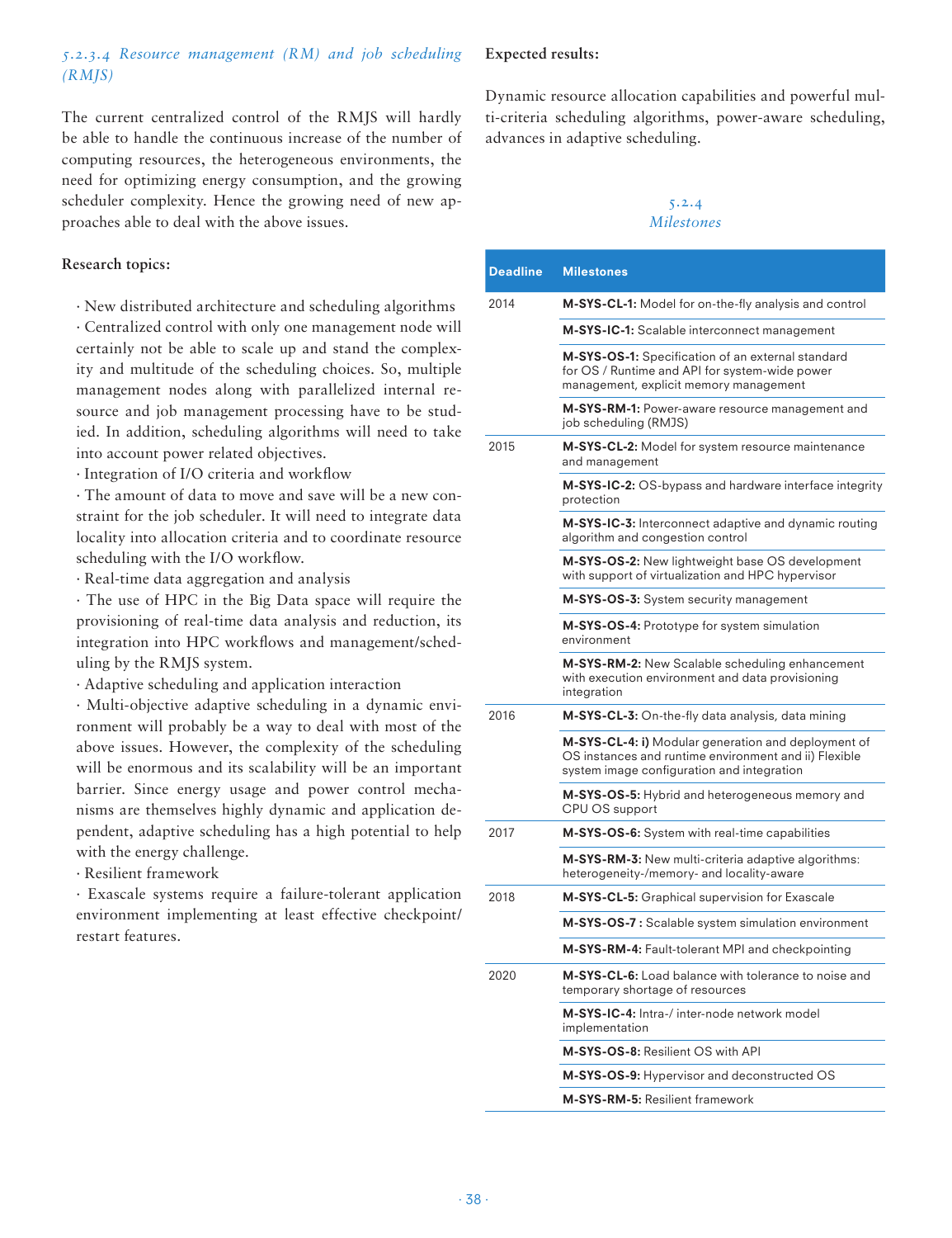### 5.3 Programming Environment

### 5.3.1 *Support for Extreme Parallelism*

The development of efficient, massively parallel and energy-efficient applications is highly dependent on the capabilities of the programming environment. The current state of the art renders the development task tedious and error prone, and it does not lead to very portable codes. This strategic research agenda defines a set of directions that will lead to new programming environments that simplify massively parallel programming, debugging and performance analysis, while also taking into account such comprehensive issues as energy consumption and fault tolerance. To increase the chance of success, this agenda will have to be pursued in a spirit of co-design with application scientists and in a vertical integration manner to foster efficient interaction of the underlying software components in the programming environment, which will lead to efficient applications codes in terms of all vertical criteria.

Although revolutionary approaches should be encouraged, it is of paramount importance to also address legacy codes. This SRA wishes to promote the emergence of technologies that will foster an incremental migration of existing codes to massively parallel systems.

The lifespan of any large code, either for research or for commercial purpose, is far greater than that of any computer. The only practical way for a programmer to write code that survives the migration from one generation of computer to the next is to rely on standards. Yet, standards need to evolve to cope with the emergence of new technologies. It is expected that the research will support the emergence of new standardized APIs.



Here the strategic research agenda targets a programming environment that handles the complete range of HPC systems, because portability between systems of different scales is just as important as portability between systems at the same scale. However, the extreme parallelism required of applications to be executed on the extreme-scale systems means that specific features and aspects of programming environment components need to be part of the research agenda for the programming environment, even if they do not impact applications running on smaller-scale systems. The optimal solution would be that this should be transparent to the application developer. Here are some of the main issues for supporting extreme parallelism, which will also be included in the detailed descriptions below:

· Hierarchical decomposition: at the extreme scale, a "flat" model of MPI ranks will be insufficient to achieve high performance. Future programming models must either expose the hierarchy to the programmer or manage it automatically.

· Data distribution and locality: at the extreme scale, the cost of moving data across the system will be enormous, increasing the need for intelligent data placement. In addition, algorithms will have to avoid global barriers and non-essential collective communication.

· Performance analytics: performance analysis at the extreme scale is intractable with current approaches because of the enormous amount of data involved. As system sizes increase, there will be a growing need for intelligent analysis tools that use techniques from data mining, clustering and structure detection to focus the programmer's attention on the most relevant aspects and actively avoid unnecessary details.

· New parallel algorithms: extreme-scale systems will tax existing parallel algorithms to the limit; hence for extreme-scale problems, new algorithms will be needed.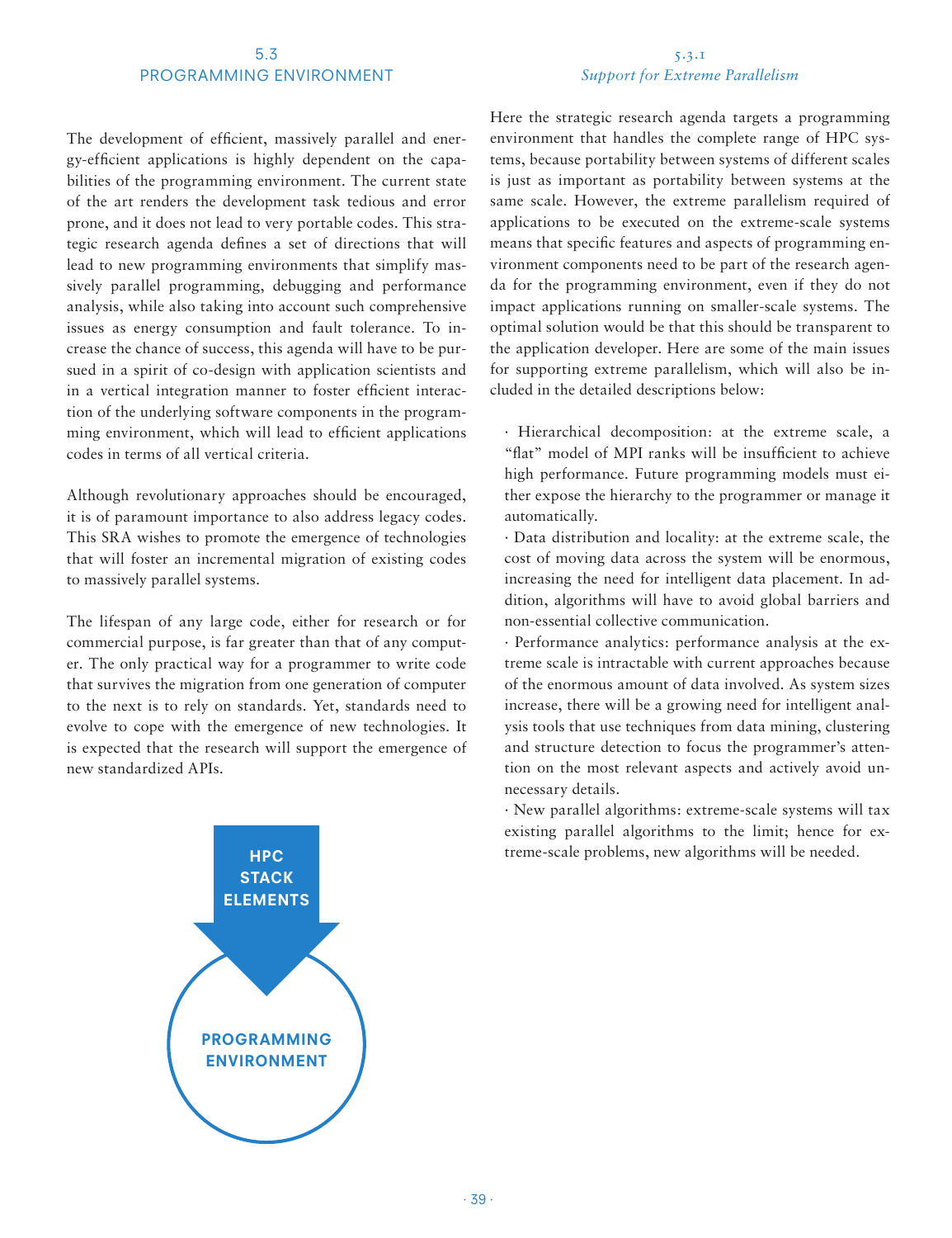### 5.3.2 *Area*

In defining the research agenda for the programming environment, we aim to provide holistic solutions for the HPC technology software stack, that lie between those for the applications software layer and the system's software and hardware layers. The central problem addressed is the "software gap" between the potential performance of evolving advanced HPC systems and what "pay-load" applications achieve in practice. This software gap is caused by the long development times and the increasing system complexity.

There is a strong interrelation with those chapters of the SRA that address the comprehensive issues. The research themes explicitly addressing extreme parallelism play a key role, but the targets range from the issues of Exascale computing to the general HPC use and acceptance to the area where embedded computing and HPC meet. The research priorities reflect that range: innovative parallel algorithms and programming approaches for complex and evolving architectures; enabling massive parallelism; support for mechanisms for better energy efficiency; tools and methodologies for software correctness, and fault tolerance. Of great importance is the need to find the right balance between ease of programming, portability and performance, and between static and dynamic techniques. Furthermore, we target the definition of APIs that will standardize interactions between the various software tools and the system/architecture management layers.

# 5.3.3 *Outcome of the SWOT analysis - Main issues to be addressed*

In September 2010, representatives from major companies meeting at the HPC User Forum [HPC User Forum] concluded that "there is a growing apprehension within the HPC community that many codes may need to be fundamentally re-thought and re-written in the next five years or so — to take better advantage of larger, more highly parallel, increasingly heterogeneous HPC systems." While this reality is hitting the HPC community first because of its demand and need for the ultimate performance, the same issues will affect all other ICT markets in the near future as technology design decisions from the high-end start to reach the desktop and embedded domains. This was highlighted in the report from an Expert Workshop on "Towards a breakthrough in software for advanced computing systems" in July, 2012<sup>2</sup>, which noted that the lessons learnt by the HPC community could and should be transferred to the embedded domain (although the real-time nature and reliability requirements of embedded applications pose additional challenges).

Billions of lines of codes will need to migrate over the next 10 years. Some of them will become obsolete and will need to be redeveloped, but a large majority of the software-developing business and research community cannot afford a full rewrite. The cost of development and deployment of applications on high-performance system is one of the main obstacles to generalize the use of HPC. Thus, mechanisms for "migration" to advanced computing systems are required.

The most influential parameter behind application development and deployment is the programming environment. The move to massively parallel processor architectures has redefined the landscape of runtime and programming technology, and the market has rarely been so open to new technologies and standards, particularly to allow for the development of maintainable applications software. Furthermore, without significantly improved tools, the complexity of extreme parallelism cannot be handled without extreme programming complexity. Programmers are waiting for solutions to abstract coding and allow application portability. The entire software industry will be impacted by this research, and the ability to provide new tools with a large market acceptance will be a tremendous asset for European ISVs, and will promote the use of HPC technology at all levels of the economy.

As identified in a number of other studies [IDC 2012], Europe's software expertise is world-class. Europe has developed a strong open-source community, a large number of vibrant ISVs and an open research environment. These strengths should be taken advantage of to achieve global leadership in changing the paradigms in HPC software design.

# 5.3.4 *Research topics and expected results*

The proposed agenda is expected to lead to the following:

- · Enhanced code portability and quality
- · Reduced software development and maintenance costs
- (also through availability of appropriate debugging tools)
- · Contribution to standardization effort
- · Efficient exploitation of hardware

· More efficient application software (through the algorithmic & programming APIs/language innovations, and performance-monitoring and analysis systems)

· Lower operational costs thanks to software-driven energy management

· Greater resilience arising from fault-tolerance features within the programming environment.

<sup>2</sup> http://cordis.europa.eu/fp7/ict/computing/documents/advanced\_ computing\_ws\_report.pdf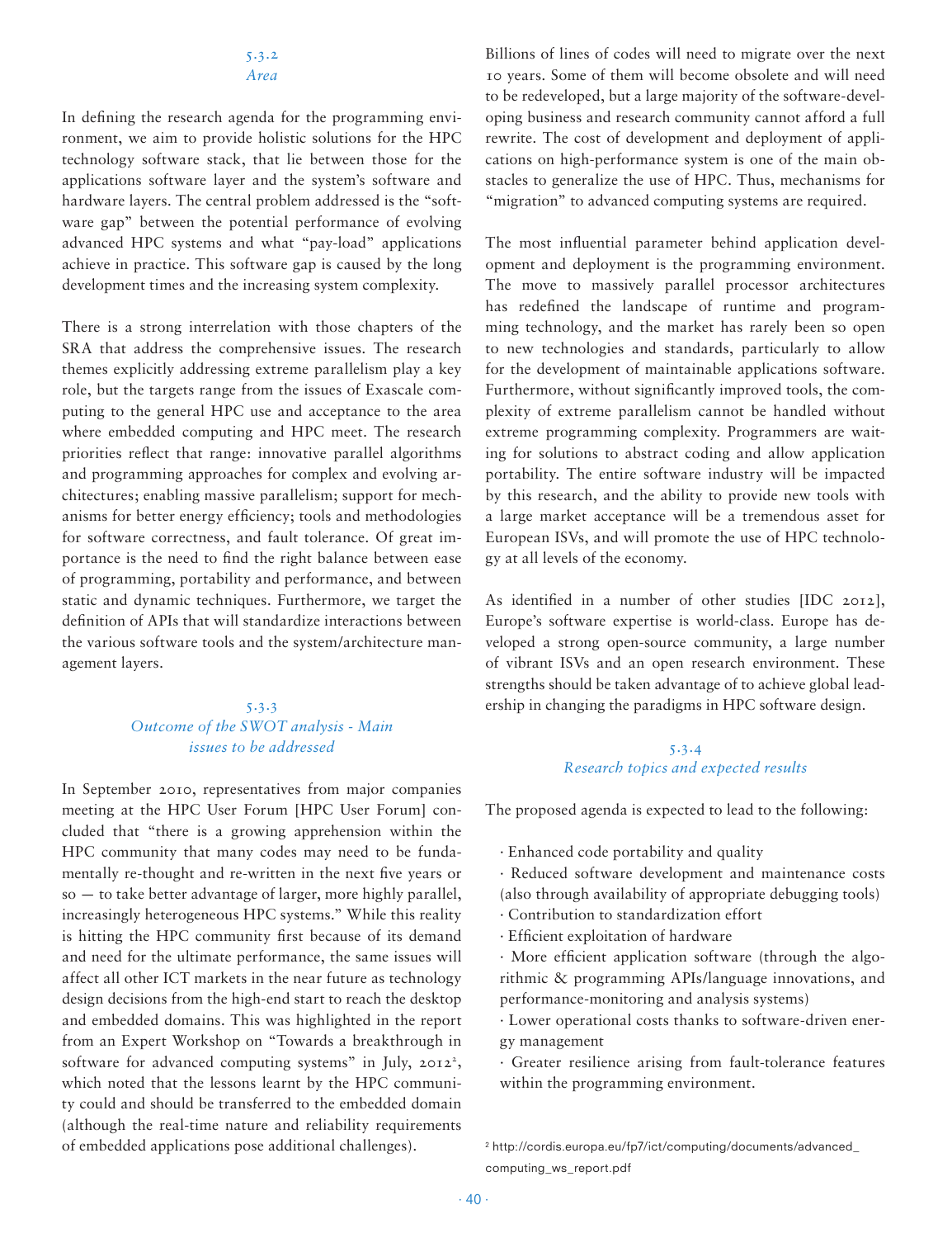The remainder of this section expands on the specific topics.

# *5.3.4.1 Parallel Programming APIs and Languages (API)*

Defining new programming APIs and languages for expressing heterogeneous massive parallelism in a way that provides an abstraction of the system architecture, promotes high performance and efficiency, and interoperates with energy and resiliency management systems.

The APIs and languages should interoperate with MPI, where the maximum benefit from the hybrid approach is obtained, including any MPI communication overlapping with local communication and computation.

Measurements of success for this topic encompass the following metrics:

1. Ease of programming

2. Ease of porting of legacy codes, with minimal sourcecode changes

- 3. Code efficiency
- 4. Standardization

5. Portability across the range of available heterogeneous systems

6. Benchmark and mini-apps coverage, reflecting the needs of full-scale production applications

### *5.3.4.2 Runtime supports/systems (RT)*

Develop runtime systems to implement programming model abstractions, achieving high performance and low overhead, while abstracting system complexity.

Measurements of success for this topic encompass the following metrics:

1. Runtime support for auto-tuning and self-adapting systems and dynamic selection between alterative implementations

2. Management and monitoring of runtime systems in dynamic environments

3. Runtime support for communication optimization: data-locality management, caching, and prefetching

4. Runtime support for fault tolerance and power management

### *5.3.4.3 Debugging and correctness (DC)*

Debugger technology that is able to support applications developed on and for heterogeneous computing systems using both current and non-conventional programming models, languages and APIs, and deployed on the full range of target computer systems up to Exascale.

Measurements of success for this topic encompass the following metrics:

- 1. Scalability
- 2. Automation/programmer efficiency
- 3. Handling of heterogeneity
- 4. Understanding programming model abstractions

*5.3.4.4 High-performance libraries/components (LIB)*

Libraries and components that exploit massively parallel heterogeneous computing resources and are capable of adapting to changing execution contexts (caused, for example, by faults).

Measurements of success for this topic encompass the following metrics:

- 1. Scalability and efficiency of the "solutions/services" delivered to applications
- 2. Usability for a broad range of application software

3. Ability to maintain efficiency by dynamic adaptation to execution environment changes

4. Portability/standardization

5. Ability to exploit the developments in other research topics, specifically RT, DC, and PT (see below).

### *5.3.4.5 Performance Tools (PT)*

Develop scalable tools and techniques for practicable analysis of the entire program performance.

Measurements of success for this topic encompass the following metrics:

- 1. Scalability
- 2. Ergonomic aspects
- 3. Ability to handle heterogeneous systems
- 4. Portability/standardization

5. Ability to address "umbrella" issues (e.g., energy, resilience)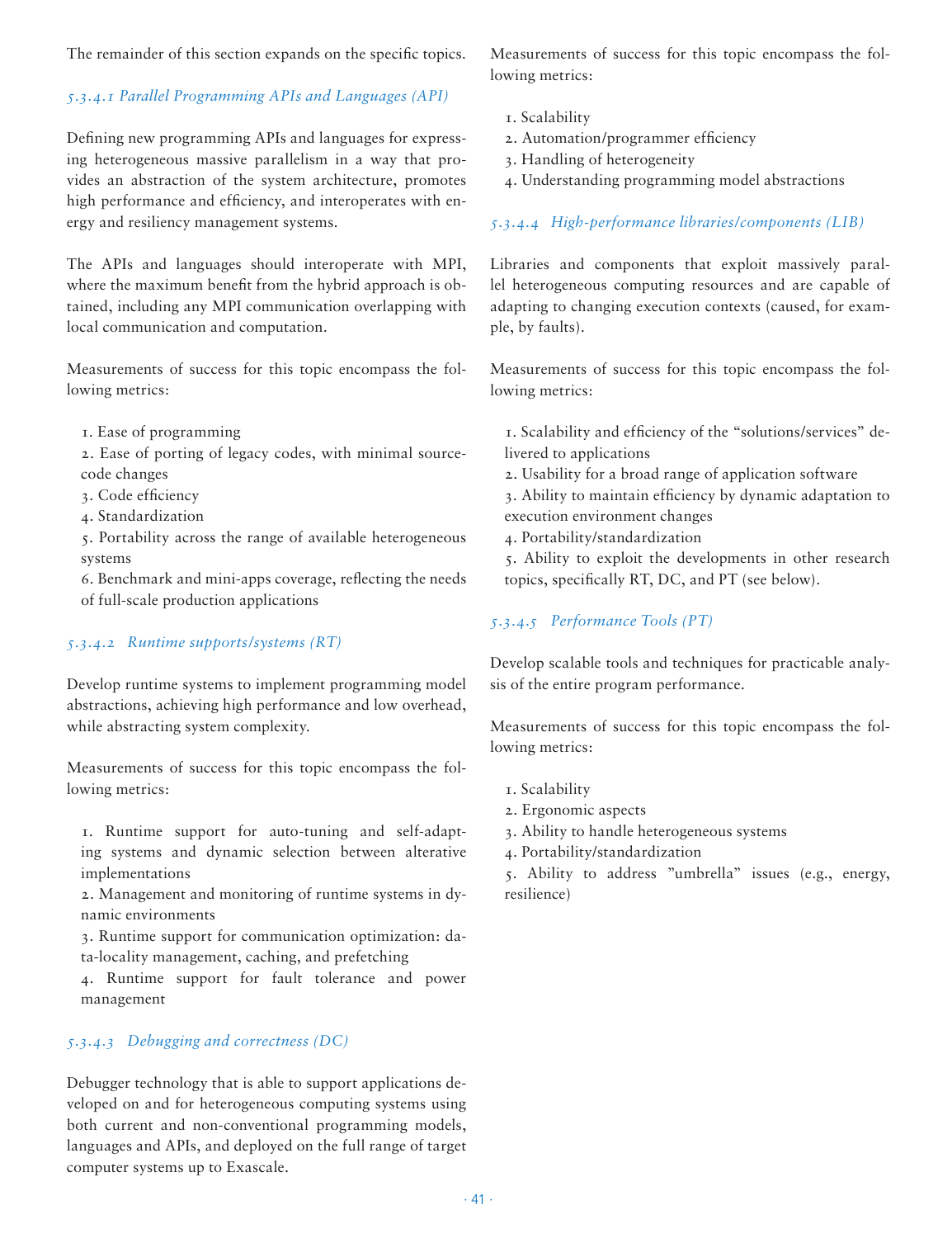# 5.3.6

*Milestones*

| <b>Deadline</b> | <b>Milestones</b>                                                                                                                                                                                                               |
|-----------------|---------------------------------------------------------------------------------------------------------------------------------------------------------------------------------------------------------------------------------|
| 2014            | M-PROG-API-1: Develop benchmarks and mini-apps for new programming models/languages                                                                                                                                             |
| 2015            | <b>M-PROG-API-2:</b> APIs and annotations for legacy codes <sup>3</sup>                                                                                                                                                         |
|                 | <b>M-PROG-API-3:</b> Advancements of MPI+X approaches (beyond current realisations)                                                                                                                                             |
|                 | <b>M-PROG-DC-1:</b> Data race detection tools with user support for problem resolution                                                                                                                                          |
|                 | <b>M-PROG-LIB-1:</b> Self-/auto-tuning libraries and components                                                                                                                                                                 |
|                 | <b>M-PROG-PT-1:</b> Scalable trace collection and storage: sampling and folding                                                                                                                                                 |
|                 | <b>M-PROG-RT-1:</b> Runtime and compiler support for auto-tuning and self-adapting systems                                                                                                                                      |
|                 | <b>M-PROG-RT-2:</b> Management and monitoring of runtime systems in dynamic environments                                                                                                                                        |
|                 | <b>M-PROG-RT-3:</b> Runtime support for communication optimization: data-locality management,<br>caching, and pre-fetching                                                                                                      |
| 2016            | <b>M-PROG-API-4:</b> APIs for auto-tuning performance or energy                                                                                                                                                                 |
|                 | M-PROG-LIB-2: Components/library interoperability APIs                                                                                                                                                                          |
|                 | <b>M-PROG-PT-2:</b> Performance tools using programming model abstractions                                                                                                                                                      |
|                 | <b>M-PROG-PT-3:</b> New metrics, analysis techniques and models                                                                                                                                                                 |
|                 | M-PROG-RT-4: Enhanced interaction between runtime and OS or VM monitor (w.r.t. current practice)                                                                                                                                |
| 2017            | M-PROG-API-5: Domain-specific languages (specific languages and potentially also development frameworks)                                                                                                                        |
|                 | M-PROG-API-6: Efficient and standard implementation of PGAS                                                                                                                                                                     |
|                 | <b>M-PROG-DC-1:</b> Debugger tool performance and overheads (in CPU and memory) optimised to allow<br>scaling of code debugging at Peta- and Exascale                                                                           |
|                 | M-PROG-DC-2: Techniques for automated support for debugging (static, dynamic, hybrid) and anomaly detection as<br>well as or checking the programming model assumptions                                                         |
|                 | M-PROG-DC-3: Co-design of debugging and programming APIs to allow debugging to be presented<br>in the application developer's original code and also to support applications developed through high-level model<br>descriptions |
|                 | <b>M-PROG-PT-4: Performance analytics tools</b>                                                                                                                                                                                 |
| 2018            | M-PROG-API-7: Non-conventional parallel programming approaches (i.e., not MPI, not OpenMP/pthread/<br>PGAS, but targeting asynchronouzs models, data flow, functional programming, model-based)                                 |
|                 | M-PROG-LIB-3: Template-, skeleton- or component-based approaches and languages                                                                                                                                                  |
|                 | M-PROG-RT-5: Scalable scheduling of million-way multi-threading                                                                                                                                                                 |
| 2019            | M-PROG-LIB-4: New parallel algorithms parallelisation paradigms                                                                                                                                                                 |
|                 | M-PROG-PT-5: Inspection of data locality at Exascale level                                                                                                                                                                      |

<sup>2</sup> Note that the migration of a major application to a new programming paradigm generally takes 5 to 7 years.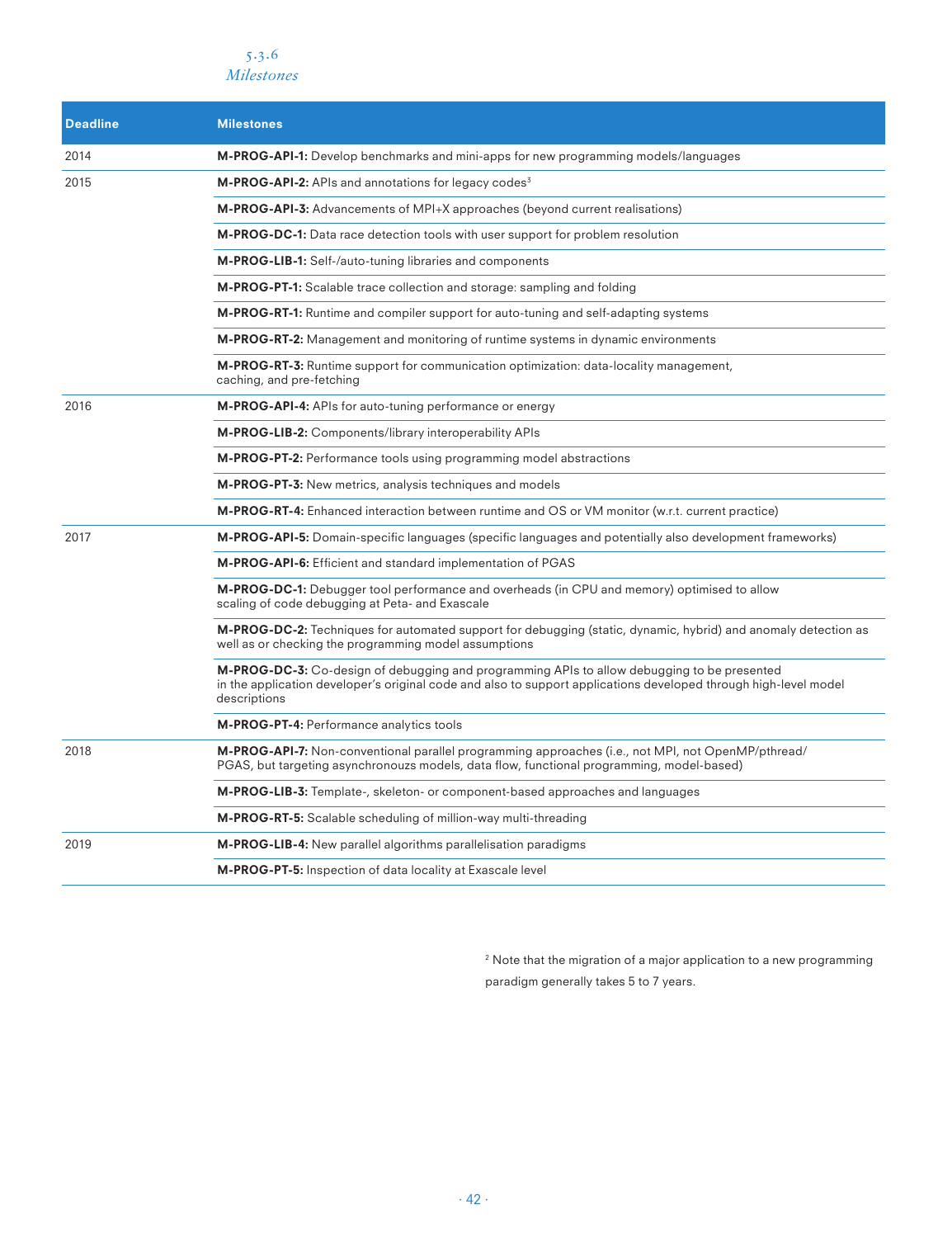# 5.4 Energy and Resiliency

#### 5.4.1 *Area*

Power, energy and reliability are widely recognized to be among the most important areas of improvement for present and future HPC systems. They represent the two faces of the same coin: both are significant challenges that need to be addressed for future large HPC systems (multi-Petaflop/s and Exascale systems) to be viable and sustainable, and both require holistic solutions at the system and, in the case of energy efficiency, the data-center level.

Figure 3 shows the average power consumption of the world's 10 most powerful supercomputers according to the Top500 list since the power values were started to be recorded in 2008. The power consumption of these top systems is currently in the range of 1 to 10 Megawatts and rising. In view of the increasing burden of the operating costs of current HPC systems and even more so by the projected costs of future (e.g., Exascale) systems, which will simply be no longer sustainable, energy costs are quickly becoming a subject of intense research in HPC.

# improve system and environment **CHARACTERISTICS EXTREME SCALE REQUIREMENTS**

### Figure 3

Average power consumption and average compute power of the Top 10 systems of the Top 500 list

### Average Power Consumption and Compute Power of the 10 most Powerful Systems Worlwide

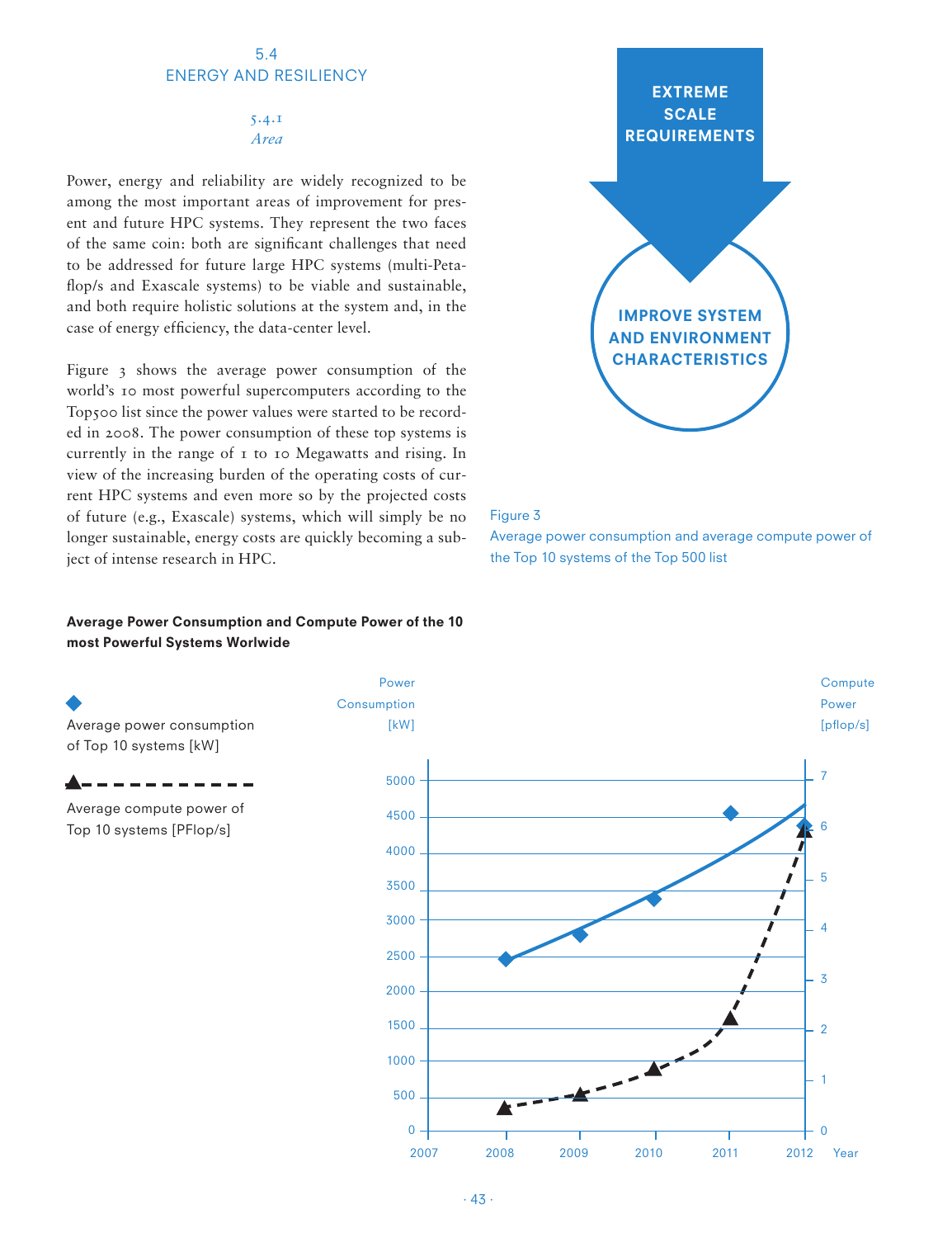System resiliency is the ability of a system to recover quickly from system faults so as to limit the impact of the faults on the system's operation and functionality and throughput. However, as keeping the application running at an unduly high cost in power or performance is unacceptable, resilience research aims to produce total system solutions that are balanced in their impact on power, performance and cost.

RAS is an acronym that indicates reliability, availability and serviceability. Reliability is the capability of a system to limit the number of faults in time. Availability is the amount of time a system actually operates as percentage of total time it should be operating. Serviceability is defined as the degree to which a system is easy to service, i.e., to install, configure, monitor, maintain and troubleshoot a system.

Resiliency and RAS are closely related. If a system does not fail, system resiliency becomes redundant. The opposite is also true: if the reliability of a system decreases, system resilience becomes much more important. A resilient system has a greater availability because it can lower the impact of faults over the uptime. A system that is more serviceable can be, by definition, more resilient and more available. Typical examples for this are hot swappable components that can be substituted without stopping system operation.

Clearly, the massive scale-out of HPC systems intensifies the importance of resiliency for HPC systems, in particular for large Petascale and future Exascale systems. These systems will typically gather from half a million to several millions of CPU cores running up to a billion of threads. Extrapolating from current knowledge and observations of existing large systems, it is anticipated that large systems will experience various kind of faults many times per day. It is also anticipated that the current approach to resilience, which relies on automatic or application-level checkpoint-restart, will not work because of energy consumption, performance, recovery time, and cost issues.

### 5.4.2 *Outcome of the SWOT analysis - Main issues to be addressed*

Europe has some advantages and strengths in the field of energy efficiency and somewhat less so in that of resilience. Indeed, the big opportunity for Europe is to become established as the clear leader in both of these fields and to

spearhead innovation. While research in energy efficiency is strong, Europe lacks strong research efforts in resilience.

Energy efficiency is a key factor in modern HPC systems and poses important challenges. We have identified a number of important technological challenges that affect virtually all aspects of the modern HPC tool chains:

- · Facility and system design for cooling
- · System and processor architecture
- · System software and operating systems
- · Algorithms and performance metrics

The importance of resiliency lies in the fundamental fact that faults limit the possibility to improve performance even when increasing the number of nodes and assuming perfect linear scalability. Looking ahead, the expected growth in HPC system scale poses significant challenges for system and application fault resilience.

Key technical challenges in the area of resiliency include:

· Resiliency and RAS technologies and methodologies (including redundancy) that are able to prevent, avoid, and detect faults and restore operating conditions with only limited impact on performance, energy consumption, I/O and hardware cost

· Resiliency technologies and methodologies that support fault-oblivious results and help obtain information about the accuracy of the results

· Increased hardware reliability when it seems to have attained its economically feasible improvement

· The entire ecosystem of RAS and resiliency technologies (hardware, software, algorithms, tools) needs to be adapted to extreme HPC scales

· Holistic resiliency and RAS technologies and methodologies based on coordination throughout the HPC system stack

### 5.4.3 *Research topics and expected results*

### *5.4.3.1 Cooling and Energy Reuse*

Efficient system, facility cooling and energy re-use all aim to drastically reduce the energy consumption of systems and installations. Specific research tasks here include HPC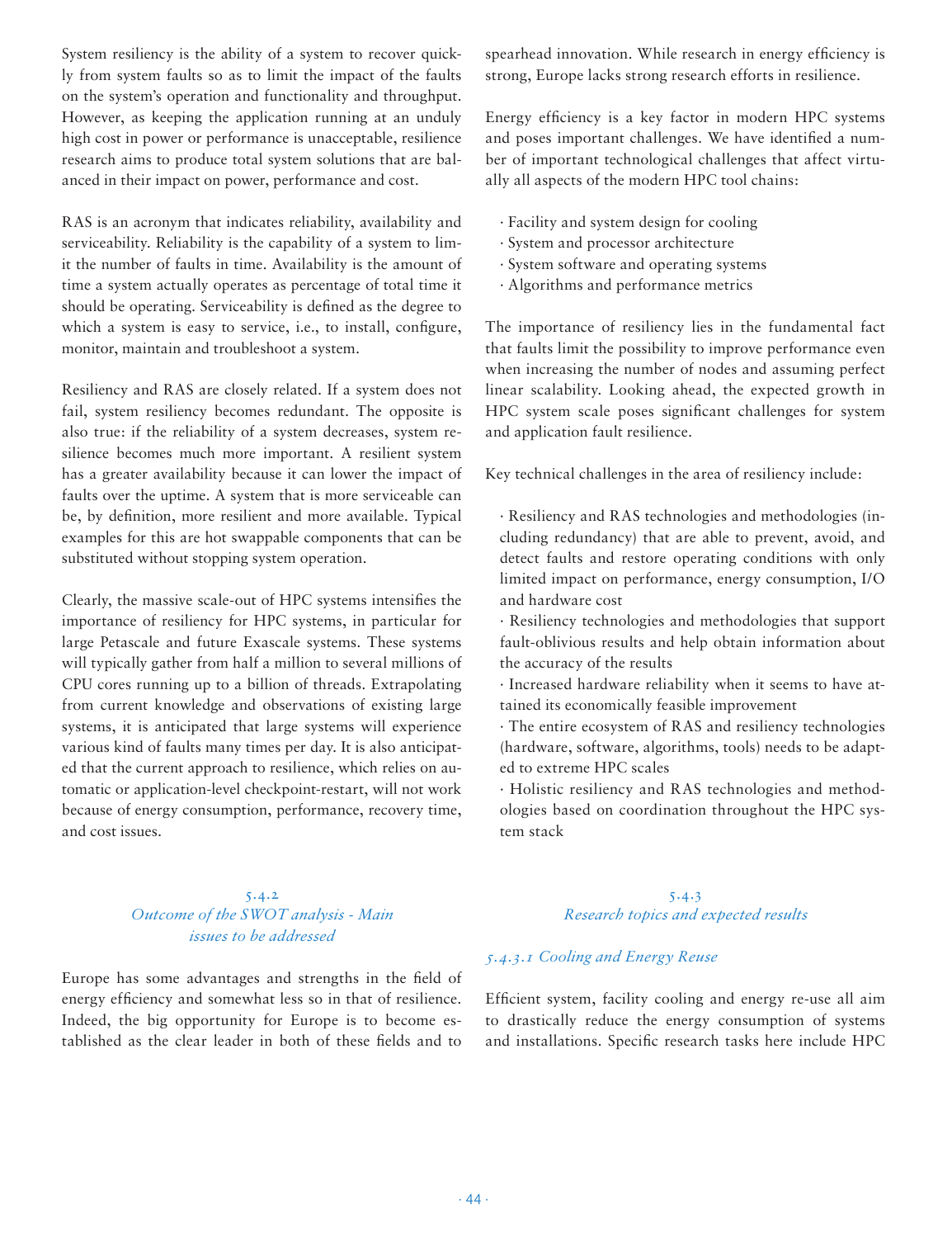facility optimization, improved cooling of racks and components, and embedded chip-level liquid cooling (see the **M-ER-DC** milestones).

**Optimized facility-level power provisioning and air cooling**. As part of this task, air-cooled data centres need to be improved to the best possible cooling efficiency and power delivery efficiency (best practises). The general focus is on accurate measurements of efficiency (PUE), air-flow management, adjustments of flow and thermostats, use of free cooling, and optimization of power distribution. Management of air flow is accomplished through optimized placement of racks in terms of hot- and cold-aisle configuration. To improve air flow at the top and the edges of aisles, cold- and/or hot-air containment will be used. Currently, container-based solutions allow the distribution of standardized units with optimized air flow and excellent cooling efficiencies.

**Rack-level cold - and warm-water cooling**. The real key to reducing the energy consumption of a computing facility is liquid cooling because the heat removal capacity of water is roughly 4000x larger than that of air. One approach to improve the cooling efficiency is to locate the removal device closer to the heat-generating source. Typically, the need for IRC (it arises when computer loads are greater than 10 kW per server cabinet. Rack- and row-mounted, close-coupled cooling devices are more efficient than computer-room cooling devices, and are appropriate for legacy data centre retrofit upgrades as well as for new data centres. Lead users include general data centre and HPC users and business analytics.

**Chip-level hot water cooling and energy reuse**. Addressing the cooling problem will require significant progress in a wide array of scales. A key point is cooling at the chip level. A possible solution is to use microchannel heat sinks. The goal is to reduce the thermal resistance between the die and the fluid so that cooling water temperatures of  $60^{\circ}$  to  $70^{\circ}$ C can be used. This will in turn reduce the need for chillers and will allow the direct utilisation of the collected thermal energy. This development will further help in reducing the total cost of ownership for HPC installations.

**Chip-embedded hot water cooling**. Another key focus point for addressing the cooling problem is to dramatically increase the compute and communication efficiency to keep communication energies low enough, since communication is expected to dramatically affect the overall power consumption. Obviously, this will drive volumetric power densities up and make such implementations very challenging in terms of power delivery and cooling. Possible solutions may include smaller main boards with closer proximity between processors and main memory and wider and faster memory busses. In addition, advanced designs that include 3D chip stacks with main memory included i.e. with hybrid memory cubes could be considered. Of course, these chip stacks will be much more challenging to cool since the power density is higher and the chip internal thermal resistances are higher. A possible solution can be to employ two sided cooling solutions where cooling is provided through the two layer silicon (embedded cooler) and through a cooled silicon interposer.

### *5.4.3.2 Energy-efficient design of computer systems*

The second major technological challenge is an energy-efficient design of computer systems and their components (see the **M-ER-ARCH** milestones).

**New compute main boards with better CPU memory proximity**. Analysis has shown that a large percentage of the energy is currently spent on the memory subsystem, in particular on communication and power lines that connect the CPU with the memory subsystem. In Exascale systems, the percentage of energy spent on the memory subsystem is projected to be as high as 30%. Combined with the power spent on interconnects, the total projection for power spent on moving data to and from the CPU reaches a whooping 60% [Kogge, 2008]. Thus, bringing memory closer to the CPU is a well justified solution.

**Efficient CPU architectures (microservers)**. The microserver paradigm is an emerging proposal with several appealing characteristics, among them also energy efficiency. The main motivation is once more to reduce distances and increase simplicity to minimize energy waste.

**Heterogeneous architectures and accelerators**. Here the main goal is to study accelerators and special compute units, such as signal-processing co-processors, and their integration in a heterogeneous design.

**Dynamic resource engagement and disengagement**. Currently, technology allows dynamic frequency and voltage scaling (DVFS) of CPU cores. Taking a step beyond this, and in view of the many-core architectures, this approach can be generalized to the switching on and off of complete cores.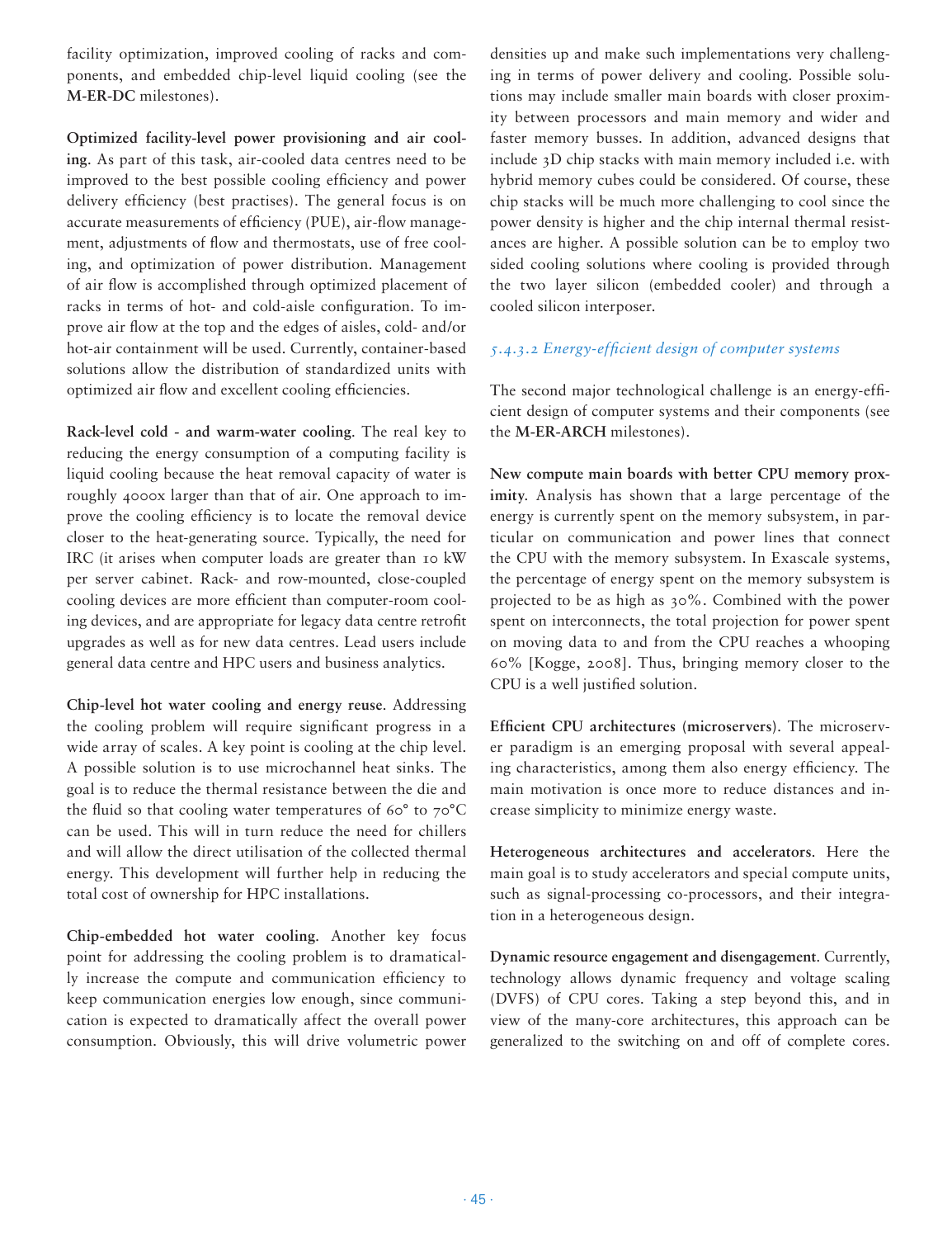Furthermore, we need to generalize this idea in a holistic way to the full HPC system in which not only cores, but also memory units and interconnect links may be dynamically engaged and disengaged.

### *5.4.3.3 System Software and OS Optimization*

There is a lot of room for improvements in designing system software (including system libraries, operating systems, and runtime environments) with the goal of minimizing energy consumption. In addition, designing tools for monitoring the power performance is deemed particularly important (see the **M-ER-T** milestones).

**Software to monitor power consumption at high resolution**. Measuring power consumption at high temporal and magnitude resolution will be crucial to understand the behaviour of fine-grained applications. High temporal resolution is needed to integrate accurate total energy consumption measurements. Such tools need to be available as standalone applications (i.e., measuring the total system power consumption) and also as libraries, easily callable at the user level. Code instrumentation needs to be lightweight and transparent. It is essential to add power-monitoring tools for memory and I/O devices as well as interconnects.

**Add power-monitoring functions to traditional performance-monitoring tools**. Power measurement tools need to be directly usable (e.g., embedded as plugins) for already established traditional performance-monitoring tools.

**Software control of power consumption: Policy- or user-driven**. Current DVFS techniques need to be significantly expanded and extended. That is, easy-to-use user interfaces need to be built, and automatic power consumption control policies need to be developed as part of OS and scheduling programs (e.g., LoadLeveler and others). Compilers need to be equipped with power-control options in a manner similar to optimization flags.

**System simulators for predicting and assessing power consumption at the system and the data centre level**. Finally, simulator tools will be particularly crucial in understanding the power needs of future designs and extreme scaleout platforms.

# *5.4.3.4 Energy-Efficient Algorithms & Energy-Aware Performance Metrics*

Improvements in algorithms and new energy-aware performance metrics hold great promise. Combined with advances in hardware, systems and tools, they can have a positive multiplicative effect in reducing energy and power consumption (see the **M-ER-ALG** milestones).

**Energy-Efficient Basic Algorithmic Motifs**. The vast majority of HPC applications can be broken down into a small number of basic algorithmic motifs (see for example [Asanovic et al., 2006] and the Mantevo<sup>4</sup> project). Examples include dense linear algebra kernels, such as for solving linear systems and least-squares problems (i.e., LU and QR decompositions), sparse matrix-vector multiplications, Fast Fourier transforms, sorting, random number generation and others. We propose to investigate the development of energy-efficient implementations of these motifs.

**Energy-Aware Performance Metrics for Applications and HPC/Data Centres**. It is clear that the Flop/s metric that has traditionally been used to measure HPC performance is not adequate to understand energy-efficient applications. The community has proposed the Flop/s/WATT metric (see for example the Green500 list); however research has shown that even that metric will still promote power-hungry algorithms (see for example [Bekas 2010]). Energy-aware performance metrics are needed not only to rate computing systems, but also to understand the qualitative characteristics of algorithms and applications with respect to their power and energy requirements, and thus to help design better methods and software as well as more energy-efficient computing platforms. Post-PUE performance metrics reflect the need to provide a holistic way of understanding power consumption in data and HPC centres across the full stack (from processors, systems and racks to full HPC facilities). We need a deep and comprehensive understanding of the full impact of HPC at the facility scale and at the societal scale.

### *5.4.3.5 Resilience and RAS*

The challenges posed by the resilience and RAS topics have been grouped into three main research areas (see the **M-ER-T** milestones).

**Fault tolerance, recovery and reporting**, which groups all research topics dealing with post-fault management, that is,

```
4
https://software.sandia.gov/mantevo/
```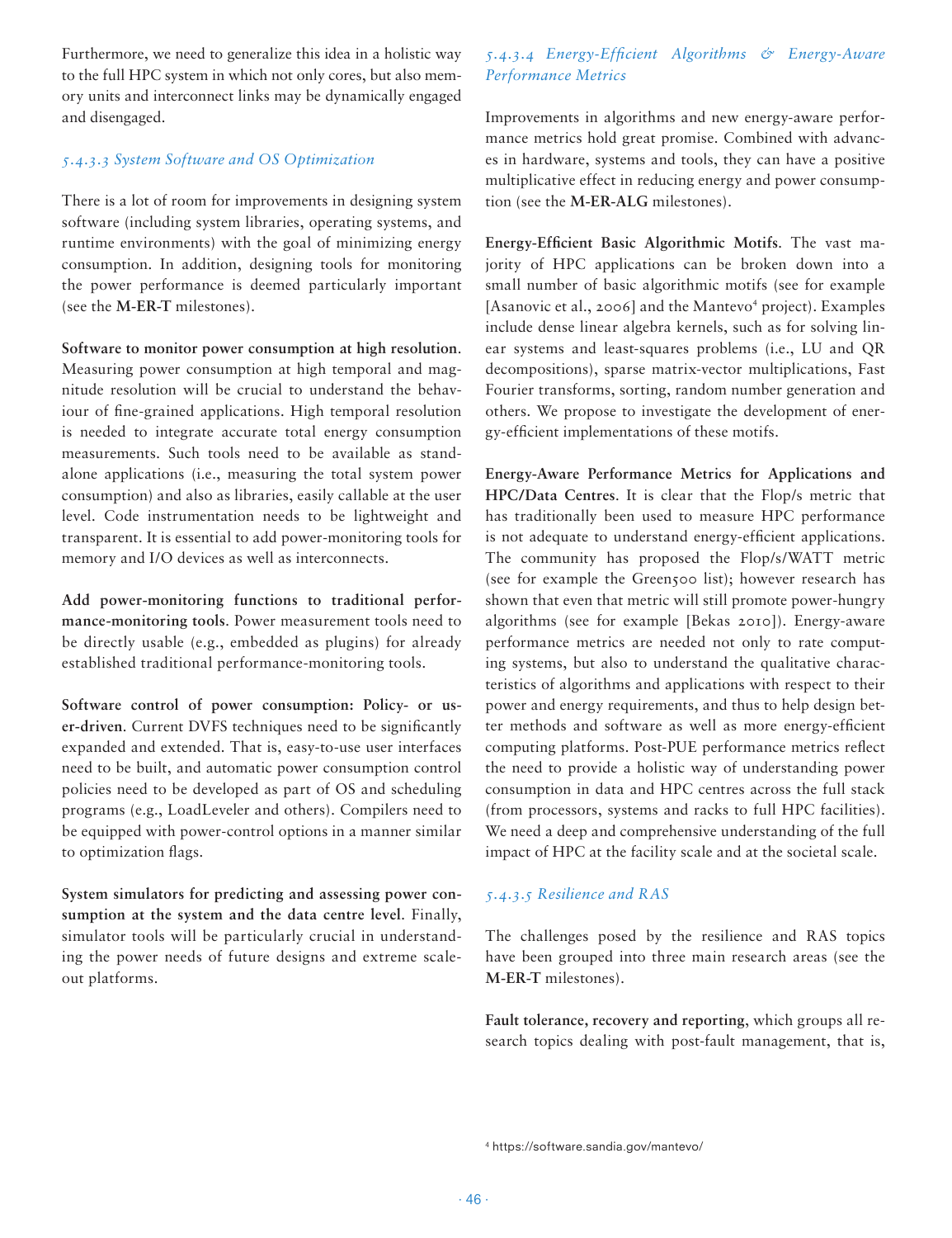fault detection, reporting, recovery and restoration of normal system conditions. This area of research involves the entire stack from hardware to software, tools, I/O, algorithms, and maintenance.

At the hardware level, it is concerned with improving the fault-level detection, reporting and recovery within and beyond techniques using error-correction coding (ECC).

At the software level, it groups topics that aim to render applications and software more robust by building resilient approaches at the algorithm, coding, and runtime levels.

Current tools need to be enhanced to so that they are capable of coordinating with fault-tolerance mechanisms and of handling the effects of faults.

Efforts in the area of algorithm-based fault tolerance should deliver ways to monitor computation, detect faults, and recover the original state. Another development sees algorithms (and applications) that are able to generate final results despite an uncompleted computation due to some part of it being lost in faulty nodes.

Middleware, libraries and APIs are often written with performance rather than reliability in mind. There are opportunities for developing resilience at the library level (MPI above all) as well as building or extending checkpointing libraries.

Post-fault research involves not only designing automatic recovery but also finding improved architectures (at the systems and data centre level) to permit rapid manual restart, including designing high serviceability systems and methodologies.

The need to maintain a high level of availability and to limit the impact of faults on critical applications/jobs is interrelated to energy, performance and cost. For example, there is a trade-off in the widely used "checkpoint and restart" that on the one hand is effective in protecting applications/jobs from crashing, but on the other hand costs a lot in terms of time and resources consumed. Indeed, global checkpointing techniques in large systems are predicted to be so demanding in terms of energy and network utilization to be almost unpractical.

Proposed research topics include:

- · Local and global checkpointing over large systems
- · Application/runtime-managed checkpointing
- · Fault-tolerant libraries (MPI)
- · Fault detection, propagation and understanding
- · Algorithm-based Fault tolerance
- · Detecting and reporting hardware and software errors

**Fault prediction and avoidance** groups all research topics that study new ways of predicting and avoiding faults and involves a holistic approach with hardware- and software-related research to increase system reliability, develop predictive capabilities, and design redundant system architecture.

On the reliability side, research should focus on system architectures that improve the robustness of an HPC system. This may involve hardware design and manufacturing, but also software design and development. It is a vast topic that involves areas such as materials, high-quality production, component and board design, system hardware architectures, software design and architectures, parallel software programming environments, debugging, etc.

Predicting faults is the proactive approach to resiliency. One way to achieve this is through adequate monitoring and control. High-end systems have grown to such a scale that the mere determination of the state of the system has become difficult. Detection of errors is another key point, and there the problem of identifying silent errors is one of the most critical areas to develop in order to guarantee reliable computational results. To ensure pre-emptive or corrective action, reporting becomes of crucial importance. Here the challenges are the collection, management and analysis of monitoring data as well as the management of alarms through the system stack. This field of research and development is like to extend the frontiers in health monitoring and system control, and means addressing the questions from all angles, for example, silent error detection and corrective action, error reporting, component level hardware interfaces, sensor networks, RAS communication protocols, RAS system software, etc.

Moreover, it must not be forgotten that although the primary goal of a RAS system is to enhance the fault tolerance and resilience of the platform it serves, the scale of RAS systems required to support future HPC platforms presents a resilience problem of its own. New fault tolerance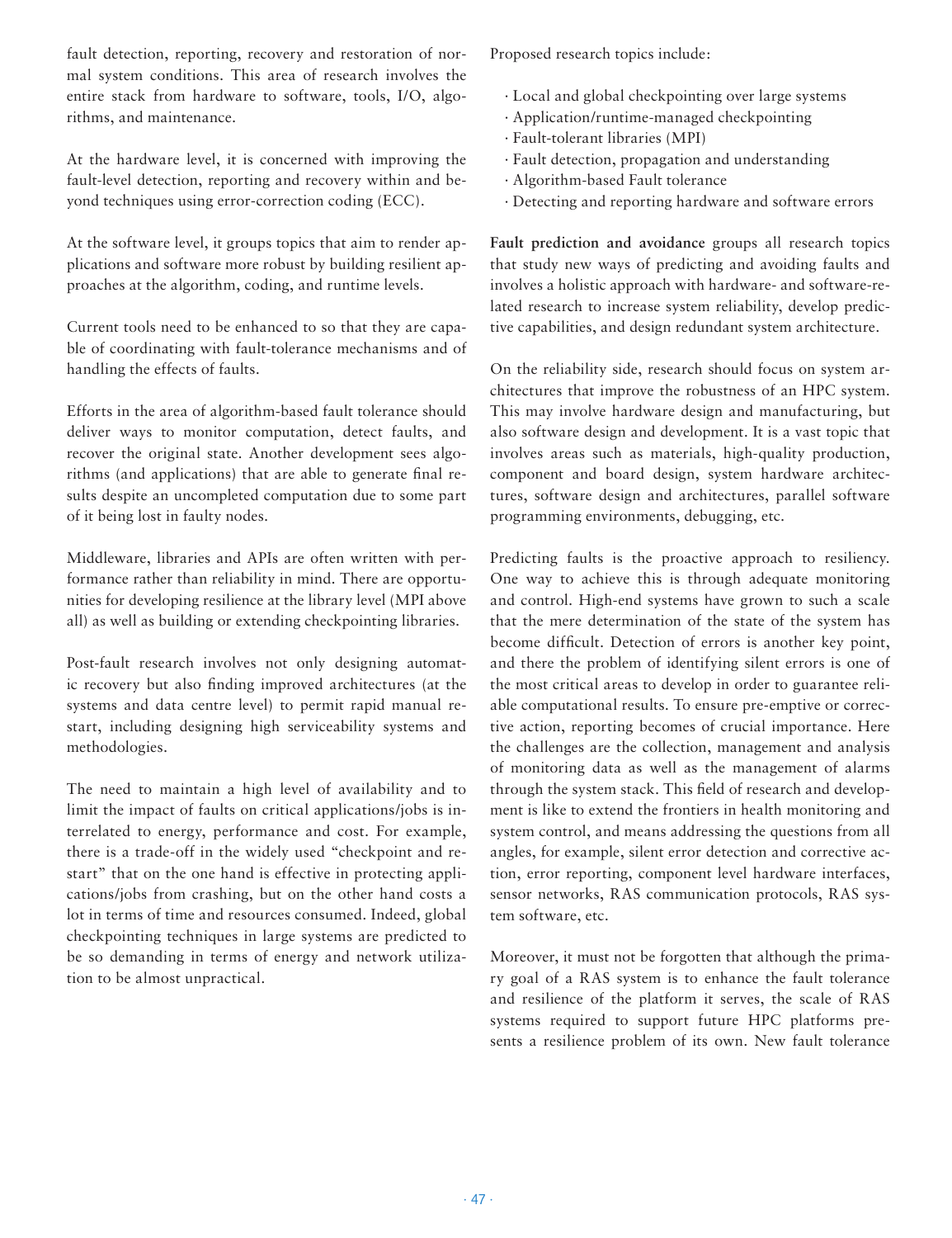methodologies must be developed to enable RAS systems to meet their own resilience needs.

Least but not last in this area is research related to redundancy techniques at different levels in a system. The challenge is to provide the reliability of an N-modular redundancy scheme at only a fraction of the current energy and hardware costs involved.

Example of research topics are:

- · High reliability of system architecture
- · RAS analysis and RAS systems
- · Hardware and software quality
- · Fault prediction, proactive actions, and replication

**Accuracy of results** is the third area of research directly related to resiliency. Here, the challenge is to ensure the reliability of the computational results with a precise confidence interval. Undetected errors (silent errors) may cause a loss of precision that is not reported to the operator. On many occasions, silent errors are detected only because of inconsistent results.

Solutions for this problem involve improving the system's error-detection capability and designing algorithms (and applications) capable of producing results that are not or less strongly affected by errors (fault-oblivious algorithms).

Another challenge related to the accuracy of result is data integrity. Given the nature of HPC usage, it is imperative that the answer generated be underpinned by the correct data to make informed decisions. Silent data corruption, SDC, poses a threat to computational science, with several studies documenting SDC or related problems on real systems. Therefore it is imperative that research be undertaken to characterize the impact of SDC on users and that methods to protect computations from SDC be developed.

<sup>5</sup> Proposed in Colella, Phillip, Defining software requirements for scientific computing, included in David Patterson's 2005 talk: http:// www.lanl.gov/orgs/hpc/salishan/salishan2005/davidpatterson.pdf

### 5.4.4 *Milestones*

| <b>Deadline</b> | <b>Milestones</b>                                                                                                                                                                                                                     |
|-----------------|---------------------------------------------------------------------------------------------------------------------------------------------------------------------------------------------------------------------------------------|
| 2014            | M-ER-ARCH-1: Improve hardware reliability by better<br>redundancy techniques and system architectures<br>(including cooling). Achieve at least the mean time to<br>failure per core as that of current designs.                       |
|                 | M-ER-DC-1: Achieve PUE < 1.2 in any climate and<br>implement energy re-use                                                                                                                                                            |
|                 | <b>M-ER-T-1:</b> Develop power/energy-measurement tools<br>that are of similar ease of use and functionality as current<br>performance-measurement tools                                                                              |
| 2015            | <b>M-ER-ALG-15:</b> Develop post Flop/s/WATT and PUE<br>metrics. Energy/power-aware implementations/algorithms<br>for the Berkeley Dwarfs                                                                                             |
|                 | M-ER-ARCH-2: A/N sensors for energy/power. New<br>Designs: 3D, microservers, error collecting                                                                                                                                         |
|                 | <b>M-ER-T-2:</b> RAS systems to scale to at least 5M threads                                                                                                                                                                          |
|                 | <b>M-ER-T-3:</b> Design resilience-friendly MPI libraries so that<br>applications do not get hung when a message is lost, or<br>the core or network is down.                                                                          |
|                 | <b>M-ER-T-4:</b> Develop energy/power-aware job dispatch<br>tools. Develop energy/power-aware checkpointing tools                                                                                                                     |
|                 | M-ER-T-5: Create resiliency expressing/friendly<br>programming environments                                                                                                                                                           |
|                 | <b>M-ER-T-6:</b> Maintain cost of checkpointing at constant<br>levels wrt core count in terms of computation, energy,<br>hardware resources and I/O.                                                                                  |
|                 | <b>M-ER-T-7:</b> Error reporting to scale to at least 1M threads<br>for better situational awareness                                                                                                                                  |
| 2016            | <b>M-ER-ALG-2:</b> Develop fully fault-tolerant Berkeley Dwarfs.                                                                                                                                                                      |
|                 | M-ER-ALG-3: Develop fault-prediction algorithms,<br>software and tools that enable a system to predict where/<br>when a failure is likely to occur and to adapt accordingly<br>to minimize impact or completely avoid the failure     |
|                 | M-ER-DC-2: Achieve PUE 1.3 for hot climates, air-cooled<br>40 C, 60 C hot-water cooling, > 90% energy seasonal<br>reuse                                                                                                               |
| 2017            | <b>M-ER-DC-3:</b> Develop full hot-water-cooled infrastructure<br>support (storage, UPS etc.)                                                                                                                                         |
|                 | <b>M-ER-DC-4:</b> Develop hardware, software and data<br>centre architectures with high reliability: Mean time to<br>error to remain at least at the same levels as 2012, in spite<br>of an at least 10x fold increase in core counts |
| 2018            | <b>M-ER-ARCH-3:</b> Compact systems (e.g., microservers)<br>become the standard building block                                                                                                                                        |
|                 | <b>M-ER-ARCH-4:</b> High-end systems to be developed by a<br>co-design cycle                                                                                                                                                          |
|                 | <b>M-ER-T-8:</b> Power-efficient numerical libraries (e.g.<br>LAPACK, FFTW)                                                                                                                                                           |
| 2019            | <b>M-ER-ALG-4:</b> Develop methods to determine the<br>precision and reliability of results                                                                                                                                           |
|                 | <b>M-ER-ALG-5:</b> Develop fault-oblivious algorithms that<br>are able to resist, by construction, to high levels of<br>undetected errors (wrt Berkeley Dwarfs)                                                                       |
|                 | <b>M-ER-ARCH-5:</b> Chips with double-side cooling                                                                                                                                                                                    |
|                 | <b>M-ER-T-8:</b> Develop solutions for silent-error detection                                                                                                                                                                         |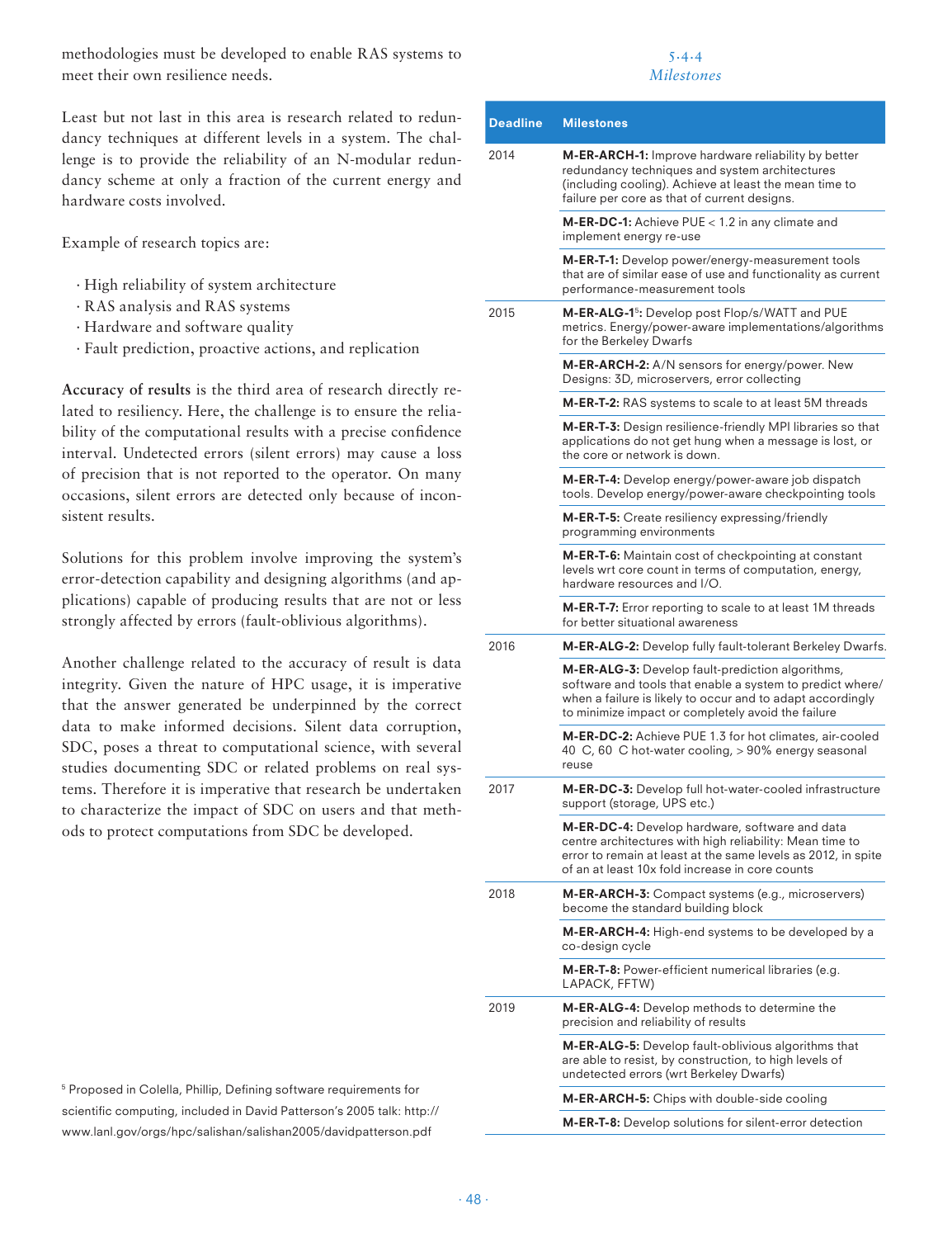# 5.5 Balance Compute, I/O and Storage Performance

### 5.5.1 *Area*

Here the target is to ensure that in future systems an appropriate balance of performance is maintained between the capabilities of the compute elements of the systems, including the effects of changing applications and usage influencing the I/O system workloads, and the data storage systems such that overall system performance and capability are maintained or improved. This covers **all elements of the I/O stack — from middleware to data storage devices** — and associated networks.



*Data Storage and I/O: The need for a balanced system*

The key value created by any computation or analysis is data; this must therefore be secure, reliably retrievable, and non-volatile or be re-creatable. In some instances, it must be immutable (proven to be unchanged).

All current computer systems have evolved with the limited performance of the non-volatile data-storage system component that often operating orders of magnitude slower than the compute components do. With the ability to scale out the core counts and to deploy massive parallelism, the computer is expected to increase its aggregate performance by two to three orders of magnitude in the coming years, but the disk drive can only be expected to increase its performance by approx. 10% annually. Moreover, physically scaling the number of storage devices to match the computation needs is totally impractical. If not addressed, this will increase the imbalance of I/O and storage performance, causing unacceptable system bottlenecks. For checkpoint operations and for coping with the growth in big data, the capacity of non-volatile data storage capacity must also increase in a similar fashion as the system's (volatile) memory. However this is easier to achieve as the storage capacities continue to grow more rapidly than the performance.

In more classical HPC environments two particular, fundamental I/O patterns should be addressed when dealing with HPC user applications: autonomous checkpoint/restart and continuous saving of computed results. Many HPC applications, in fact, need to be stopped and started many times, as usually the time slots allotted to users are insufficient to complete a simulation. Users also often want to save snapshots of the fundamental quantities of their applications to enable a restart of the application in case of crashes. In large HPC systems, the time spent in checkpoint/restart activities may become critical. If such techniques cannot be avoided through improved system architectures, the checkpointing performance will be need to be improved by orders of magnitude beyond today's traditional storage system capabilities. Achieving this will require the use of new devices, storage architectures and will involve a more 'intelligent/ predictive' use of the storage resources or alternative approaches to system resiliency.

Other critical patterns may have conflicting demands upon storage systems, creating either high-bandwidth streams or high rates of file creation, requiring file systems that are able to adapt and deliver guaranteed performance in multiple cases concurrently.

The increasing use of HPC with big data will also put heavy constraints to ensure the data feed to the compute clusters can be maintained: today's storage system hierarchy cannot achieve these goals and must incorporate new organisational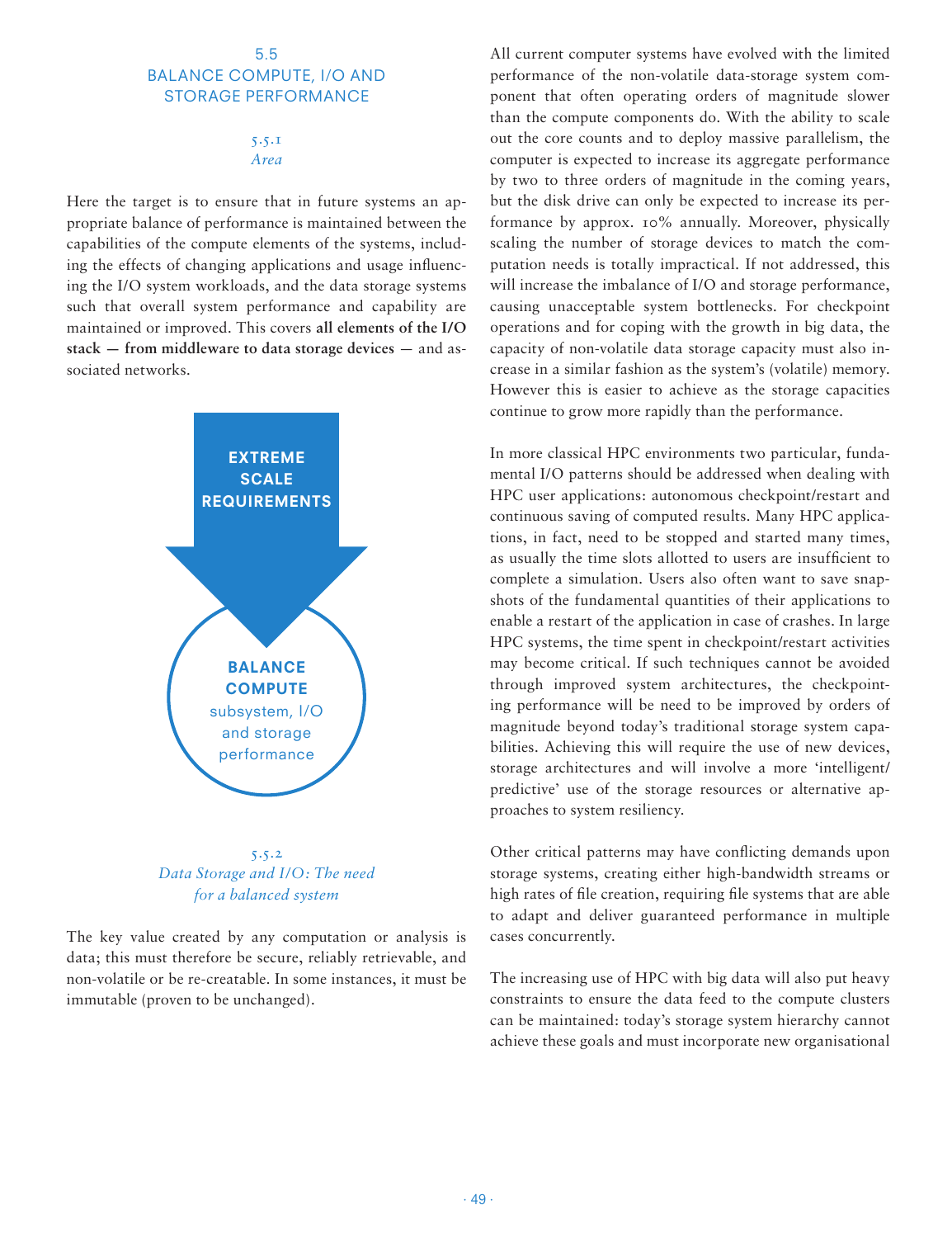techniques and integrate higher-performance non-volatile storage media to achieve the necessary performance.

A key aspect of system performance is the 'real-world' performance. The raw capabilities of the systems will be wasted and left idle if the whole of the data transfer and storage process is used inefficiently. It is extremely difficult for an application programmer to understand how their method to access data can provide an efficient use of this infrastructure, and it is known that today many (or perhaps most) systems operate far below their optimal capabilities. These problems pervade all layers of the I/O stack interconnects and storage systems, often with orders of magnitude affecting performance, a situation that could possibly be addressed by changing the file-access methods.

The domain of HPC continues to expand. The huge growth of data created through both scientific and social media, in particular, continues to increase the volume of data-centric HPC applications. Examples, such as CERN or the SKA, are at the 'eye watering' end of the data scale. Increasingly, scientific, medical, industrial and social progress will come from the analysis of data created by sensors, social media, and scientific experiments. This is the subject of a separate WG, but is relevant here as the changes in workload seen in such systems can severely affect the balance of I/O and compute performance known from more traditional supercomputer environments. Future systems may have orders of magnitude increase in the number of users/jobs, have a tendency toward unstructured or semi-structured data organisation, or HPC jobs will tend to involve the analysis of pre-existing data, which will require careful staging, and often have extremely random access patterns.

Three main areas of this topic are covered by the scope of this WG, namely, I/O Middleware, Interconnects/ Networks, and Data Storage, each having its own characteristics in terms of market, value, and impact.

### 5.5.3 *I/O Middleware*

The I/O middleware is an often overlooked, but essential element of any system, enabling applications to operate efficiently. It is currently dominated by open-source solutions, a situation that is expected to remain this way. An essential characteristic is the ability for application developers to use common methods and tools that are portable across systems. Features for scalability, reliability and performance optimization can be addressed very close to the applications at the middleware layer, regardless of backend storage architectures and file systems.

As highly scalable applications will most probably be based on a hybrid programming model combining MPI and threading, new I/O middleware and APIs must be able to coexist with MPI and provide the capability to overlap I/O communication with concurrent computation, e.g., by providing asynchronous I/O functionality. Europe has the ability to set standards in this area, and thus gain worldwide influence. However, it is crucial that the key knowledge and skills be maintained within Europe. Moreover, the application, operating systems, tools and libraries must be tightly linked together during the development as this will provide a critical performance/time-to-market advantage to any systems deployed in Europe and will improve the scientific use of Europe's supercomputers by a significant percentage.

A critical area which can be addressed here is that the multiplicity of applications, uses, delivery mechanisms etc., which result in very different workloads seen by a storage system, means that no system can work optimally at all times, particularly as in today's systems little or no information is provided to the storage or I/O systems for them to pre-emptively engage in optimisations to improve performance.

### 5.5.4 *Interconnects and Networks*

It is clear that the interconnect fabric is an important component of any parallel HPC machine; the same holds true for the network connecting the elements of a distributed system. For tightly coupled HPC systems, such as HPC clusters, the application performance they can deliver clearly depends on the interconnect fabric, which has to match the performance requirements of both the parallel application and the I/O subsystem. The former is quite well understood, as evidenced by the large body of performance analysis work of MPI applications (e.g., by the HPC Advisory Council). It is the I/O specific requirements for interconnect fabrics that this WG focusses on. For loosely coupled or distributed systems, the influence of the network tends to be larger, as these systems often use commodity networking technologies with lower absolute performance than HPC interconnects.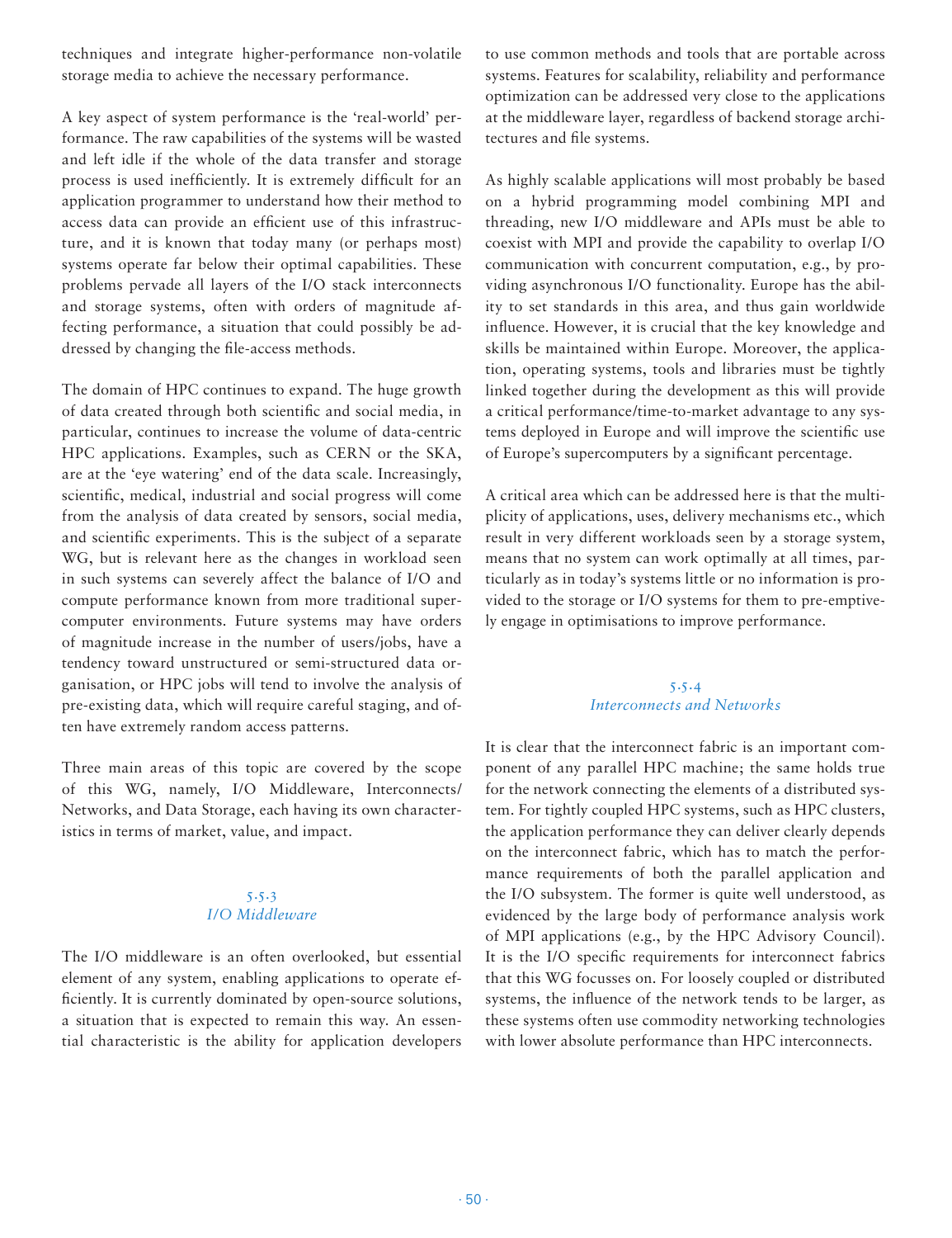In contrast to, for instance, a MPI library, I/O middleware implementations can hide latency, combine several operations that work on small datasets, and predict future data accesses. This changes the spectrum of "message sizes" and renders raw interconnect latency less important, but emphasizes the need for high throughput. For large granular data accesses, highly efficient "streaming-mode" communication can greatly help performance, as can effective support for multicast. Applications assume that data read from or written to permanent I/O devices is safe from corruption, so mechanisms for fault detection and recovery are very important. This is true in particular for output data, which applications do not explicitly check once it has been written. Finally, integration of storage-class memory with interconnect components can enable highly efficient distributed data-caching schemes.

Highly efficient interconnects or networks and close integration of their functionalities with I/O middleware will immediately benefit operators and users of HPC systems – faster I/O performance means faster start-up of a parallel application (which requires the application image to be read by each node in addition to input datasets), and reduced time for storing intermediate and final results. It also lessens the performance impact of checkpointing. The latter is important as for very large configurations. The MTBF may drop below the runtime of many applications, leading to significant wastage for re-running complete applications.

A co-design scheme between I/O systems (middleware and storage systems) and the underlying interconnect/network would maximize the impact of the work, driving towards agreement on interconnect features and the performance characteristics needed by I/O and at the same time enhancing the I/O stacks (and maybe also the interfaces) to make best use of these interconnect features.

Europe is well positioned to research and develop solutions in this field, owing to its industry leaders in interconnect switches and NICs as well as in the design and production of storage systems.

In addition, Europe is strongly positioned in optical communications and photonics, which, we believe, will be essential to achieve significant increases in data rates and energy efficiency at the same time. This will require a shift in focus from telecommunications (WAN) to local interconnects.

### 5.5.5 *Data Storage*

The permanent storage of data is a key function of all systems. A number of characteristics of these storage systems are already reaching their limits when applied to the HPC field, and it is clear that a continued evolution of current techniques will not deliver the necessary improvements. In some areas, radically new approaches are required if the demands of the emerging extreme-scale systems are to be satisfied.

The most obvious characteristic is scalability: Here we must understand that it is not just sufficient that the system improves its ability to scale to huge capacity and performance, but concomitantly availability must be improved, especially in view of inherently worse reliability (due to higher component counts) and the dramatically more severe potential impact of failure. The ability to manage the vast systems must improve. Moreover, it is essential that we gain the ability to diagnose (and predict) failure or, more subtly, the impact of degradation in performance, something that is not yet possible today. Another core area of research is the variability in performance, particularly that inherent in the use of mechanical devices such as tape and disks, combined with changing workloads and wide workload variations in one installation, and the addition of solid-state non-volatile devices into storage.

Adaptive, pre-emptive, intelligent, controllable, scalable, dynamic, predictable, manageable are some keywords that could describe this area of research.

# 5.5.6 *Outcome of the SWOT analysis - Main issues to be addressed*

Key technical challenges in these areas include:

· The widening of the so-called Storage Gap, i.e., the gap between the performance of storage and compute devices. · Inefficient performance utilisation of storage (applications unable to obtain the performance they require or expect) · Low storage performance leas to low overall service levels · The shared nature of storage (many customers demanding concurrent access)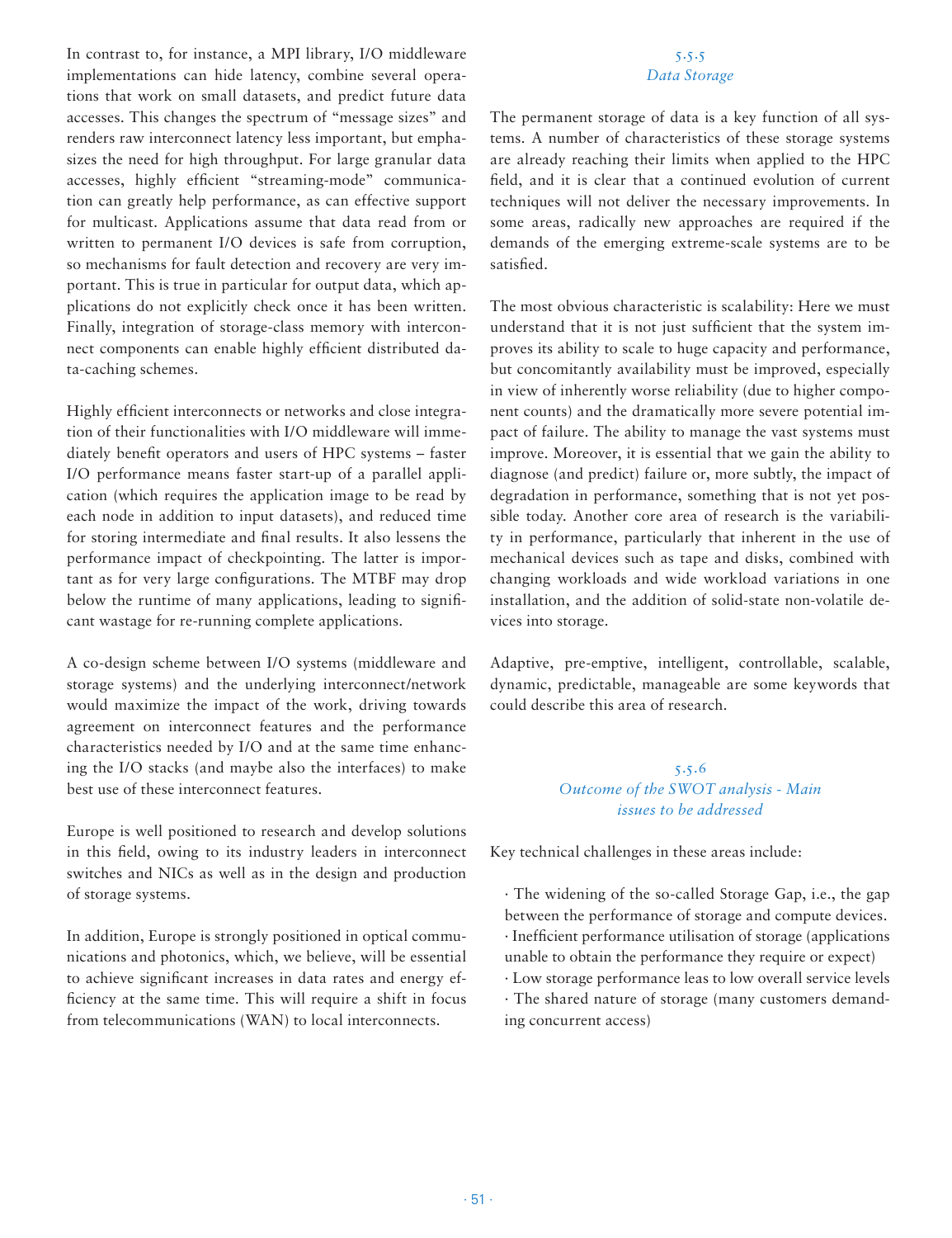· Data storage is extremely difficult to manage, optimise or diagnose

· Poor resilience of existing systems

"Soft Issues" that also need to be addressed:

· Storage has been overlooked, with insufficient investment in research and development.

· Tiny community of skilled technologists and researchers (especially in Europe), and hence a lack of skills in the technology supply industry and in the effective use of systems.

· Core storage technology (both solid-state and electro-mechanical) does not exist in Europe

### 5.5.7 *Research topics and expected results*

A number of quite detailed research areas have been identified and can be elaborated at a later stage. In this document, we will focus on the key topics and discuss some of the background and potential outcomes of such research.

To reach the required performance levels that have been identified to be commensurate with the processing systems of the future, it is clear that no single software improvement nor the use of any one technology can deliver the necessary boost in performance without exceeding physical, power or reliability limitations and that efficient use of storage to ensure best overall system utilisation through effective management tools and controls is essential.

# *5.5.7.1 I/O Interfaces*

The I/O Interfaces of applications must be improved such that storage systems can deliver and receive data more efficiently as well as achieve better optimisation under wider operating and workload conditions. Particular areas of research include:

Guided I/O that provides information to the lower I/O layers and storage systems. Optimization of the low-level I/O layers often depends on a-priori knowledge about the application's needs or about how data will be accessed. Although in some cases, this information can be automatically extracted, frequently the application (or the programmer) has better knowledge of this kind of information. Finding the best method for optimisation is essential to achieving the improvements in system performance necessary in future systems because "brute force" performance increases in the hardware cannot be expected to deliver the dramatic changes that are necessary.

Transparent application pattern optimisation that is able to recognise data structures and workloads to initiate alternative data consolidation and optimisation solutions can also be applied.

Big data analytics tools and techniques suitable for huge and diverse unstructured and semi-structured datasets increase the overhead of data access and must be handled in specialised parallelised fashion. Also here is much more research required to achieve the improvements needed.

I/O system resiliency is a critical factor and must be solved at all layers, from the user interface to physical hardware. Research on resiliency and fault tolerance in the I/O subsystem is expected to encompass many areas, such as a deeper understanding of error-propagation paths, impact on MTBF (Mean Time Between Failures) by "tiering" newer classes of devices into the architecture, development of faster error detection/correction codes and the introduction of more application resiliency to I/O infrastructure faults. Application resiliency includes research in areas such as "concurrent" (performing checkpointing as computations are in progress) and "incremental" (checkpointing only the differences between the current and the preceding checkpoint) checkpointing approaches — which could drastically reduce the overhead of checkpointing and provide more flexibility on the MTBF of the infrastructure elements.

Metadata and Data in Parallel File Systems. Performance of both metadata and data (throughput) is clearly critical and will require new methods to ensure scalability to the requirements of Exascale systems and beyond. Changing the method of storing metadata such that it is embedded in the data structures may also enable dramatic improvements in scaling and performance. Use of object-based stores, and their allocation and performance optimisation can also relieve system-scaling limitations. In addition, the use of controls to enable Quality-of-Service provisioning of such services can bring about a huge change in the manageability and overall utilisation of HPC systems.

### *5.5.7.2 Information Lifecycle*

The data explosion, a consequence of both increased computational power creating larger datasets and many more ensembles as well as the aggregation of data from sensors,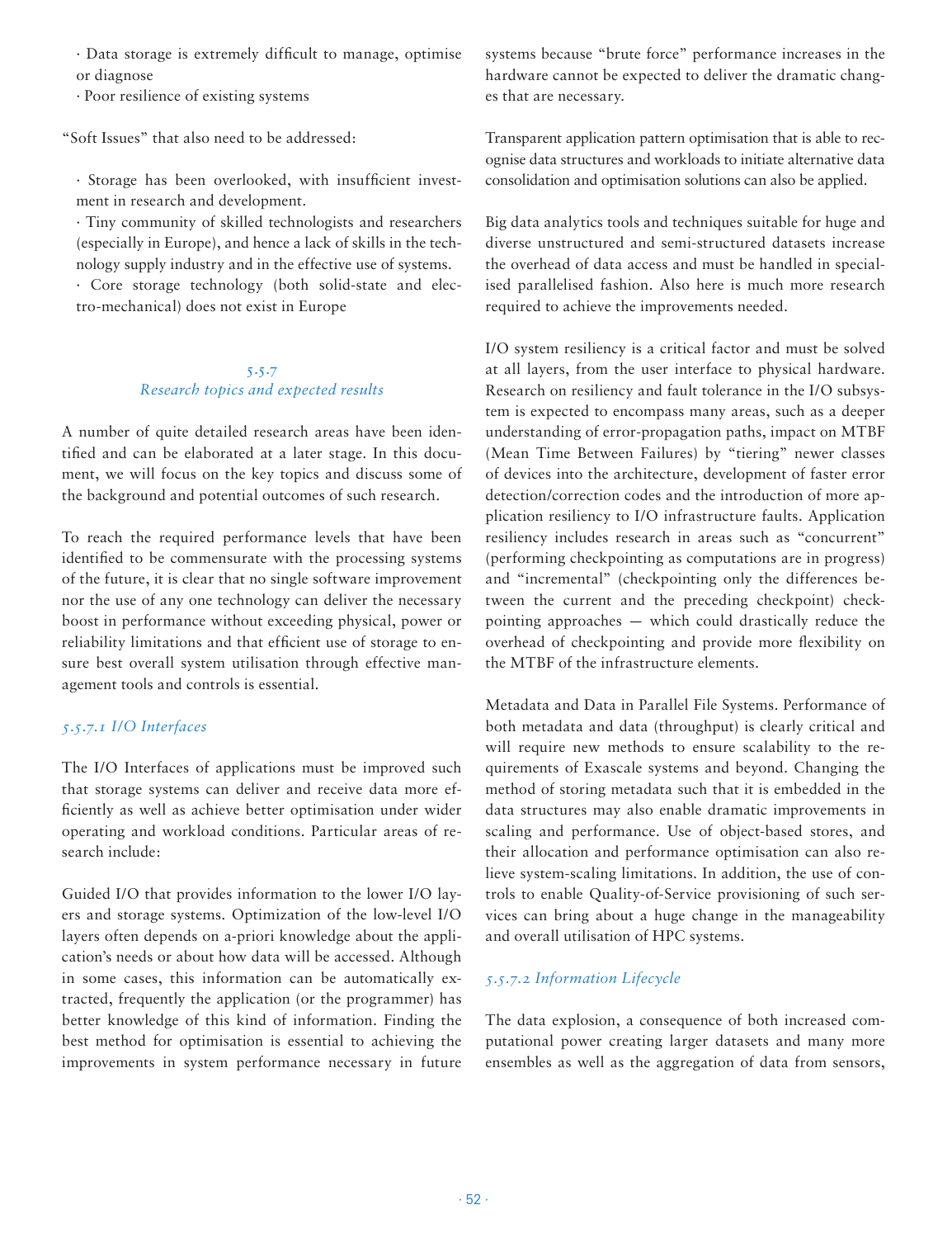social media, and a vast array of sources, renders data management, control of overall system workflows, staging and de-staging, and efficient movement of vast volumes of data essential. Research on Information Lifecycle Management (ILM), Hierarchical Storage Management (HSM), scheduling and staging of data methods must continue.

### *5.5.7.3 Storage Hierarchy*

To scale the performance of data storage to future needs, it is clear that the electro-mechanical devices, disk drives and tapes, although generally meeting the needs for growth in capacity cannot increase their performance at the rates needed, and the traditional method of using more of them in parallel cannot be sustained indefinitely on cost, power, space, scaling or other grounds.

The advent of solid-state media providing a much better cost vs. performance trade-off (but not capacity) and the expected arrival of other solid-state devices, such as PCM, ST-MRAM and others, can result in dramatic performance improvements if these solid-state media and devices are correctly integrated into the caching and data consolidation layers of HPC systems. Such technologies could be deployed in a number of ways between the processing elements and long-term storage media, and would require intelligent middleware to optimally exploit the various storage tiers, caching and data aggregation methods to best match the data-transfer and transactional performance to those of the access methods of lower-tier devices and of the interconnecting networks between devices.

# *5.5.7.4 Storage Services*

A critically limiting factor in any system working with very large datasets is the data transfer between storage and compute elements. Often the compute elements will perform quite trivial tasks, performing data reduction through filtering and summarising data elements. It is feasible for some of those tasks to be performed much closer to storage, relieving the overhead of the data transfer and compute usage for more trivial tasks. Research into efficient ways to enable such services or run other more generic data-centric applications within embedded storage services is required. This also aligns with investing the potential to perform more complex metadata services in similar ways.

# *5.5.7.5 I/O System Simulation*

Predicting the performance of any storage system is an extremely complex and difficult task. The interaction of a multiplicity of factors, from workload to hardware capability, may cause orders of magnitude variations in a given system or across similar implementations. Storage performance prediction and understanding the behaviour of massive scale storage subsystems, as will necessary for HPC and large-scale cloud infrastructures, through modelling and simulation methods still are an open problem today and in need of solutions.

Typical storage systems normally are over-provisioned so as not to be the bottleneck — which can work, but comes at a cost. The cost of implementing Tier-0 supercomputers with their associated storage is massive and continues to increase, as does the cost of identifying and correcting performance anomalies. The need to predict the performance of the I/O systems prior to deployment and subsequently the ability to diagnose (offline) variations in performance are critical to success.

The creation of an open, extensible modelling and simulation framework capable of predicting performance up to Exascale is required prior to any planned deployment of real systems.

# *5.5.7.6 Interconnects and Networks*

The end-to-end performance of any parallel I/O stack depends to a large degree on the performance potential of the underlying interconnect as well as on optimizations in the I/O stack implementation that leverage this potential. R&D in the higher levels of the I/O stack will therefore require work in optimizing its use of a given interconnect, which is addressed in Section 5.2.

In contrast, our efforts here should focus on the potential for significant improvements in end-to-end performance (i.e., in the I/O speed) and reductions in energy use as offered by introducing new functionalities at the interconnect layer or by introducing new technologies for network implementations.

Areas of potential research would include:

Distributed caching and prefetching in networks, including integration of storage-class memory devices within networks. Leveraging high-level information on I/O patterns, flow-down of a-priori requirements from applications, and high-speed short-reach and affordable optical interconnects.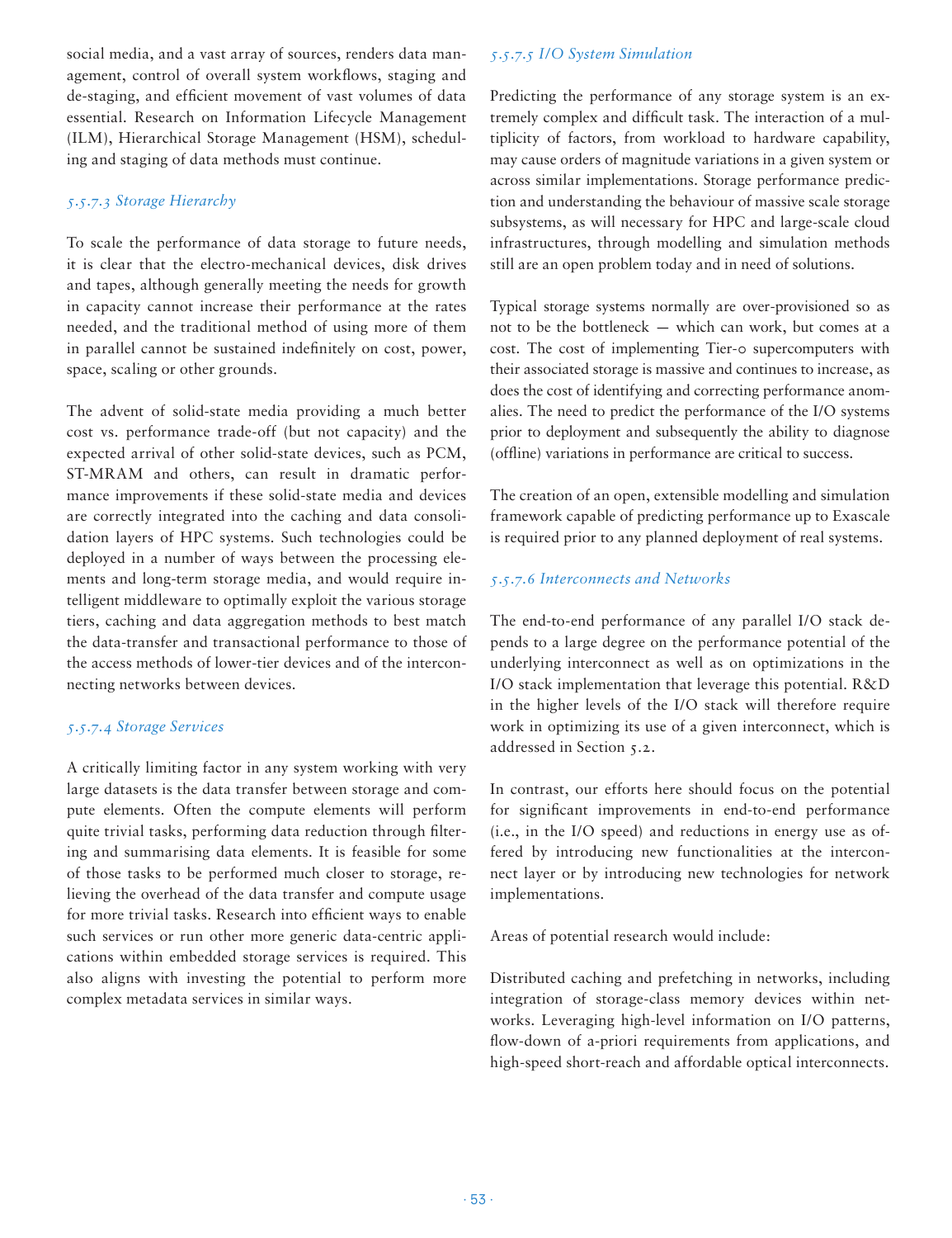# 5.5.8

*Milestones*

| <b>Deadline</b> | <b>Milestones</b>                                                            |
|-----------------|------------------------------------------------------------------------------|
| 2014            | M-BIO-1: Guided I/O architectures defined; API for<br>applications developed |
| 2015            | <b>M-BIO-2:</b> Resilient storage scalability techniques defined             |
|                 | <b>M-BIO-3:</b> Architectures for extreme small-file<br>performance defined  |
| 2016            | M-BIO-4: I/O Quality-of-Service capability                                   |
|                 | M-BIO-5: Common I/O system simulation framework<br>established               |
| 2017            | M-BIO-6: Exascale I/O simulation verified                                    |
|                 | <b>M-BIO-7:</b> Tightly coupled SCM demo                                     |
|                 | <b>M-BIO-9:</b> I/O middleware libraries adopted                             |
| 2018            | $M-BIO-8$ : MD + QoS Exascale file I/O demo                                  |
| 2019            | M-BIO-10: Hardware resilient Exascale storage demo                           |
| 2020            | <b>M-BIO-11:</b> Big Data + HPC integrated SW stack                          |

# 5.6 Big Data and HPC Usage Models

### 5.6.1 *Area*

The use of HPC in the early history of computing was quite clear: Major users of HPC systems typically involved large national laboratories, often conducting classified research on weapons, universities with advanced computational research programs, and a few large companies. The problems solved were mostly driven by solving partial differential equations and numerical problems arising from computational materials science, and typically large dedicated supercomputers were used.

However, the tremendous advances in technology, modeling, mathematics and algorithms have dramatically extended the user base of HPC. A careful study of the evolution of the Top500 list as well as the research papers presented at key HPC conferences, such as SC and others, reveal an emerging highly diverse user base of HPC. Although national laboratories and universities continue to be key players and industries such as the chemical, automobile and aeronautics remain major clients, newcomers such as financial services, insurance, the pharmaceutical industry, and data and social analysis contribute strongly to the changing user landscape.

Thousands of highly educated scientists and engineers, with a strong background in HPC, nowadays, work for highly diverse companies, ranging from telecom behemoths to heap social network startups. This has triggered a major extension of how people use or envision to use HPC. Some ideas and uses can be potentially disrupting, causing major shifts in market trends, programming practices, and tools usage.

A major particular trend concerns Big Data, which is drastically influencing computing in general. In particular, we argue that HPC will need to adapt not only to the newly created needs but, more crucially, that HPC is becoming essential in realising the promise that Big Data holds. Traditionally, HPC tool chains were machine-centered, where expert users formulated their problem (together with any input/output) in such a way that they could get the most out of HPC resources. HPC was chiefly compute-intensive and not data-intensive: HPC programs typically had quite small inputs (i.e., a few Mbytes), whereas outputs could be larger, but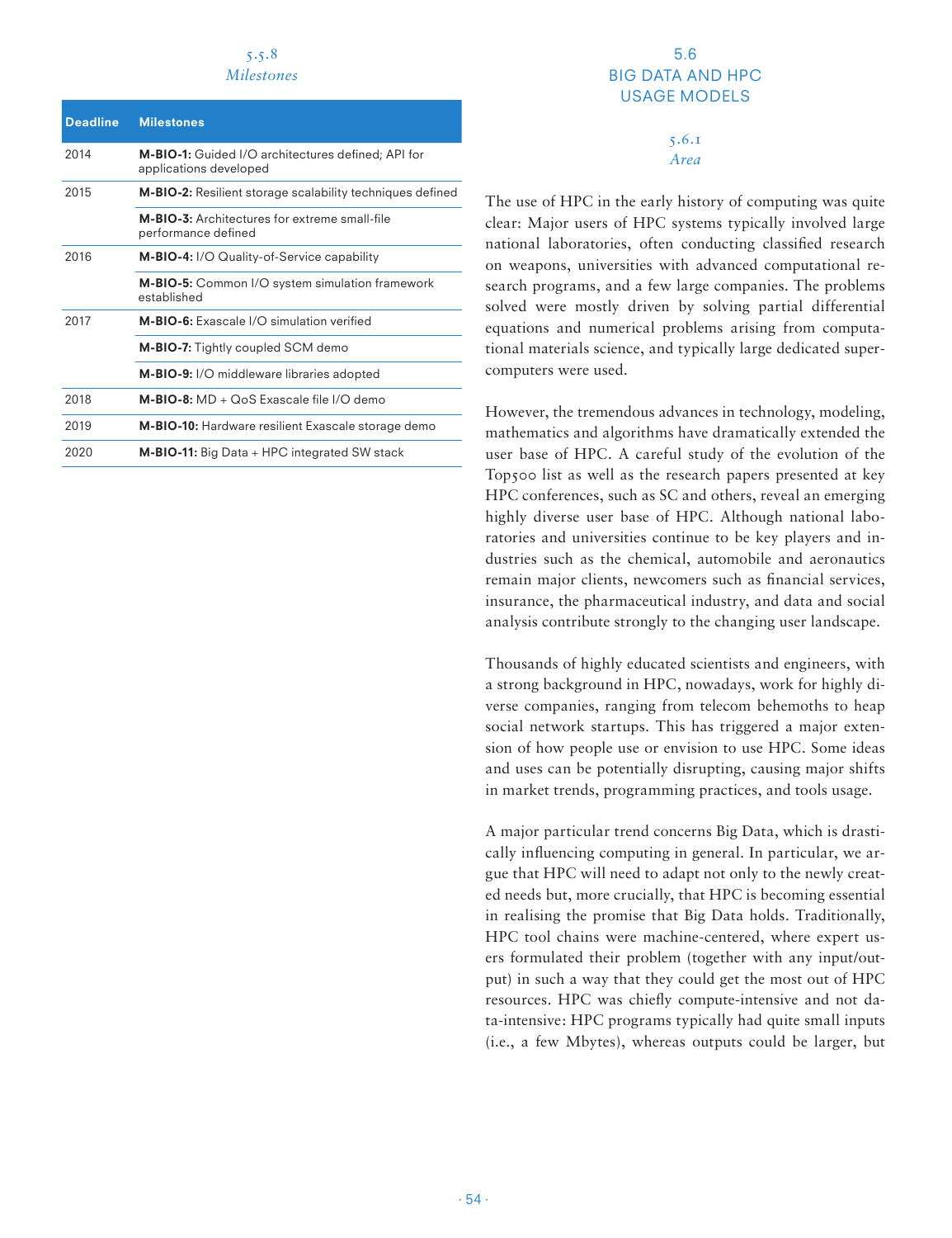not significantly so (consider, for example, fluid dynamics simulations). However, dramatic increases in computational power meant that users could simulate ever more detailed models and perform compute-intensive tasks such as visualization. These trends created the need for very large storage systems attached to HPC resources. This was the first encounter of the traditional HPC world with the problem of large data. However, what is fundamentally different with the new world of Big Data we see emerging today is that the size of input is unprecedented. Big Data holds a tremendous wealth of information that potentially is extremely valuable. However, the value to become available, deep analysis of the ever expanding amount of data is required. The computational complexity of analyzing the data and its sheer size mean that in addition to compute-intensive problems we now also have data-intensive computing. HPC will therefore be crucial in unlocking the wealth contained in the data.

In addition, we are experiencing a major paradigm shift in how users consume the result of computations. Individuals, for example, social-network users using their smart phones to try to automatically find a friend in a large photo album, or a doctor consulting an intelligence system, such as Watson, to understand and improve a diagnosis, pose highly demanding computational problems to the underlying infrastructure without even realizing it. Computing is quickly becoming user-centric rather than machine-centric. Issues such as data integration, data security and privacy will have to be integrated with the underlying HPC computations. Thus, for many HPC users, the idea of having a user-friendly "front end" and no longer having to concern themselves with the back-end of computing is a strong incentive. In addition, for many new users or prospective users the complexity and the initial investment needed to succeed in the use of HPC are an inhibitor.

With the emergence of Cloud computing, virtualization and portals facilitate the migration of many users from the Grid computing paradigm to cloud platforms. These platforms offer a flexible execution environment and the capacity to standardize access to resources. New users can have fast and easy access to a well-managed and configured HPC resource. It is clear that an Exaflop computer cannot be efficient without a substantial investment in administration and user support. The openness of cloud platforms could be the opportunity to share HPC expertise and facilitate the fast adoption of HPC by companies that are new to high-end computing.



### *5.6.1.1 Definition*

Here the investigation and categorization of the possible HPC usage and delivery models as these have recently evolved and are driven by major new applications such as analyzing Big Data are deemed particularly important. Understanding the new trends in these applications will help shape research agendas for the full HPC stack, such as tools, programming models, algorithms, user interfaces and H/W, because different usage and delivery models target different users with widely different backgrounds and competencies. There is a need for a focus on the complete tool chain. For example, we argue that although the use of HPC for Big Data may initially be interesting chiefly for users that work in data analysis, statistics and the new data-centric applications such as social networks, eventually most HPC users will benefit from research in this field (see above). In terms of new delivery models for HPC, such as the cloud, we stress that important advantages include the ability to deliver fully operational cluster instances (virtualized or not) on-demand, through a self-service API and Web UI (portal) interface. Moreover, the layered and modular design of the platform will allow seamless integration of highly varying workloads, such as Big Data, visualization, and multimedia processing.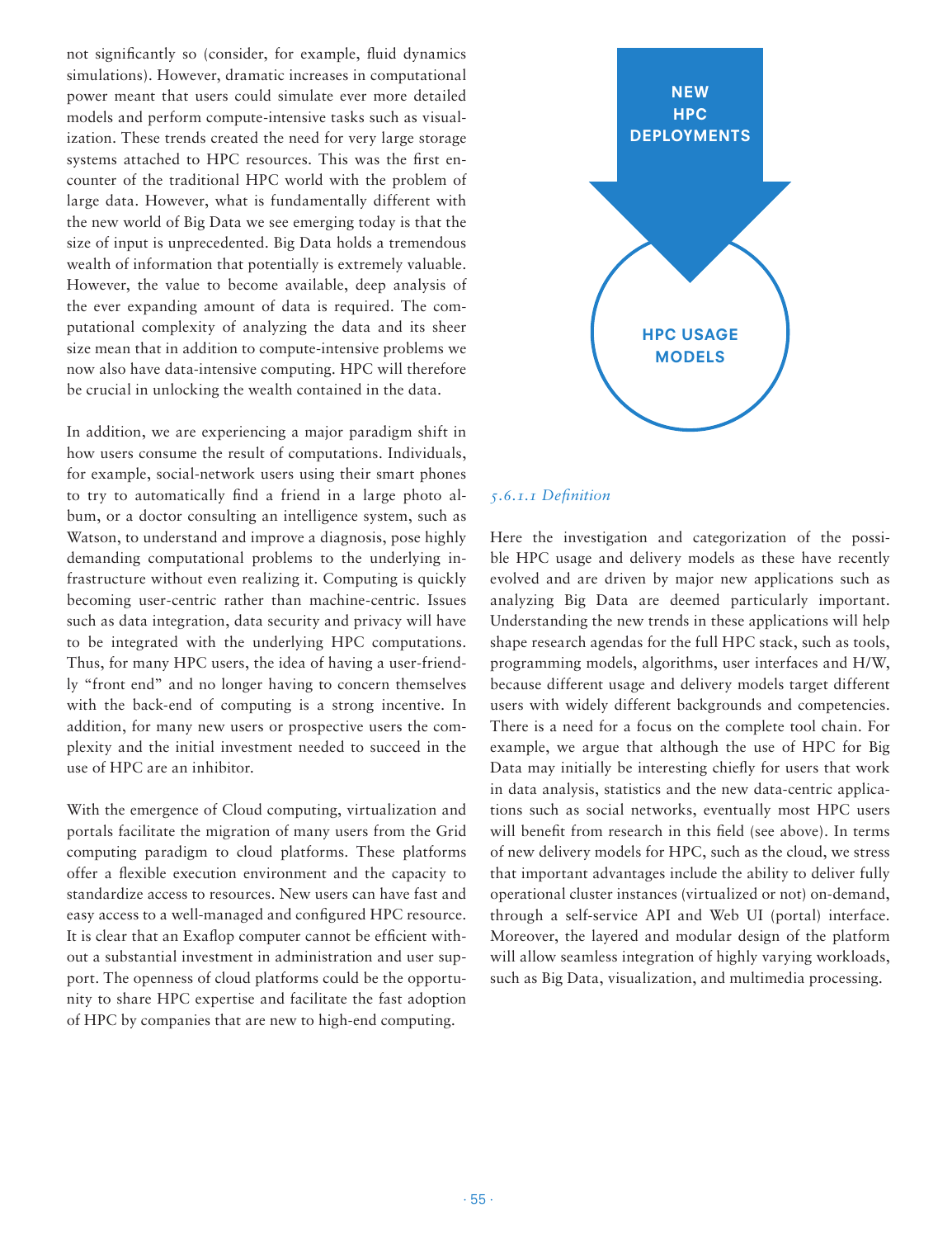# *5.6.1.2 Motivation and Opportunities*

Changes in HPC usage models and delivery, the advent of the Petaflop and Big Data era and the immanent Exaflop era as well as the advent of desktop HPC performance clearly have a huge disrupting potential.

Understanding these trends has as clear goal the anticipation of change, and will increase the competitiveness of the HPC value chain in Europe. In addition, Big Data brings will generate new opportunities across various market segments — from healthcare to retail.

Our recommendations will affect a wide range of market segments as the disruption due to the emerging new HPC usage and delivery models can affect virtually all aspects of business and create new opportunities. SMEs in particular will acquire an important competitive advantage by gaining easy access to consumable HPC resources.

We are interested in understanding cross-usage trends and thus gain insights on how usages can be expanded by synergies and cross-breeding of practices.

Europe clearly has had a very strong advantage in basic research in algorithms and methods, as well as in software. The latter has a huge multiplicative potential. However, we see that understanding current HPC trends, coupled with deep software knowledge, can shape the design of HW to a large degree (see co-design efforts).

We believe that understanding HPC usage trends and new delivery models will help the exploitation of HPC and also help open up new usage cases, affecting virtually all aspects of modern society. In particular, European enterprises that target the new business of Big Data will have the opportunity to significantly benefit from these advances.

We also believe that a wide spectrum of lead actors will be involved, ranging from HPC and software vendors all the way to data/content suppliers and individual developers.

Major users include SMEs, individual software suppliers, healthcare, insurance and risk management companies, governments and finally also end-users that migrate from the Grid to the Cloud.

Understanding the new and emerging usage and delivery models for HPC will enable HPC providers to maintain their competitiveness and offer competitive solutions to an entire new user base. In addition, the introduction to new workloads will push innovation and is expected to trigger new research and the creation of new solutions. In particular, successfully addressing the Big Data challenge holds great promise to put European technology at the forefront of a very important major new trend.

# 5.6.2 *Outcome of the SWOT analysis - Main issues to be addressed*

Europe is in a unique position to excel in this area thanks to the potential of its internal market and the experience levels of current and potential users (and the recognition of the importance of data by such key users as CERN). Europe should exploit that knowledge to **create competitive solutions for Big Data** business applications, providing easier access to data, broadening the user base (e.g., through Cloud computing and SaaS), and responding to new and challenging technologies. On the other hand, there is the danger that Europe largely remains a user and not a leader in the Big Data revolution, as most of the hot innovations start elsewhere (mainly in the USA).

### 5.6.3 *Research topics and expected results*

### *5.6.3.1 HPC as an Instrument*

This challenge considers the use of HPC resources as (dedicated) instruments. That is, by parting from the time/spatially shared usage model, HPC resources are increasingly used as key facilitators of large projects (consider, for example, the dedicated cluster used for data analysis at CERN), where unique and spontaneous usage is essential. Another prominent example refers to the use of HPC for on-line simulations and decision-support tools. Consider the use of HPC resources for the on-line modeling and prediction of the spreading of a wildfire or a hurricane. HPC can greatly extend the prediction horizon, help analyze potential consequences of certain decisions, and thus help the immediate response of the authorities (see **M-BDUM-7, M-BDUM-8**).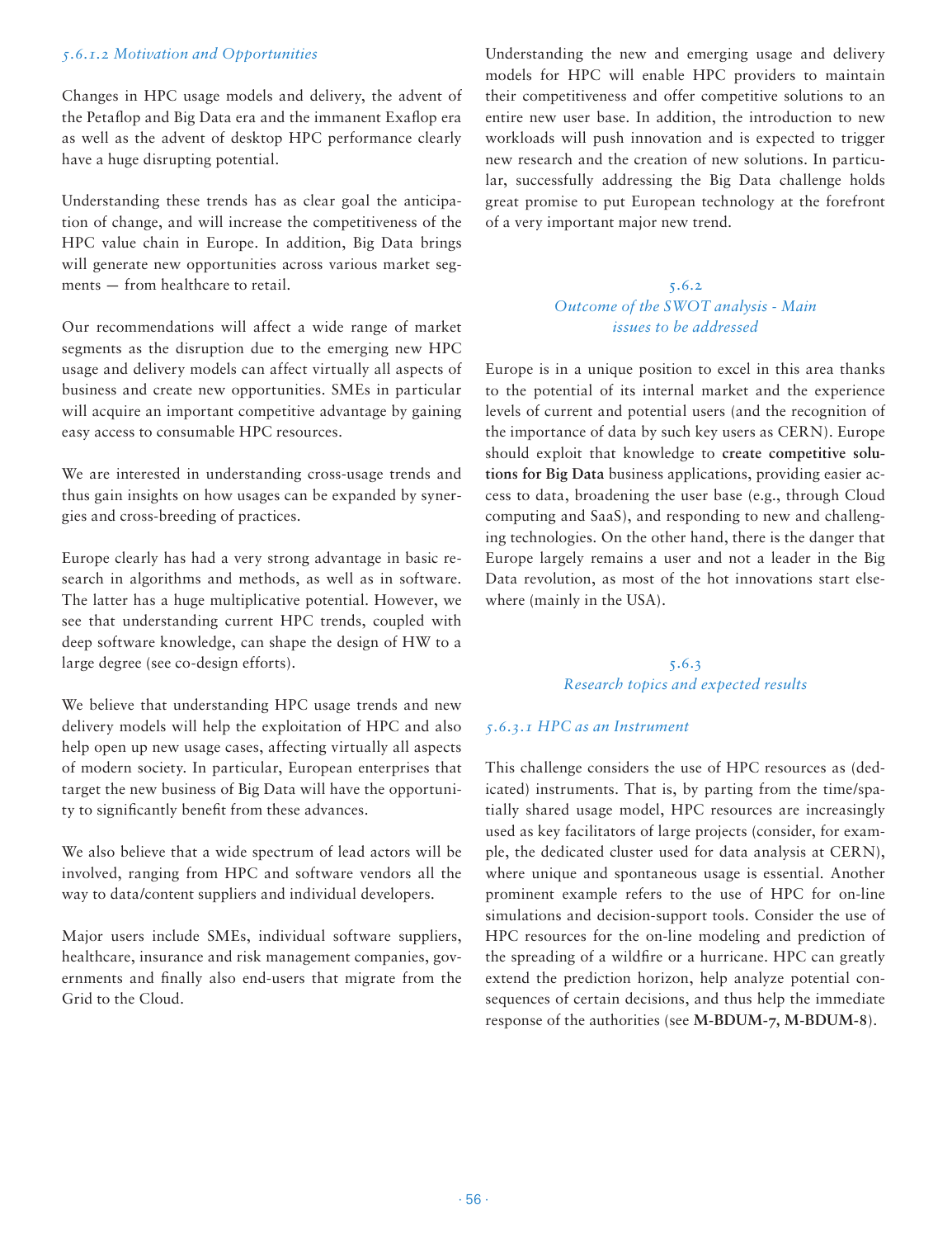**Understanding the Complete Data Flow**. Dedicated HPC resources are typically embedded into a larger infrastructure, taking input data and producing output data. Thus, we need to understand the dataflow requirements of such uses, and what these mean in terms of I/O capabilities. It is key to understand and anticipate any important bottlenecks, such as in data acquisition, network bandwidth/latency, or visualization bandwidth. We anticipate that users of dedicated HPC resources will cover quite a large and diverse spectrum. For instance, obvious users such as CERN, that operate very long pipelines of experimental apparatuses, need to be supported. However, on the other hand, there could be SMEs that depend on real-time response times to deliver their products, such as on-line trading, multimedia providers on mobile apps, and the like. Finally, new adopters of HPC will also include users that can now afford HPC resources and see a potentially huge benefit in adopting HPC, such as a small architectural business or an architecture research group at a university that can use HPC to provide augmented-reality experiences to their customers (researchers).

**Real-time and interactive use**. Large-scale simulations (or data analysis) performed on dedicated HPC resources need to be interactive and data-driven. This means that users need to be able to demand on-line visualization without the data moving to other HW. Lead users of the technologies developed herein are anticipated to be the same as those in the preceding topic.

### *5.6.3.2 HPC for Big Data Workloads*

A second key technological challenge is the design of HPC systems for large-scale data analysis. The tasks involved are quite different from traditional HPC applications, such as CFD and Molecular Dynamics, requiring a not so frequently used part of the instruction set such as integer arithmetic, and deep branching. Another important aspect concerns the pressing need for privacy and security.

**Big Data workload characterization**. Big data brings a different kind of workloads to HPC. While floating-point arithmetic remains important, integer operations and deep branching also become very important. We expect practitioners and researchers who need to handle large amounts of data to benefit from advances in this area.

**Data migration and storage**. It is clear that Big Data also poses great new challenges in storage and migration of huge volumes of information. Again, practitioners and researchers who need to deal with large amounts of data will benefit.

**Dealing with highly varying/streaming data**. A major important characteristic of Big Data is its dynamic and constantly changing nature. Several applications exist where the volume of the data is so large that storing all the data is simply impossible. This could apply to the complete spectrum of large data users.

**Privacy & Security**. HPC resources need to adopt high security standards as non-scientific, i.e., social and private data is handled. In addition, research in scalable algorithms for privacy is needed to maintain the privacy of data owners and creators.

### *5.6.3.3 Industrial Use of HPC as a Commodity*

A very important technological challenge is the commoditization of HPC and its practices, which will enable a much larger user base that needs HPC but is does not necessarily have the traditionally required knowhow to make heavy use of HPC resources (see **M-BDUM-2, M-BDUM-4**).

Identifying HPC modules. The identification of HPC modules and the creation of complete and easy to deploy and use solutions are key to a wider adoption of HPC. Non-experts need to be able to quickly and reliably find HPC modules that can make a difference for their particular problem. General users are envisioned.

Productivity tools for non-traditional HPC users. Perhaps the single most important bottleneck in the wider adoption of HPC is the very steep learning curve in becoming proficient in HPC practices. That is, parallel programming is difficult to learn and, even more importantly, it is quite difficult to learn it well to achieve satisfactory performance. Thus tools that enhance productivity when using HPC systems are imperative — not only for the non-expert, but also for the expert user.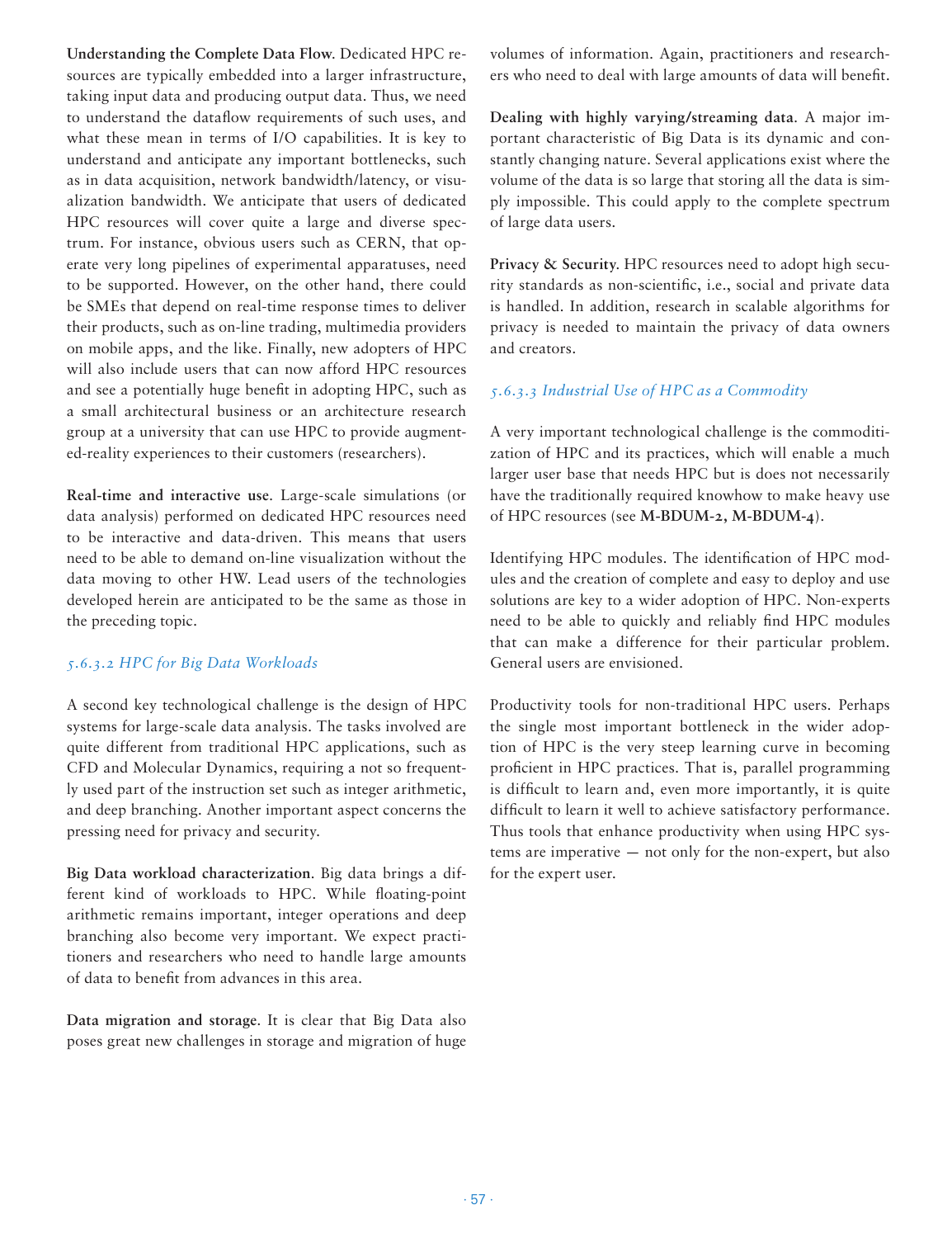# *5.6.3.4 The Use of HPC in Cloud Environments*

# An emerging technological challenge concerns the use of HPC in Cloud environments. That is, the ability to access HPC resources in a Cloud fashion so that users can drastically reduce the cost of HW acquisition, maintenance and even SW development by adopting a "pay as you go" model (see **M-BDUM-1**).

### *5.6.3.5 Very Large Volume*

"Big" means a very large volume, i.e., many (hundreds of) Terabytes is today's "large" end, and tens of petabytes are easily foreseeable for the near future (see **M-BDUM-3**).

**Complete pipeline**. A key research task concerns the analysis and determination of the complete pipeline that spans from data acquisition to consumption of analysis. Lead users include all users of Big Data applications; however the emphasis will mainly on the designers and builders of HPC solutions that deal with Big Data.

# *5.6.3.6 HPC Solutions for Distributed, Streaming Data and Noisy Data*

Big Data is by nature distributed, which means that distributed algorithms are key and issues such as data migration are very important (see **M-BDUM-3, M-BDUM-6**).

**Algorithms and H/W for distributed data**. This effort aims at creating highly scalable algorithms particularly suited for Big Data applications on specially designed platforms. All users and developers will be beneficiaries.

**Streaming and dynamically changing data**. Big Data can be streaming or constantly changing (dynamic). Thus, analysis often needs to be able to run at real time, straining our current computational capabilities to the limit.

**Dealing with noisy (uncertain) Big Data**. Big Data is often noisy (uncertain). Data uncertainty quantification becomes imperative. It relies on computationally intensive statistical and machine-learning techniques.

### *5.6.3.7 New HPC Workloads*

Big Data is creating a new kind of workloads for HPC. 5. For example, it is evident that relational databases alone are not adequate to represent complex relationships of high-dimensional sparse data. Thus, graphical databases are emerging (see RDFs) and are used to understand and represent context in data. However, although HPC has traditionally worked with large sparse graphs since the inception of the Finite-Element method in the 1950s, the characteristics of these new graphs differ completely from those of the graphs from discretized PDEs: A node, denoting an individual in a social network, may have 10 or 10,000 connections. Phenomena such as the small world phenomenon are evident. In addition, these graphs are very large (as are the Finite-Element graphs in solving PDEs).

**Post-graph-partitioning techniques and implications for HW architectures**. While classical techniques, such as graph partitioning, largely fail in partitioning graphs that originate from Big Data, massive HPC resources are still needed to analyze these graphs. Once more, the lead user base is expected to be very broad, with an emphasis on application developers (see **M-BDUM-5**).

**New HW and cache architectures**. Memory accesses in this space are much more chaotic, posing great difficulties to cache systems of modern processors. New cache architectures for Big Data applications are needed. Lead users here are system designers (and vendors) (see **M-BDUM-5**).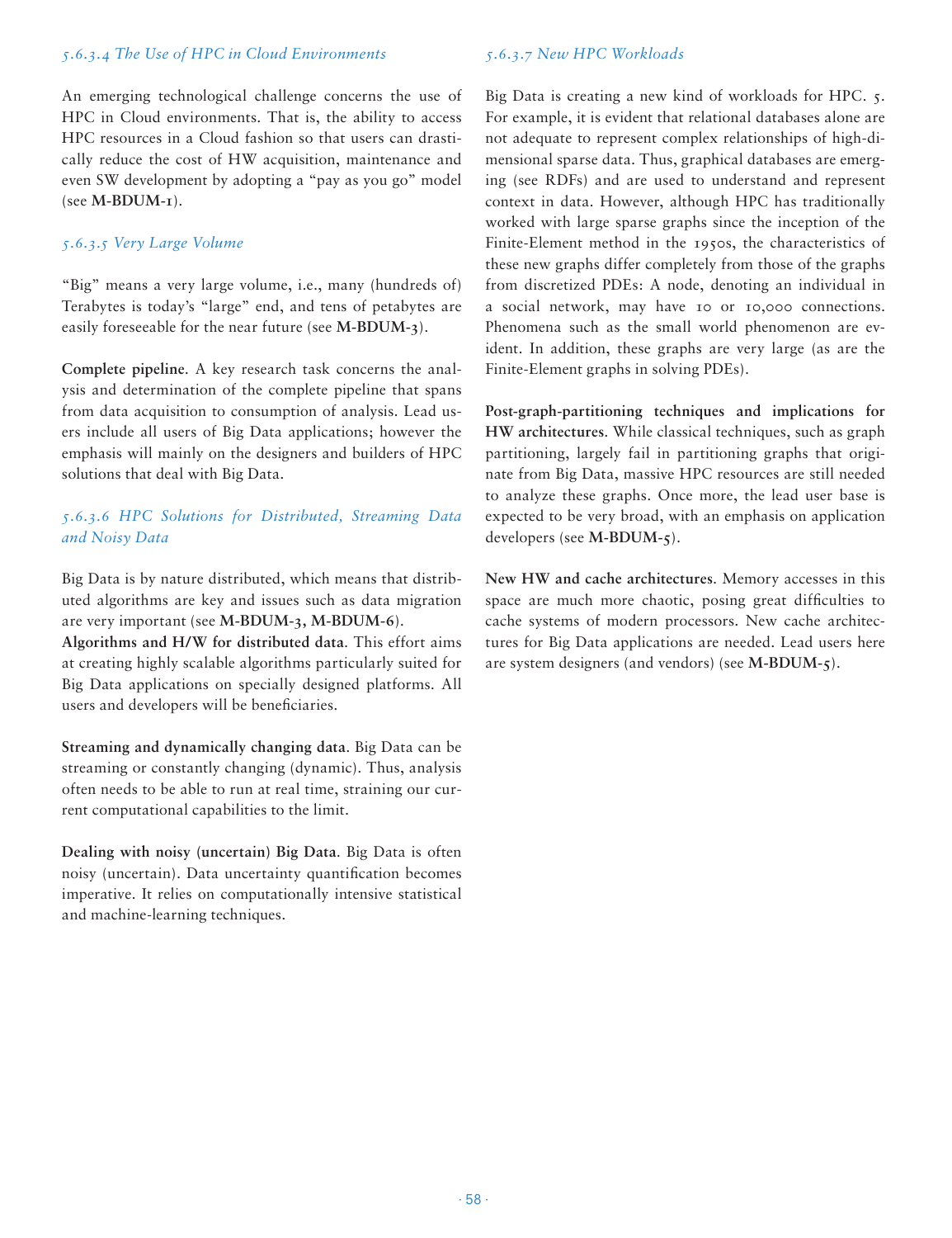### 5.6.4 *Milestones*

# Deadline Milestones 2014 M-BDUM-1: Productivity tools on the Cloud M-BDUM--2: Data structures for big dynamic data. H graph DBs and HPC machine-learning algorithms on those DBs 2015 M-BDUM-3: HADOOP/MAP-REDUCE + PGAS + MPI M-BDUM-4: Concurrent computation and visualization on the same HW and accelerators M-BDUM-5: New instruction sets and active storage 2017 M-BDUM-6: Algorithms working on compressed data and on data in graph form 2018 M-BDUM-7: Compute-capable I/O, interconnect and memory 2020 M-BDUM-8: Problem-solving environments for large data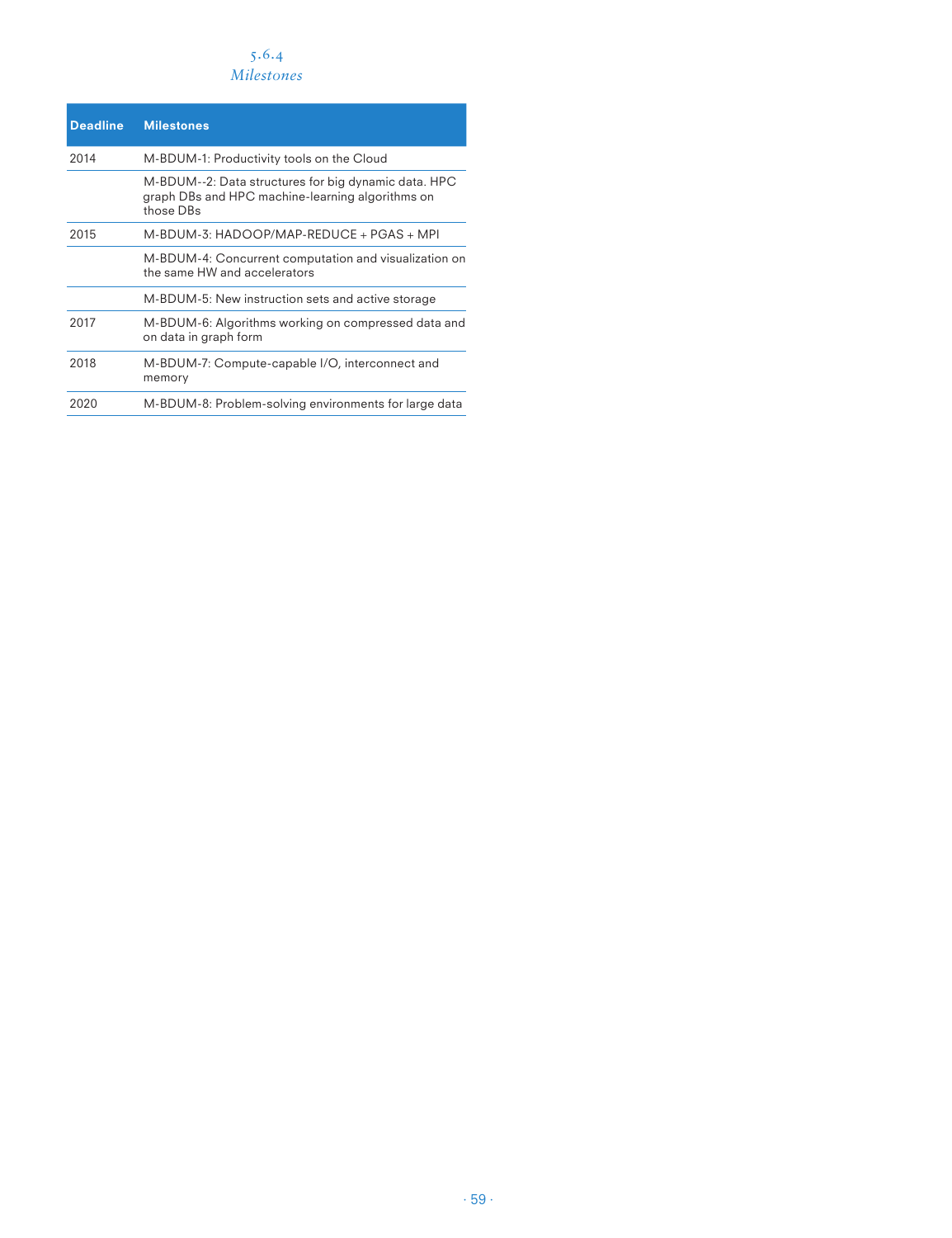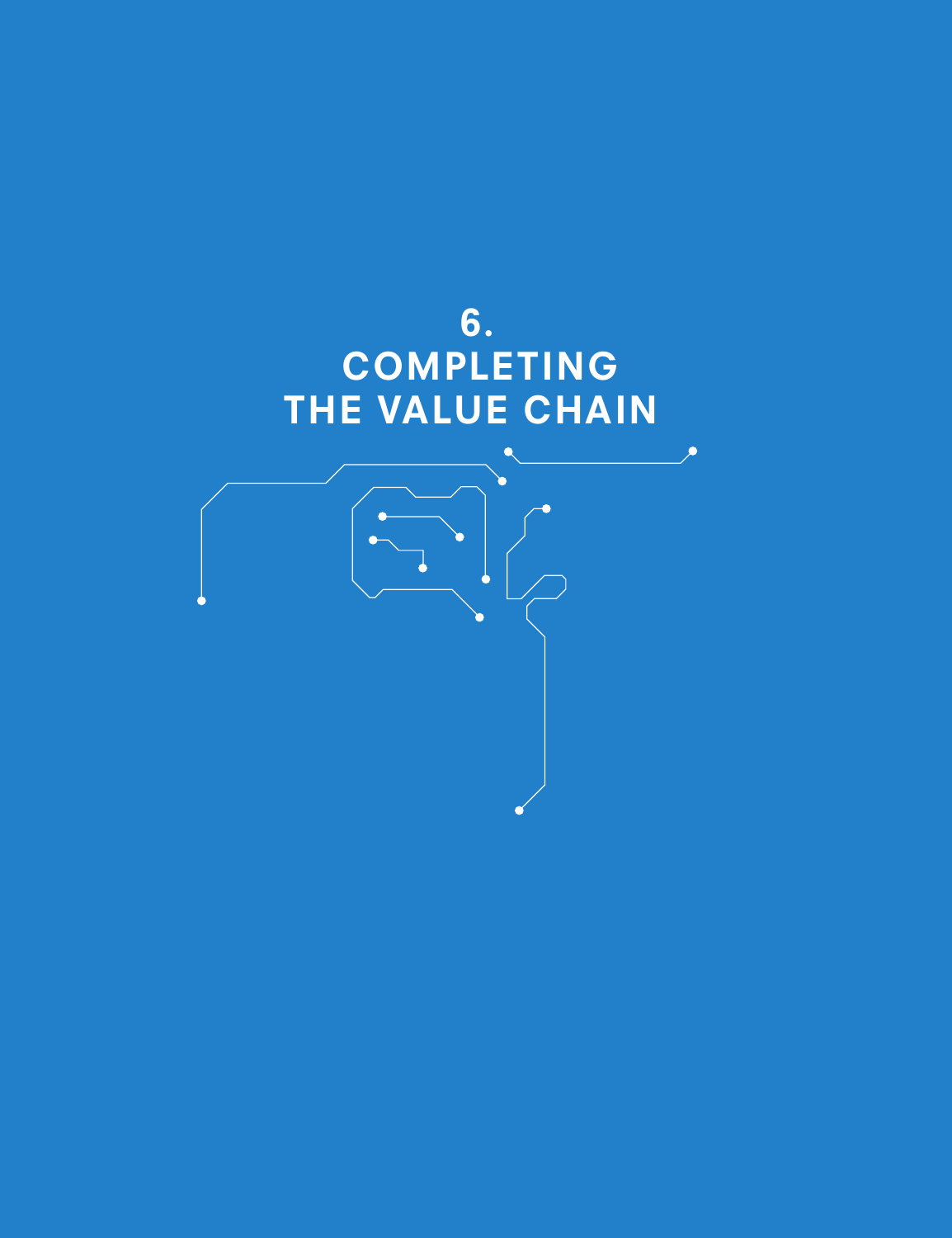As outlined at the beginning of the preceding chapter, besides identifying important research fields and priorities, the SRA also emphasizes complementary subjects and aspects that need to be focussed on to complete the value chain. Unless these areas are dealt with, the SRA will not achieve the impact expected. The areas will fill the gap between HPC systems per se and the needs of most users, particularly industrial end-users, who need to focus on their core business and may not have the resources to properly run, exploit, and manage their own HPC infrastructure: HPCrelated services, ISV support, special attention to the HPC needs of SMEs, and education and training.

# 6.1 HPC Services

Although the application profile in the industrial use of HPC does not differ greatly from scientific use if we focus on applied sciences such as engineering or life sciences, there is a significant difference in the way HPC is used.

In science, HPC often is a vertically integrated scientific discipline of its own, covering all aspects from the application to the hardware. In industry however, HPC separates into a process-integrated application layer and a service layer.



Figure 4 The layers of the HPC process in a typical industrial environment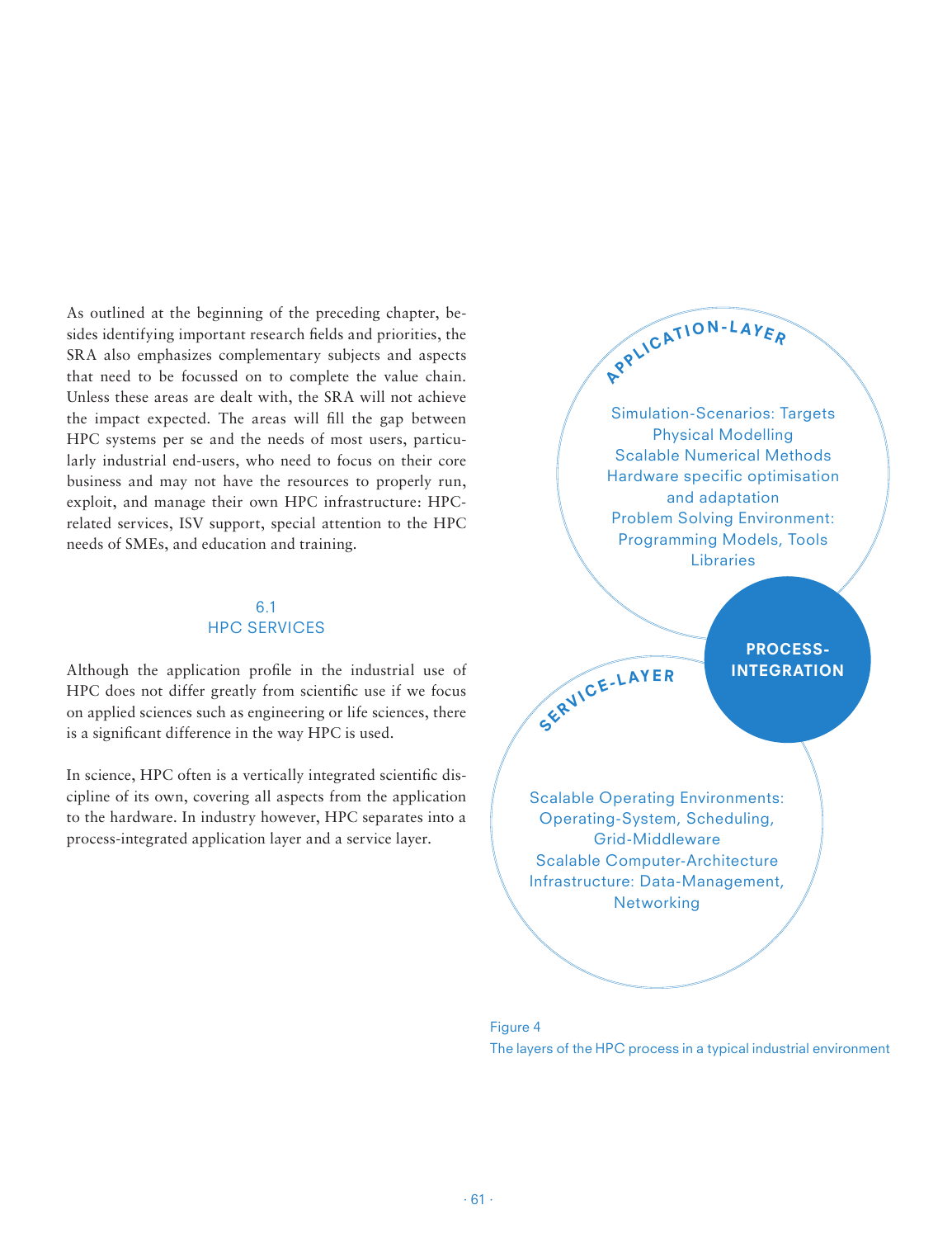The service layer in industrial use is subject to external provisioning, either from an internal IT organisation or from a service provider. Depending on the internal Key Performance Indicator (KPI) system of the particular enterprise, the service layer can be split between the pure provisioning of hardware (capital expenses, CAPEX) and the management of the entire infrastructure (operational expenses, OPEX), or a pure OPEX-based approach can be adopted by completely sourcing HPC as a service.

Concerning the application layer, there are significant differences depending on the industrial sector and organisation size. In areas in which the applications are either in-house or come from research institutions (as is typical, for example, in aerospace, oil & gas, or life sciences), application management and process integration are typically a core competence of the industrial end-user or sourced to specialised providers. However, in areas in which the application layer is governed by ISV code, the application management in smaller organisations is done mostly by the ISV and thus the ISV is the interface to the service (see Figure  $\zeta$ ). This is true for most manufacturing industries and the automotive sector, especially for the suppliers. Only large corporations (e.g., the automotive OEMs) will have business relations with a service provider as well as with the ISVs.



# Figure 5 Engagement model for HPC service providers

Therefore professional HPC Services need to cover a variety of aspects to get accepted by industrial customers.

# 6.1.1 *HPC Infrastructure*

### · Static Provisioning

For their everyday R&D business, most industrial enterprises have a quite static HPC base load that is part of the standard workflows and processes in R&D. To cover this load, the industrial customers need a service that is very closely integrated into the customer's security environment and dedicated for this specific customer to avoid compliance and confidentiality issues. For this service, industrial customers will accept a flat-rate-based service fee. Such a service has two major service items:

- Provisioning of dedicated HPC systems at the customer or in the data centre of the service provider.
- Management of the dedicated HPC systems owned
- by the customer or provided by a service provider.

· Dynamic Provisioning

Besides the relatively static business, there are always projects that come as an add-on. This can be the demand for additional capacity, or, in the case of special feasibility studies, the need to access a system with high-end capabilities. The latter may not be much in terms of volume, but critical for the competitiveness of the enterprise.

- Capacity Overflow

- Capability Overflow (Multi-Petascale systems)

Whereas handling Capacity Overflow is more a topic for commercial HPC Cloud providers, Capability Overflow could potentially be a task for national and international public HPC centres, like those of the PRACE organisation. However several legal issues would have to be solved to achieve a general availability on a commercial basis (and not only for the projects reviewed herein).

· Integration of all HPC components in a single environment To render both the static and the dynamic components usable in customer workflows, these infrastructures have to be integrated into a seamless environment:

- Grid Middleware
- Distributed License Management
- Accounting and Security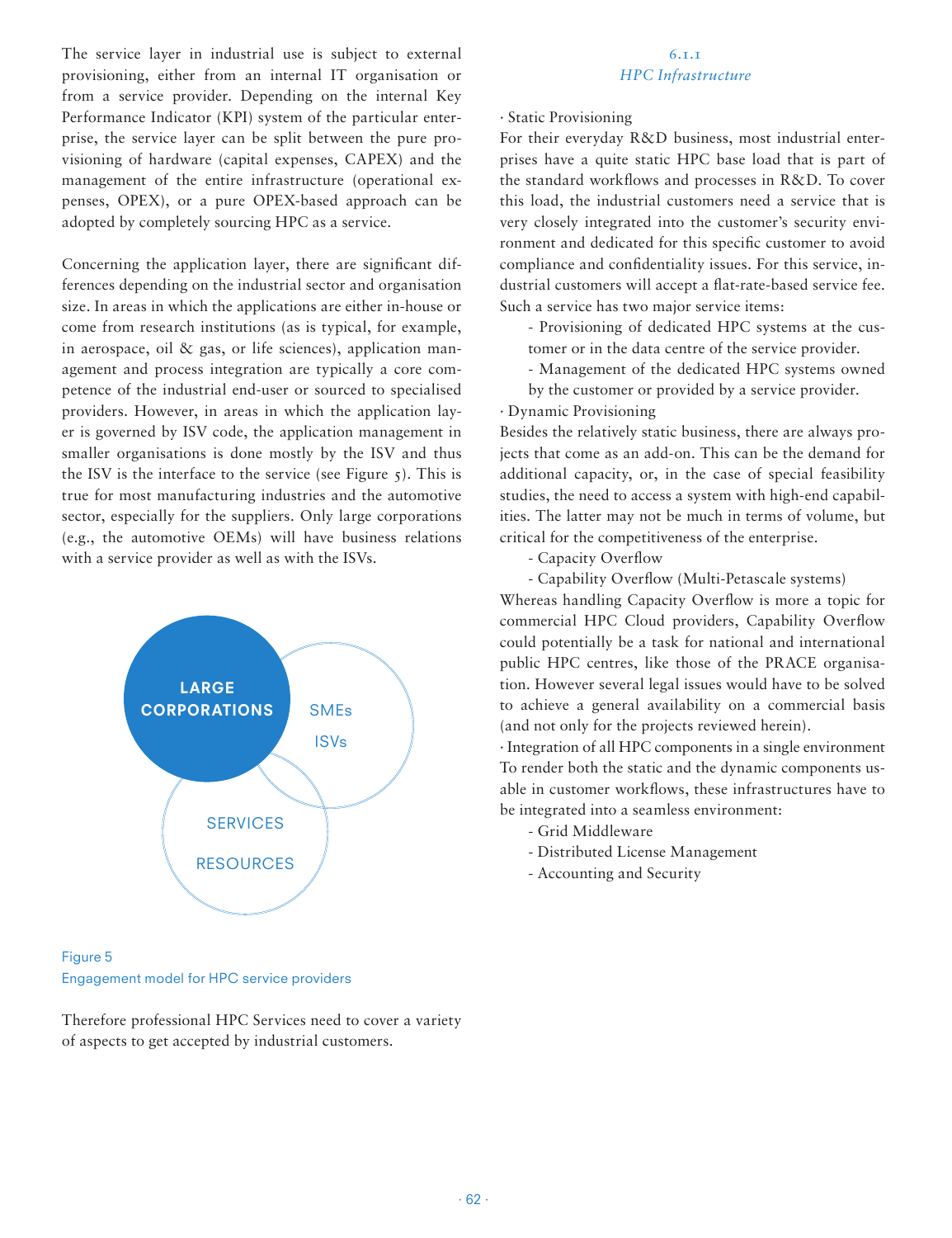# 6.1.2 *HPC Applications*

- · Porting and Optimisation
	- Support for applications with source-code availability
	- Exploit new architectures
	- Ensure scalability
	- Validation
- · Support for ISV codes such as CFD or CSM
- · CAx workflow integration
- · Integration into PDM, PLM
- · Support for virtual reality (VR)
- · Flexible and dynamic license provisioning

### 6.1.3 *IT-Management Processes*

Although HPC services require a certain degree of specialisation, these processes have to be established following the best-practices rules of the IT infrastructure library (ITIL). At least in most large corporations, HPC has reached a dimension that renders its management by the engineering or scientific departments ("shadow-IT") no longer acceptable or feasible; therefore it is usually under the governance of the CIO and the IT organisation. Specifically, the following SM processes are relevant for HPC:

- · Incident Management
- · Problem Management
- · Change Management
- · Request Management
- · Escalation Management
- · Business Continuity Management

Business continuity in commercial IT typically means high availability, but this term has no real meaning in HPC. In HPC, the goal is instead to achieve a high throughput and a low rate of aborted and rerun jobs. In industrial service contracts, the service provider typically has to guarantee turnaround times for jobs and that aborted jobs will be rerun under the provider's responsibility and outside the resources committed by the customer.

· Release Management

In the industrial design process, non-reproducible results are unacceptable, even if the underlying scientific or engineering problem is unstable by nature. Therefore software releases have to be pre-defined for the runtime of individual projects. This can create complicated interdependencies between otherwise independent projects and between the projects and the IT infrastructure.

To address these three service domains, the following research topics need be investigated (they have been covered in detail in the preceding chapter):

· **Virtualisation and Resilience**: Virtualisation today is mostly used as an instrument to partition resources into smaller units. HPC, however, is about federating resources to larger units. In any case, virtualisation is key for achieving more flexible and efficient HPC-services in the industrial sector:

- Virtualisation allows a user-defined software-stack, and thus the undesired coupling of projects and infrastructures explained above under "release management" can be avoided.

- Virtualisation allows the migration of virtual machines during runtime should a problem with a node occur. Therefore this will improve fault tolerance and avoids the need for additional capacities to rerun failed jobs.

· **Seamless Integration**: In a flexible scenario, in-house, cloud and external HPC resources as well as application software licenses will be used by the same users or even in the same workflow. This is only possible if these resources are integrated into a single virtual environment ("Simulation Cockpit").

· **Distributed Data Management**: Intelligent distributed data management needs to ensure that the data is where the jobs will run to minimize data transfer (caching etc.) and to use the distribution as an opportunity improving data safety.

- · Cross-organisational workflows and security
- · Scalability
- · Fault tolerance of applications
- · Real-time and embedded HPC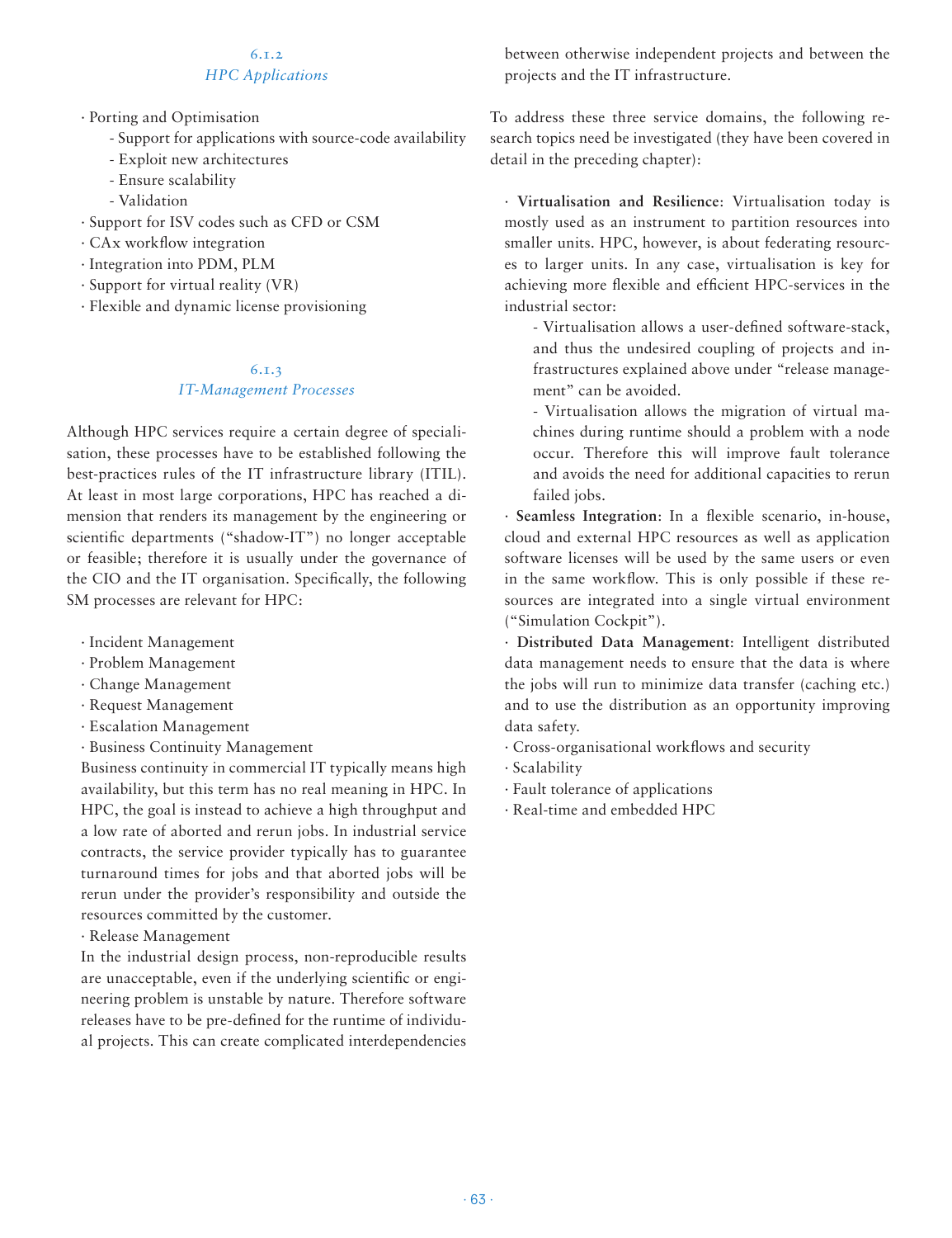### 6.2 Independent Software Vendors

ISVs are key players of an HPC ecosystem. Besides providing essential software application components and applications for different scientific and engineering areas, they often also act as expertise or service providers for industrial SMEs or larger enterprises or work closely with providers of services or computing resources (see the preceding chapter).

The following actions and approaches are recommended:

· Some form of co-design between hardware and software suppliers and ISVs (including, but not limited to, programming environments; this also means for instance I/O, memory subsystems and their software parts). For example, ISVs could work with HPC technology experts to provide testing environments that reflect the needs of their software systems.

· Easier access to new technology test-beds for earlier assessment. This represent an area of a joint interest with SMEs using HPC (see also the section on "SMEs as HPC Technology Providers" and "Education and Training")

· As mentioned in the section on "HPC Services", working with PRACE, which can provide access to prototypes on PRACE sites for experimentation as mentioned below. Moreover, this can help build experience on HPC systems of significant size with customised support and expertise from large computing sites that otherwise would not be feasible. Accessing large systems can have a cascading virtue and benefit, in the sense that even if ISVs and their customers do not always use the largest systems running at a given time, experimenting on them can help them gain experience and forecast the usages on systems that will be available more routinely 3, 5 or 10 years from now.

· Reflection on business models and licensing models for better SME access to scalable software on large HPC configurations, i.e., which mechanisms could lower the threshold for SME users to HPC usage, while preserving the interests of ISVs which often are SMEs themselves.

· Jointly define research and business development actions toward the delivery of ISV simulation solutions on HPC Cloud, in terms of ease of use, user friendliness; cost; security and confidentiality; availability, reliability and serviceability; ability to handle data management and post-processing as well as computation.

# 6.3 SMEs AS HPC TECHNOLOGY **PROVIDERS**

In HPC, SMEs have a large role to play — from outward-facing knowledge-based system integration, consultancy or software businesses to the hardware and software technology at the centre of the HPC supply chain.

That SMEs are able to succeed in HPC is evidenced by recent success stories such as Bright Computing, CAPS Enterprise and Allinea in both the domestic and export markets.

· In hardware, examples of SME success include storage and networking.

· In software, examples include development tools and libraries, cluster management, and industrial ISV applications such as CFD and FEM software.

· In services, there are a large number of - mostly national - cluster-integration and consultancy SMEs that add significant value for HPC end-users.

The objective is to increase the number of these success stories, and thereby increase the economic success of the EU.

# 6.3.1 *SME and Start-up Background*

More than 99% of all European businesses are SMEs, and they provide two out of three of jobs in the private sector: SMEs are said to be the backbone of Europe. In particular, SMEs are primarily responsible for the wealth and the economic growth of the EU economy, playing a key role in technology innovation and R&D.

The success of SMEs owes much to their simpler structure and receptivity. Surveys have revealed that enterprises which combine newness, smallness, and high R&D intensity are rare, but achieve significantly higher innovative sales that are new to the market than other innovative firms. As HPC is a field with very large R&D requirements, HPC should offer a proportionately larger opportunity and role than many other technology fields.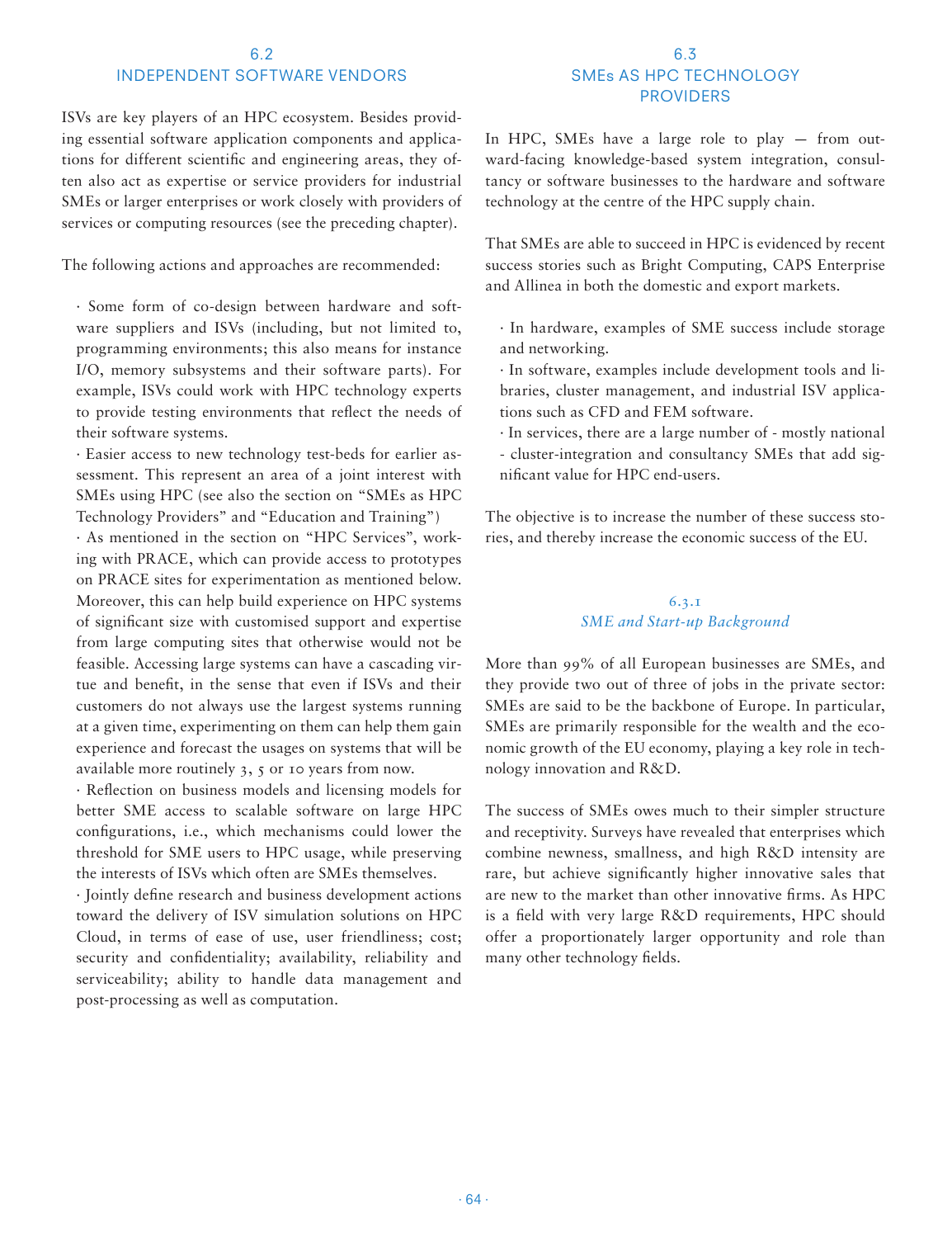# 6.3.2 *SME and Start-up Challenges*

The challenges faced by SMEs and start-ups in HPC are identical to those facing SMEs in other technology fields. Shortcomings in European innovation and growth relative to the USA have been attributed to the larger capacity of the US economy to generate Young Innovative Companies (YICS). It is therefore vital to ensure such companies in the EU can be supported and nurtured. Financial constraints are clearly an important factor hampering innovation, and this has been described as a severe market failure as it prevents fair access to key inputs. Access to funding - either private investments or government/state funding - is therefore key to success.

Skills are also a major challenge for technology SMEs, especially recruiting and retaining highly skilled employees. Without the right individuals, SMEs cannot succeed. The size of the talent pool is critical: SMEs, with only "shallow" pockets, must compete with better endowed enterprises for the best talent.

Obtaining skills from across the EU is a second challenge. The talent pool is international in the EU, and in the 21st Century, remote working is easily managed. However, the widely differing employment practices render employing individuals in different member states expensive - and frequently require the founding of a subsidiary company in the remote employee's home state. This problem is not specific to HPC.

Entering the market as a supplier is a significant challenge to any SME as it requires access to the market "network". HPC is frequently considered as tightly knit community as substantial and strong collaboration and communication exist between many HPC centres and other classes of HPC users. The community also extends to technology providers, which can be a positive factor. Often, SMEs attempting to enter the market are expected to demonstrate a previous successful new product deployment, and exactly this requirement is difficult to achieve for most SMEs. Many HPC supply-side technologies require access to substantial infrastructure to develop or test fully a new product, and clearly such an infrastructure is often beyond the reach of SMEs.

Expanding into overseas markets is the ultimate challenge. The barriers to trade within the EU are fortunately low owing to the Single Market, but entering the rest of the world is a significant leap for most SMEs and requires careful execution. Nonetheless, the leading European HPC solutions should be able to compete on a global scale, and export opportunity should be a primary goal for an SMEfocussed strategy.

# 6.3.3 *Fostering and Nurturing Innovation*

As the main limiting factor for SMEs is access to funding, policies for enabling the creation and sustainable development of SMEs are pursued by many governments in the EU and overseas.

One overseas example is the US Small Business Innovation Research (SBIR), which supports scientific excellence and technological innovation through investment of funds in critical priority areas to build a strong national economy. The program not only aims to meet Federal research and development needs, but also enables private-sector commercialization of research generated by Federal funding. Grants are given for each of the three phases of research: from prototyping and feasibility to commercialization. This program has been used to fund US HPC start-ups.

A policy that both enables creating and sustaining innovative enterprises in Europe is required to ensure that not only the initial phase is covered, but to enable enterprises to become self-sustaining. The ETP4HPC members believe the EC has a role in this, and this will help to maintain a level playing field.

### 6.3.4 *Role of Universities and the Research Sector in SMEs*

Funding is not the only opportunity for action: It is difficult to generalize on the scenarios that lead to the creation and success of an SME, but one agent that plays a key role is the university and research sector. Universities and other research institutions are able to bring some solutions to the issues of skills and market access identified above:

· Universities provide the highly skilled workforce and training required by both SMEs and larger enterprises (as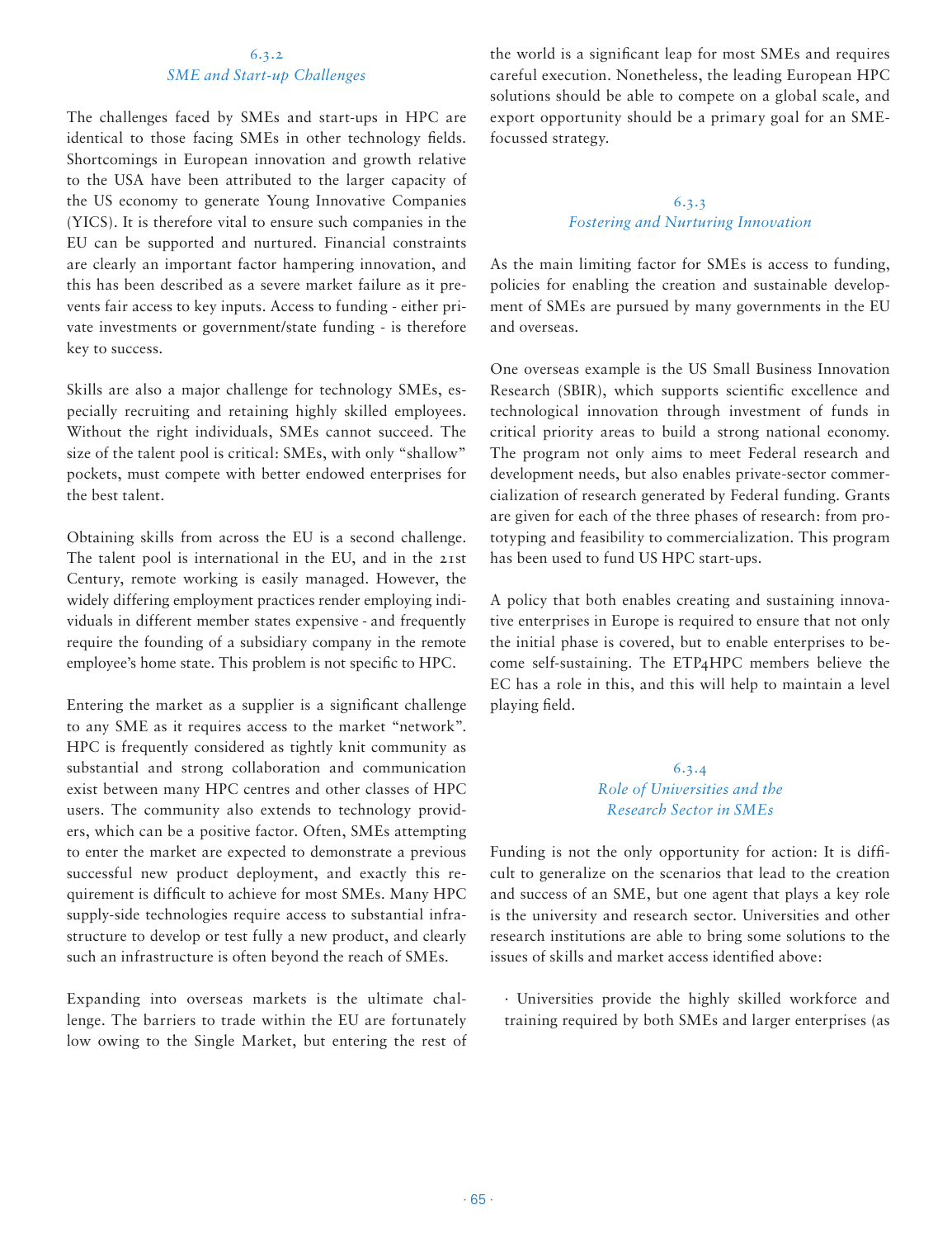detailed in the "Education and Training" section of this document).

· Through the provisioning of internships, SMEs can contribute to employment and career improvement of students and researchers.

· Many technology SMEs in HPC as well as non-HPC markets are spin-offs of university research. Although it usually takes a long time to achieve the transfer from academic research to commercial product, university spinoffs have an above average survival rate.

· Universities are sources of research excellence in HPC and can be used for consultancy and project collaboration with SMEs.

· Universities are consumers of HPC, providing a friendly market for SMEs, and have the potential to be a test-bed for innovation. Entering new markets and export opportunities is vital for creating wealth within the EU. Existing successful SMEs will be able to use Europe's HPC centres of excellence as reference customers.

### 6.3.5 *Proposed Actions on SMEs*

ETP4HPC proposes a level of support to HPC SMEs by establishing an HPC SME workgroup with the following objectives:

· Investigating and reporting on EU support initiatives for SMEs — to raise awareness among HPC SMEs. This could cover practical support opportunities, for example legal, IP, establishment overseas subsidiaries, etc.

· Showcasing successful European HPC start-ups to encourage the supply chain to include other European enterprises and to collaborate in overseas opportunities. This may include exhibition opportunities for the newly formed SMEs (e.g., at SC conferences).

· Help identify opportunities arising for European SMEs on the HPC provider side in emerging and growth areas of HPC technology.

· Provide information on EU funding opportunities and a central resource and advice for HPC-related projects

· Act as a facilitator for collaboration by bringing businesses and the education/research sectors together for specific proposals and enabling SMEs to have visibility on potential project groups.

· Encourage project proposals to include SMEs and micro-SMEs in responses to calls.

· Offer a forum for increasing the visibility of HPC technology-transfer opportunities from the university/research sector.

· Analyse how PRACE can facilitate HPC development and testing infrastructure for SME technology, with opportunities for both software and hardware providers. Systems must meet the security and performance requirements of SMEs.

# 6.4 Education and Training

Exascale HPC will be at the extreme end of the transition to parallelism in all forms of computing. In the EU today approximately 2 million people classify their job as "software development". Only a tiny fraction of them (less than 10,000) have direct skills in parallelism. Europe needs all programmers to have a basic understanding of parallelism and a much larger number of people skilled in its use.

The development of HPC education and training is a key success factor for Europe. There clearly is a high potential for creating economic value with HPC, but lack of skilled people could prevent Europe from achieving this potential.

A skilled workforce is the cornerstone of any successful skill-based society, and HPC is no exception. It is essential to remember however that HPC has its own special educational needs, and that even within this there are two distinct specific requirements, presented hereafter, that have to be met to create a vibrant ecosystem of technologies for HPC as well as to achieve wider economic and societal vitality. It is also important to keep in mind the "carry-over" effect to other industrial sectors. As HPC is used as enabling technology in many enterprises, well-trained HPC skills often migrate into the HPC-exploiting side of the business, so the benefit of investing into HPC skills carries over.

The chart below shows the growing gap between science and technology education at degree level<sup>6</sup> and the needs of the S&T labour market7 . These underlying negative trends in core skills and lack of specialised education opportunities for the HPC technology and user communities must be addressed.

<sup>6</sup> http://epp.eurostat.ec.europa.eu/portal/page/portal/product\_details/ dataset?p\_product\_code=EDUC\_THFLDS

<sup>7</sup> http://epp.eurostat.ec.europa.eu/portal/page/portal/product\_details/ dataset?p\_product\_code=TSC00025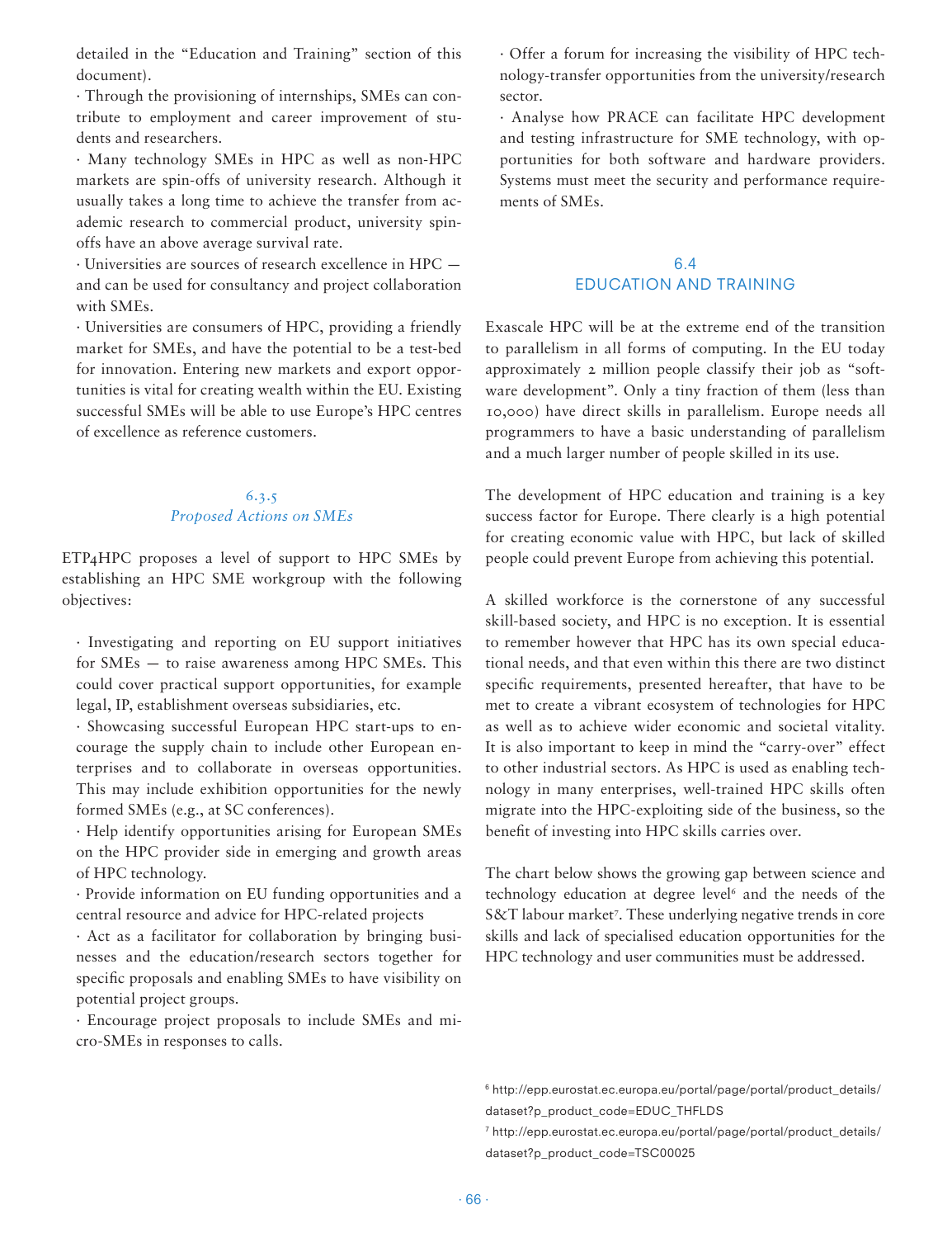### Science and Technology in EU (27 countries)

Source: Eurostat

# Human resourcesing in science and technology as a share of labour force - Total

Mathematics, science and technology graduates as % of all subjects

#### Figure 6

The growing gap between science and technology education at degree level and the needs of the S&T labour market.





# 6.4.1 *HPC Technologists and Engineers*

For HPC to be delivered by European technology suppliers, this ecosystem must include and be underpinned by a good academic infrastructure of education, training and research as well as the commercial development of such technology. To achieve this, Europe has to improve and increase the pool of educated and trained professionals with skills and knowledge of the core technologies, Computer Engineering, Computer Science as well as Electrical and Mechanical Engineering. We highlight here the term Engineering as a particular discipline focused on the delivery of computing, networking and storage software and hardware.

Even when looking only at the HPC technology and infrastructure provider side (there is also the application side), the spectrum of deep knowledge and expertise required to develop competitive HPC infrastructures is extremely broad and goes far beyond traditional computer science curricula:

· **Core technologies**: processors and micro-electronics, nano-technology, memory, non-volatile solid-state devices, photonics (especially short to medium reach opto-electronics), cooling technologies on component level, packaging, etc.

· **Systems Hardware** – high-speed data connections (electrical and optical), systems cooling and heat re-use, high-bandwidth and low-latency interconnects and networks, storage device integration, electronics, and mechanics, etc.

· **Systems Architecture**: processing nodes, interconnects, storage, system cooling, etc.

· **Systems Software**: operating systems, file systems, I/O middleware, libraries, etc.

· **Management and Tools**: debugging tools, system monitoring and management tools, scheduling and resource management, etc.

Today, many of the members of the ETP have extreme difficulties finding a suitably educated workforce, which limits growth and often delays developments because of the need for additional training over an extended period of time after staff has been hired. In other areas of the world, computer technology development is much stronger and universities provide much more relevant curricula.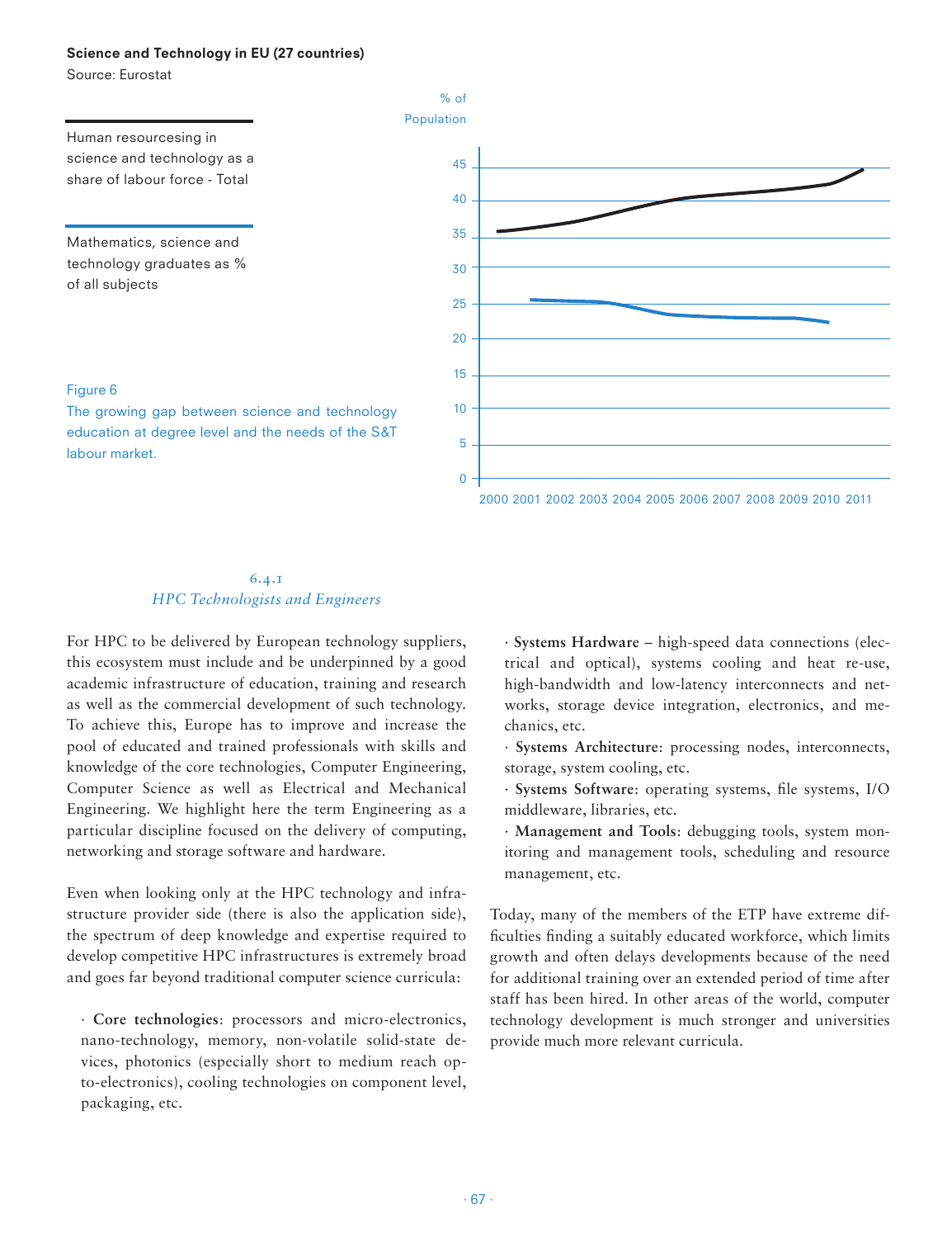# 6.4.2 *HPC Application and Use*

Equally important are the skills to apply this HPC technology to gain maximum advantage in the almost infinitely wide range of applications and the deployment of these codes to accelerate and improve progress in the respective industrial sectors.

To achieve this, a key challenge is the development of interdisciplinary dialogue. This does not mean that we must educate people with parallelisation competences, but that there must be a sufficient understanding of the use and value of applying HPC in the educational path of several fields to allow the trained people to interact effectively. Application-domain (such as engineering, biology, materials science, etc.), numerical-analysis and computer-science specialists should be encouraged to work together, and should receive the necessary education to enable interaction. Fundamentally, they must have a common language and understanding of HPC to allow them to communicate effectively.

In summary, efforts should be made to develop both Engineering and Application and domain-specific related integrated education and training structures all the way from the college level to PhD specialisation. This should be implemented at both a national and a European level to build a groundswell of skills and a connected academic, scientific and industrial community able to ensure the vitality of the industry and maximise the "return on investment" for the wider community.

ETP4HPC's members consider education and training as pivotal for a vital HPC value chain in Europe and will participate in this effort as outlined below. More specifically, they are ready to support the strengthening of HPC technology and engineering curricula for meeting their industry's needs and to collaborate with other stakeholders to encourage multi-disciplinary training. The presence of a strong HPC supply industry in Europe, together with a suitable HPC infrastructure and HPC applications, can foster a "virtuous circle", creating conditions that result in better training for people locally and are able to attract the most talented people to stay and create value in Europe.

There already are several initiatives and institutions promoting and conducting tutorials, lectures and a variety of workshops in the field of HPC such as 'HPC-Europa2' and 'CECAM' (http://www.hpc-europa.org/ and http://www. cecam.org/tutorials.html). The EIT ICT Labs offer a well-integrated professional education in key ICT areas (http:// www.eitictlabs.eu/). However, HPC is not (yet) a focus area in their curricula, and therefore should be promoted as a new "innovation catalyst". PRACE has its own education programme and there are prominent examples of collaborations between industry and academic institutions in providing in-depth education in very specific computer-science disciplines important to HPC technology (e.g. http://www. scalus.eu/). A small number of Master programmes also exist in Europe (for example http://www.epcc.ed.ac.uk/msc).

Another good example is a collaboration between the Forschungszentrum Jülich and the University of Aachen (RWTH Aachen) called the German Research School for Simulation Sciences (http://www.grs-sim.de/), which offers a Masters course and PhD positions in Applied Supercomputing in Engineering, Materials Science, Biophysics etc.

# 6.4.3 *Proposed Actions on Education and Training*

Being industry-led, the ETP4HPC has a unique opportunity to help improve the situation with regard to the above-mentioned aspects of education and training by proposing the establishment of a workgroup with wide scope of interest across all areas of HPC technology and its usage (possibly through collaboration of ETP4HPC and PRACE-RI). The ETP4HPC will ensure that the skills and education requirements germane to the EMEA HPC industry are properly represented and taken into account in all actions of the working group. The objectives of that workgroup are:

Among its objectives are the consolidation of knowledge of the multitude of educational needs of the technology supplier industry, ISVs, service providers, industrial and scientific users of HPC, and of ways to map these to educational organisations and initiatives available through commercial, EU and national bodies. Also, it should map the existing facilities and analyse their distribution in terms of geography, scope, focus areas, funding models, etc.

· Work with partners in the scientific and education domain (e.g. PRACE) to Develop education and training directions for the vast range of skills required throughout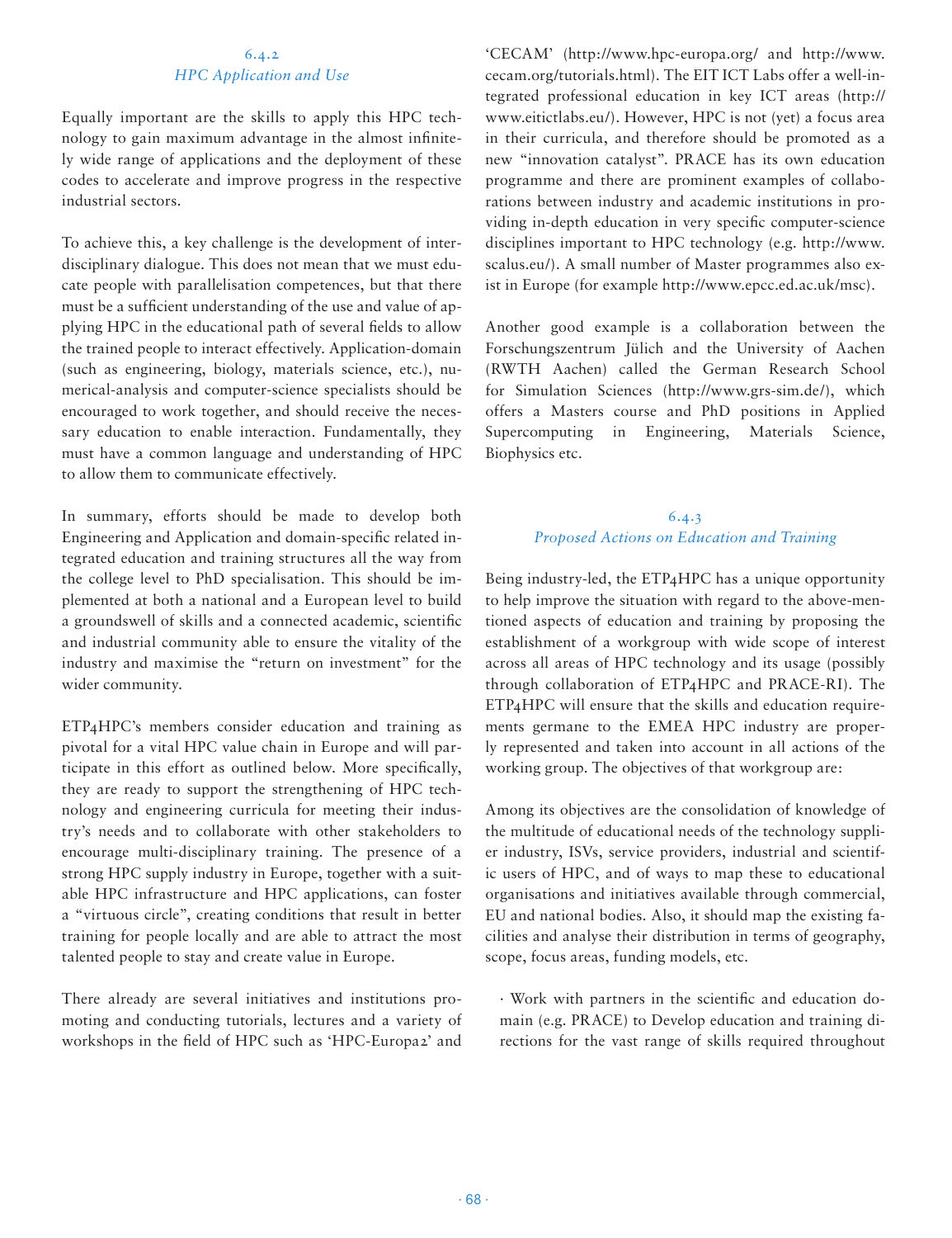the entire stack of HPC technology, applications, deployment and industrial use. Review and support HPC Master programmes across Europe. Enterprises will benefit from this effort by being able to hire staff with the necessary skills straight from university.

· Under these directions, foster the establishment of specific HPC technology and application-focused education and training programmes, both short- and long-term.

· To co-operate closely with such educational organisations in all fields necessary for the success of HPC and its deployment

· Assess the feasibility of a Training & Evaluation Facility & Infrastructure focused on HPC technology and its use, with emphasis on industrial users and with the following objectives:

- Education and training of users (with focus on existing industrial users) in terms of the best ways to deploy the technology in their businesses.

- Again, together with PRACE, provide facilities for technology providers to investigate and optimise their new techniques and solutions to maximise the effectiveness of their products.

- Bring these together in an "infrastructure" of facilities across Europe, available to ALL (and targeted at industrial use).

· Enhance domain-specific application interaction to attract new industrial users, specifically SMEs, to the deployment of HPC. As shown in Figure 7, industrial SMEs have a very close relationship to ISVs, who in turn work with service providers for accessing HPC resources. Figure 7 shows the triangle of this relationship. Providing a platform and an environment in which this interaction between these entities can be developed for new usage scenarios, new applications, new SMEs starting to invest into HPC, or new ISVs starting their business can be crucial to the success of HPC in the industrial SME community. ISVs look for early access to HPC infrastructure, SMEs want to pay per use, Service Providers need to get an early understanding of emerging new needs and requirements.



Figure 7 Relationship and benefits in a close collaboration environment

This should help increase the acceptance and knowledge of the benefits achievable through HPC-based simulation and modelling and should lower "the barrier of entrance" to newcomers.

Building on the EC initiatives in Objective FoF-ICT-2013.7.1 [EC-2], this approach is a next step. The platform could be provided as an extension to PRACE centres in Europe. A successful example is the collaboration model in place for many years now between HLRS and the automotive industry.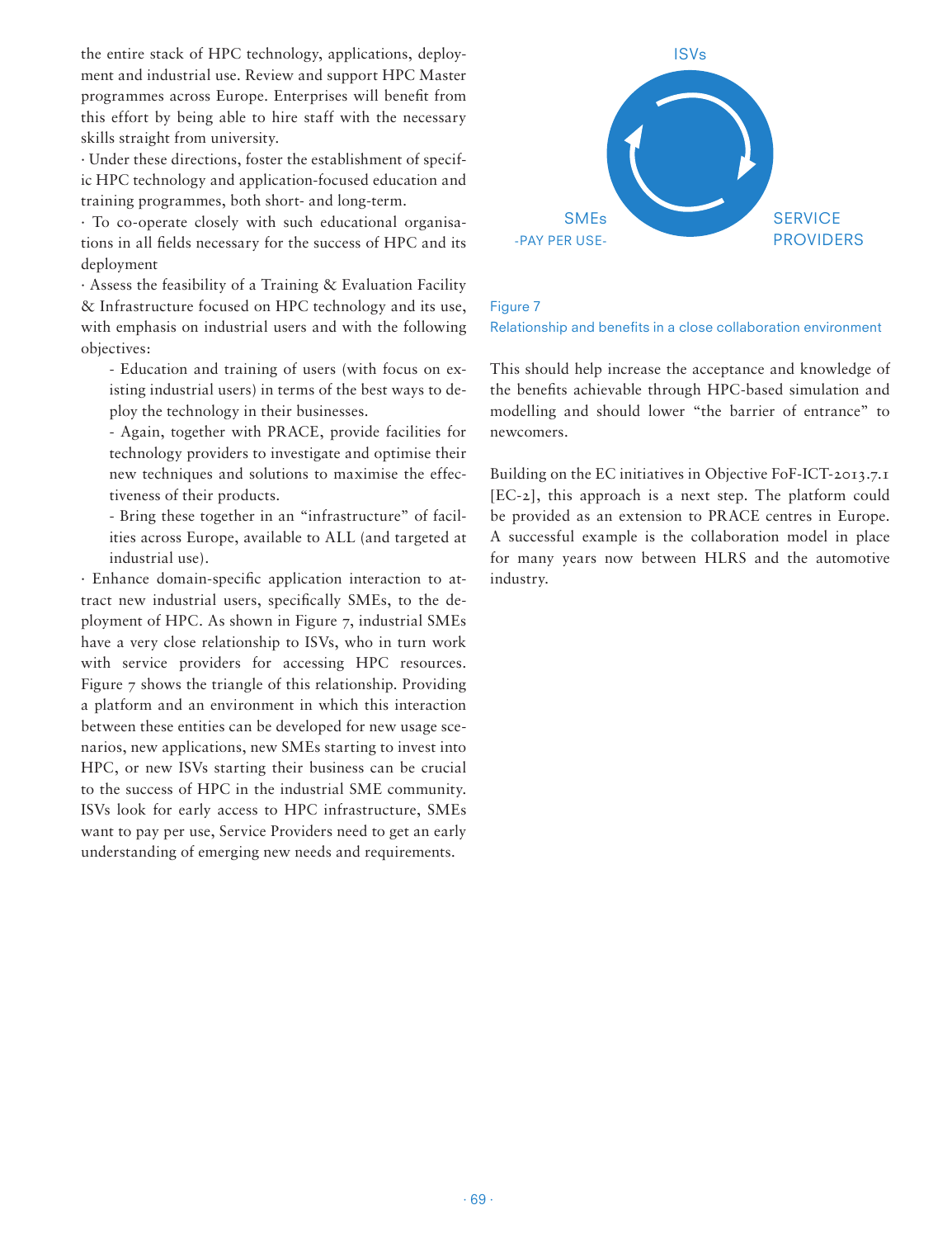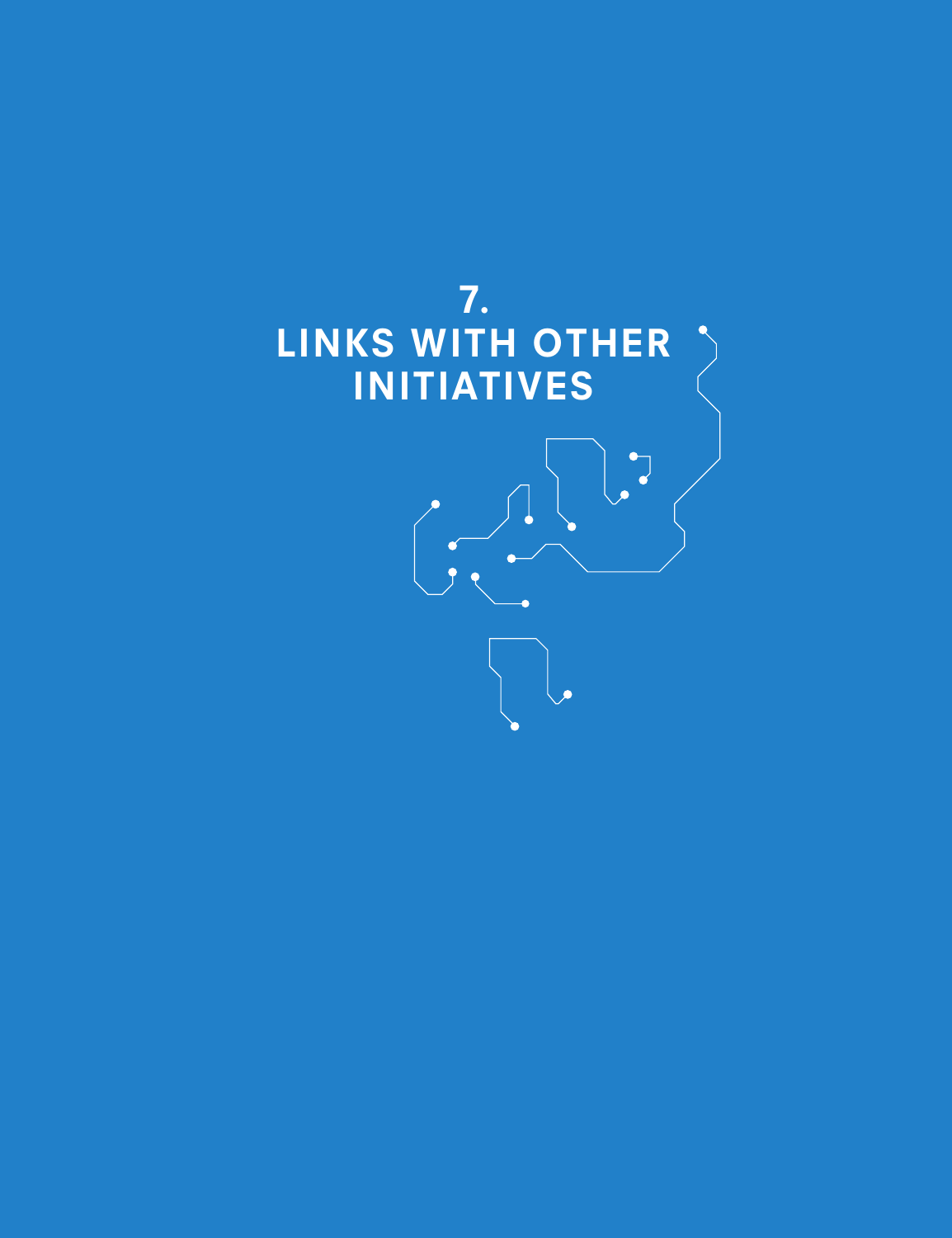As outlined in Chapter 3, this SRA has been created based on a broad set of inputs, the experience of the ETP4HPC members, and an extensive analysis. The specific research topics have been chosen on the basis of their importance and impact on a competitive HPC technology ecosystem in Europe and the strengths available in Europe in terms of knowledge, experience, IP and skill assets.

Another aspect in the choice of research topics is the desire to create a meaningful interaction and collaboration with other ETPs in boundary technology areas to ensure that, on the one hand, any dependencies this SRA articulates are met and that, on the other hand, HPC-specific requirements are known and accepted by the other ETPs. Thus avoiding duplication of work, but also filling any gaps are an objective. Good examples of a close interaction are the areas of chip technology, photonics and hardware components, such as processors, memory, storage, etc. Moreover, also ETPs with a focus on ICT services, Cloud computing and Big Data are ideal collaborators. With this SRA, HPC is now well represented in the portfolio of ICT-focussed European research initiatives, closing a gap that has been the subject of much debate for many years.

Another important link will be with the KET (Key Enabling Technologies) initiative<sup>8</sup> the EC launched in 2012. Nanotechnology, micro- and nanoelectronics, including semiconductors, and photonics are among these KETs and are relevant to HPC. ETP4HPC can leverage a number of these technologies and possibly influence them and contribute to translate some of them into products and services (via the delivery of supercomputers and the development of their use). ETP4HPC could also complement these efforts regarding some limited and specific core technology development or extensions.

The following list shows the ETPs the ETP4HPC will collaborate with:

· ENIAC (http://www.eniac.eu): The ENIAC Joint Undertaking (JU) is a public-private partnership that coordinates European research on micro- and nano-electronics by organising calls for proposals and managing research projects. It consists of ENIAC Member/Associated States, the European Commission, and AENEAS (an association representing European R&D actors in this field), and also collaborates with the EUREKA Cluster for Application and Technology Research on NanoElectronics (CATRENE).

· ARTEMIS (http://www.artemis-ju.eu) The ARTEMIS European Technology Platform was established in June 2004. Its aim is to exploit the synergies among the key players in the Embedded Computing arena across the entire spectrum of industrial sectors. In 2008, The ARTEMIS Joint Undertaking (JU) was established to implement significant parts of the Strategic Research Agenda co-funded

by industry, research organisations, participating Member States and the Commission's own ICT programme.

· EPoSS9 (http://www.smart-systems-integration.org/public): EPoSS is the European Technology Platform on Smart Systems Integration and integrated Micro- and Nanosystems. · Photonics21 (http://www.photonics21.org): Photonics21 is the European Technology Platform for photonics. Photonics21 aims to establish Europe as a leader in the development and deployment of Photonics in five industrial areas (Information and Communication, Lighting and Displays, Manufacturing, Life Sciences, and Security) as well as in Education and Training. Photonics 21 recently issued a Multiannual Strategic Roadmap<sup>10</sup> including optical data centre infrastructures for HPC centres.

· Other ETPs can be considered as sharing some objectives with ETP4HPC because they can either benefit from HPC technologies or cross-fertilisation can be relevant in certain areas (usages, services), for example, with NESSI (http://www.nessi-europe.com) active in Information and Communication Technologies. NESSI stands for the Networked European Software and Service Initiative.

In addition, there are also several European initiatives active in the area of promoting High-Performance Computing with various goals, such as HiPEAC, Prospect, Teratec, and EESI2. ETP4HPC either has direct contacts into these organisations through its members or intends to interlock on a regular basis.

8 http://ec.europa.eu/enterprise/sectors/ict/key\_technologies/ index\_en.htm

9 ENIAC, ARTEMIS, EPoSS will probably merge into a common JU, rendering coordination even easier.

10 http://www.photonics21.org/download/PhotonicsRoadmap/ PhotonicsMultiannualStrategicRoadmap\_PublicConsultation.pdf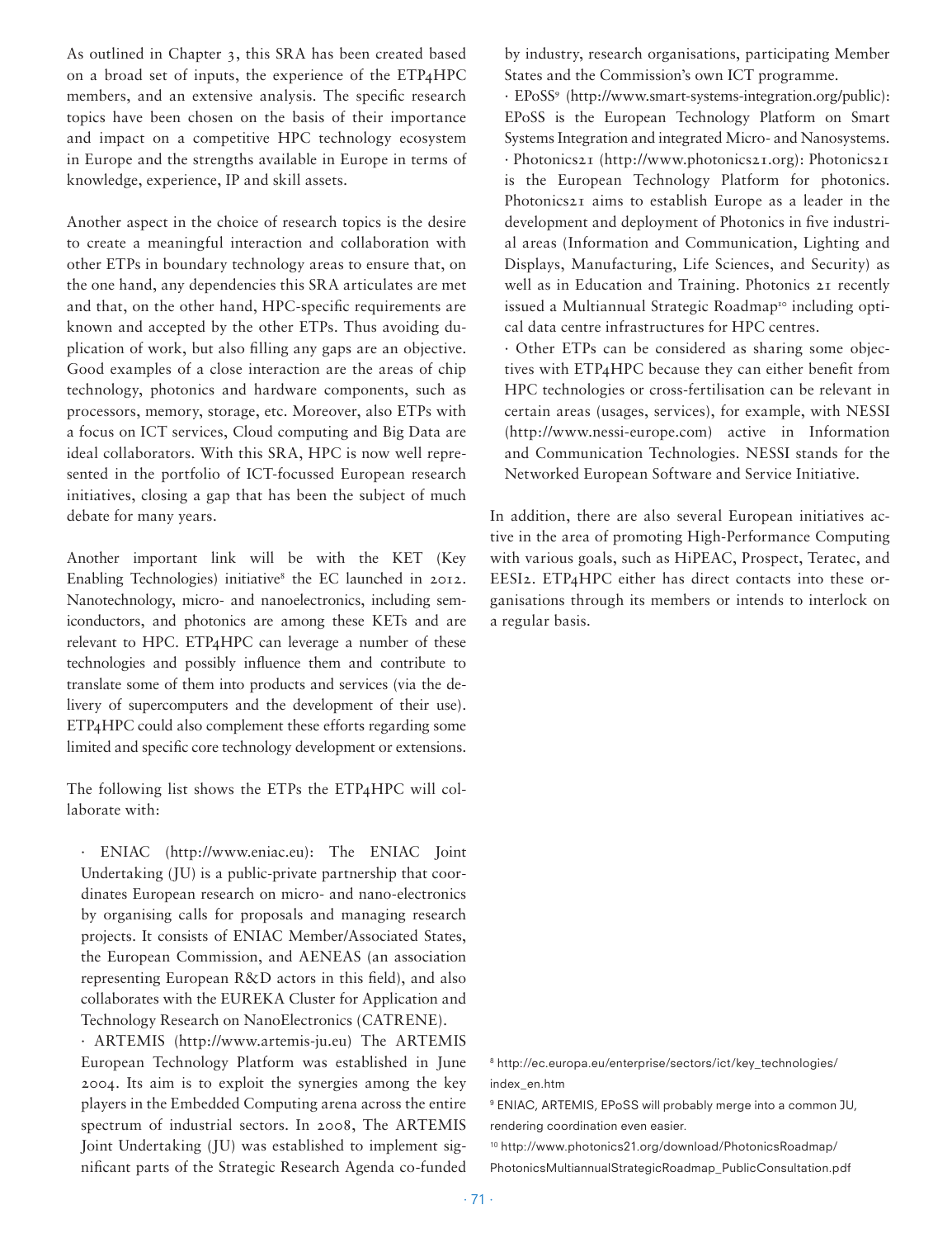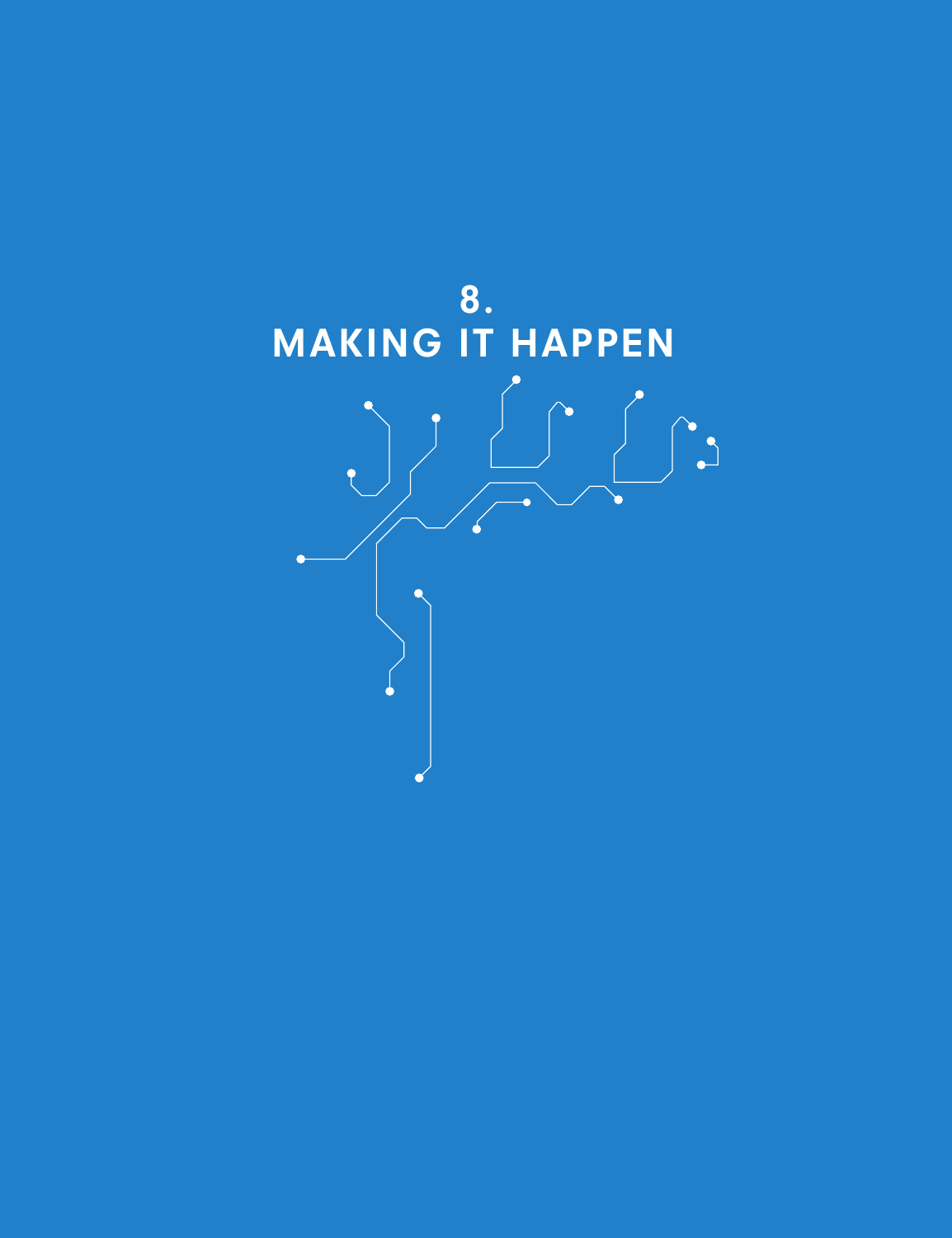The preceding sections have presented research priorities and actions aimed at developing HPC in four dimensions (HPC stack elements, Extreme scale requirements, new HPC deployments, HPC usage expansion) identified as necessary to achieve a strong HPC technology ecosystem in Europe. There is a need to develop a research plan and undertake actions in a timely manner to maximise the impact and the expected return on investment.

There is clearly an opportunity for Europe to be a leader in HPC technology for Exascale. The disruptions that are needed to supply future systems open up the arena and as Europe has recognized skills in key domains – such as low-power embedded chip design, multi-criteria optimisation of hardware and software (co-design), managing the complexity arising from extreme parallelism, etc. – for tomorrow's solutions, Europe can achieve a much more dynamic position in the HPC technology landscape than what it has today.

There is also a favourable environment for the development of HPC. The awareness of the importance of HPC opens up competitive but highly attractive markets for European players. Delaying action will ruin this opportunity, as others will take gain ground in developing new technologies, and the HPC market expansion will be addressed by non-European players.

To be able to develop the right synergies (between technology, infrastructure and usage) and to maximise the impact on the ecosystem this action plan has to involve all HPC stakeholders. As explained in the document entitled 'Europe achieving leadership in HPC' issued by the ETP4HPC in November 2012 [ETP4HPC-2], a Public Private Partnership (PPP) could potentially be the right instrument to define the objective of the action plan and to align the actions of all the stakeholders.

Because of the urgency to maximise the impact, this potential PPP would need to be put in place in 2013. One objective of this PPP should be to implement the research priorities and actions presented in this document. The research plan has to cover the complete time line of Horizon 2020 $^{\text{II}}$  if we want to deliver, as one of its outputs, the technologies for Exascale systems.

The research plan can be organized with a **first** phase of 3 years for the R&D actions targeting the milestones identified by the working groups in this document. This phase will deliver a first set of results that will be useful both for the extreme scale systems and for HPC solutions addressing a large market. This first phase will be helpful to refine the milestones of a **second** phase, from 2017 to 2020, that will aim at delivering technologies for Exascale solutions and for more efficient HPC systems.

For some of the outputs of the research programme, it could be important that towards the end of the first phase prototypes as hardware and/or software technology are built. These prototypes could be necessary to assess disruptive technologies and to build the ecosystem around these new solutions. If we want disruptive technologies to be integrated into Exascale solutions, the existence of prototypes around 2017 will be key to expose these technologies to a wide community so that  $(i)$  other components can be adapted to these technologies, (2) the base of applications that can benefit from them can be grown, and (3) users or other technology providers can provide feedback. The prototypes would be the basis for the development, in the second phase of the research plan, of a new generation of solutions based on these first results. The new generation should be competitive and able to come with the ecosystem necessary for an efficient use. It should be mature enough to be adopted by the market around 2020 without the need of a new prototype phase.

<sup>&</sup>lt;sup>11</sup> Horizon 2020 is the European Commission's Framework Programme for Research and Innovation for 2014-2020, http://ec.europa.eu/ research/horizon2020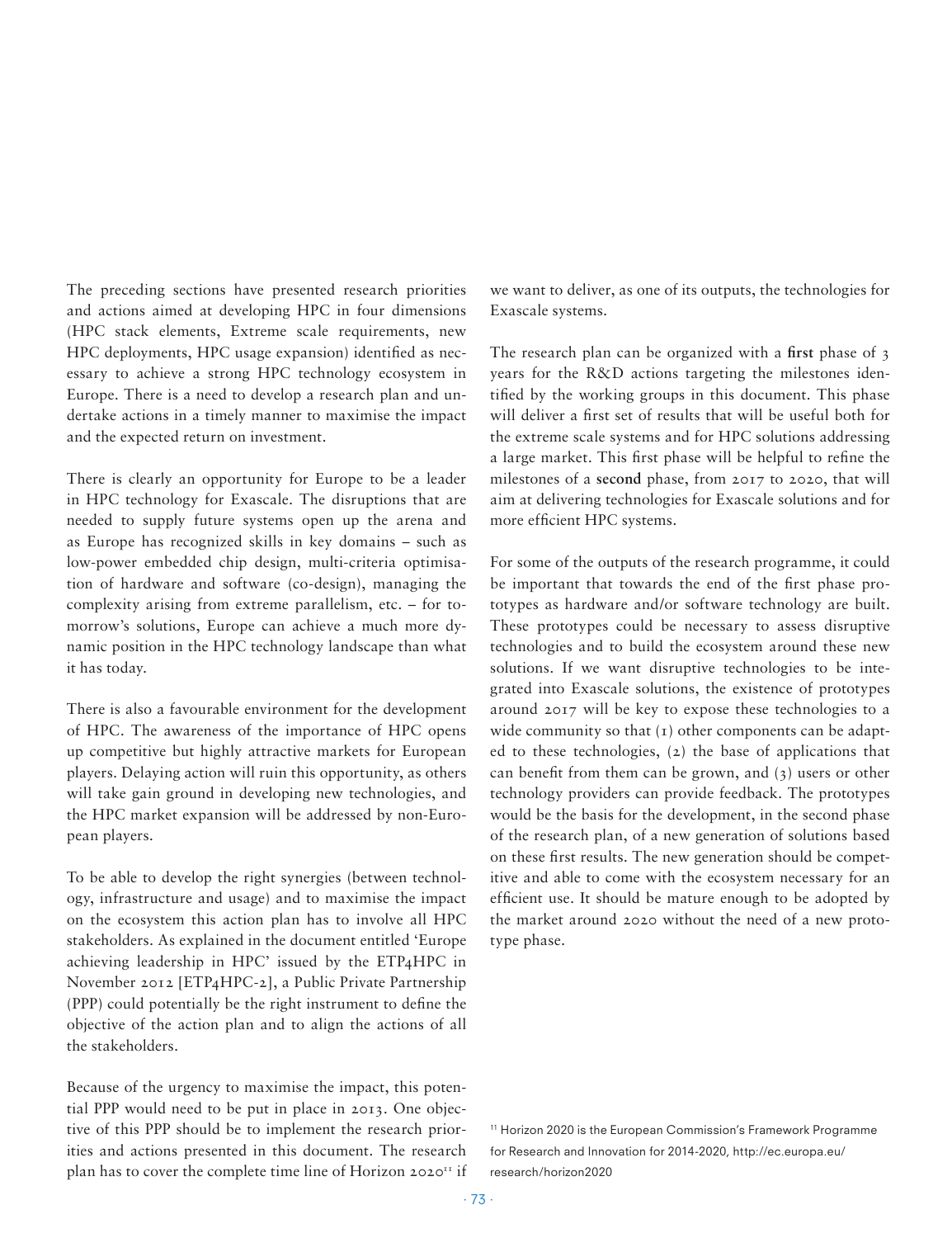

**First phase** of the European HPC Second phase of the European technologies development HPC technologies development

#### Figure 8 Implementing the Strategic Research Agenda - Timeline

To develop this plan and to achieve a leadership of Europe in key domains for tomorrow's HPC systems, the ETP4HPC has evaluated that a budget of  $150M\epsilon$  per year will be necessary for the research plan. This figure is for a research plan that will cover the topics presented in this document and that is focused on the domains where Europe can make a difference. The budget will cover the range of necessary technologies and will allow the development of a comprehensive set of results. Moreover, the plan will also provide sufficient resilience to prevent that, if an R&D programme fails to succeed completely, the entire effort is endangered and to ensure that the objective of putting Europe at the forefront of HPC technology will be safeguarded.

The budget does not include the cost of the prototypes as it is difficult and very uncertain and risky to decide already today which disruptive technologies could be successful and lead to the need for a prototype. In addition, the size and the cost of the prototype(s) could vary widely depending on the target outcome. Small investments will be sufficient if the objective is only to expose the technology to a wider community, and more expensive actions will be needed if the goal is to assess the ability to provide extreme-scale HPC solutions.

The proposed budget is also consistent with the conclusion of both the EESI and IDC studies. This total annual amount of 150M€ for the most part covers the cost of the additional skilled resources needed to carry out the research tasks presented in Chapter 5. A part of this budget will be invested by the companies and research institutions engaging in performing the research.

This program will have an impact on the economic value created in Europe thanks to HPC. The main expected results are:

· An increased competitiveness of industrial HPC users by providing optimised products or services, by reducing the time-to-market, and by decreasing development costs. A strong HPC technology ecosystem will facilitate the creation of HPC added value by European HPC users.

· A competitive European HPC industry regaining market share in the worldwide market. The European players can successfully use the technology evolution to position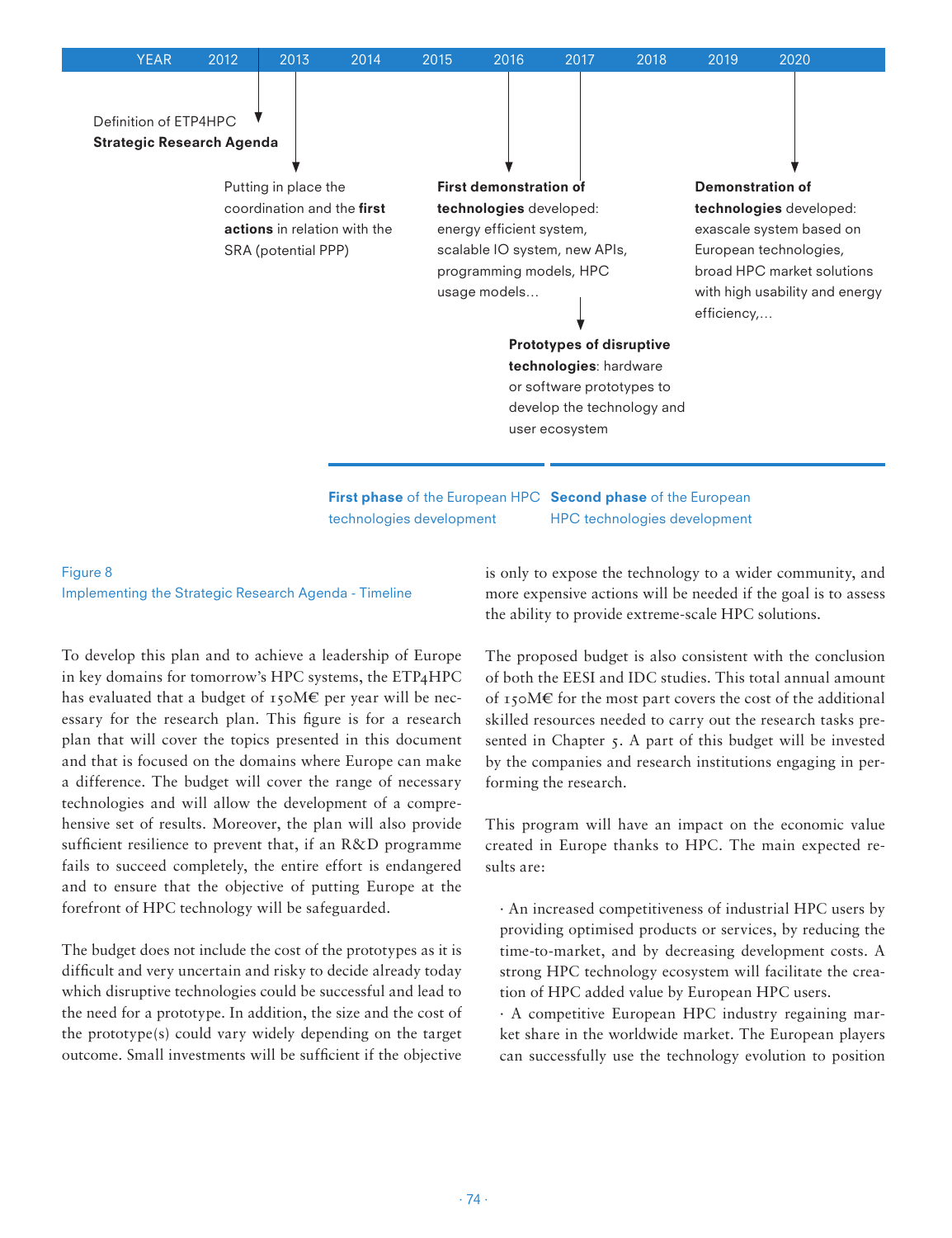themselves as key actors in the supply chain of HPC systems and services. The economic value created in Europe in this field can increase in the range of some billion Euros. · HPC technologies that have a positive impact on other IT markets and help European players be successful in these markets. HPC pushes the frontiers for hardware, software, tools, and methodologies. The progress made in HPC gives European industry a better position in other computer science domains.

· The creation of jobs in Europe by the industry using HPC and by the HPC supply industry. The increased competitiveness of the HPC users and the growth of the European HPC industry will lead to creation of high-skill jobs in both HPC engineering and HPC usage. The development of HPC services will also translate into additional staff requirements.

In a wider context, a successful implementation of the SRA will have an impact on both the European economy and its society. Developing HPC in Europe will help address the challenges identified in Horizon 2020 and will deliver practical benefits to the three pillars of this research-framework:

- · Strengthening industrial leadership
- · Help address societal challenges
- · Strengthening the EU's position in science and research.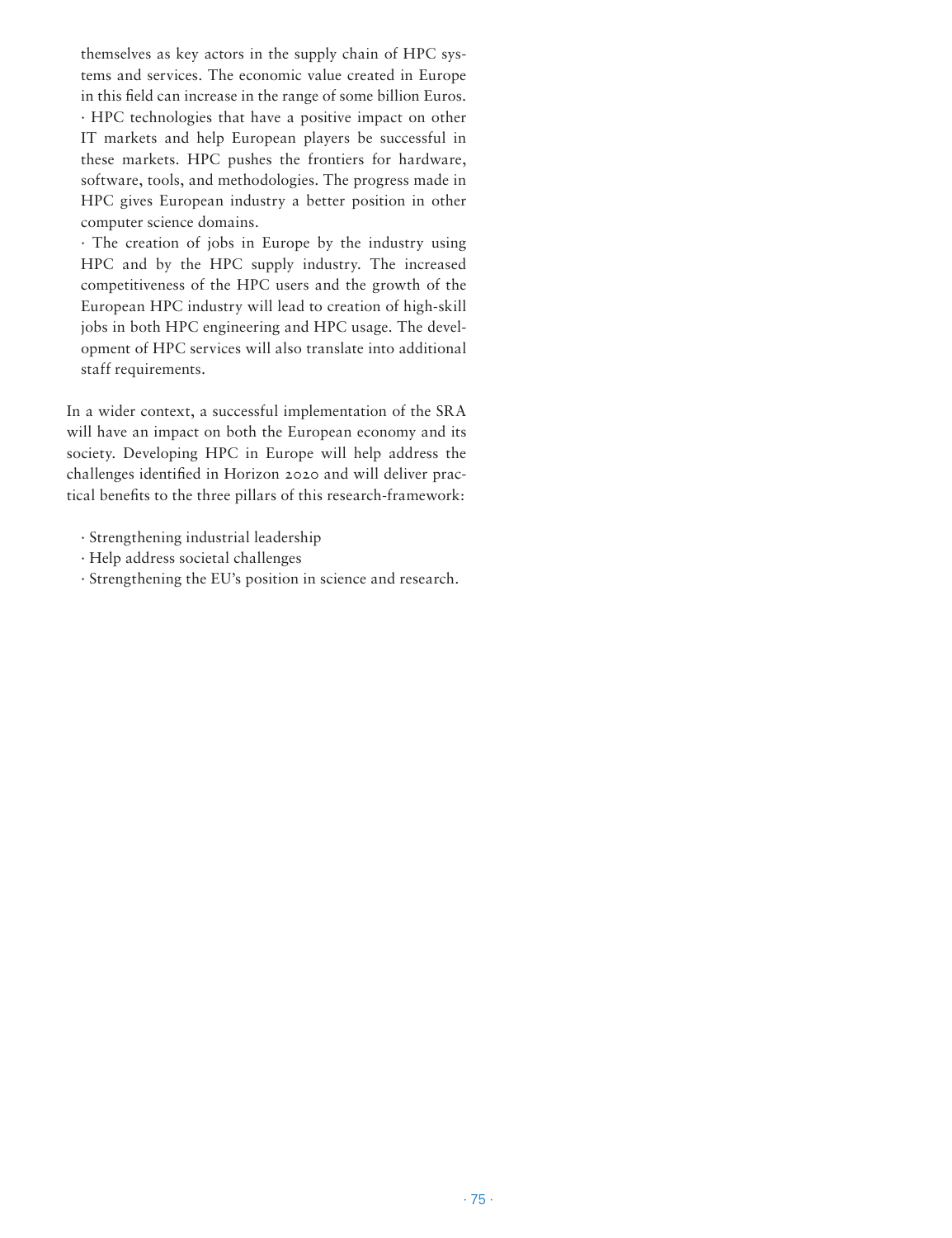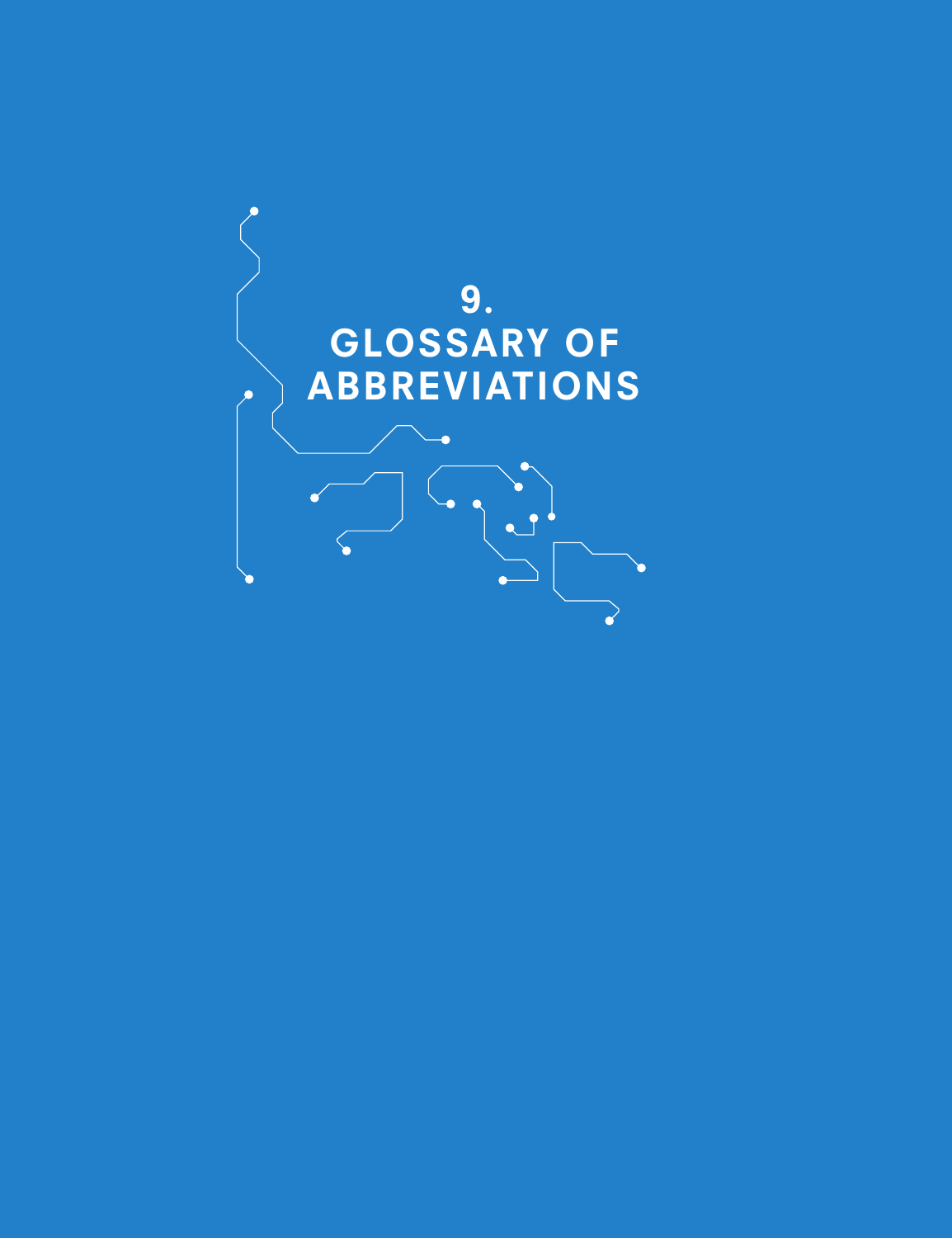| <b>API</b>   | Application Programming Interface          | <b>PDE</b>     | Partial Differential Equation                  |
|--------------|--------------------------------------------|----------------|------------------------------------------------|
| <b>ASIC</b>  | Application-Specific Integrated Circuit    | <b>PGAS</b>    | Partitioned Global Address Space,              |
| <b>CAGR</b>  | Compound Annual Growth Rate                |                | a programming model                            |
| <b>CAPEX</b> | Capital expenditure                        | <b>PPP</b>     | Public Private Partnership                     |
| <b>CERN</b>  | European Organization for Nuclear Research | <b>PRACE</b>   | Partnership for Advanced Computing             |
| <b>CFD</b>   | Computational fluid dynamics               |                | in Europe                                      |
| <b>CIO</b>   | Chief Information Officer                  | <b>PUE</b>     | Power Usage Effectiveness                      |
| <b>CMOS</b>  | Complementary Metal Oxide Semiconductor    | QoS            | Qualities of Service                           |
| <b>CPU</b>   | Central Processing Unit                    | R&D            | Research and Development                       |
| <b>CSM</b>   | Computational Structural Mechanics         | <b>RAS</b>     | Reliability, Availability and Serviceability   |
| <b>DOE</b>   | Department of Energy (USA)                 | <b>RDF</b>     | Resource Description Framework                 |
| <b>DRAM</b>  | Dynamic Random Access Memory               | RT             | Run Time                                       |
| <b>DVFS</b>  | Dynamic frequency and Voltage Scaling      | <b>SaaS</b>    | Software as a Service                          |
| EС           | European Commission                        | <b>SCM</b>     | Storage Class Memory                           |
| <b>ECC</b>   | Error-Correcting Code                      | <b>SDC</b>     | Silent Data Corruption                         |
| <b>EESI</b>  | European Exascale Software Initiative      | <b>SKA</b>     | "Square Kilometre Array" program               |
| <b>EOFS</b>  | European Open File System                  |                | (http://www.astron.nl/r-d-laboratory/ska/      |
| <b>ESA</b>   | European Space Agency                      |                | ska)                                           |
| ETP          | European Technology Platform               | <b>SME</b>     | Small and Medium-Sized Enterprise              |
| <b>FDSOI</b> | Fully-Depleted Silicon on Insulator        | SoC            | System on a Chip                               |
| Flop/s       | Floating-Point Operations per Second       | SOI            | Silicon on Insulator, a CMOS technology        |
| <b>GPU</b>   | Graphical Processing Unit                  |                | term                                           |
| <b>HLRS</b>  | Höchstleistungsrechenzentrum Stuttgart     | <b>SRA</b>     | Strategic Research Agenda                      |
| <b>HPC</b>   | High-Performance Computing                 | <b>ST-MRAM</b> | Spin-Torque Magnetic Random Access             |
| <b>HSM</b>   | Hierarchical Storage Management            |                | Memory                                         |
| I/O          | Input /Output                              | <b>SWOT</b>    | Strengths, Weaknesses, Opportunities and       |
| ICT          | Information and Communication Technology   |                | Threats - a recognized strategic analysis tool |
| IDC          | International Data Corporation             | UI             | User Interface                                 |
| <b>ILM</b>   | Information Lifecycle Management           | <b>WAN</b>     | Wide-Area Network                              |
| <b>ISV</b>   | Independent Software Vendor                |                |                                                |
| ITIL         | IT Infrastructure Library according to     |                |                                                |
|              | ISO <sub>2000I</sub>                       |                |                                                |
| KPI          | Key Performance Indicator                  |                |                                                |
| <b>MPI</b>   | Message-Passing Interface                  |                |                                                |
| MTBF         | Mean Time between Failure, a reliability   |                |                                                |
|              | indicator                                  |                |                                                |
| <b>NSF</b>   | National Science Foundation                |                |                                                |
| <b>NVRAM</b> | Non-volatile Random Access Memory          |                |                                                |
| OEM          | Original Equipment Manufacturer            |                |                                                |

- OPEX Operational expenditure PCB Printed Circuit Board
- PCM Phase Change Memory, a new memory technology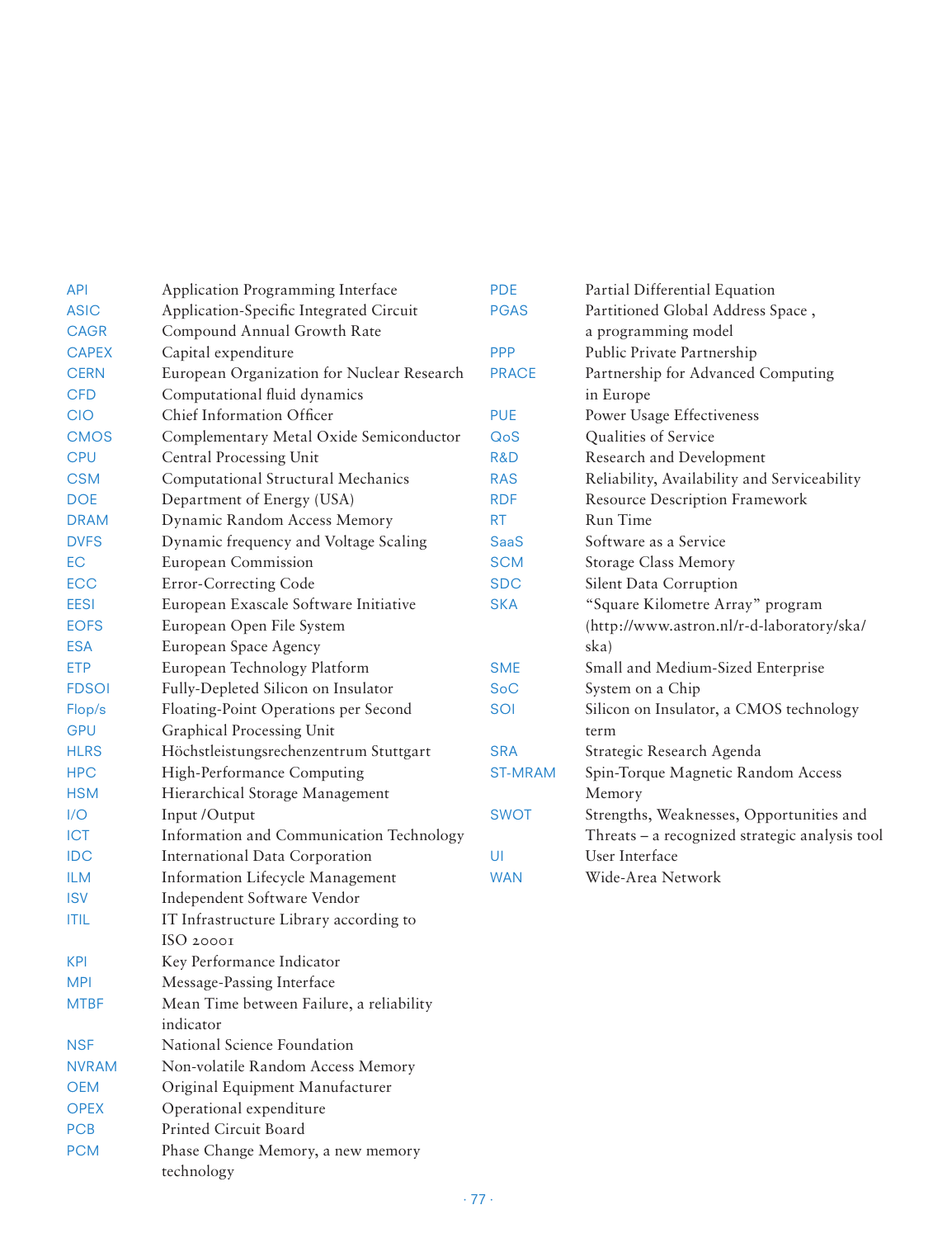# 10. REFERENCES

Krste Asanovic, Ras Bodik, Bryan Christopher Catanzaro, Joseph James Gebis, Parry Husbands, Kurt Keutzer, David A. Patterson, William Lester Plishker, John Shalf, Samuel Webb Williams and Katherine A. Yelick, EECS Department, University of California, Berkeley, Technical Report No. UCB/EECS-2006-183, December 18, 2006, The Landscape of Parallel Computing Research: A View from Berkeley, http://www.eecs.berkeley.edu/Pubs/ TechRpts/2006/EECS-2006-183.pdf

EBI, European Bioinformatics Institute, Annual Report 2010, http://www.ebi.ac.uk/information/brochures/pdf/Annual\_report\_2010\_hi\_res.pdf

EC-1, The European Community, High-Performance Computing: Europe's place in a Global Race, Communication from the Commission to the European Parliament, the Council, the European Economic and Social Committee and the Committee of the Regions, Brussels, 15 Feb 2012, COM(2012), http://ec.europa.eu/information\_society/newsroom/cf/item-detaildae.cfm?item\_id=7826

EC-2, The European Commission, ICT Work Programme 2013, http://ec.europa.eu/ research/participants/portal/download?docId=32767

EESI-1, European Exascale Software Initiative, Final Report, October 2011, http://www. eesi-project.eu/media/download\_gallery/EESI\_D5%206\_FinalReport-R2.0.pdf

EESI-2, European Exascale Software Initiative, Final Conference – Presentation, October 2011, http://www.eesi-project.eu/media/BarcelonaConference/9-EESI\_Final-Conferencerecommendations.pdf

ETP4HPC-1, European HPC Technology Platform, ETP4HPC Vision Paper, June 2012, http://www.etp4hpc.eu/documents/Joint%20ETP%20Vision%20FV.pdf

ETP4HPC-2, European HPC Technology Platform, Europe achieving leadership in HPC, November 2012

HiPeac, High Performance and Embedded Architecture and Compilation, HiPEAC Roadmap - 2011, October 2011, http://www.hipeac.net/roadmap

HPC User Forum Meeting, April 2011, Event Material, http://www.hpcuserforum.com/ presentations/houston\_presentations/EarlMeetingslidesHPCUF.pptx

IDC-1, International Data Corporation, IDC HPC Market Update SC2012, presented at Supercomputing Conference 2012, November 2012, http://www.youtube.com/ watch?v=vBgynpYZCo0

IDC-2, International Data Corporation, A Strategic Agenda for European Leadership in Supercomputing: HPC 2020, September 2010, http://www.euroris-net.eu/sites/www.euroris-net.eu/files/5847.pdf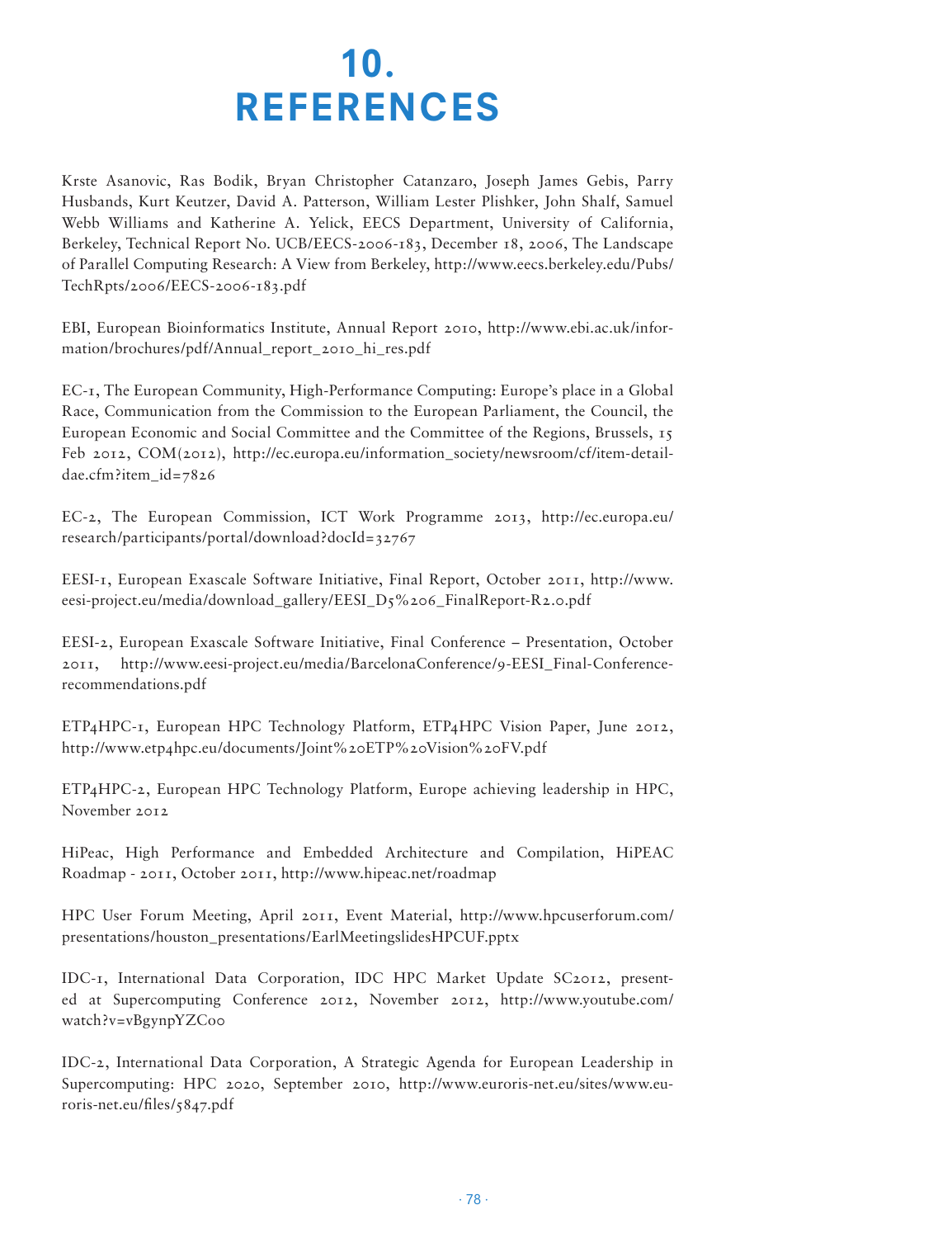IDC-3, International Data Corporation, Financing a Software Infrastructure for Highly Parallelised Codes, July 2011, http://www.hpcuserforum.com/EU/downloads/ ParallelSoftwareFINALStudyWP27.17.2011.pdf

IDC, International Data Corporation, Applications (2011 survey), as quoted in http://cordis.europa.eu/fp7/ict/e-infrastructure/docs/berthou.pdf

Planet HPC, Strategy for Research and Innovation through HPC, November 2011, http:// www.planethpc.eu/images/stories/planethpc-strategy2.pdf

PRACE, Partnership for Advances Computing in Europe, PRACE Scientific Case 2012- 2020, October 2012, http://www.prace-ri.eu/PRACE-The-Scientific-Case-for-HPC

# 11. OTHER REFERENCES AND LINKS

'A European strategy for Key Enabling Technologies – A bridge to growth and jobs', June 2012 http://eur-lex.europa.eu/LexUriServ/LexUriServ.do?uri=COM:2012:0341:FIN:EN:PDF

ARTEMIS http://www.artemis-ju.eu/

ENIAC http://www.eniac.eu:

EPoss http://www.smart-systems-integration.org/public

ETPs in ICT http://cordis.europa.eu/technology-platforms/ict\_en.html

EU SMEs in 2012: Annual report on SME performance in the EU 2011/2, http://ec.europa. eu/enterprise/policies/sme

High-Level Expert Group on Key Enabling Technologies, http://ec.europa.eu/enterprise/ sectors/ict/files/kets/hlg\_report\_final\_en.pdf

HiPEAC http://www.hipeac.net/

http://ec.europa.eu/enterprise/policies/sme/facts-figures-analysis/index\_en.htm

http://ec.europa.eu/enterprise/sectors/ict/key\_technologies/index\_en.htm

NESSI http://www.nessi-europe.com/

Photonics21 http://www.photonics21.org/

Scalus, www.scalus.eu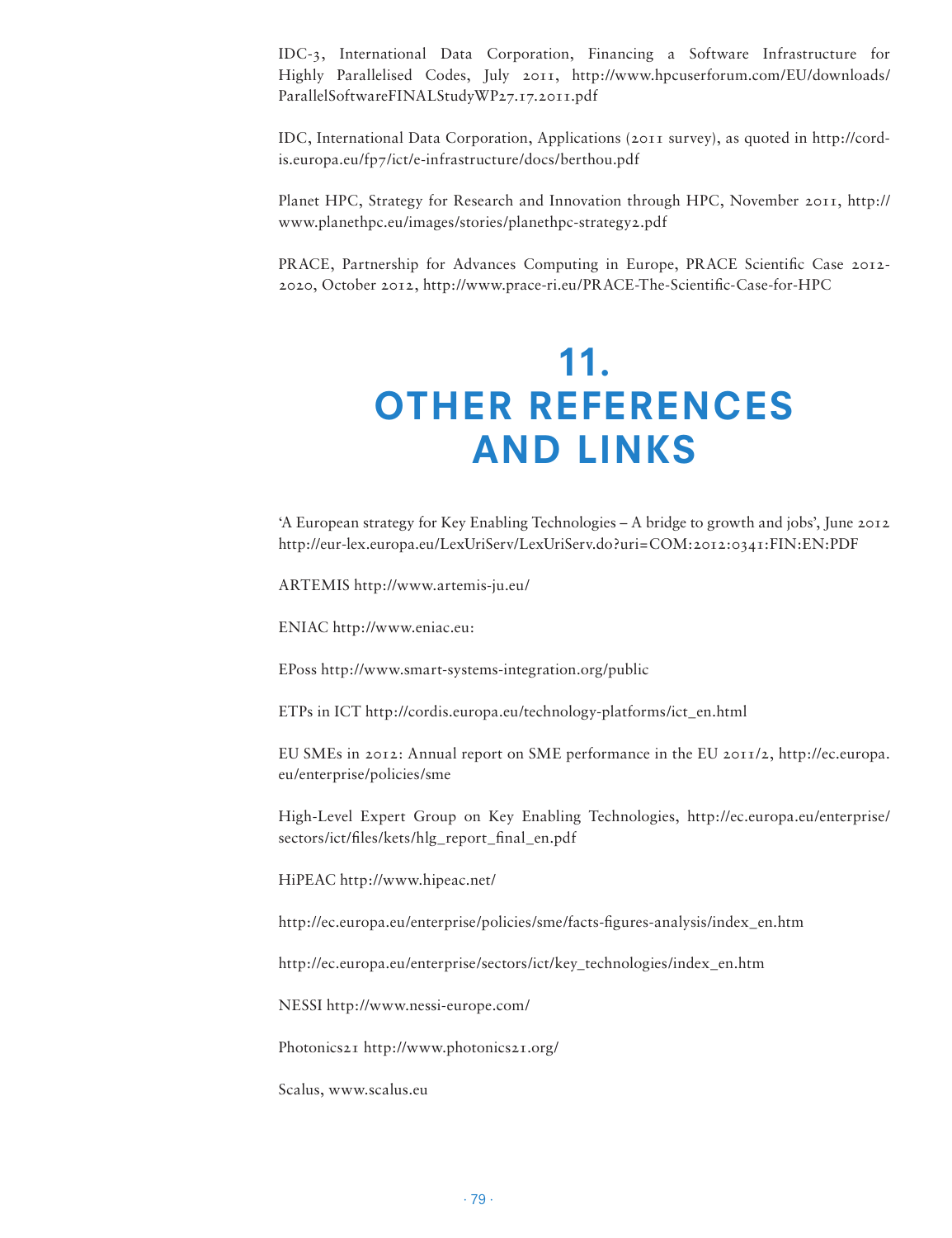# 12. ACKNOWLEDGMENTS

#### Chair of ETP4HPC

Jean-François Lavignon

#### SRA Editorial Board

Michael Malms Jean-Philippe Nominé Marcin Ostasz

#### Steering Board Members

Bernadette Andrietti Sanzio Bassini Patrick Blouet Arndt Bode Francois Bodin Hugo Falter Jean Gonnord David Lecomber Thomas Lippert Guy Lonsdale Malcolm Muggeridge Andreas Pflieger Ian Phillips Francesc Subirada Giampietro Tecchiolli

#### Working Group Chairs and Co-Chairs

Costas Bekas François Bodin Paul Carpenter Alessandro Curioni Hugo Falter Jacques-Charles Lafoucrière Guy Lonsdale Giovanbattista Mattiussi Malcolm Muggeridge Jean-Pierre Panziera Pascale Rossé-Laurent Giampietro Tecchiolli

#### Independent Software Vendor **Representatives** Laurent Anné Philippe.Barabinot Jean-Pierre Delsemme Matt Dunbar Rolf Fischer Claude Gomez Charles Hirsch Koutaiba Kassem-Manthey Dominique Lefebvre Mark Loriot Gino Perna Antoine Petitet Struan Robertson Christian Saguez

#### End-User Representatives

Nicola Bienati Serge Bogaerts Ricard Borell Norbert Bourneix Ange Caruso Thierry Chevalier Alfred Geiger Andy Jenkinson Oscar Laborda Sanchez Oriol Lehmkuhl Felix Manchado Perdiguero Gael Mathis Alessandro Prandi Hugues Prisker Bernard Querleux Michel Ravachol Philippe Ricoux Francisco Santisteve Puyuelo Francesco Spada Yves Tourbier Mauro Varasi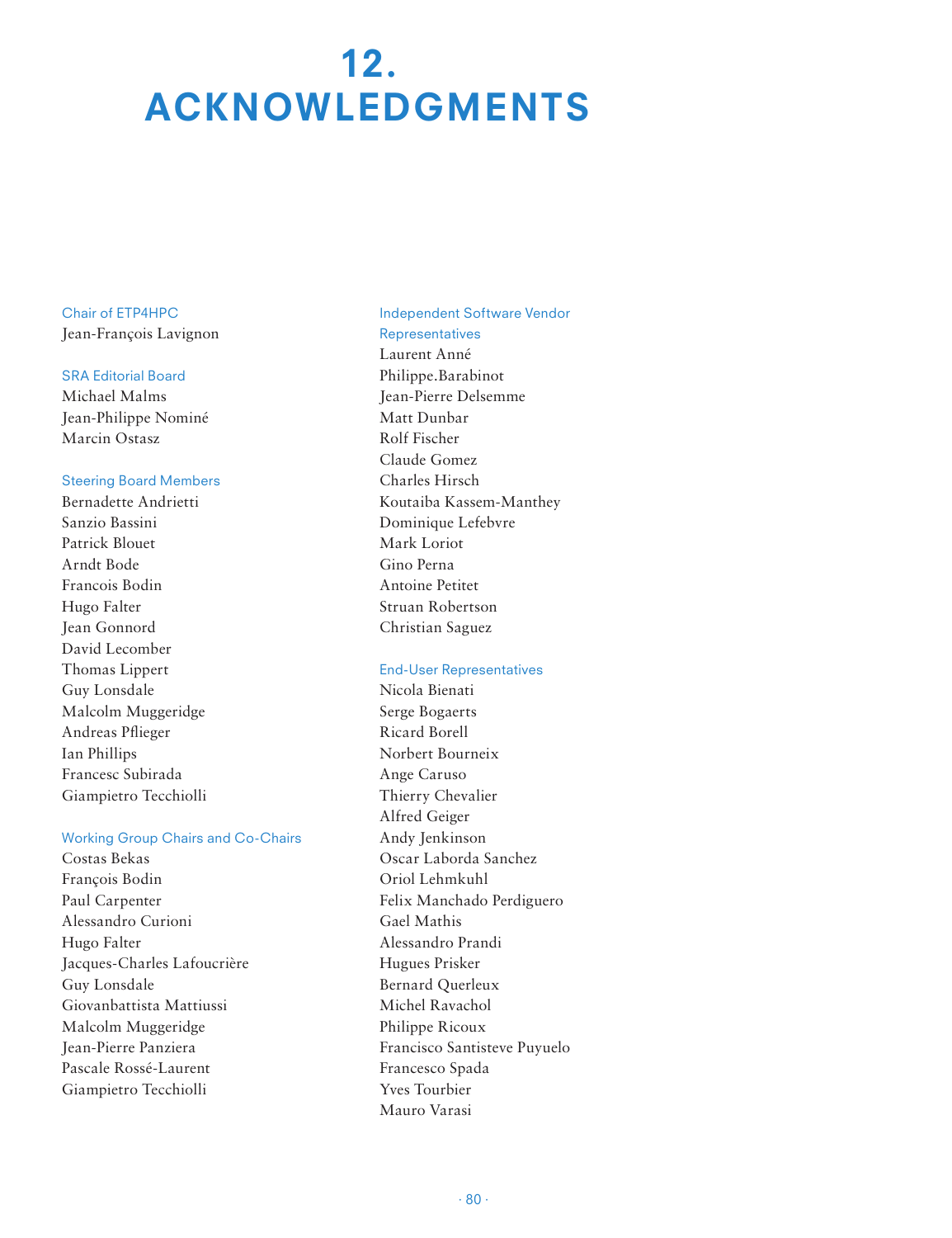#### Other Technical Contributors

Cédric Bastoul Sergio Bernardi Stéphane Bihan Sven Breuner Otto Buechner Mark Bull Carlo Cavazzoni Albert Cohen Guillaume Colin de Verdière Toni Cortes Tim Courtney James Cownie Marc Dollfus Marc Duranton Ton Engbersen Thomas Fieseler Hartmut Fischer Uwe Fischer Tony Ford Alfred Geiger Brent Gorda Alan Gray Wolfgang Guerich Wilhelm Homberg Hans-Christian Hoppe Herbert Huber Jean-Luc Leray Kare Lochsen Hervé Lozach Luigi Brochard Bruno Michel Bernd Mohr Raymond Namyst Sai Narasimhamurthy Michael Ott Emre Ozer Marco Paganoni Mark Parsons

Oliver Pell Mirko Rahn Einar Rustad Heiko Joerg Schick Horst Schwichtenberg Thomas Soddemann Burkhard Steinmacher-Burow John Taylor Ralph Thesen Thomas Weigold Michele Weiland Robert W. Wisniewski

#### ISV companies interviewed

Accelrys, DISTENE, EnginSoft, ESI Group, GNS-mbH, INTES, LMS Samtech, NUMECA, Scilab, SIMULIA

#### End-user organisations and companies interviewed

Airbus, Arcelor Mittal, CENAERO, Dassault Aviation, EBI, EDF, ENI, Epson Meteo, Finmeccanica, L'OREAL, Renault, SAFRAN, Termo Fluids, TOTAL, T-Systems

#### Document Editing

Charlotte Bolliger Laura Bermúdez Sonia Piou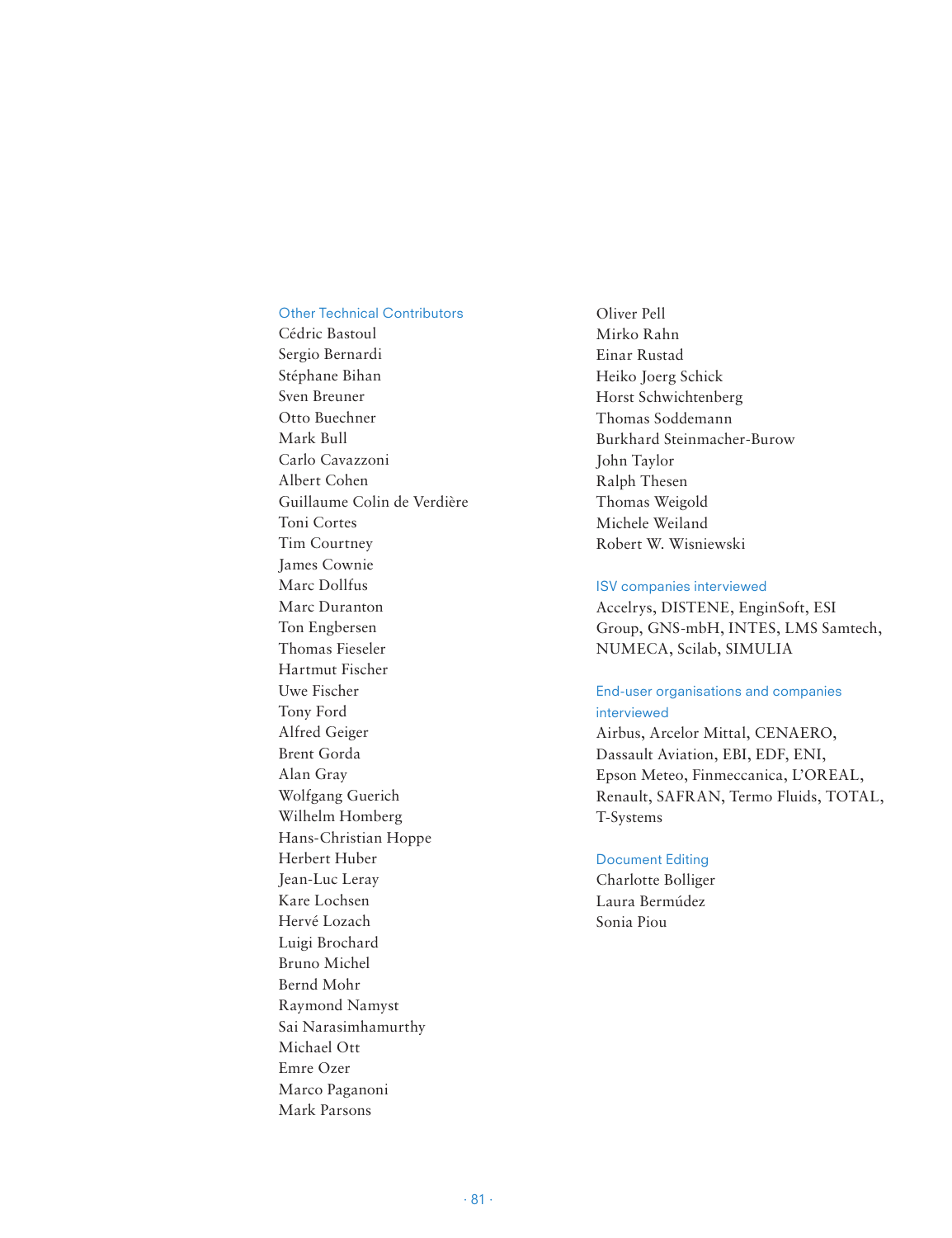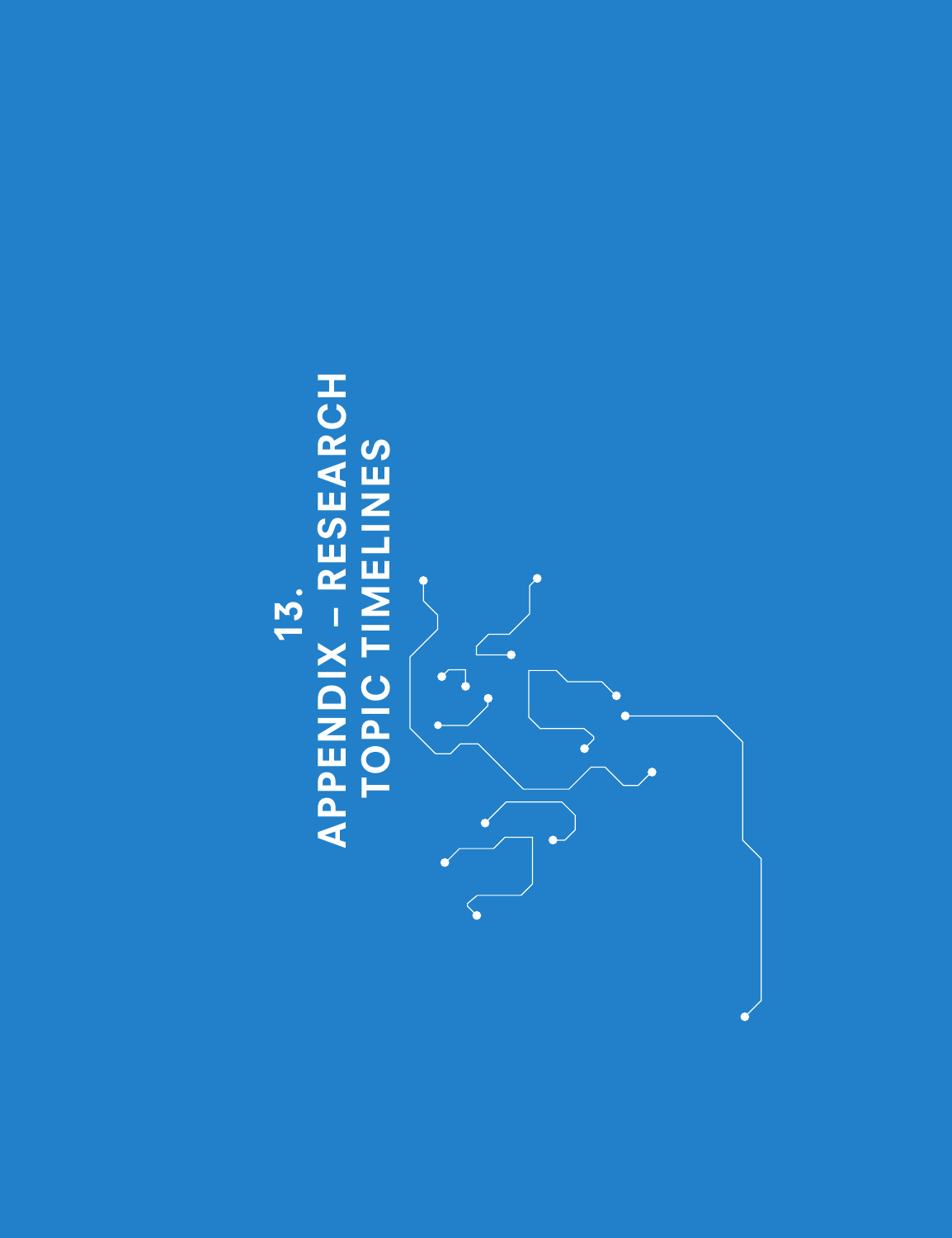# Milestones for "HPC System Architecture and Components" Milestones for "HPC System Architecture and Components"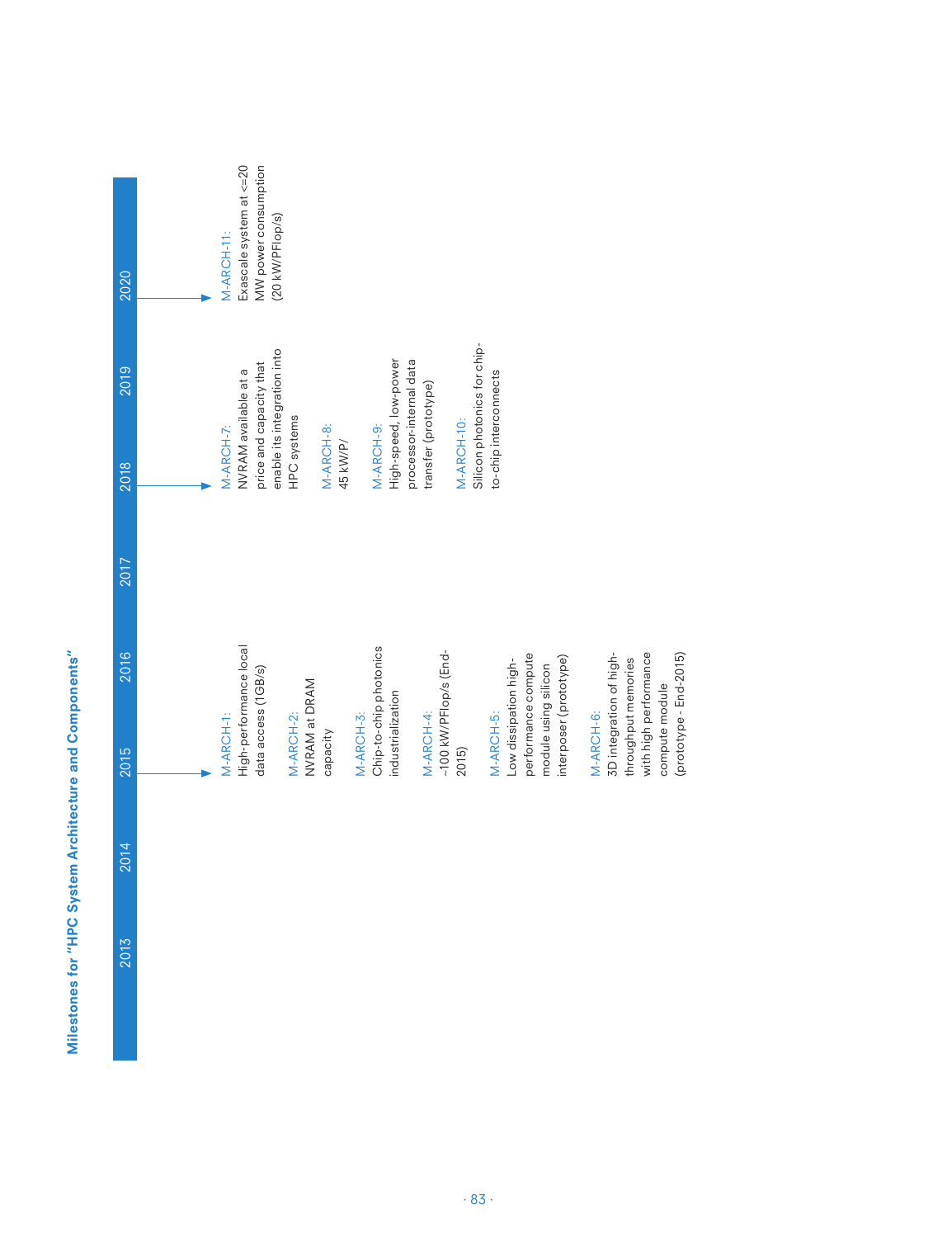# **Milestones for System Software** Milestones for System Software

| 2019<br>2018 | tolerance to noise and<br>Load balance with<br>M-SYS-CL-6:<br>Graphical supervision for<br>$M-SYS-CL-5$ :<br>Exascale<br>System with real-time | temporary shortage of<br>resources<br>Scalable system<br>M-SYS-OS-7:<br>New multi-criteria | Intra-/ inter-node network<br>M-SYS-IC-4:<br>simulation environment<br>heterogeneity-/memory-<br>adaptive algorithms: | model implementation<br>Fault-tolerant MPI and<br>M-SYS-RM-4:<br>and locality-aware | Resilient OS with API<br>M-SYS-OS-8:<br>checkpointing | M-SYS-OS-9:                                   | deconstructed OS<br>Hypervisor and                       | Resilient framework<br>M-SYS-RM-5:                                  |
|--------------|------------------------------------------------------------------------------------------------------------------------------------------------|--------------------------------------------------------------------------------------------|-----------------------------------------------------------------------------------------------------------------------|-------------------------------------------------------------------------------------|-------------------------------------------------------|-----------------------------------------------|----------------------------------------------------------|---------------------------------------------------------------------|
| 2017         | M-SYS-OS-6:<br>capabilities<br>On-the-fly data analysis,<br>$M-SYS-CL-3$<br>data mining                                                        | <b>M-SYS-RM-3:</b><br>I) Modular generation<br>$M-SYS-CL-4$ :                              | and deployment of OS<br>instances and runtime                                                                         | Flexible system image<br>environment and II)                                        | configuration and<br>integration                      | M-SYS-OS-5:                                   | heterogeneous memory<br>and CPU OS support<br>Hybrid and |                                                                     |
| 2016<br>2015 | esource maintenance and<br>Model for system<br>$M-SYS-CL-2$ :                                                                                  | management<br>M-SYS-IC-2:                                                                  | OS-bypass and hardware<br>interface integrity                                                                         | protection                                                                          | M-SYS-IC-3: Interconnect<br>adaptive and dynamic      | routing algorithm and<br>congestion control   | New lightweight base OS<br>M-SYS-OS-2:                   | development with support<br>of virtualization and HPC<br>hypervisor |
| 2014         | Model for on-the-fly<br>analysis and control<br>M-SYS-CL-1:                                                                                    | Scalable interconnect<br>$M-SYS-IC-1$                                                      | management                                                                                                            | Specification of an<br>M-SYS-OS-1:                                                  | external standard for<br>OS / Runtime and API         | for system-wide power<br>management, explicit | memory management<br>$M-SYS-RM-1$ :                      | Power-aware resource<br>management and job<br>scheduling (RMJS)     |

M-SYS-OS-3: System security management M-SYS-OS-4: Prototype for system simulation environment

System security

management

M-SYS-RM-2:

Prototype for system<br>simulation environment

M-SYS-OS-4:

New Scalable scheduling enhancement with execution environment and data provisioning

enhancement with

M-SYS-RM-2:<br>New Scalable scheduling

integration

execution environment<br>and data provisioning<br>integration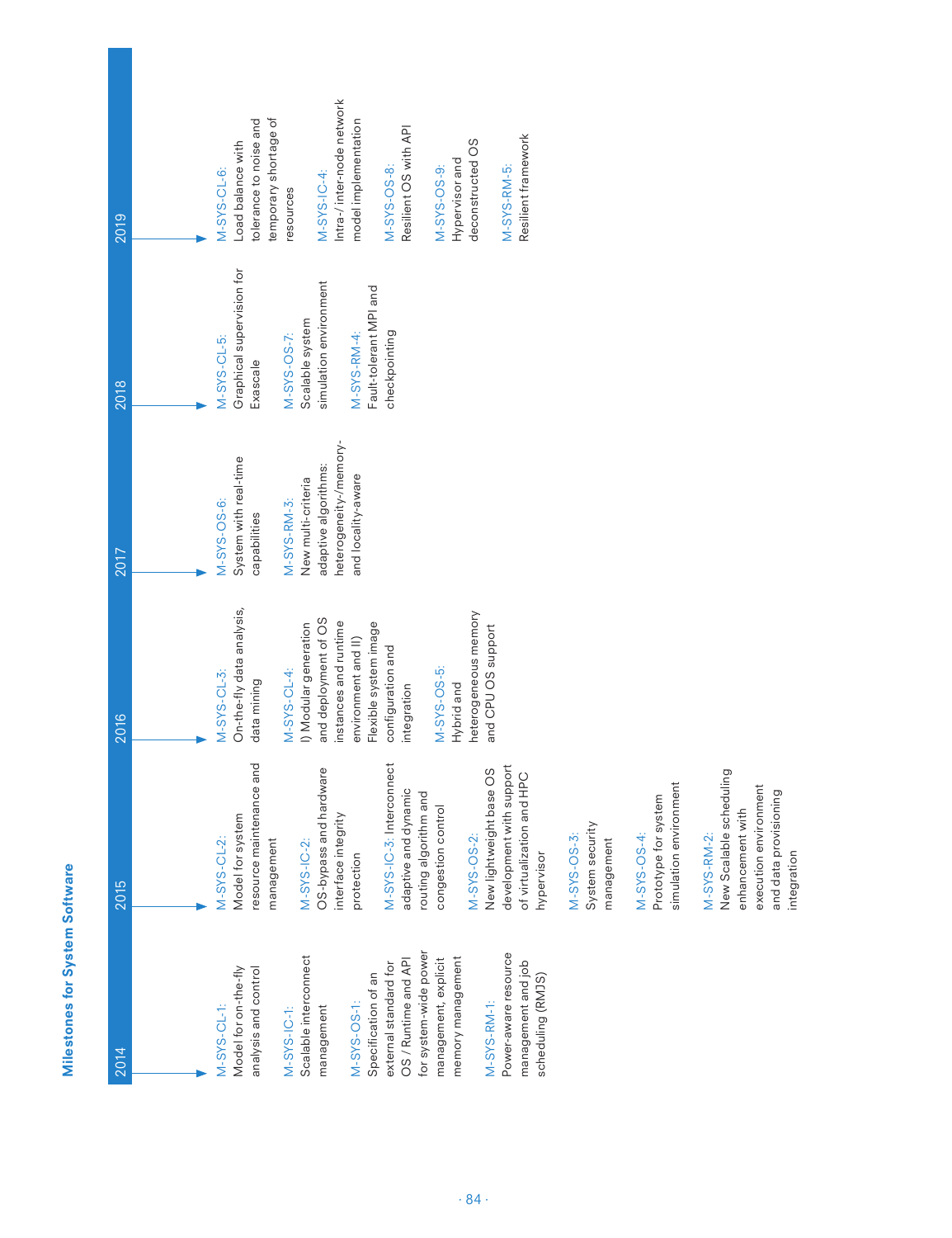Milestones for "Programming Environment" Milestones for "Programming Environment" M-PROG-LIB-4: New parallel algorithms parallelisation paradigms

M-PROG-LIB-4:

2019

parallelisation paradigms New parallel algorithms

M-PROG-PT-5:

M-PROG-PT-5:

Inspection of data locality at Exascale level

at Exascale level

Inspection of data locality

| 2014                  | 2015                        | 2016                     | 2017                      | 2018                       | <b>2019</b>        |
|-----------------------|-----------------------------|--------------------------|---------------------------|----------------------------|--------------------|
|                       |                             |                          |                           |                            |                    |
|                       |                             |                          |                           |                            |                    |
| M-PROG-API-1:         | M-PROG-API-2:               | M-PEP-API-4:             | M-PROG-API-5:             | M-PROG-API-7:              | $N-PF$             |
| Develop benchmarks    | APIs and annotations for    | APIs for auto-tuning     | Domain-specific           | Non-conventional           | New                |
| and mini-apps for new | legacy codes <sup>1</sup>   | performance or energy    | languages (specific       | parallel programming       | paral              |
| programming models/   |                             |                          | anguages and potentially  | approaches (i.e., not MPI, |                    |
| languages             | M-PROG-API-3:               | M-PROG-LIB-2:            | also development          | not OpenMP/pthread/        | $\overline{N}$ -Pi |
|                       | Advancements of MPI+X       | Components /library      | frameworks)               | PGAS, but targeting        | Inspe              |
|                       | approaches (beyond          | interoperability APIs    |                           | asynchronous models,       | at Ex              |
|                       | current realisations)       |                          | M-PROG-API-6:             | data flow, functional      |                    |
|                       |                             | M-PROG-PT-2:             | Efficient and standard    | programming, model-        |                    |
|                       | M-PROG-DC-1:                | Performance tools using  | implementation of PGAS    | based)                     |                    |
|                       | Data race detection tools   | programming model        |                           |                            |                    |
|                       | with user support for       | abstractions             | M-PROG-DC-1:              | M-PROG-LIB-3:              |                    |
|                       | problem resolution          |                          | Debugger tool             | Template-, skeleton-or     |                    |
|                       |                             | M-PROG-PT-3:             | performance and           | component-based            |                    |
|                       | M-PROG-LIB-1:               | New metrics, analysis    | overheads (in CPU and     | approaches and             |                    |
|                       | Self-/auto-tuning libraries | techniques and models    | memory) optimised to      | languages                  |                    |
|                       | and components              |                          | allow scaling of code     |                            |                    |
|                       |                             | M-PROG-RT-4:             | debugging at Peta- and    | M-PROG-RT-5:               |                    |
|                       | M-PROG-PT-1:                | Enhanced interaction     | Exascale                  | Scalable scheduling        |                    |
|                       | Scalable trace collection   | between runtime and      |                           | of million-way multi-      |                    |
|                       | and storage: sampling and   | OS or VM monitor (w.r.t. | M-PROG-DC-2:              | threading                  |                    |
|                       | folding                     | current practice)        | echniques for automated   |                            |                    |
|                       |                             |                          | support for debugging     |                            |                    |
|                       | M-PROG-RT-1:                |                          | (static, dynamic, hybrid) |                            |                    |
|                       | Runtime and compiler        |                          | and anomaly detection     |                            |                    |
|                       | support for auto-tuning     |                          | as well as or checking    |                            |                    |
|                       | and self-adapting systems   |                          | the programming model     |                            |                    |
|                       |                             |                          | assumptions               |                            |                    |
|                       | M-PROG-RT-2:                |                          |                           |                            |                    |
|                       | Management and              |                          | M-PROG-DC-3:              |                            |                    |
|                       | monitoring of runtime       |                          | Co-design of debugging    |                            |                    |
|                       | systems in dynamic          |                          | and programming APIs      |                            |                    |
|                       | environments                |                          | to allow debugging        |                            |                    |
|                       |                             |                          | to be presented in the    |                            |                    |
|                       | M-PROG-RT-3:                |                          | application developer's   |                            |                    |
|                       | Runtime support             |                          | original code and also    |                            |                    |

<sup>1</sup> Note that the migration of a major application to a new *1 Note that the migration of a major application to a new*  programming paradigm generally takes 5 to 7 years. *programming paradigm generally takes 5 to 7 years.*

for communication optimization: data-locality management, caching, and pre-fetching

for communication

optimization: data-locality

management, caching,

and pre-fetching

to support applications developed through highlevel model descriptions

developed through high-<br>level model descriptions to support applications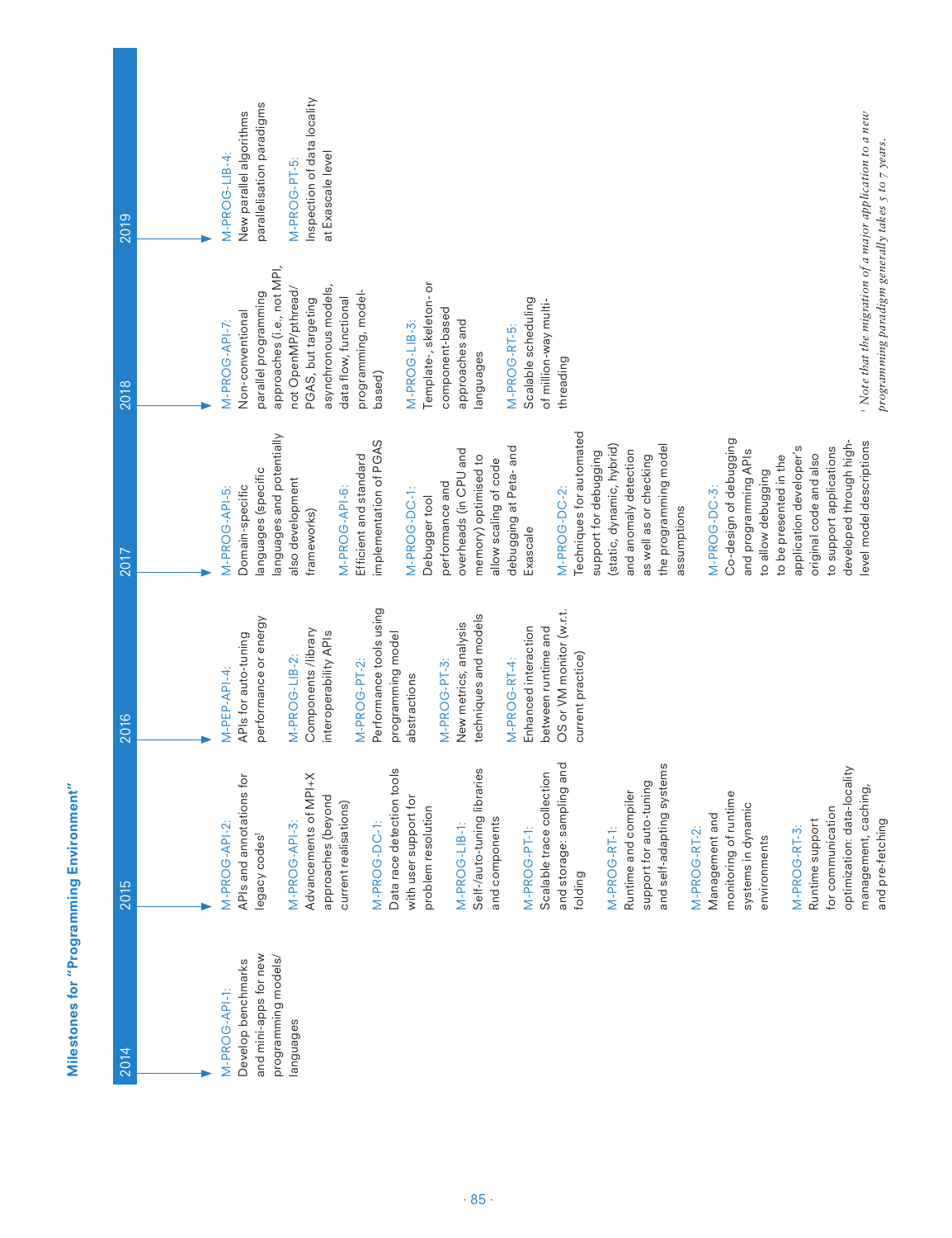# Milestones for "Energy and Resiliency" Milestones for "Energy and Resiliency"

| 2019           |  | M-ER         |
|----------------|--|--------------|
| 2018           |  | M-ER-ARCH-3: |
| 2017           |  | M-ER-DC-3:   |
| 2016           |  | M-ER-ALG-2:  |
| $\frac{6}{10}$ |  | -ER-ALG-1:   |
| 2014           |  | /-ER-ARCH-1: |

# Develop post Flop/s/WATT and

Develop post Flop/s/WATT and PUE metrics. Energy/power-aware implementations / algorithms for

PUE metrics. Energy/power-aware

implementations / algorithms for

Achieve at least the mean Achieve at least the mean time to failure per core as time to failure per core as and system architectures and system architectures edundancy techniques redundancy techniques that of current designs that of current designs (including cooling). reliability by better reliability by better (including cooling). Improve hardware Improve hardware

the Berkeley Dwarfs2

the Berkeley Dwarf<sup>s2</sup>

M-ER-ARCH-2:

M-ER-ARCH-2:

A/N sensors for energy/power. New Designs: 3D, microservers,

A/N sensors for energy/power.

New Designs: 3D, microservers,

error collecting

error collecting

M-ER-T-2:

 $M-ER-T-2$ :

RAS systems to scale to at least 5M

RAS systems to scale to at least 5M

threads

## M-ER-DC-1: M-ER-DC-1:

Achieve PUE < 1.2 in any Achieve PUE < 1.2 in any climate and implement climate and implement energy re-use energy re-use

# $M-ER-T-1$ : M-ER-T-1:

M-ER-T-3:

 $M-ER-T-3$ :

Design resilience-friendly MPI libraries so that applications do not get hung when a message is lost, or the core or network is down

Design resilience-friendly MPI

libraries so that applications do not

gy-measurement tools that are of similar ease that are of similar ease gy-measurement tools of use and functional-Develop power/enerof use and functionalmance-measurement mance-measurement Develop power/enerity as current perfority as current perfortools

M-ER-T-4:

 $M - ER - T - 4$ :

Develop energy/power-aware job Develop energy/power-aware job power-aware checkpointing tools power-aware checkpointing tools dispatch tools. Develop energy/ dispatch tools. Develop energy/

### $M-ER-T-5$ : M-ER-T-5:

Create resiliency expressing/friend-Create resiliency expressing/friendly programming environments ly programming environments

## $M-ER-T-6$ M-ER-T-6:

at constant levels wrt core count at constant levels wrt core count in terms of computation, energy, in terms of computation, energy, Maintain cost of checkpointing Maintain cost of checkpointing hardware resources and I/O hardware resources and I/O

### M-ER-T-7:  $M-ER-T-7$ :

Error reporting to scale to at least Error reporting to scale to at least 1M threads for better situational 1M threads for better situational awareness awareness

# M-ER-ALG-2:

Develop fully fault-toler-Develop fully fault-tolerant Berkeley Dwarfs ant Berkeley Dwarfs

# $M-ER-ALG-3$ :

etc.)

M-ER-DC-4:

M-ER-DC-4:

Develop hardware, software and data centre architectures with high reliability: Mean time to error to remain at least at the same levels as 2012, in spite of an at least 10x fold increase in

ware and data centre

reliability: Mean time to architectures with high error to remain at least

Develop hardware, soft-

Develop fault-prediction Develop fault-prediction system to predict where system to predict where accordingly to minimize accordingly to minimize and tools that enable a and tools that enable a when a failure is likely / when a failure is likely to occur and to adapt to occur and to adapt impact or completely algorithms, software impact or completely algorithms, software avoid the failure avoid the failure M-ER-ALG-3:

## M-ER-DC-2: M-ER-DC-2:

core counts

core counts

east 10x fold increase in

2012, in spite of an at at the same levels as

> Achieve PUE 1.3 for hot Achieve PUE 1.3 for hot cooling, > 90% energy cooling, > 90% energy 40°C, 60°C hot-water 40ºC, 60ºC hot-water climates, air-cooled climates, air-cooled seasonal reuse seasonal reuse

> > get hung when a message is lost, or

the core or network is down

#### termine the precision and termine the precision and Develop methods to de-Develop methods to de-M-ER-ALG-4: M-ER-ALG-4: 2019 Compact systems (e.g., Compact systems (e.g., microservers) become microservers) become the standard building the standard building M-ER-ARCH-3: M-ER-ARCH-3: block 2018 Develop full hot-watersupport (storage, UPS support (storage, UPS Develop full hot-watercooled infrastructure cooled infrastructure ι.<br>δ

# M-ER-ARCH-4: M-ER-ARCH-4:

High-end systems to be High-end systems to be developed by a co-dedeveloped by a co-design cycle

# $M-ER-T-8$ M-ER-T-8:

Power-efficient numerical Power-efficient numerical libraries (e.g. LAPACK, ibraries (e.g. LAPACK, FFTW)

# reliability of results reliability of results

# M-ER-ALG-5: M-ER-ALG-5:

algorithms that are able algorithms that are able Develop fault-oblivious Develop fault-oblivious undetected errors (wrt undetected errors (wrt to resist, by constructo resist, by construction, to high levels of tion, to high levels of Berkeley Dwarfs) Berkeley Dwarfs)

## Chips with double-side Chips with double-side M-ER-ARCH-5: M-ER-ARCH-5:

cooling

### $M - ER - T - 8$ M-ER-T-8:

Develop solutions for Develop solutions for silent-error detection silent-error detection

<sup>2</sup> Proposed in Colella, Phillip, Defining software requirements *2 Proposed in Colella, Phillip, Defining software requirements*  for scientific computing, included in David Patterson's 2005 *for scientific computing, included in David Patterson's 2005*  talk: http://www.lanl.gov/orgs/hpc/salishan/salishan2005/ *talk: http://www.lanl.gov/orgs/hpc/salishan/salishan2005/* davidpatterson.pdf *davidpatterson.pdf*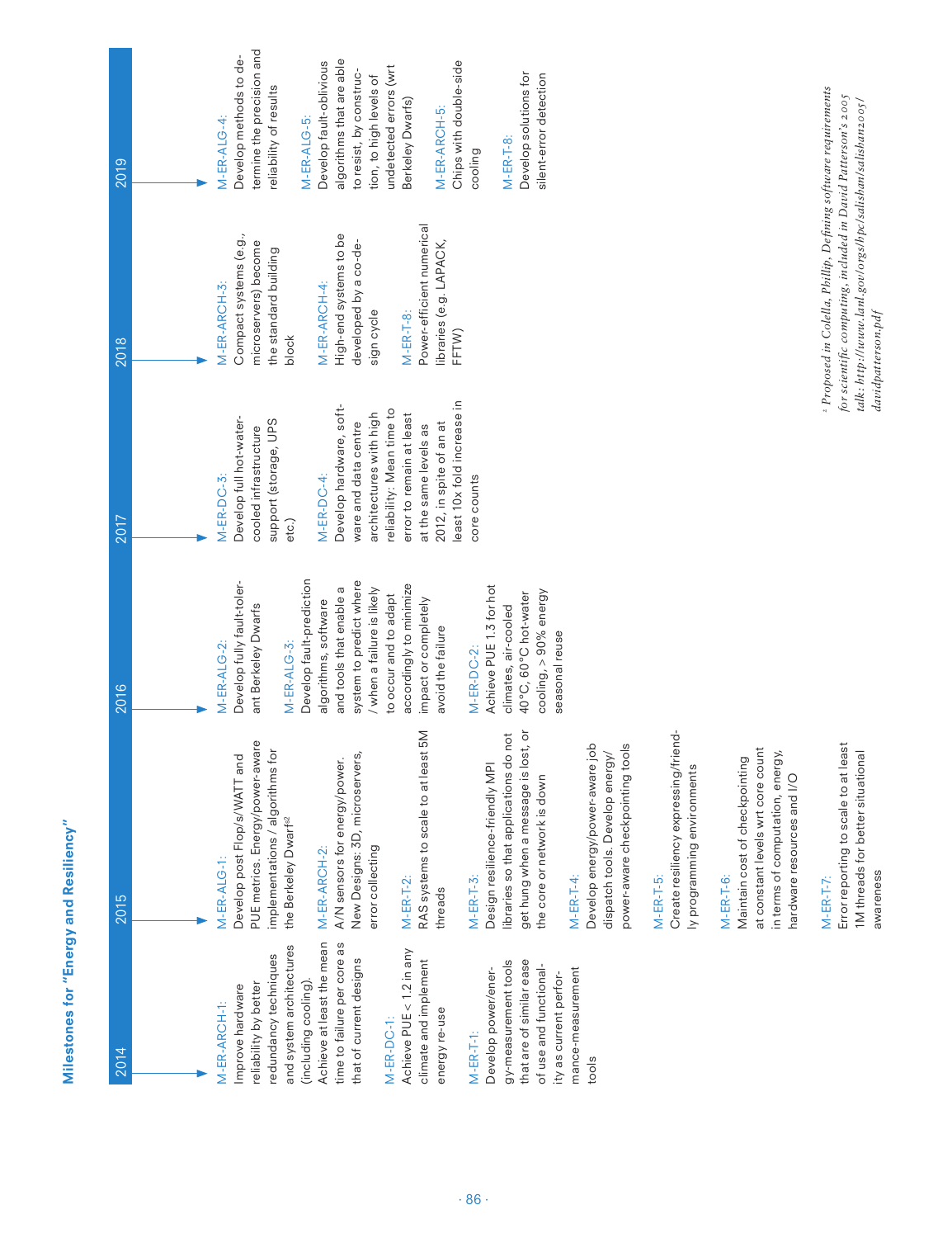Milestones for "Balance Compute Subsystem, I/O and Storage Performance" Milestones for "Balance Compute Subsystem, I/O and Storage Performance"

| 2014                                       | 2015                   | 2016                 | 2017                     | 2018                   | 2019                  | 2020                |
|--------------------------------------------|------------------------|----------------------|--------------------------|------------------------|-----------------------|---------------------|
|                                            |                        |                      |                          |                        |                       |                     |
| $M-BIO-1$ :                                | $M-BIO-2:$             | $M-BIO-4:$           | $M-BIO-6:$               | $M-BIO-8:$             | <b>M-BIO-10:</b>      | $M-BIO-11$ :        |
| Guided I/O architectures Resilient storage |                        | VO QoS capability    | Exascale I/O simulation  | MD + QoS Exascale file | Hardware resilient    | Big Data + HPC      |
| defined; API for                           | scalability techniques |                      | verified                 | I/O demo               | Exascale storage demo | integrated SW stack |
| applications developed defined             |                        | $M-BIO-5:$           |                          |                        |                       |                     |
|                                            |                        | Common I/O system    | $M-BIO-7$ :              |                        |                       |                     |
|                                            | $V - BIO - 3:$         | simulation framework | Tightly coupled SCM      |                        |                       |                     |
|                                            | Architectures for      | established          | demo                     |                        |                       |                     |
|                                            | extreme small file     |                      |                          |                        |                       |                     |
|                                            | performance defined    |                      | $M-BIO-9:$               |                        |                       |                     |
|                                            |                        |                      | I/O middleware libraries |                        |                       |                     |
|                                            |                        |                      | adopted                  |                        |                       |                     |

# Milestones for "HPC usage, Big data, HPC in clouds" Milestones for "HPC usage, Big data, HPC in clouds"

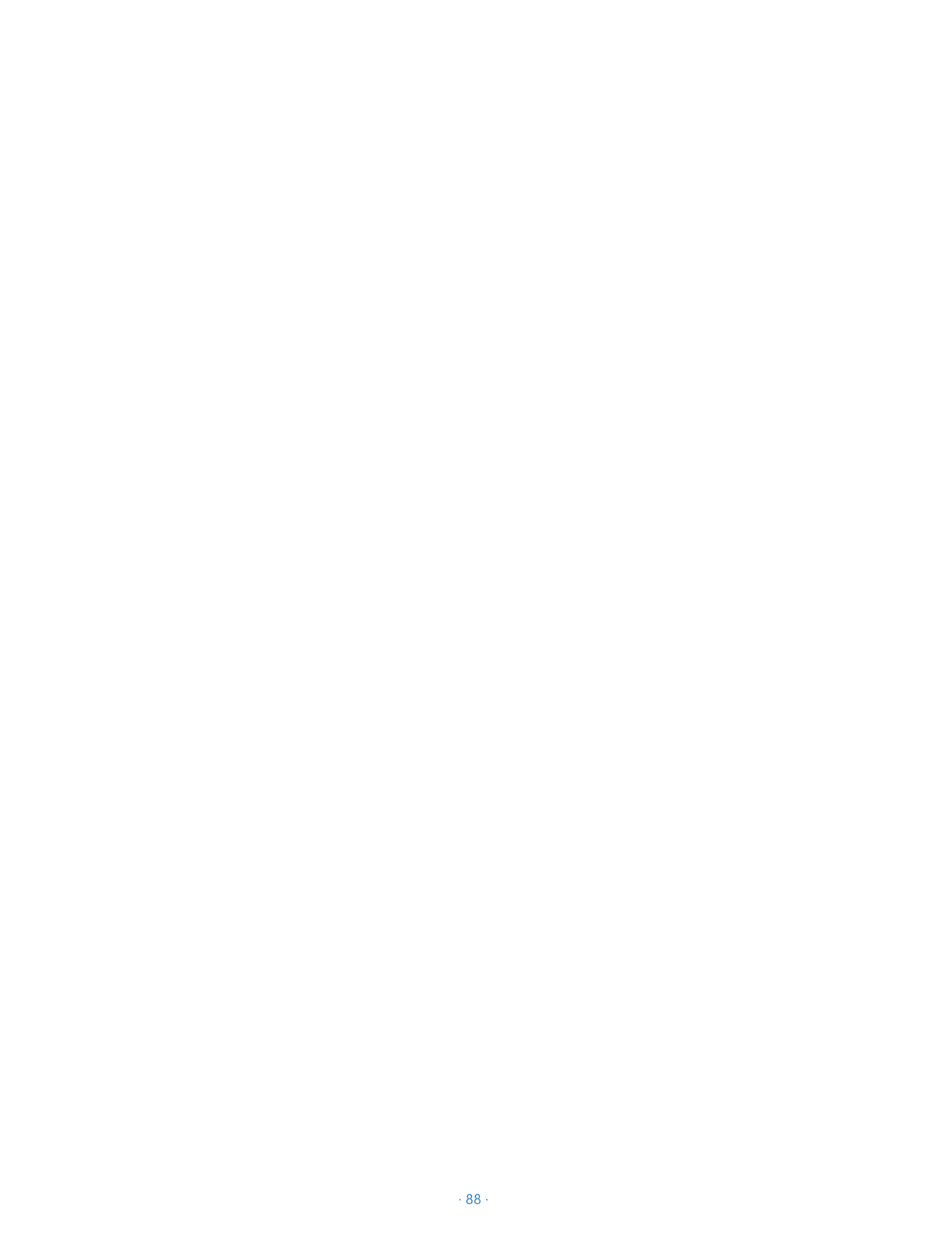#### imprint

#### © ETP4HPC

#### Text: ETP4HPC

Graphic design and layout: www.pilarsola.com

Paper: Bio top 250 g/m2 Bio top 120 g/m2

Printed and bound in Barcelona in May 2013: www.grafiko.cat

Contact ETP4HPC: **office@etp4hpc.eu**